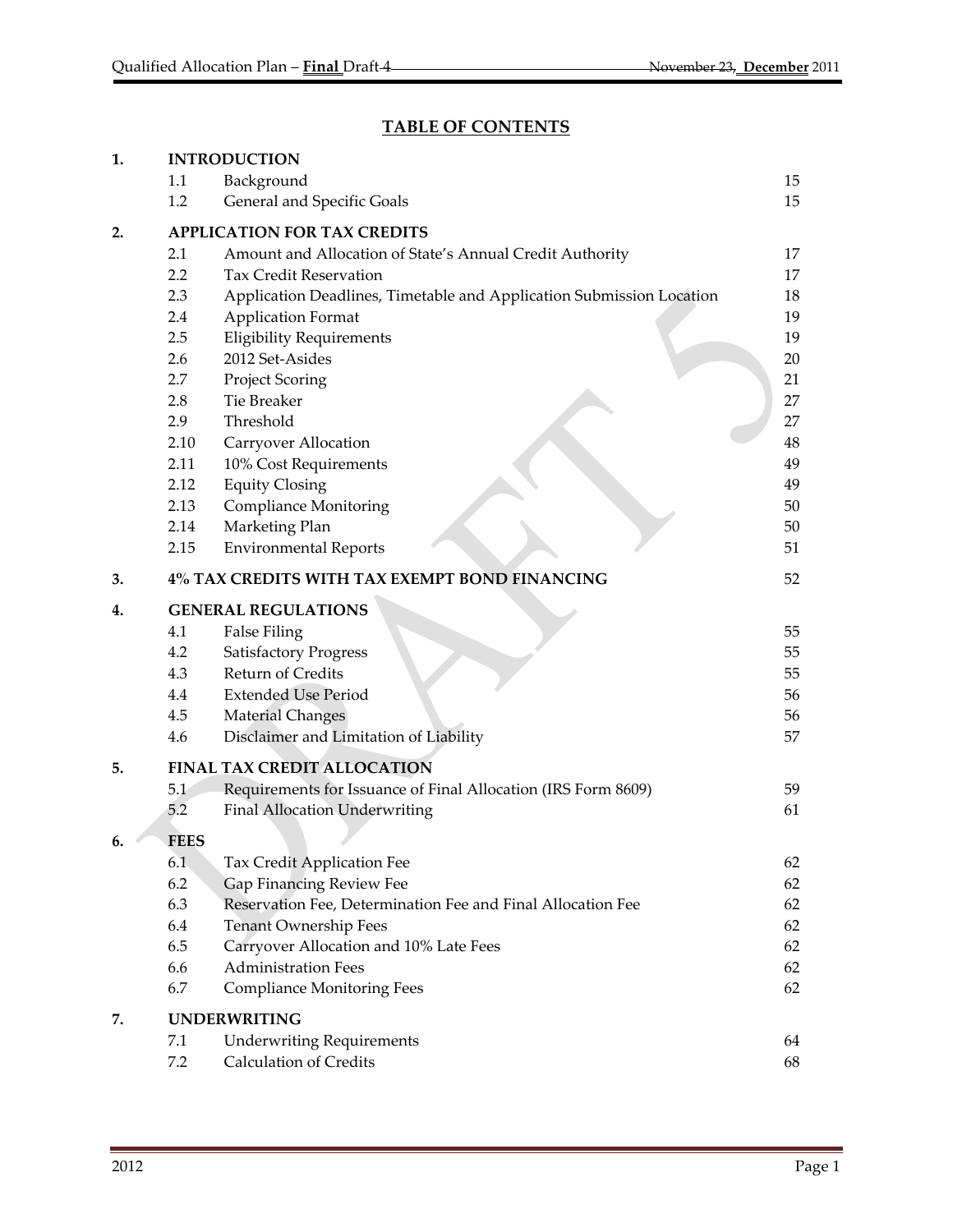# 8. **PROJECT COMPLIANCE MONITORING**<br>8.1 Project Compliance Monitoring

- 
- 8.1 Project Compliance Monitoring<br>
8.2 Compliance Monitoring Requirements<br>
20 Compliance Monitoring Requirements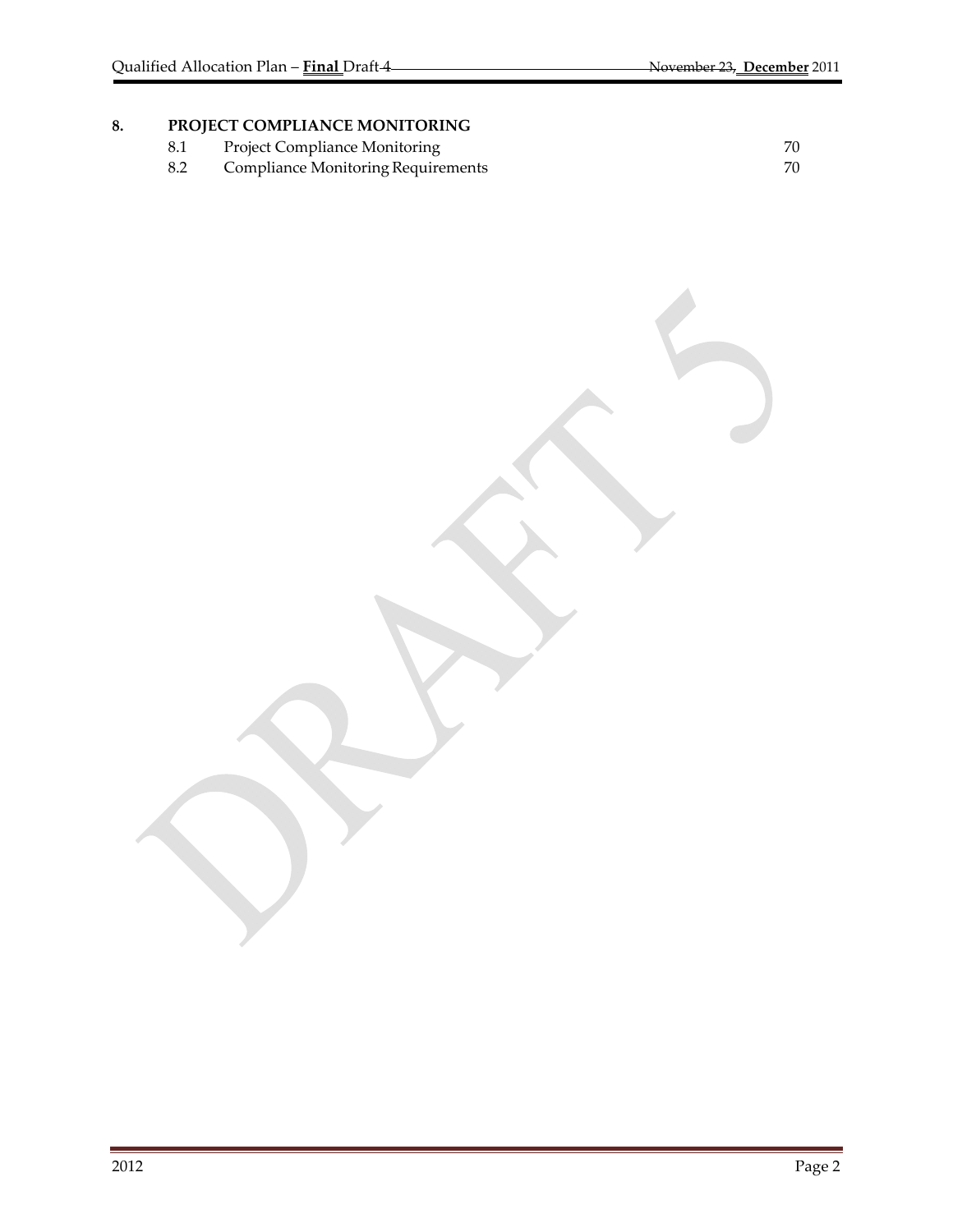## **EXHIBITS**

The following Exhibits and Forms are included with the LIHTC application. Exhibits D & L are available on ADOH's website as individual Exhibits. **\*\*EXHIBITS WILL NOT BE INCLUDED IN THE DRAFT QAP\*\***

| Exhibit A   | Site Amenities Supporting Documentation                                 |
|-------------|-------------------------------------------------------------------------|
| Exhibit B   | Sample CPA Opinion                                                      |
| Exhibit C   | Sample Legal Opinion                                                    |
| Exhibit D   | Year 2012 Mandatory Design Guidelines                                   |
| Exhibit E   | Year 2012 DDA and QCT                                                   |
| Exhibit F   | Sample 10% Cost Test Letter                                             |
| Exhibit F-1 | Project Cost Form                                                       |
| Exhibit G   | Sample Final Cost Certification Letter                                  |
| Exhibit H   | Imputed Incomes/Allowable Rents                                         |
| Exhibit L   | Market Demand Study Guide                                               |
| Exhibit N   | Supportive Services Plan                                                |
| Form 2      | Self-Score Sheet                                                        |
| Form $2-1$  | Set-Aside Election Form                                                 |
| Form 3      | <b>LIHTC</b> Application                                                |
| Form 7      | Certification of Qualified Non-Profit Participation                     |
| Form 8      | Development Team Experience                                             |
| Form 8-1    | Development Experience                                                  |
| Form 8-2    | Authorization for Release of Information of Developer                   |
| Form 8-3    | Management Company Experience                                           |
| Form 8-4    | Authorization for Release of Information of Management Company          |
| Form 9      | Job Creation - Evidence of Submitted Civil Engineering and Construction |
|             | Document Approval                                                       |
| Form 9-1    | Job Creation - Civil Engineering and Construction Document Approval     |
| Form 10     | Planning and Zoning Verification                                        |
| Form 16     | Architect's Certificate                                                 |
| Form 17     | Sustainable Development Checklist                                       |
| Form 20     | Occupancy Preferences/Commitment to Service Provider                    |
| Form 22     | <b>Targeting Low Income Levels</b>                                      |
| Form 26     | <b>Efficient Use of Tax Credits</b>                                     |
| Form 27     | Waiver of Qualified Contract                                            |
| Form 28     | Community Revitalization                                                |
| Form 30     | Project Schedule                                                        |
| Form 8609-1 | Contractor's Certificate                                                |
| Form 8609-2 | <b>Operational Risk Management Practices</b>                            |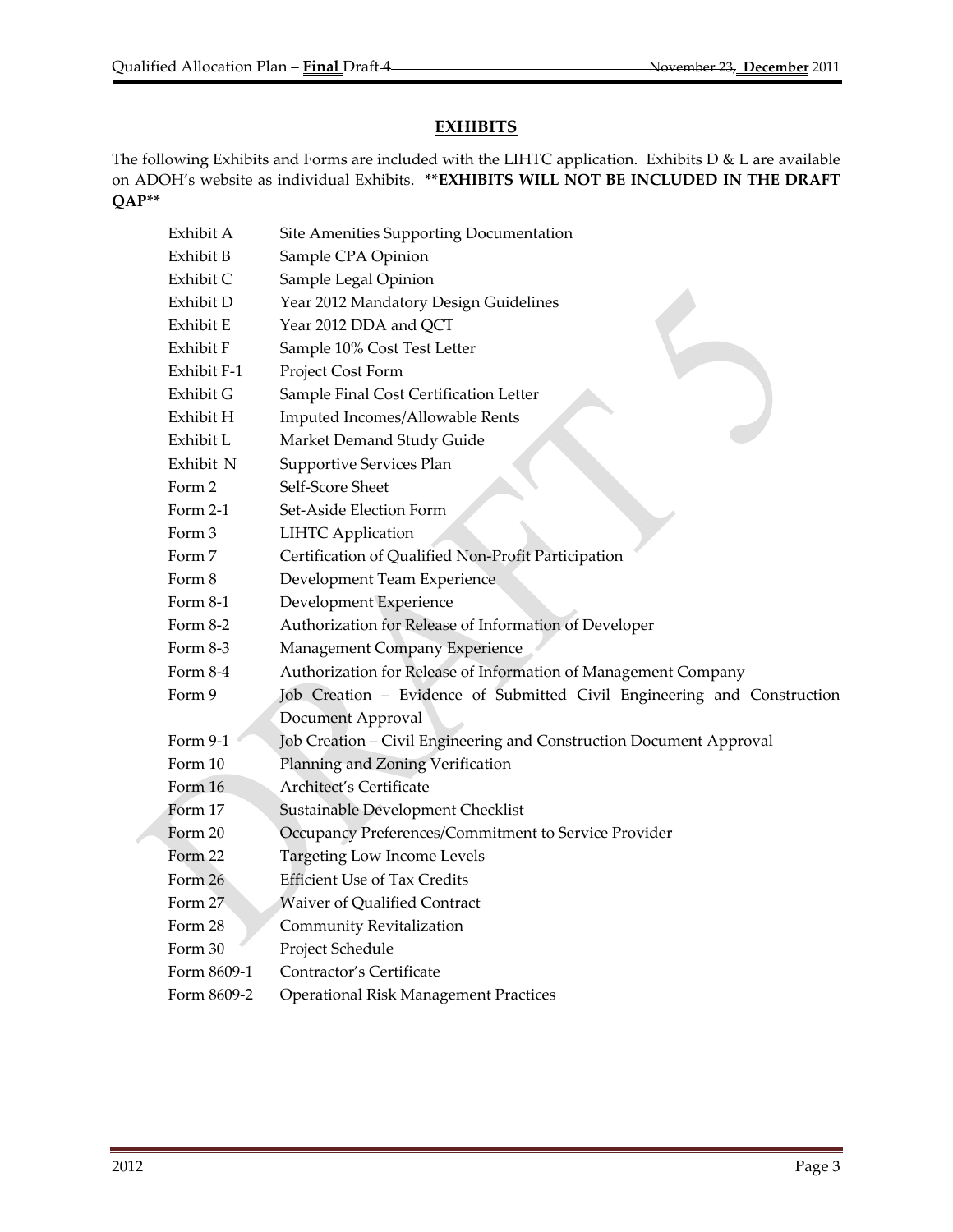## **DEFINITIONS**

The following definitions shall apply to both the QAP and LIHTC Application for the year 2012. Terms that are not specifically defined in the QAP shall be interpreted using common meanings typically accepted in the tax credit multi‐family housing development industry, but will be ultimately interpreted by the ADOH in its discretion.

" $10\%$  Cost Test" means the requirement of I.R.C. §  $42(h)(1)(E)(ii)$  that 10% of the reasonably expected basis in the project has been incurred within one (1) year from the date of Allocation.

"10-Year Rule" means the following:

- A. In order for an existing building to qualify as part of a tax credit project, the Applicant must acquire the building from an unrelated person who:
	- 1. Has held the building for at least ten years at time of the Application, and
	- 2. Did not make substantial improvements during that period that are subject to 60-month amortization under I.R.C. §167(k) or the Tax Reform Act of 1986 for buildings placed in service before July 30, 2008.
- B. The 10‐Year Rule may be waived by the United States Secretary of the Treasury in the case of distressed sales of certain federally‐assisted projects, prepayment of mortgages that result in buildings being converted to market use, buildings acquired from failed depository institutions, and single family residences used for no other purpose than a principal residence by the Owner.
- C. The legal opinion provided by counsel for the Applicant must provide a detailed analysis of the Placed in Service dates and acquisition dates for Projects submitting an application in conjunction with the 10‐Year Acquisition Credits.
- D. An appraisal that separates the appraised value of the land from the appraised value of the building must be submitted with the application when 10‐year acquisition credits will be claimed.

"A.R.S." means the Arizona Revised Statutes, as amended from time to time.

"Abandoned Property**"** means mortgage or tax foreclosure proceedings have been initiated for that property, no mortgage or tax payments have been made by the pre‐foreclosure property owner for at least 120 days, and the property has been vacant for at least 120 days. Tax payments may be made by the party initiating the mortgage or tax foreclosure proceedings.

"Acquisition Credits" means the 4% Tax Credits (as announced monthly by the IRS) awarded by ADOH in connection with the acquisition costs of an existing building.

"<u>Administration Fee</u>" means the \$1,500.00 fee due from the Applicant in the event the Applicant requests an interim underwriting or ADOH requires an additional underwriting due to, among other things, a Material Change. See Section 4.5.

"ADOH" means the Arizona Department of Housing, which is the housing credit agency authorized to allocate federal low‐income housing Tax Credits in the State of Arizona pursuant to A.R.S. Section 35‐ 728(B).

"Affiliate" means any Person or entity which directly or indirectly owns or controls another Person by having any family relationship, ownership interest or a Controlling Interest in that Person.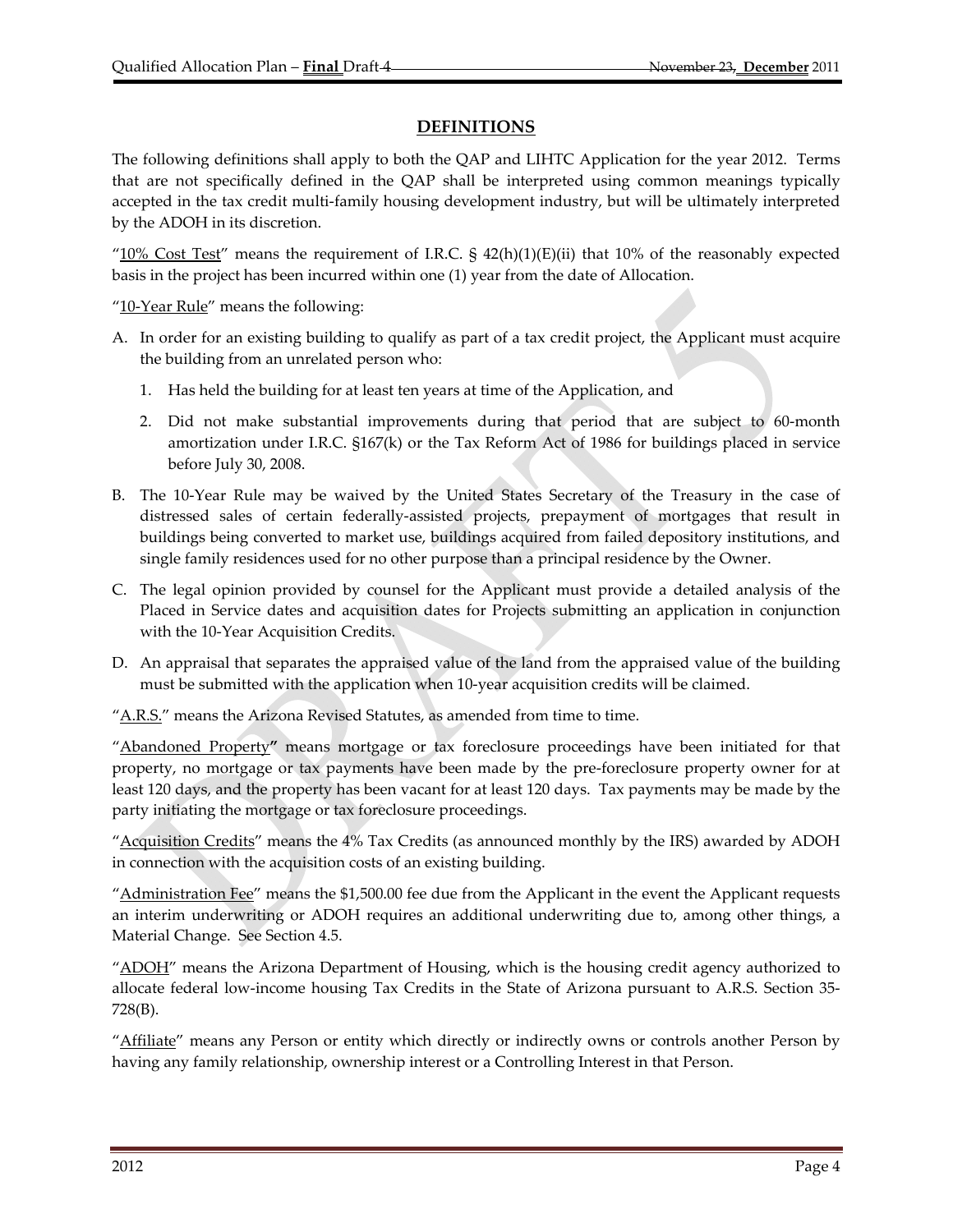"Affordable Housing" means a multifamily residential rental development using one or any combination of the following funding sources: Low Income Housing Tax Credits; HUD HOME Investment Partnerships Sections 202, 207, 220, 223, 231, 811, and HOPE VI programs; Native American Housing Assistance and Self Determination Act; USDA/RD Sections 514 and 515 programs; or the Arizona Housing Trust Fund.

"Allocation" means the award of Tax Credits by ADOH to the Owner of a LIHTC Project. The Allocation is set forth in a binding agreement between ADOH and the Owner.

"Allocation Year" means the calendar year for the current annual allocation authority for which LIHTC Applications are submitted.

"Applicable Fraction" means as provided by I.R.C.  $\frac{542(c)(1)}{B}$ .

"Applicable Percentage" means as provided by I.R.C.  $\S$  42(b) as currently amended by the Housing and Economic Recovery Act of 2008, (Pub. L. 110‐289, 122 Stat. 2654).

"Applicant" means an existing legal entity or an individual submitting an Application for LIHTC for a Project pursuant to the Allocation Plan.

"Application" means the Low Income Housing Tax Credit Application in Section 2.4 hereof.

"Appraisal" means an estimate of the value of Project real property based on market information, including comparable properties, that is current through the period ending no earlier than (six) 6 months before the deadline for submittal of the application; and that is prepared in accordance with the Uniform Standards of Appraisal Practice by an analyst who does not have a Controlling Interest in the Development Team, bond issuer or user of bond proceeds does not have a Controlling Interest and who is authorized to render the Appraisal in Arizona. An Appraisal that deviates from the requirements of this paragraph must provide a detailed explanation of why the deviation cannot be avoided.

"Area Median Gross Income" or "AMGI" means the measure of household income, published by HUD, adjusted for family size, used by the IRS as a reference in establishing income levels for the LIHTC Program (e.g., "60% of AMGI," "50% of AMGI") and as the base in calculations that yield maximum rents by number of bedrooms. See the "Imputed Incomes/Allowable Rents" tables appended to this Plan at Exhibit H.

"Arizona-based Non-Profit Organization" means a Non-Profit Organization that provides its non-profit services through an office and personnel located in Arizona as of the date of the Application.

"Authorized Signatory" means an individual who is authorized to execute a binding document on behalf of a corporation, partnership or other legal entity.

"Award Letter" means a letter from a governmental or quasi-governmental agency, e.g., the Federal Home Loan Bank, stating that funds in a specific amount are awarded or are to be awarded to the Project in a specific time frame.

"Blight" means areas and neighborhoods with obsolete or inadequate infrastructure, unsanitary and unsafe conditions, as well as areas where a large number of building structures are dilapidated or are generally described as deteriorated, as defined by HUD.

"Blighted Structure" means one or more structures that exhibit objectively determinable signs of deterioration sufficient to constitute a threat to human health, safety, and public welfare.

"Builder" means the general contractor.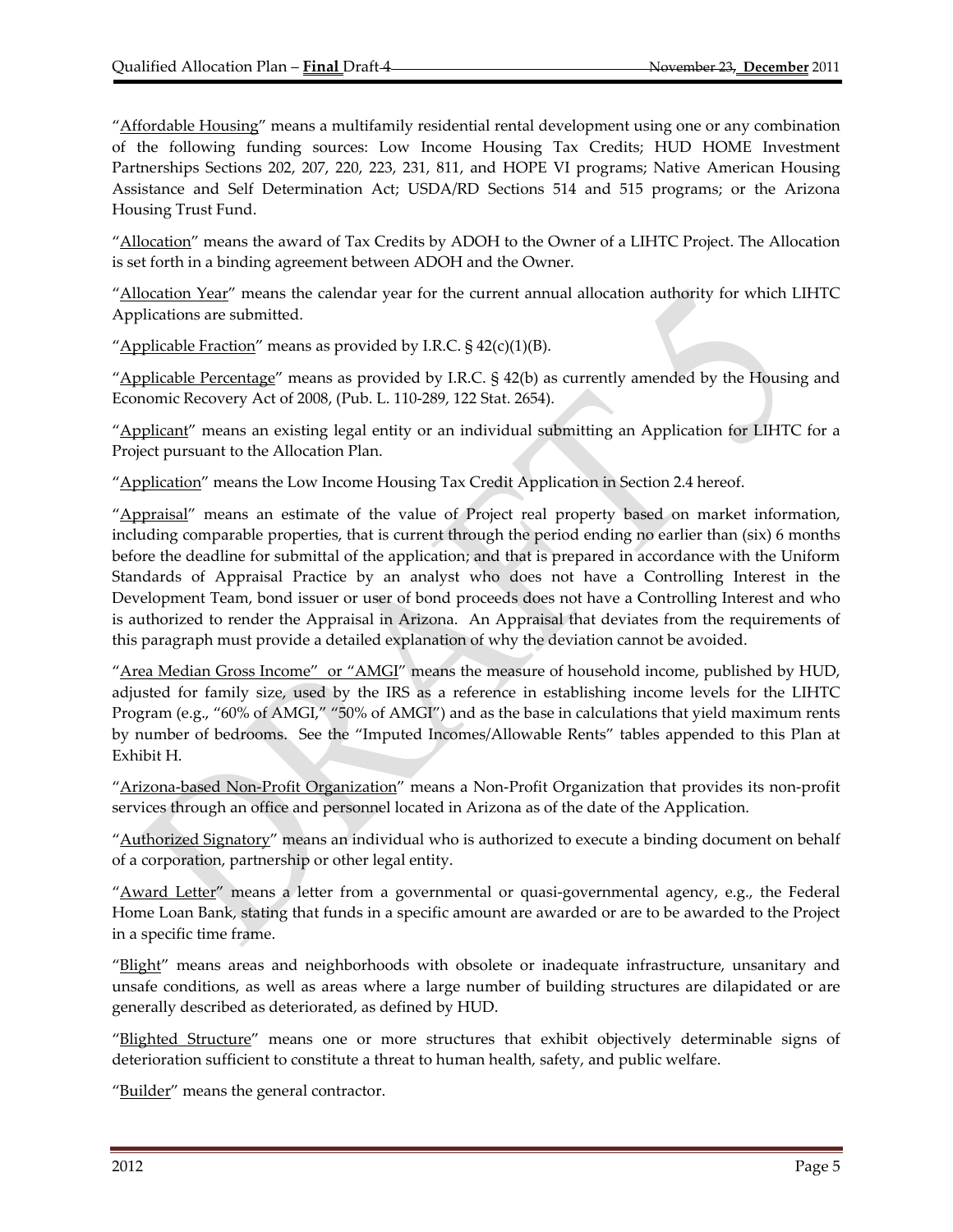"Capital Needs Assessment  $(CNA)$ " means the assessment as set forth in Section 2.9(AA)(1).

"Carryover Allocation" means an Allocation made to the project if the project will not be Placed in Service by close of the calendar year of the Allocation.

"Carryover Allocation Late Fee" means an additional fee of \$250.00 per day if the information required under Section 2.10 of this Plan is submitted after the date specified in the Notice of Reservation.

"CDBG" means Community Development Block Grant program.

"Census Designated Place (CDP)" means a statistical entity, defined for each decennial census according to Census Bureau guidelines, comprised of a densely settled concentration of population that is not within an incorporated place, but is locally identified by a name. CDPs are delineated cooperatively by state and local officials and the Census Bureau, following Census Bureau guidelines. Beginning with Census 2000 there are no size limits.

"Co‐Developer" means the person identified in Form 3 and Tab 8/Form 8 as the Co‐Developer who is also one of two or more Developers of the same Project and which will actively participate in the development of the Project, and will receive at least 10% of the Developer fee.

"Code" and "I.R.C." mean the Internal Revenue Code.

"Commitment Letter" means a written commitment from a lender or other provider of funds, representing a commitment to provide financing and stating the amount, interest rate, fees, term of the loan, debt service coverage, security, and repayment terms, subject only to reasonable, commerciallyacceptable contingencies.

"Common Area Facilities" means on‐site laundry facilities, site office, maintenance and storage areas, community rooms, and community service facilities as described in Exhibit D.

"Community Facility" means community room, clubhouse, recreation center or similar area for use by residents. Lobbies and laundry facilities must not be considered within the scope of this definition.

"Community Revitalization Area" means an area designated by HUD as a Federal Empowerment Zone, Federal Enterprise Community or Neighborhood Revitalization Strategy Area (NRSA)

"Community Services Facility" means a facility building as described in I.R.C.  $\S$  42(d)(4)(C)(iii).

"Compliance Manual" means the LIHTC Program Compliance Manual developed by ADOH.

"Compliance Monitoring Fees" means those certain fees described in Section 6.7.

"Compliance Training" means instructional programs taught by authorized providers on operating and managing Projects in conformance with the requirements of I.R.C. § 42, Reg. 1.42‐5, the QAP and the LURA. Approved Compliance Training providers are: ADOH, Compliance Solutions, THEOPRO and Spectrum.

"Compliance Period" means the compliance period for a building that begins with the first year of the building's Tax Credit period, the first taxable year in which the Owner claims Tax Credits for the Project of which the building is a part, and lasts for fifteen consecutive taxable years.

"Consultant" means an advisor to the Development Team or to any member of the Development Team.

"Controlling Interest" means the possession, directly or indirectly, of the power to direct or cause the direction of the management and policies of a Person, whether through the means of ownership, position,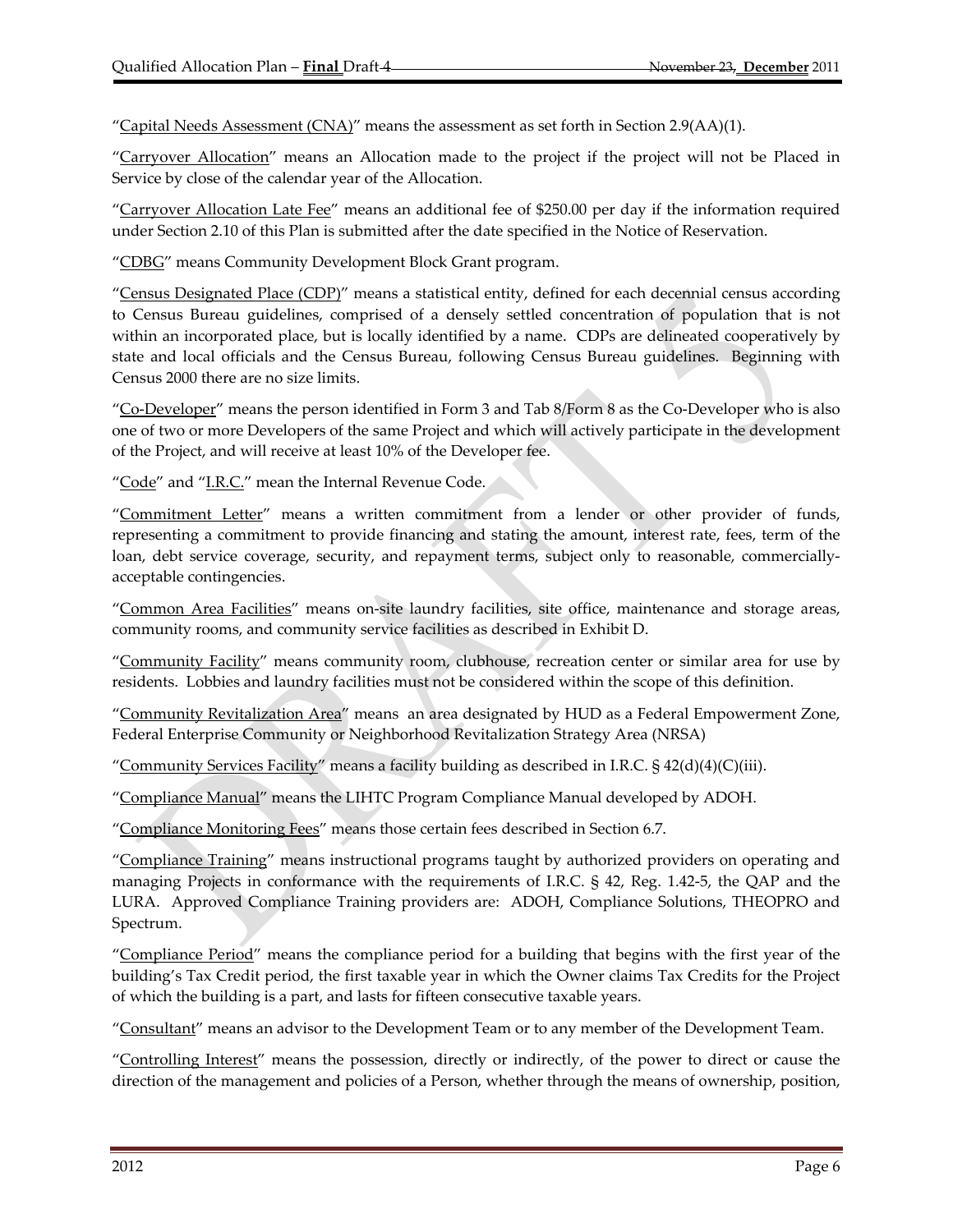contract or otherwise. The holder of a more than 50% ownership in a legal entity is automatically determined to have a Controlling Interest in that legal entity.

"Controlling Person" is a Person who has Controlling Interest in another Person.

"Council of Governments" or "COG" means one of the four rural councils of governments in Arizona serving regional planning districts. The four rural councils and the districts they serve are: Northern Arizona Council of Governments (**"NACOG"**), serving the Region 3 counties of Apache, Coconino, Navajo and Yavapai Counties; Western Arizona Council of Governments (**"WACOG"**), serving the Region 4 counties of La Paz, Mohave and Yuma; Central Arizona Association of Governments (**"CAAG"**), serving the Region 5 counties of Gila and Pinal; and South Eastern Arizona Governments Organization (**"SEAGO"**), serving the Region 6 counties of Cochise, Graham, Greenlee and Santa Cruz.

"DDA" means a difficult development area designated by HUD as an area that has high construction, land and utility costs, relative to the AMGI.

"Deadline Date" means on or before 4:00 p.m. Mountain Standard Time of the day designated by ADOH as the last day to submit an Application for a competitive Allocation round or of the day stated in the Reservation Letter for the Carryover Allocation Agreement.

"Deferred Developer Fee" means a certain sum of money owed to the Developer and evidenced by a promissory note, partnership agreement, or other written agreement acceptable to ADOH, such fee to be repaid from the Project's cash flow after payment of operating expenses of the Project and after payment of debt service for all superior liens.

"Determination of Qualification" means a letter issued by ADOH in accordance with I.R.C. § 42(m), that indicates that the Project, which has utilized tax‐exempt financing, qualifies for an amount of Tax Credits and is in compliance at the time of the letter with all rules established by this Plan.

"Determination of Qualification Fee" means the fee payable after ADOH determination that an Application represents a feasible and viable Project with a likelihood of completion and it is payable prior to the issuance of a Determination of Qualification or Reservation pursuant to I.R.C. § 42(m).

"Developer" means the person identified in Form 3 and Tab 8/Form 8 as the developer for the Project, who must be listed in any agreement regarding the development fee as the person receiving a majority of the Developer Fee, is responsible for preparing the Project for residential use as a LIHTC Project and is responsible for ensuring that a material portion of all phases of the development process are accomplished.

"Developer Fee" means the amount identified in the Form 3 and partnership agreement for the Project as the fee being paid to the Developer.

"Development Team" means the entities and professionals assembled to develop and manage the Project, typically including the Applicant, Owner, Developer(s), Co‐Developer(s) and general partner, or any other related entities in which the Developer has an identity of interest.

"DSCR" means debt service coverage ratio.

"Elderly Person" means a household composed of one or more persons at least one of whom is 62 years of age or more at the time of initial occupancy.

"Eligible Basis" means the depreciable basis of residential rental housing eligible for Tax Credits.

"Eligible Basis Analysis" means the analysis described in Section 7.2A.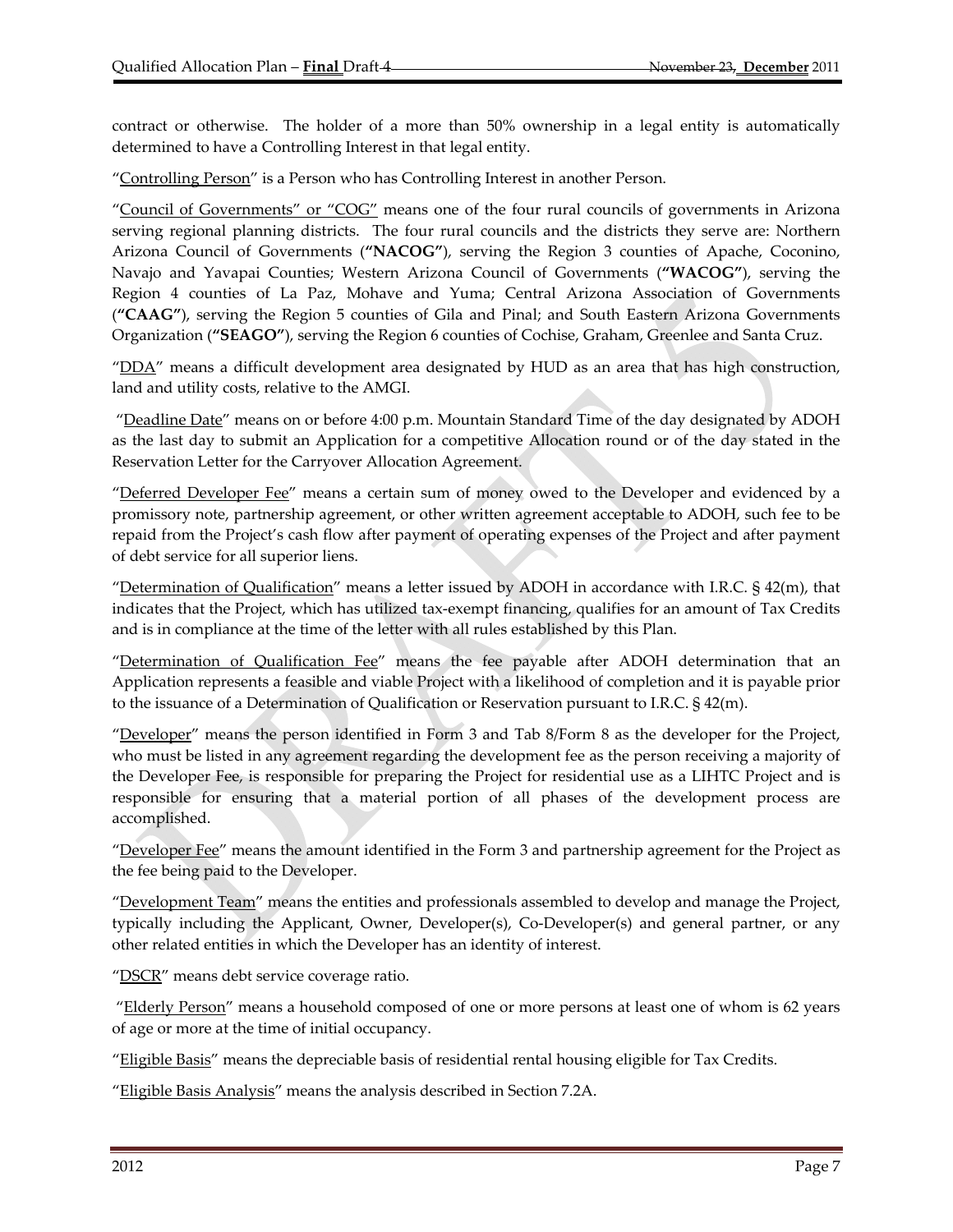"Equity Investor" means a limited partner or investor member who contributes capital to a limited partnership or to a limited liability company that will own and operate the low‐income housing Project. Equity Investors will provide the capital requirements of the limited partnership or limited liability company either in the form of a single contribution at the time of entry or a staged level of contributions.

"Extended Use Period" means the term of the LURA and must be a minimum of fifteen years after the termination of the Compliance Period, which has a term of fifteen years.

"Federal Subsidy or Federally Subsidized" for the purposes of tax credits, Federal Subsidies include a federal, state or local grant that is funded by a federal source. Examples of federal grants include HOME Investment Partnership Act (HOME funds), Community Development Block Grants or Urban Development Action Grants. Section 8 federal rental assistance does not constitute federal grants for purposes of I.R.C. § 42(d)(5). Below market federal loans do not constitute a Federal Subsidy under HERA. Use of these financing sources may require reductions in eligible basis or reductions in a Project's maximum Applicable Credit Percentage (see I.R.C. § 42(d)(5)(A) and 42(i)).

"Final Allocation Fee" means the fee payable upon the issuance of IRS Form 8609 equal to 2% of the Allocation or any additional outstanding fees owed to ADOH.

"Financial Statements" means a complete and accurate balance sheet, income statement, cash‐flow statement, and accompanying notes prepared according to generally accepted accounting principles.

"Financial Beneficiary" means a Person who is to receive a financial benefit of: a) 3% or more of total estimated Project cost if the total estimated Project cost is \$5 million or less; and b) 3% of the first \$5 million and 1% of any costs over \$5 million if total estimated project cost is greater than \$5 million. This definition does not include the Owner of the Tax Credit Project unless the Owner is also the Developer or the Builder and meets the above financial requirements.

"Foreclosed Property" means a property which "has been foreclosed upon" at the point that, under state or local law, the mortgage or tax foreclosure is complete. Foreclosure is deemed complete after the title of the property has been transferred from the former property owner under some type of foreclosure proceeding or transferred in lieu of foreclosure after foreclosure proceedings have been initiated, in accordance with state or local law.

"Forward Allocation" is as defined in Section 2.2D.

"Funding Gap" means the amount by which projected development costs exceed projected available funds.

"Gap Analysis" means the second analysis for calculating credits to determine that the project has not been overfunded with tax credits. See Section 7.1(B) for calculation.

"*GAP Financing*" means State Housing Funds up to \$750,000 per project to be used to reduce the gap between ADOH approved total development costs and permanent sources of funds.

"Historic Preservation Project" means a project with (i) a structure individually listed in the National Register of Historic Places, or; (ii) a structure certified by the National Parks Service as contributing to a Register District, or (iii) that is located within an area that has been zoned as a historic area. A Register District is a designated area listed in the National Register, or listed under state statute or local ordinance as substantially meeting the requirements for listing of districts in the National Register.

"Home Energy Rating System" or "HERS" means a rating system for a home energy analysis of home design and construction plans established by the Residential Energy Services Network, a nonprofit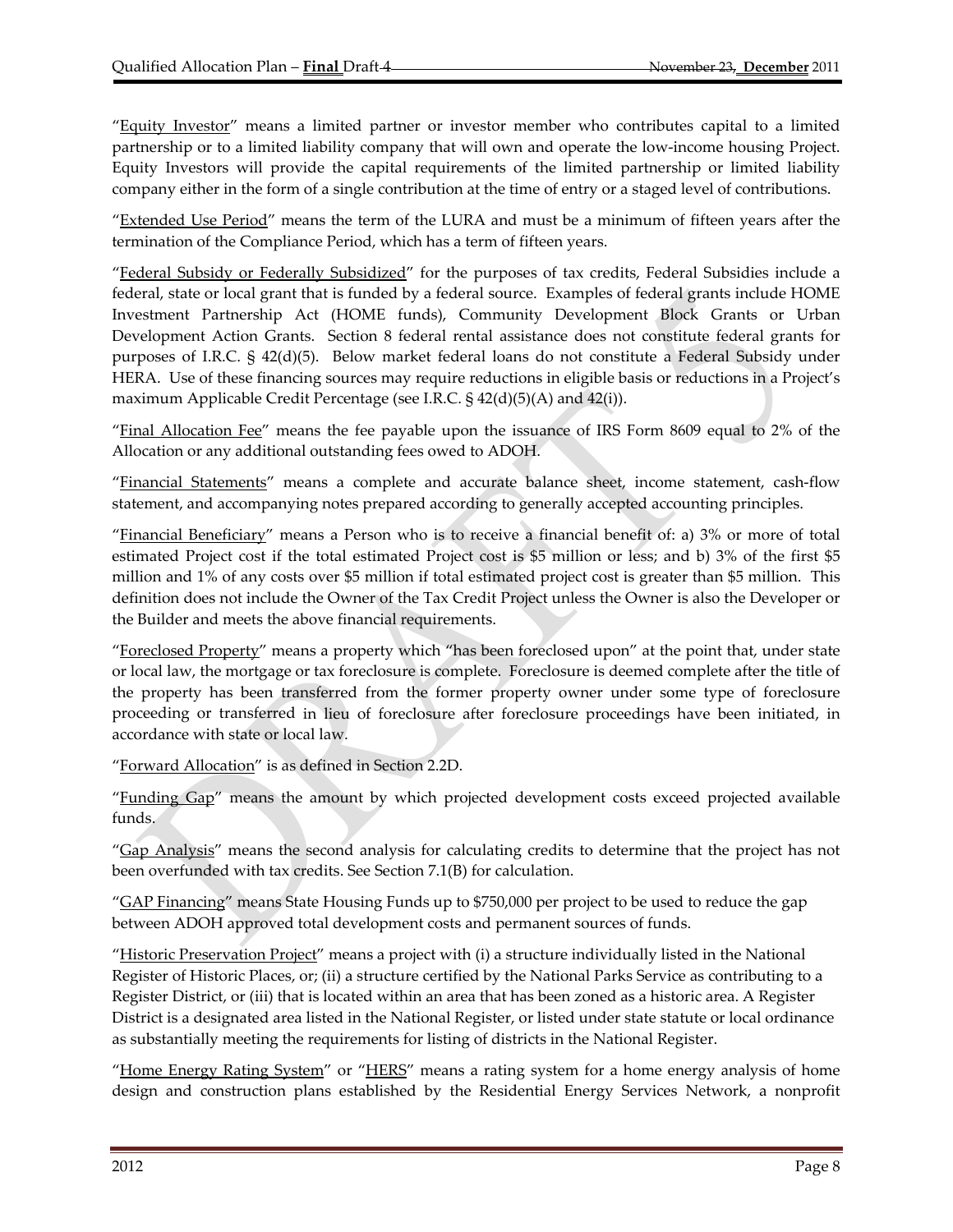membership corporation whose standards are officially recognized by the US Government and mortgage industry.

"Horizontal Improvements" means permits have been issued and construction has commenced on grading of the land, installation of utilities including, but not limited to, water, sewer, and power, and the installation of paving, curbs and gutters, which are substantially complete.

"Housing First" model or project means a particular housing approach that moves the homeless individual or household immediately from the streets or homeless shelters to their own apartments, instead of using intermediate levels of housing such as transitional housing programs, and then providing supportive services in a manner that emphases a non‐coercive approach.

"HUD" means the United States Department of Housing and Urban Development.

"IREM" stands for The Institute of Real Estate Management which is an international community of real estate managers across all property types dedicated to ethical business practices and maximizing the value of investment real estate.

"IRS" means the Internal Revenue Service.

"LIHTC" or "Tax Credit" means the Low-Income Housing Tax Credit program under I.R.C. § 42.

"LEED for Homes" means the consensus-developed, third party-verified, voluntary rating system developed by the US Green Building Council which promotes the design and construction of highperformance green homes.

"LEED for Homes Gold Certification" means a certification that the LEED‐certified home is designed and constructed in accordance with the rigorous guidelines of the LEED for Homes green building certification program and has met the standards labeled as "gold" by the US Green Building Council in the LEED for Homes rating system.

"Letter of Interest or Intent" means the documentation addressed to the Applicant/Developer of an interest or intent to provide funding, setting forth the writer's intention to negotiate the financing and stating the amount, interest rate, security, repayment terms and including the minimum debt service coverage ratio and loan‐to‐value ratio used by the lender to size the financing, as applicable. If the sole Developer of the Project is a Non-Profit Organization, the Letter of Interest or Intent from the investment syndicator must state that the Non‐Profit Organization holds the right to first refusal to acquire the Project following the fifteen-year Compliance Period. Such letters or documents may be subject to reasonable, commercially acceptable contingencies, as determined by ADOH in its sole discretion.

"Local Government" means the governing body of the city, town, county or Tribal government having jurisdiction over the real property upon which the Project will be located.

"Low‐Income Unit**"** means any Unit in a Project if the Unit is rent restricted (as defined in I.R.C. §  $42(g)(2)$ ) and the individuals occupying such Unit meet the income limitation applicable under I.R.C. §  $42(g)(2)$  for the Project.

"LURA" means the "Extended Low-Income Housing Commitment" required by IRC  $\S$  42(H)(6) which must be in the form of a Declaration of Affirmative Land Use and Restrictive Covenants Agreement (commonly referred as the "LURA") that is recorded and runs with the land on which the Project is developed, restricting the use of land by the Owner and its successors and assigns to the terms and conditions of the Project, as approved by ADOH.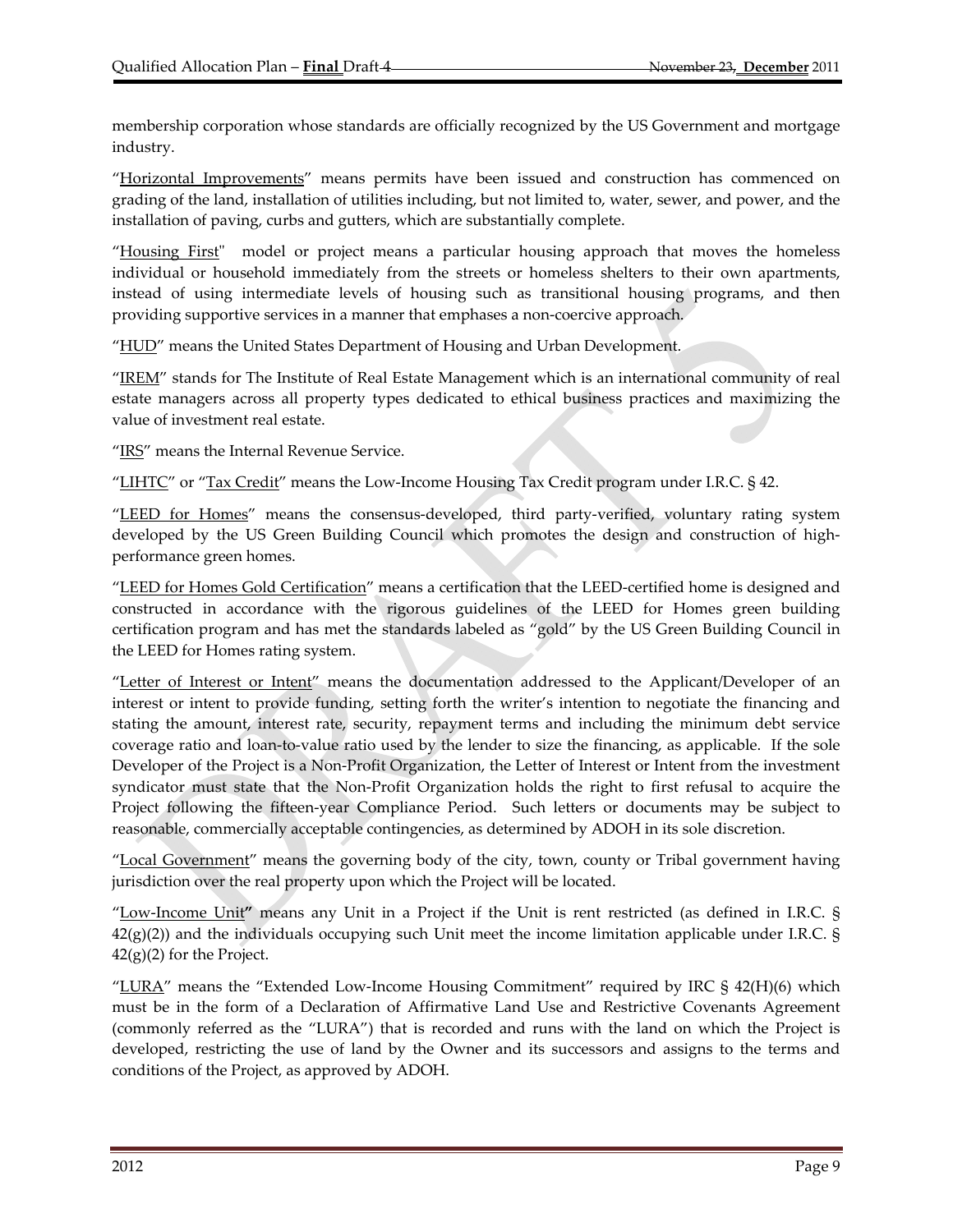"Major Life Activities" for the purpose of the American Disabilities Act means "functions such as caring for oneself, performing manual tasks, walking, seeing, hearing, speaking, breathing, learning, and working." See 45 CFR Section 84.3(j)(2)(ii).

"Market Demand Study" means a third party report that outlines the overall market demand for a Project within a defined market area and identifies, with significant detail, the current supply of similar units, demographics, and economics contained within the market area.

"Material Changes" are as described in Section 4.5.

"Max" or "Maximum Points" means the highest amount of points that may be awarded by the ADOH in each scoring category.

"Native American Housing Assistance and Self Determination Act" means the Native American Housing Assistance and Self Determination Act of 1996, P.L. 104-330 (25 U.S.C. 4101 - 4212), as amended. The Native American Housing Assistance and Self‐Determination Act of 1996 was passed to simplify and reorganize the system of providing housing assistance to Native American communities to help improve the unsatisfactory conditions of infrastructure in Indian Country. The legislation proposed to accomplish this reform by reducing the regulatory strictures that burdened Tribes attempting to use their housing grants, and created a new program division of the Department of Housing and Urban Development that combined several previously used programs into one block operation committed to the task of Tribal housing.

"National Apartment Association" is a membership association based out of Virginia that is an advocate for quality rental housing in the multifamily housing industry.

"Non-Profit Organization" means an existing entity formed and maintained as an I.R.C.  $\S 501(c)(3)$  or (4) organization and is exempt from the tax under I.R.C. § 501(a).

"Non‐Profit Project" means Projects in which a qualified Non‐Profit Organization owns an interest of at least fifty one percent (51%)of the general partner interest in the Project, and materially participates within the meaning of I.R.C § 469(h) in the development and operation of the Project throughout the Compliance Period and the Extended Use Period.

"Non‐Profit Set‐Aside" means the tax credits allocated by the State to meet the requirement under I.R.C. § 42(h)(5) to allocate at least 10% of the State housing credit ceiling for any calendar year to projects involving a qualified Non‐Profit Organization (as such organization is defined under I.R.C. § 42(h)(5)(C)) which owns an interest of at least fifty one percent (51%) of the general partner interest in the Project, and materially participates (within the meaning of I.R.C. § 469(h)) in the development and operation of the Project throughout the Compliance Period and the Extended Use Period. I.R.C. § 42(h)(5)(C) defines a qualified Non‐Profit Organization as any organization if such organization is described in paragraph (3) or (4) of I.R.C. § 501(c) and is exempt from the tax under I.R.C. § 501(a), such organization is determined by the State housing credit agency not to be affiliated with or controlled by a for‐profit organization and one of the exempt purposes is the fostering of low‐income housing. I.R.C. § 469(h) defines material participation as involvement in the operations of an activity on a basis that is regular, continuous and substantial.

"Obsolescence" means a loss in value due to factors outside the property lines of the subject property that adversely affect the usability and value of the subject property or its actual or potential income.

"On-site" means directly located on the property of the Project.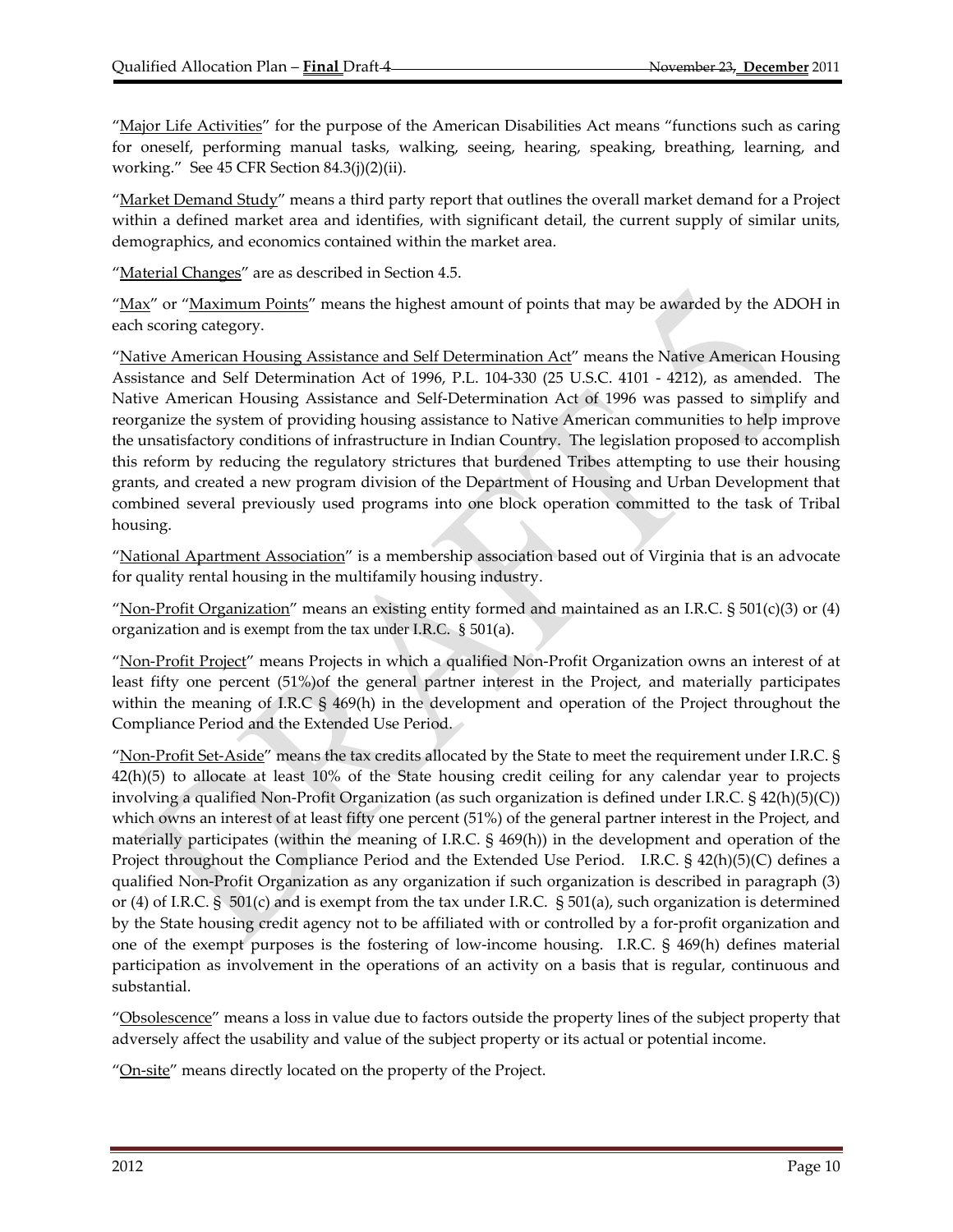"Operating Expenses" means the fixed and variable expenses of operating the Project, including, but not limited to, taxes, insurance, utilities, management, and replacement reserves, but excluding debt service.

"Owner" means the legal entity that ultimately owns the Project and to which tax credits will be allocated.

"Permanent Financing" means the difference between total development costs and tax credit equity contributions.

"Person" means an individual, partnership, corporation, trust or other entity.

"Phase I Environmental Report" means a report prepared for a real estate holding which identifies potential or existing environmental contamination liabilities.

"Placed in Service" means: 1) for a new or existing building used as residential rental property, the date on which the building is ready and available for its specifically assigned function, i.e., the date on which the first Unit in the building is certified as being suitable for occupancy in accordance with state or local law; and 2) with respect to rehabilitation expenditures that are treated as a separate new building, those buildings are placed in service at the close of any 24-month period over which the expenditures are aggregated.

"Project" means any project for residential rental property if the Project meets the requirement of subparagraph A or B, whichever is elected by the taxpayer:

- A. 20‐50 Test: The project meets the requirements of this subparagraph if 20% or more of the residential units in such project are both rent‐restricted and occupied by individuals whose income is 50% or less of area median gross income.
- B. 40‐60 Test: The project meets the requirements of this subparagraph if 40% or more of the residential units in such project are both rent‐restricted and occupied by individuals whose income is 60% or less of area median gross income.

Any election under this paragraph, once made, is irrevocable. For purposes of this paragraph, any property must not be treated as failing to be residential rental property merely because part of the building in which such property is located is used for purposes other than residential purposes. Scattered Sites may be considered to be one project if the Scattered Sites meet the above definition and the requirements in the "Scattered Sites" definition in this Section.

"Property Manager" or "Property Management Company" means the entity responsible for marketing, maintenance, and tenant relations for a building financed with tax credits under this Plan.

" $QCT$ " is a LIHTC qualified census tract area determined by HUD wherein the average median income of the households in the area is less than 60% of the county median income, or where the poverty rate is greater than 25%.

"Qualified Contract" is as defined in I.R.C. §  $42(h)(6)(F)$  which states: the term "qualified contract" means a bona fide contract to acquire (within a reasonable period after the contract is entered into) the non low‐ income portion of the building for fair market value and the low‐income portion of the building for an amount not less than the applicable fraction (specified in the extended low-income housing commitment) of (i) the sum of (I) the outstanding indebtedness secured by, or with respect to, the building, (II) the adjusted investor equity in the building, plus (III) other capital contributions not reflected in the amounts described in subclause (I) or (II), reduced by (ii) cash distributions from (or available for distribution from) the project. If no qualified buyer is produced within the 365-day period, the owner may be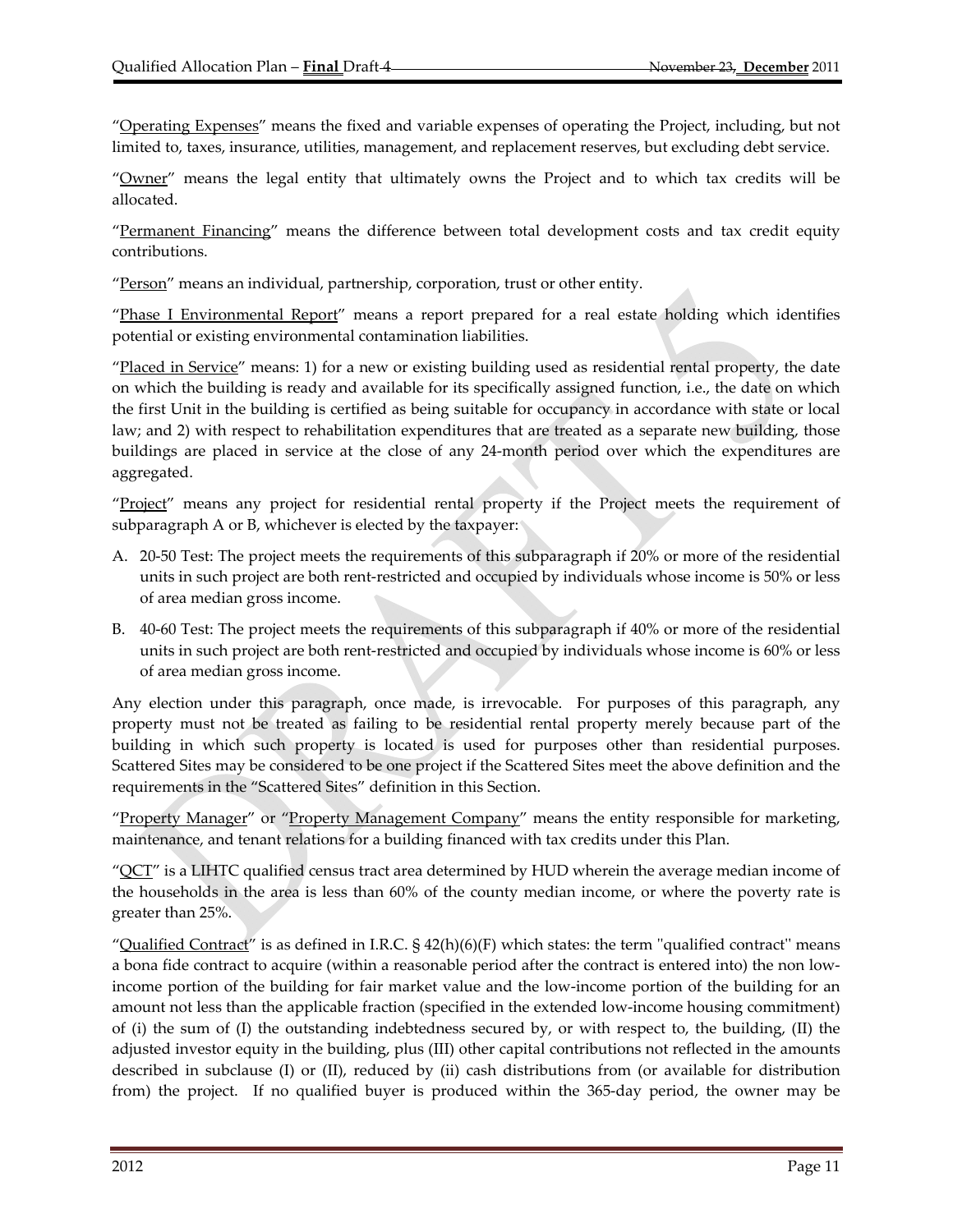released from all use restrictions and obligations. However, if the owner refuses to sell the property, it must abide by the extended use restrictions enacted by the Revenue Reconciliation Act. This option is only available to owners who did not waive their right to seek a qualified contract or agree to a longer use agreement when signing their restricted use agreement with the state housing finance authority.

"Reg" means Internal Revenue Treasury Regulations.

"Rehabilitation" or "Rehab" or "Rehabilitated" means to restore to good condition, operation or capacity.

"Reservation" means a written statement issued by ADOH to the Applicant after the application round indicating that ADOH has reserved for the Project a specific amount of tax credits.

"Reservation Fee"‐ the Reservation Fee is calculated as 10% of the annual credit allocation. (8% of the 10% reservation fee is due and payable at Reservation with the remaining 2% of the 10% reservation fee due and payable at final allocation.)

"Residential Rental Unit" means an area legally licensed or permitted for use as a living space containing a sleeping area, bathing and sanitation facilities, and cooking facilities equipped with a cooking range, refrigerator, and sink, all of which are separate and distinct from other Residential Rental Units. Reg. §§ 1.103‐8(a) 8(i).

"Reservation List" shall mean as defined in Section  $2.2(B)$ .

"Rural Development" means economic and community development actions or initiatives taken to improve the economy and quality of life of communities and individuals in non-urban areas.

"Rural Project" means a Project located outside of Maricopa and Pima Counties.

"Satisfactory Progress" means that the Applicant, including any person with an ownership interest in the Applicant or Development Team member, has presented evidence, satisfactory to ADOH, that each Project for which the Applicant has received a Determination of Qualification, Reservation, or Allocation in Arizona or any other state, has been Placed in Service on time or otherwise is progressing without unreasonable delay through the various phases of development, i.e., financing, permitting, construction, certificate of occupancy, and rehabilitation.

"Scattered Sites" means a Project which is comprised of separate buildings that are considered a single Project if the buildings meet the following criteria:

- A. Consist of no more than six (6) non-contiguous parcels within a 15-mile radius of each other;
- B. All buildings in the Project must be under the ownership of one entity;
- C. All units in the scattered site application must be managed by one entity;
- D. All buildings in the Project must be developed under one common plan of financing and considered as a single Project by all funding sources;
- E. The scattered sites must be appraised as a single proposed development; and
- F. Otherwise meets the requirements of I.R.C.  $\S 42(g)(7)$  when it is placed in service.

"Set-Aside" means (1) a specific type of housing development category that the ADOH has identified as a priority for allocating tax credits or (2) an identified number of housing units that the Owner will agree to be held for use by tenants with a certain level of income or by tenants in a particular group.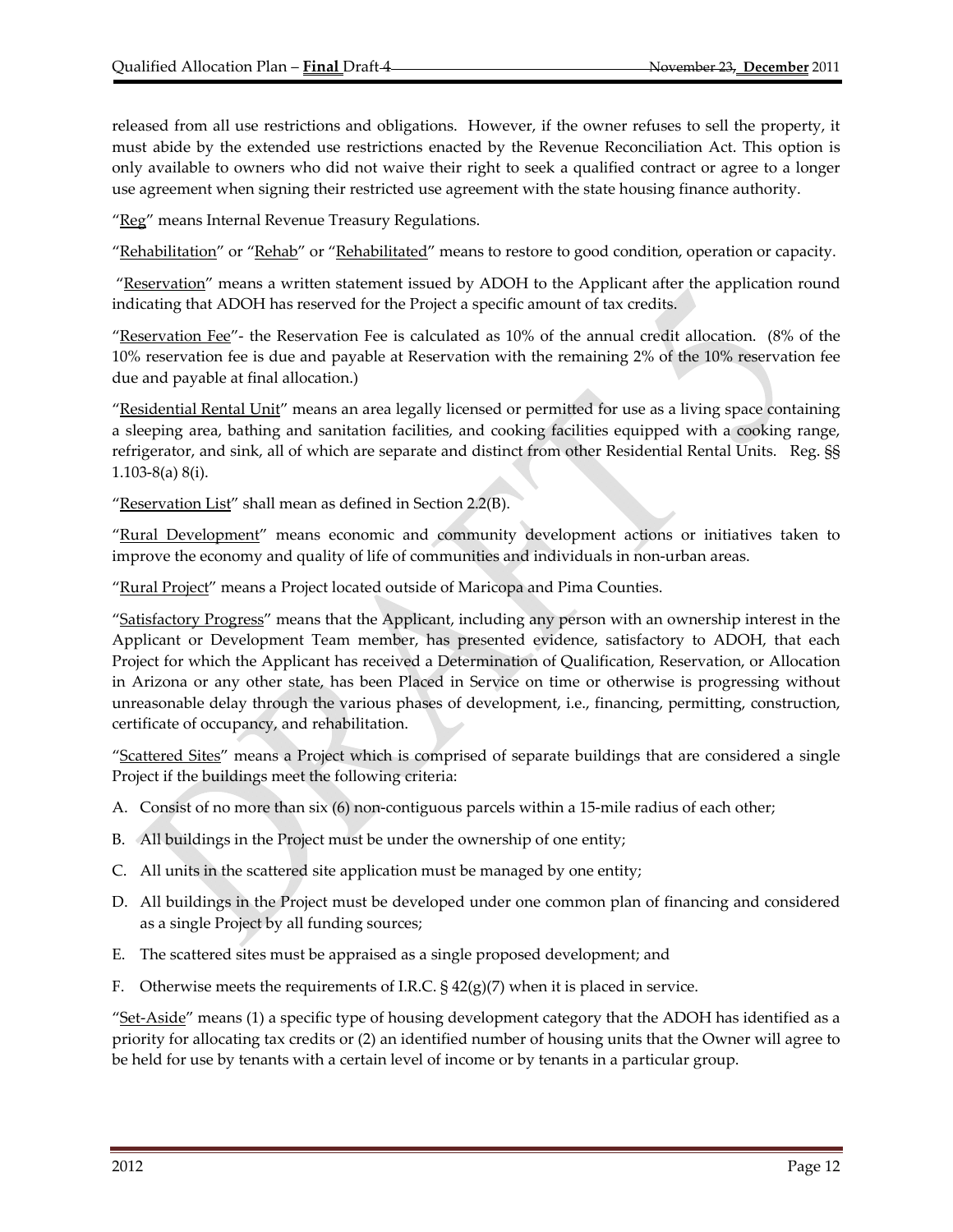"Site Control" means Applicant's evidence of ownership or control over the land required for the project in the form of: a) a binding commitment to transfer land to the Owner,; b) a recorded deed with the Owner as grantee, c) a long term lease with the Owner as the lessee or d) a lease option between Owner and owner of the land as such owner is recorded in the jurisdiction of the property provided the lease option is not terminable at the property owner's discretion until 180 days after the Deadline Date for submittal of the Application.

"Special Needs Populations" means the homeless, the seriously mentally ill, the physically disabled, individuals infected with the human immune‐deficiency virus or other populations with specialized housing needs. Other populations with specialized housing needs will include:

- A. Homeless Individual(s): a person(s) who has lived: 1) in places not meant for human habitation such as cars, parks, sidewalks, abandoned buildings, etc.; 2) in an emergency or shelter facility; or 3) in a transitional housing facility (not permanent housing).
- B. Seriously Emotionally Disturbed: a person(s) between birth and age 18 who currently or at any time during the past year have had a diagnosable mental, behavioral, or emotional disorder that resulted in a functional impairment which substantially interferes with or limits the person's role or functioning in family, school, or community activities.
- C. Developmentally Disabled Persons: a person(s) suffering from a severe, chronic condition attributable to a physical or mental impairment manifesting itself before the age of 22 and likely to continue indefinitely. Developmentally disabled persons are to be certified by a referral agency.
- D. Victims of Domestic Violence: as certified by a referral agency.
- E. Individuals Suffering from Chronic Substance Abuse: as certified by a referral agency.

"Stalled Project" means a Project where property development activities were commenced, but have been inactive for a period of 12 months or longer, and that has never been placed in service for its intended purpose, as determined in the ADOH's discretion.

"State" means the State of Arizona.

"State Annual Credit Authority" means the total amount of tax credits allocated to the state by the IRS each year based on the population of the state and multiplied by a dollar amount per resident that is adjusted annually for inflation.

"State Housing Fund" or "SHF" means funds in a single housing program that are comprised of Federal HOME resources from HUD and state resources from the State Housing Trust Fund (HTF).

"Supportive Housing" means affordable permanent independent rental housing for persons who are homeless or have disabilities. These populations are limited, however, to the following groups: Homeless Individuals; seriously mentally ill; Seriously Emotionally Disturbed; physically disabled; Developmentally Disabled Persons; victims of AIDS/HIV; Victims of Domestic Violence; and Individuals Suffering from Chronic Substance Abuse. See definition of "Special Needs Populations" above for more complete definitions of these groups. Supportive Services are provided to residents of supportive housing on an as-needed basis for as long as they are needed, with the purpose of helping residents achieve maximum possible self‐sufficiency and maintain their permanent housing.

"Supportive Services" means services provided by the service provider to help residents enhance their way of living and achieve self‐sufficiency. Supportive Services may be provided directly by the Owner or through coordination with existing service agencies and may be delivered through a combination of both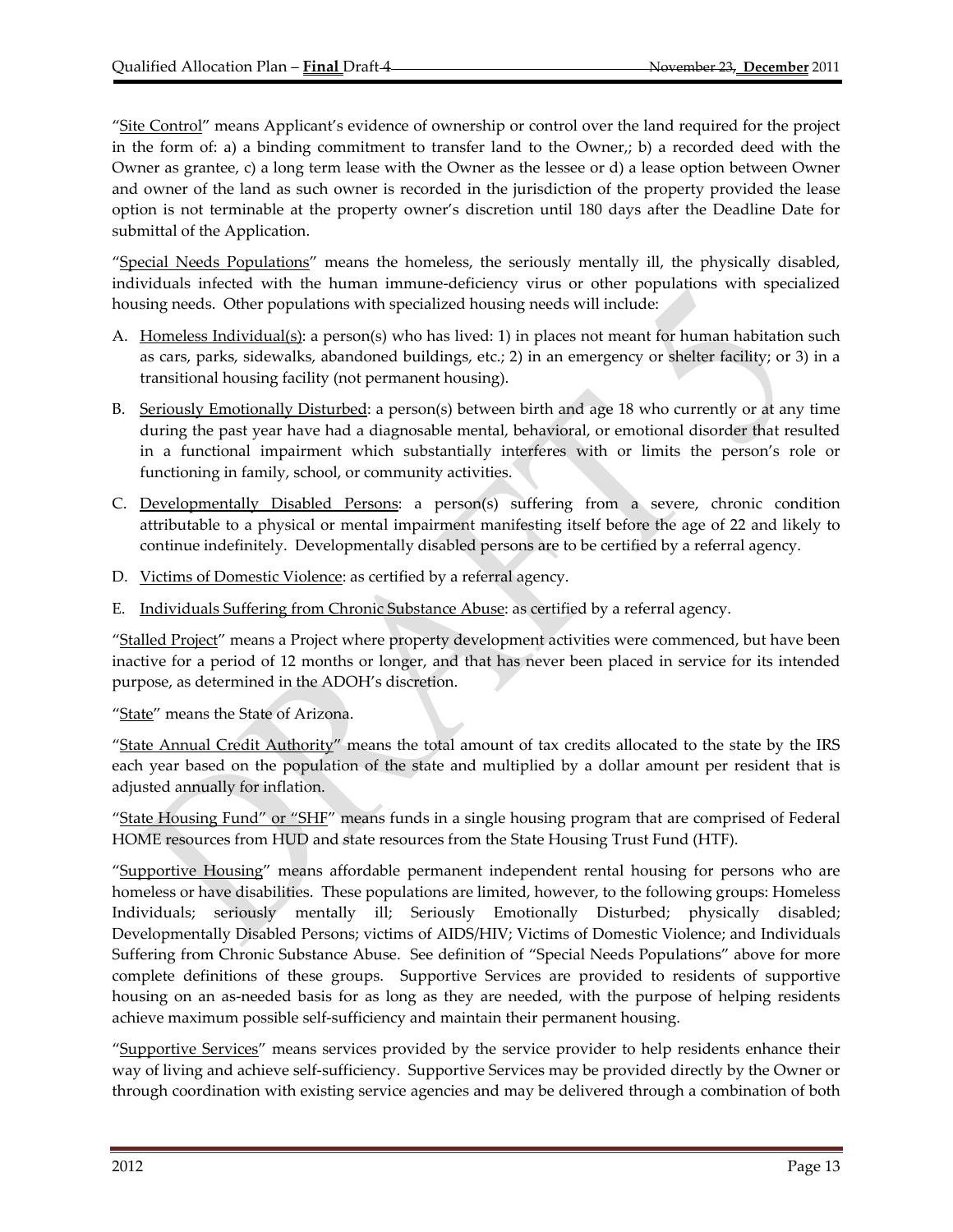on‐ and off‐site service delivery mechanisms, with the provision that an on‐site service coordination capacity must be maintained. For the purposes of scoring, the ADOH may determine that certain Supportive Services must be offered on‐site to obtain points in a particular Project scoring category.

"Sustainable Development" means generally, a pattern of resource use that aims to meet human needs while preserving the environment so that these human needs can be met not only in the present, but also for generations to come and means more specifically, a description of the products, approaches or methods that are used to meet these general resource aims.

"Syndication Rate" means a ratio that reflects the price to the Project for \$1.00 of tax credits awarded.

"Tribe" or "Tribal" means a federally recognized Native American Indian tribe.

"Total Direct Construction Costs" means the costs to construct the Project which matches the construction contract and line 52 on Form 3 of the development budget.

"Uniform Standards of Appraisal Practice" means the guidance as published and amended by the Appraisal Standards Board of the Appraisals Foundation for quality control standards applicable for real property, personal property, intangibles, and business valuation appraisal analysis and reports in the United States and its territories.

"Unit" means any accommodation containing separate and complete facilities for living, sleeping, eating, cooking, and sanitation (e.g., a residential dwelling consisting of one apartment, one single family home, one half of a duplex, etc.). Such accommodations may be served by centrally located equipment such as air conditioning or heating.

"USDA/RD" means United States Department of Agriculture/Rural Development.

"VASH" means Veterans Affairs Supportive Housing.

"Vertical Improvements" means permits have been issued and construction has commenced on vertical project improvements which include buildings, walls, swimming pools, etc.

"Water Conservation" means the preservation and careful management of water resources.

"Xeriscape Landscaping" means the landscaping designed specifically for areas that are susceptible to drought or for properties where Water Conservation is practiced.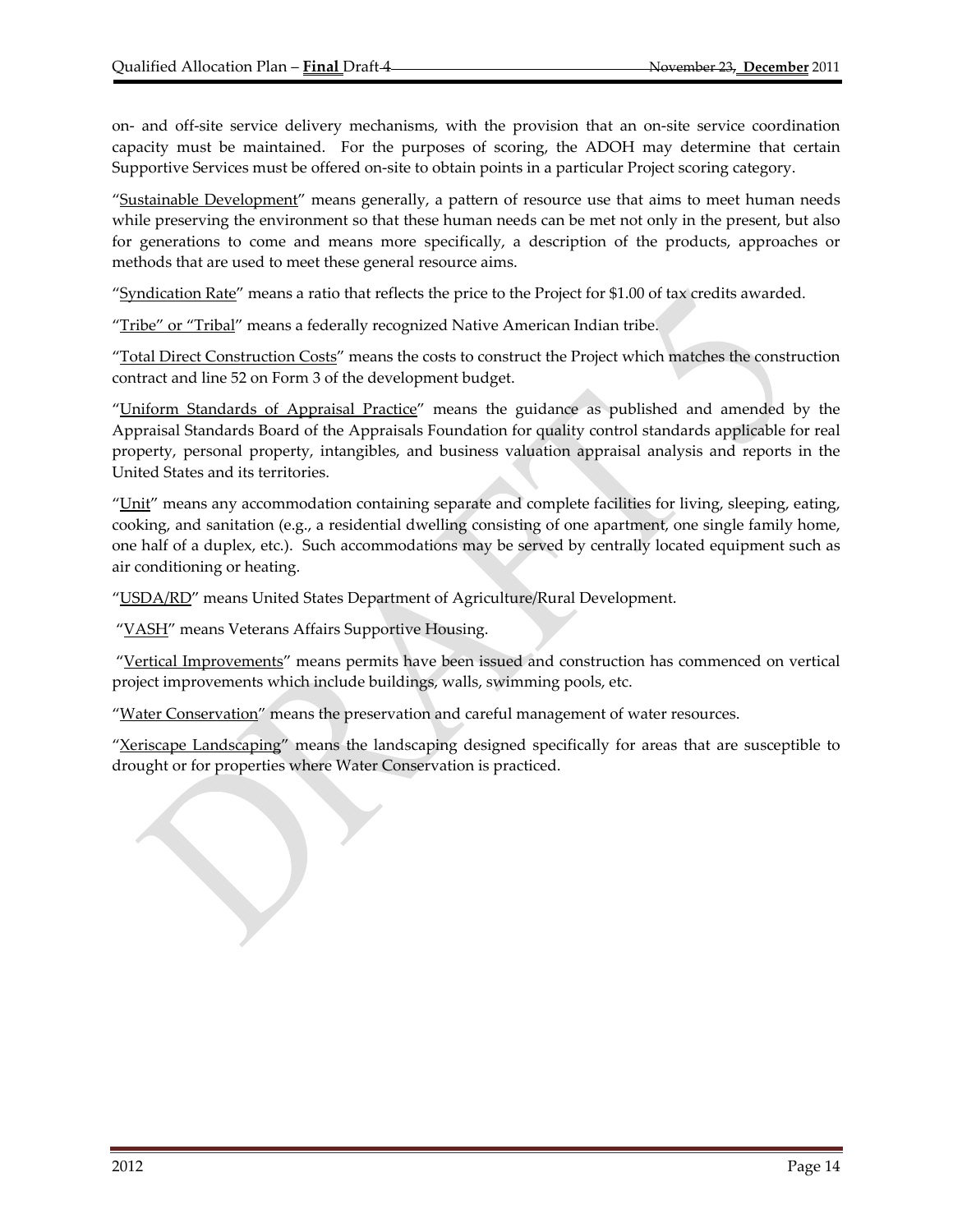# **1. INTRODUCTION**

## **1.1 Background**

- A. The federal Low‐Income Housing Tax Credit ("LIHTC" or "Tax Credit") program was established by the Tax Reform Act of 1986, and codified in Section 42 of the Internal Revenue Code of 1986, as amended ("I.R.C. § 42"), to encourage construction and rehabilitation of low‐income rental housing. The Arizona Department of Housing ("ADOH") is the housing credit agency responsible for allocating Tax Credits to Owners of qualifying residential rental Projects. The Revenue Reconciliation Act of 1989 amended I.R.C. § 42 by adding § 42(m), which requires allocating agencies to allocate Low‐Income Housing Tax Credits pursuant to a Qualified Allocation Plan ("QAP", "Plan", or "Allocation Plan"). I.R.C. § 42(m) describes the purposes and requirements for this Plan.
- B. There are two methods for obtaining a Tax Credit Allocation pursuant to this Plan: 1) through a competitive application process, and 2) tax‐exempt bond financing.

## C. **Changes to the Plan**.

- 1. Annual Plans. **DISCLAIMER**: ADOH may submit a new proposed plan with substantial changes for public review and comment. ADOH may add, delete, or substantially change eligibility requirements, Set‐Asides, scoring, threshold and underwriting requirements for a new plan.
- 2. Changes to Approved Plans. ADOH may in its discretion make changes to this Plan. In accordance with I.R.C.  $\S$  42(m)(1)(A)(iv), written explanation will be made available to the general public for any allocation of a housing credit dollar amount which is not made in accordance with established priorities and selection criteria of the ADOH. Although ADOH will make every effort to avoid substantial changes to the Plan after a competitive round has been announced, such changes may be necessary from time to time to respond to changing market conditions, address critical needs, and maximize the Allocation of Tax Credits. Should changes to this Plan or other tax credit programs occur, ADOH must post a public notice on the ADOH website and email a notification of the same to all applicants. Changes to this Plan due to changes in the applicable federal law must be announced by ADOH through a public notice.
- 3. Modifications to Plan. ADOH may modify this Plan, including its compliance and monitoring provisions, from time to time, or for any other reasons as determined by ADOH: 1) to reflect any changes, additions, deletions, interpretations, or other matters necessary to comply with I.R.C. § 42 or regulations promulgated there‐under; 2) to respond to changes in the market for affordable housing; 3) to insert such provisions clarifying matters or questions arising under this Plan as are necessary or desirable and that are contrary or are inconsistent with this Plan or I.R.C. § 42; or 4) to cure any ambiguity, supply any omission or correct any defect or inconsistent provision with this Plan or I.R.C. § 42.

# **1.2 General and Specific Goals**

A. **General Goals**. The selection criteria set forth in this Allocation Plan include, in part, consideration of: (1) Development location; (2) housing needs characteristics; (3) Development characteristics, including whether Project uses existing housing as part of a community revitalization plan; (4) sponsor characteristics; (5) tenant population with special housing needs; (6) the existence of a public housing waiting list; (7) tenant populations of individuals with children; (8) Projects intended for eventual tenant ownership; and (9) permanent supportive housing. For projects that are not financed through tax‐exempt bonds, the LIHTC program is a competitive program. For the process and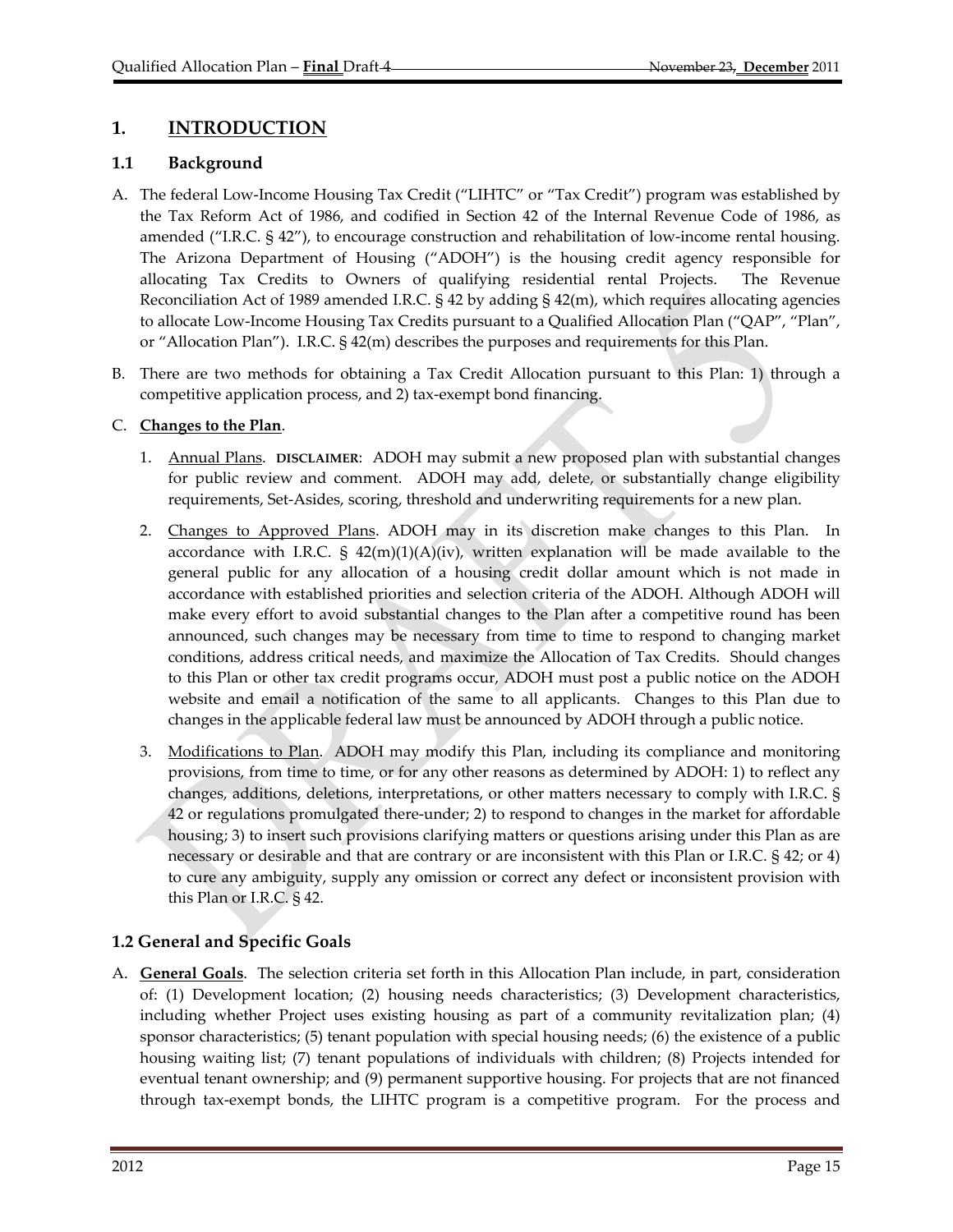requirements for Tax Credits to projects financed by tax‐exempt bonds, see Section 3 of this Plan. In furtherance of the statutory provisions affecting the program, ADOH has established the following general goals for allocating Tax Credits in Arizona:

- 1. To maximize the number of affordable rental housing units added to the existing housing stock;
- 2. To develop affordable rental housing units in areas with the highest market demand while avoiding concentration of affordable properties in distressed areas;
- 3. To develop affordable rental housing units necessary to satisfy a critical need in an area;
- 4. To allocate Tax Credits to projects that provide the greatest overall public benefits;
- 5. To encourage development and preservation of appropriate rental housing for people and families that need governmental assistance to find and maintain suitable, habitable, and affordable rental housing in the private marketplace;
- 6. To enable substantial rehabilitation of existing rental housing in order to prevent losses to the existing supply of affordable Units;
- 7. To prevent the loss from the existing stock of low‐income rental housing of those Units under expiring contracts with federal agencies or subject to prepayment which, without the Allocation of Tax Credits, would be converted to market rate Units;
- 8. To maximize the utilization of Tax Credits;
- 9. To provide an equitable distribution of Tax Credits across the State;
- 10. To provide opportunities for participation in the Tax Credit program to all qualified sponsors of low‐income rental housing; and
- 11. To provide Local Government entities with notice and opportunity to comment on Tax Credit development proposed within their jurisdictions.
- B. **Specific Goals**. In allocating Tax Credits, ADOH seeks to achieve specific goals. These are:
	- 1. To use Tax Credits in connection with rental housing "projects serving the lowest income tenants", see I.R.C.  $\S$  42(m)(1)(B)(ii)(I);
	- 2. To use Tax Credits in connection with rental housing "projects obligated to serve qualified tenants for the longest periods", see I.R.C. § 42(m)(1)(B)(ii)(II);
	- 3. To make Tax Credit funding available to projects serving low‐income populations including families with children, homeless persons, veterans, and elderly citizens;
	- 4. To hold competition to determine those projects considered sound investments of public funds;
	- 5. To expend the minimum amount of public funds necessary to accomplish program goals;
	- 6. To administer the LIHTC program in a manner that encourages timely Project completion and occupancy;
	- 7. To encourage the highest available quality and design standards for Projects financed with Tax Credits; and
	- 8. To develop and promote Sustainable Development.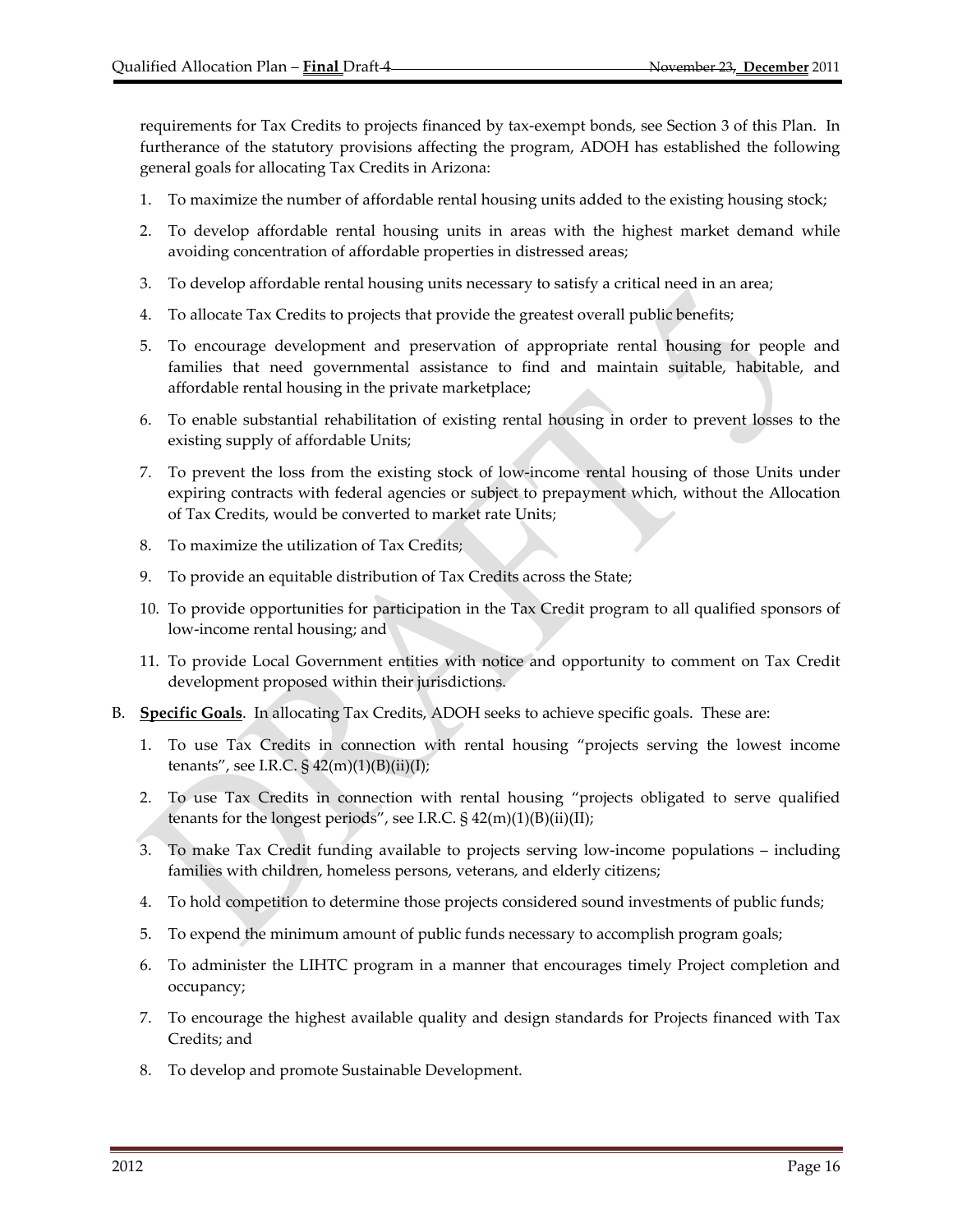# **2. APPLICATION FOR TAX CREDITS**

## **2.1 Amount and Allocation of the State's Annual Credit Authority**

**Annual Tax Credit Ceiling**. The federal government establishes the State Annual Credit Authority which limits the dollar amount of tax credits that ADOH may allocate to qualifying Projects, and detailed eligibility standards and priority uses for available tax credits. The State's Annual Tax Credit Authority is typically insufficient to fund all applications. This Plan explains the competitive process that ADOH uses to allocate its annual authority for 9% tax credits in 2012.

For calendar year 2012, the amount used under I.R.C.  $\S$  42(h)(3)(C)(ii) to calculate any state's LIHTC program credit ceiling amount is the greater of 1) \$2.20 multiplied by the state's population, or 2) \$2,525,000.00. These figures are adjusted annually for inflation. Arizona's LIHTC program credit ceiling amount for the calendar year 2012 is approximately \$13,000,000.00. The amount of tax credits available through this Plan in any allocation round is the annual tax credit ceiling adjusted by the amount of tax credits already allocated, tax credits returned, tax credits carried over from the previous year, and any national pool tax credits that the State may receive.

## **2.2 Tax Credit Reservation**

**Maximum Reservation**. The amount of Tax Credits awarded to any one (1) Project must be the lesser of the Eligible Basis Analysis or the Gap Analysis. A Developer may submit more than one (1) Project under this Plan, but the ADOH will not award Tax Credits for more than two (2) Projects with the same Developer. Tax Credits will be limited to no more than \$1,500,000 per Project for Projects in a Set-Aside category. For Projects awarded Tax Credits outside of the Set‐Aside category, Projects with the same Developer will be awarded no more than \$1,500,000 in Tax Credits per Project, and Projects whose Developer is not the Developer on any other Project awarded Tax Credits under this Plan are eligible to receive up to \$2,500,000 in Tax Credits. For the purposes of the Maximum Reservation, the term "Developer" includes the Developer, Co-Developer or any affiliate of a Developer or Co-Developer that is acting as a Developer or Co‐Developer on a Project. In the event of a competitive round under this Plan after the 2012 calendar year, ADOH may limit the maximum amount of Tax Credits available for a reservation in a separate notice.

- A. **Tax Credit Reservation**. ADOH, based upon an evaluation of applications and in its sole discretion, must reserve Tax Credits as follows:
	- 1. First, to Projects in each Set‐Aside category, preference being given to Projects with the highest competitive score that: 1) meet eligibility and threshold requirements; 2) demonstrate a strong market demand; and 3) meet underwriting requirements. One Project may satisfy more than one Set‐Aside category.
	- 2. Second, to Projects that have not designated or do not qualify for a Set‐Aside category, preference being given to Projects with the highest competitive score that: 1) meet threshold and eligibility requirements; 2) demonstrate a strong market demand; and 3) meet underwriting requirements.
	- 3. ADOH reserves the right not to reserve or allocate Tax Credits for any Project regardless of ranking under the Project scoring criteria, if it determines, in its sole discretion, that an Allocation for such Project does not further the purpose and goals set forth in I.R.C. § 42 or in the Plan, or otherwise attempts to circumvent the goals and requirements of the Plan or ADOH.
	- 4. ADOH must reserve Tax Credits to a Project through a letter notifying the Applicant of the Tax Credit Reservation. ADOH may condition the Reservation upon satisfaction of specific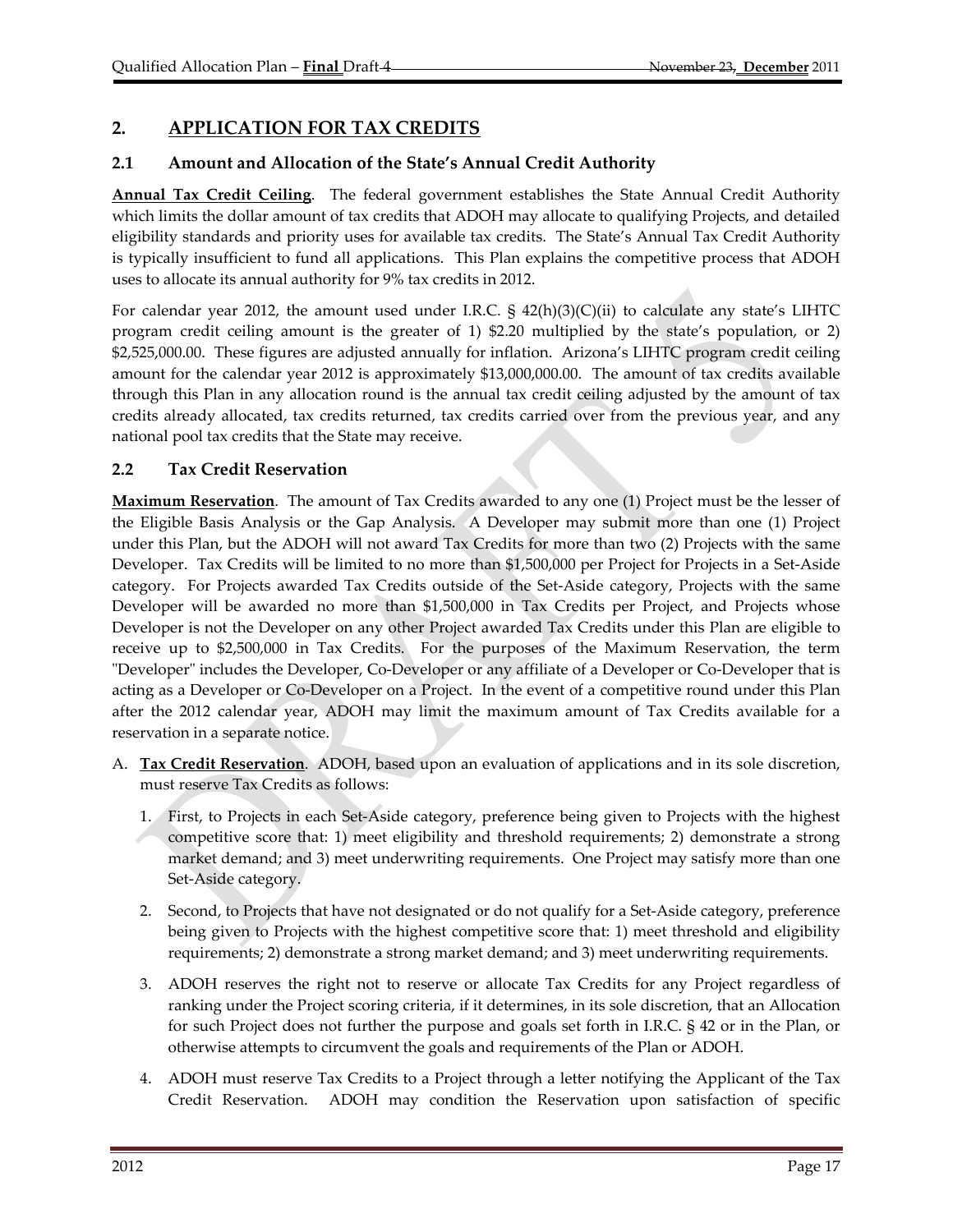requirements which may include, without limitation, a request for payment of the Reservation Fee, requirements for meeting the Carryover Allocation, and requirements for meeting the 10% Cost Test. Failure to satisfy the conditions explained in the letter may result in cancellation of the Reservation.

- B. **Reservation List**. ADOH will establish and make available to the public a list describing Projects receiving an allocation in the order described in this Section along with the name of the Project, Project location, Set‐Aside category, and annual Tax Credit amount ("Reservation List"). Applicants who receive a Reservation of Tax Credits will receive a letter, which shall include the Applicant's score.
- C. **Allocation of Returned Credits**. ADOH may allocate Tax Credits that have been returned and those it has received from the national pool to projects that were not fully funded. ADOH may carry forward remaining Tax Credits to the next calendar year as permitted under I.R.C. § 42. Returned Tax Credits may be allocated to the next highest scoring Projects that meet eligibility requirements, threshold criteria and underwriting review.
- D. **Forward Allocations**. ADOH may consider committing Tax Credits from the following year's annual Tax Credit ceiling amount to **the highest scoring** Projects submitting an Application under this Plan (a "Forward Allocation") for those Projects that (1) received a partial allocation solely for the purpose of maximizing the Allocation of Tax Credits available in the current Tax Credit year, (2) in the event that ADOH determines that a material error prevented an otherwise qualifying Project from receiving a Reservation, or (3) in the event the ADOH, in its sole discretion, determines that a Forward Allocation of up to twenty five percent (25%) of the 2013 Tax Credit ceiling may benefit the creation of new jobs in the 2012 year. If a Forward Allocation is made to Applicant based on review and underwriting at the time that the Forward Allocation credits are reserved, Applicant may not request any additional credits in the subsequent year with respect to that same Project, nor may a Developer, including any Co‐Developer or any affiliate of a Developer or Co‐Developer that is acting as a Developer or Co-Developer on a Project exceed the \$3,000,000 Maximum Reservation stated in Section 2.2 of this Plan.
- E. **Unsuccessful Applicants**. After ADOH announces the Reservation of Tax Credits, the ADOH will provide a letter to the unsuccessful Applicants with the total scoring of the items in the Application. Unsuccessful Applicants may request a meeting with program staff to discuss their Application. ADOH may also accept written questions concerning its scoring. Questions must be based solely on facts provided in the Applicant's original Application. A final decision denying an Application for Tax Credits will provide notice of the right to administrative appeal pursuant to A.R.S. §§ 41‐1092 through 1092.12. An unsuccessful application for reservation of tax credits shall expire on the date the governor approves a subsequent Plan, December 31, 2012, or otherwise upon notice by ADOH.

## **2.3 Application Deadlines, Timetable, and Application Submission Location**

- A. **Allocation Rounds**. ADOH may hold one or more Tax Credit Application rounds pursuant to this Plan.
- B. **Application Deadline and Payment of Fee**. A non‐refundable application fee of \$5,000.00 for each Application is due on or before 4:00 P.M. March 1, 2012, or as may be otherwise announced by ADOH in an information bulletin published on the ADOH website. Bound, hard‐copy applications must be submitted to the reception desk of the Arizona Department of Housing located at 1110 West Washington Street, Suite 310, Phoenix, Arizona 85007. Online Applications will be submitted through the ADOH website. **FACSIMILE AND E‐MAIL SUBMISSIONS WILL NOT BE ACCEPTED**.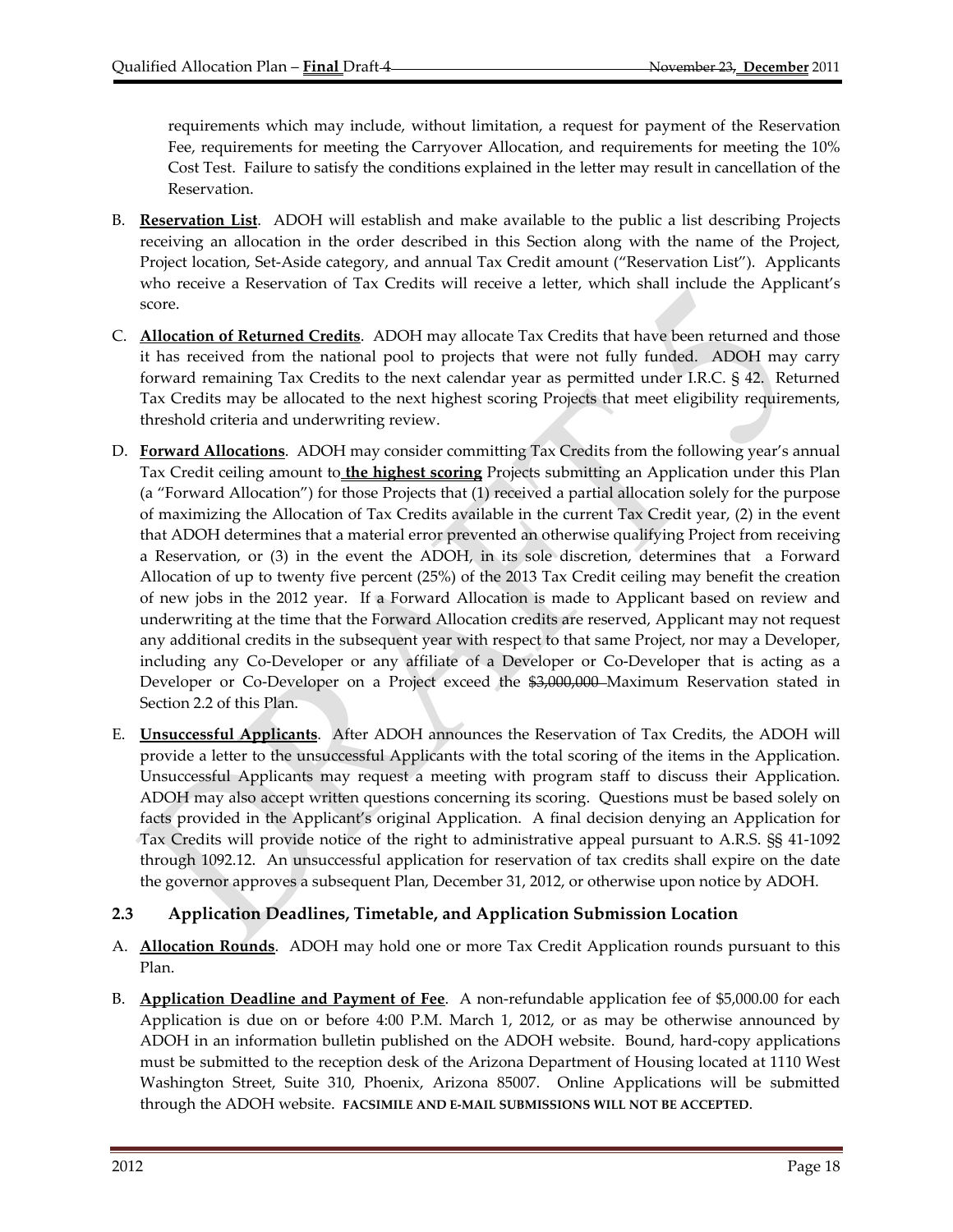# **2.4 Application Format**

Applicant must submit one (1) hard copy and one (1) electronic submittal, of the complete Application. Hard copy Application materials must be in  $8-1/2 \times 11$  format, placed in one (1) adequate sized three ring binder, indexed and tabbed as described in this Plan. Exceptions: All drawings/plans may be included unbound if they do not lend themselves to the  $8-1/2 \times 11$  formats. All such plans must be in the smallest practical (readable) format. The maximum acceptable drawing size is C‐size. Items of significant volume (such as an Appraisal, Market Demand Study or Capital Needs Assessment) may be submitted as separate bound items. Each Application must comply with the format and content of this Plan. ADOH may reject any Application that does not conform to the requirements of this Plan or is submitted after the Deadline Date. In the event that there is a discrepancy with respect to any information provided in the Application materials, ADOH will consider the hard copy Application as the primary source document. ADOH retains the sole discretion in determining and interpreting whether an Application or Project meets state law, federal law or the Plan criteria, terms, conditions or definitions.

## **2.5 Eligibility Requirements**

ADOH will evaluate all Applications in a competitive review process except those financed with tax exempt bonds. ADOH may deny an Application for Tax Credits that fails to meet eligibility requirements regardless of its score. Applications that meet the eligibility requirements must be scored and then reviewed for threshold requirements under their appropriate Set‐Aside category, if any.

## **The following criteria must be met in order to meet the eligibility requirements:**

- A. **Application Submittal and Fees**. One (1) original Application organized in the prescribed sequence and format, as required by this Plan, must be accompanied by a \$5,000.00 Application fee. ADOH will deem an Application ineligible if an Application fee payment does not clear to ADOH's deposit account.
- B. **Proof of Online Application Submittal**. Applicant must provide the e‐mail confirmation submittal provided by ADOH at the time the online Application is uploaded.
- C. **Application Workshop**. Developer, Co‐Developer or Consultant, must submit a certificate of attendance from the 2012 LIHTC Application workshop.
- D. **Developer Compliance Training**. Developer, Co‐Developer or Consultant must attend Compliance Training at a minimum of every five (5) years. Developer must provide a Compliance Training certificate as a part of the 2012 LIHTC Application.
- E. **Authorized Signatures**. All documents that require a signature must be signed by the Applicant's authorized representative. Applicant must be an existing legal entity authorized to conduct business in Arizona and in good standing with the applicable Arizona state agency for the type of Applicant entity. ADOH will not consider forms signed on behalf of an entity that is not duly formed or by a representative without authority.
- F. **Current Accounts**. At the time the Application is submitted, no member of the Development Team may be in default on a low‐income housing financial obligation to ADOH, HUD, or to any Local Government or housing authority in Arizona.
- G. **Satisfactory Progress and Compliance**. ADOH may reject Applications for Projects having Development Team members that did not meet the requirements of a previous year's Plan. In addition, ADOH may reject Applications from any Developer who has failed to comply with the Tax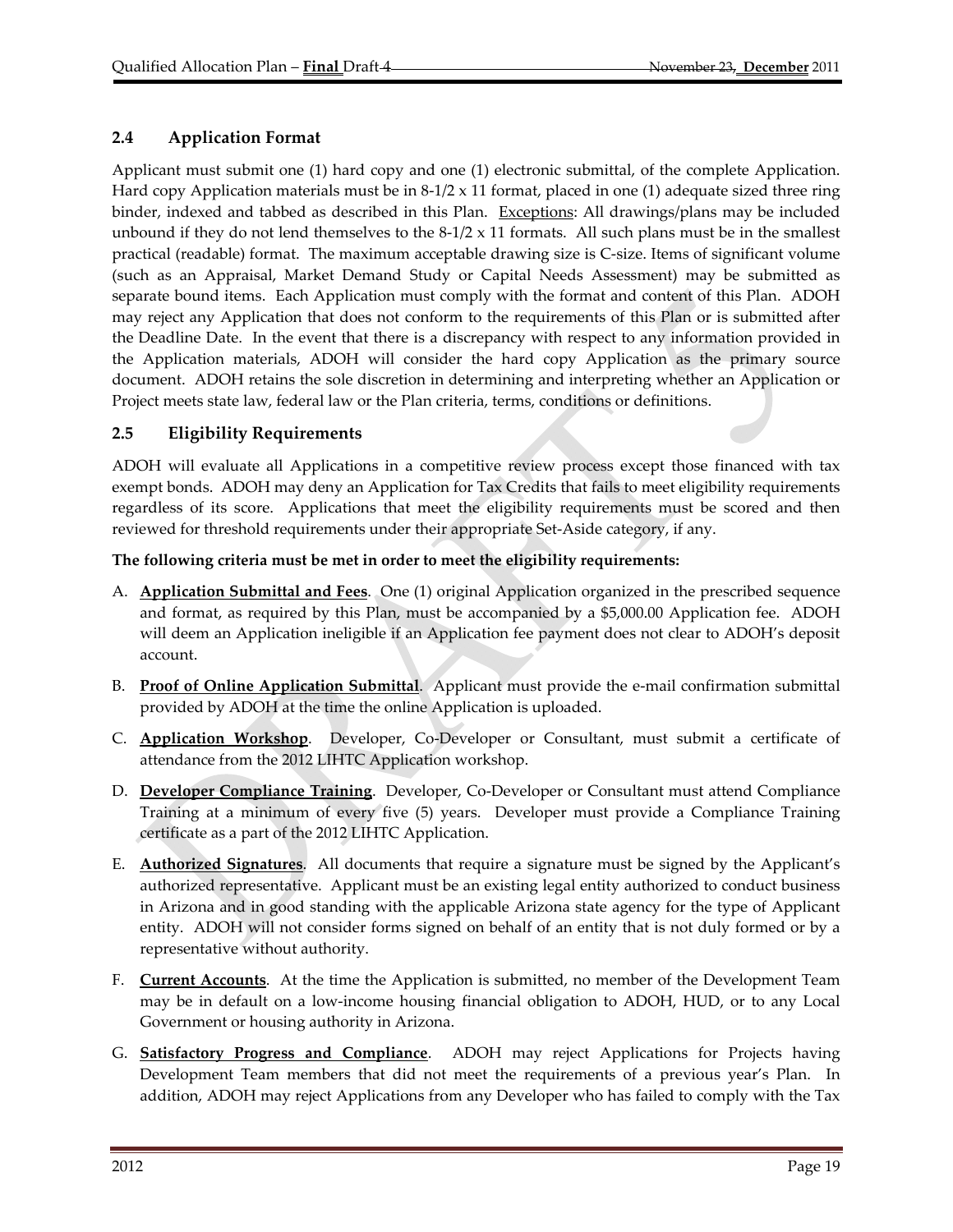Credit requirements and conditions in previous Applications or Projects including, but not limited to, payments due on ADOH loans or payment of any other fees as described in Section 6 of this Plan.

- H. **Acknowledgement and Consent from Local Government**. ADOH will notify the Local Government where the Project is located and request that the Local Government provide a letter of acknowledgement and consent to the Project. The Local Government will be required to respond to ADOH within thirty days from the date of the letter. An Application must be deemed ineligible in the event that the Local Government either fails to provide the letter or otherwise indicates that the proposed Project is unfavorable.
- **I. Disqualification**. ADOH may reject an Application if the Developer or general partner, including any Person with a Controlling Interest in either have: 1) failed to make Satisfactory Progress in the construction or rehabilitation of any federally subsidized project; 2) not corrected compliance problems in other Tax Credit Projects as provided in Section 8; 3) not paid, when due, ADOH's Compliance Monitoring Fees or any other fees required by ADOH; 4) filed with ADOH any materials containing false or misleading information, documents, or instruments, whether in the Allocation Year or prior program years; 5) failed to build a previously‐approved Project in conformity with the terms, provisions, and agreements contained in the Application submitted to ADOH, in the applicable year's Allocation Plan, and in the LURA for the Project, including but not limited to, the terms, provisions and agreements relating to features for a Special Needs Populations or specific target population, the identified Unit sizes, or the set aside for a certain number of Units for persons at or below a specific percent AMGI; 6) developed or partially developed prior Projects that are poorly constructed, evidence substandard workmanship, or do not comply with ADOH's minimum design standards; 7) within the last five years was terminated or removed by any other member of the Development Team from a Project that was previously awarded tax credits in this State; 8) owned or developed a Project on property that has received a notice of default prior to foreclosure that has not been cured, is in the process of a foreclosure or has been fully foreclosed upon while the Applicant, Developer, general partner, or person with a Controlling Interest in any of these entities, owned the property; 9) has been convicted, are currently under indictment or complaint, been found liable or is currently accused of fraud in this state or any other state, or misrepresentation relating to: a) the issuance of securities, b) the development, construction, operation, or management of any Tax Credit or other government subsidized housing program, c) the conduct of the business of the applicable party, in any criminal, civil, administrative or other proceeding, or d) any filing with the Internal Revenue Service in any state; or 10) been suspended or debarred by HUD. ADOH may reject an application if it concludes that any Development Team member: 1) does not have the expertise or either the organizational or financial capacity to undertake the Project described in the Application or 2) has been previously terminated or removed from a tax credit Project.

# **2.6 2012 Set‐Asides**

In the event that there is more than one qualified Application in a Set‐Aside category, ADOH will allocate Tax Credits first to the highest‐scoring Applications meeting all eligibility, threshold, and underwriting requirements in the order of Set-Aside categories below. Applicants that request consideration in a Set-Aside category must have a minimum score of 100 to qualify for each category, and no one Project awarded Tax Credits under the 2012 Set‐Aside categories will receive more than \$1,500,000 in Tax Credits through this Plan. Applicants not selected in a Set‐Aside category will be evaluated with other Applications for the remaining available Tax Credits.

| <b>SUPPORTIVE HOUSING</b> | One (1) permanent supportive housing Project with a minimum of thirty       |
|---------------------------|-----------------------------------------------------------------------------|
|                           | (30) Units set aside for chronically homeless individuals with a preference |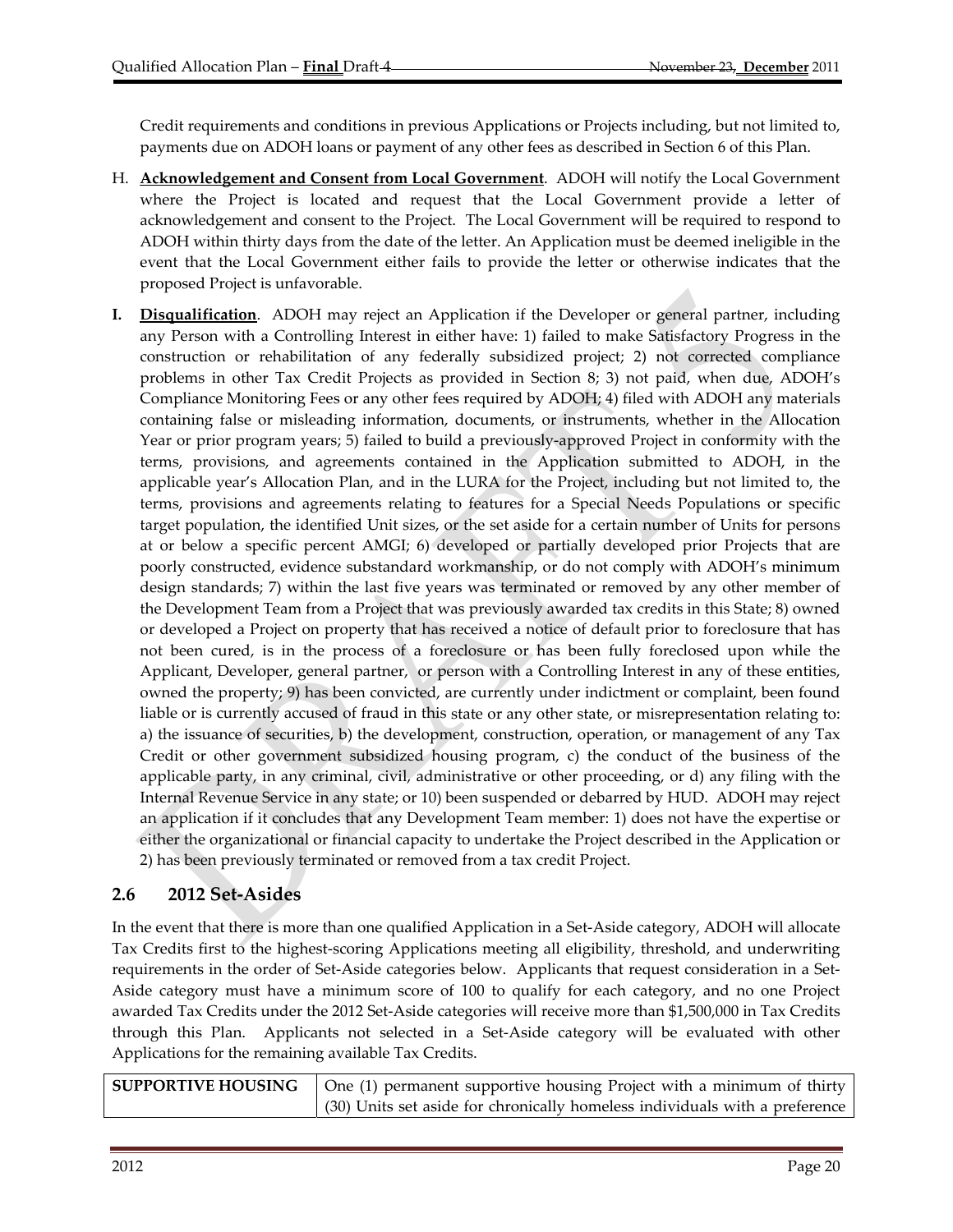|                   | for Veterans at thirty percent (30%) AMI.                                        |
|-------------------|----------------------------------------------------------------------------------|
| <b>RURAL</b>      | Two (2) Projects located in rural areas; each Project located in a separate      |
|                   | rural COG ("NACOG", "WACOG", "SEAGO" & "CAAG").                                  |
| <b>TRIBAL</b>     | Two (2) Projects located on Tribal lands with a preference for Veterans.         |
| <b>NON-PROFIT</b> | 15% of the State's annual credit is Set-Aside for "Non-Profit Projects" as       |
|                   | defined in this Plan. Only Non-Profit Projects that meet all of the threshold    |
|                   | requirements in Section 2.9(G) will be eligible for an allocation of Non-        |
|                   | Profit Set-Aside credits. If a Non-Profit Project qualifies for an allocation in |
|                   | another Set-Aside, as stated in this Section 2.6, it will also contribute to     |
|                   | satisfying the 15% of the State's annual credit requirement for the Non-         |
|                   | Profit Set-Aside.                                                                |

## **2.7 Project Scoring**

Project scoring means review of the Applicant's self‐scores by verifying that support for the points claimed is provided in the Application, based on the criteria set forth in this Section. ADOH will award or deduct points based solely on the information submitted in the Application. An Applicant must provide documentary support as proof and evidence of the points claimed, as mandated in Section 2.9 of this Plan. ADOH may deny or deduct a claim for points if the correct forms or required information to support the points claimed are not submitted, or are not submitted at the correct tab, or if information available to ADOH negates a claim for points. ADOH will not consider waiver requests with respect to any scoring category stated in this Section 2.7.

#### **ADOH will score Projects in the following categories**:

| 2.7(A) |                                                                                                                                  | Developer Experience                     | 10 points max                                                                                        | Section 2.9(H)/Tab 8 |  |
|--------|----------------------------------------------------------------------------------------------------------------------------------|------------------------------------------|------------------------------------------------------------------------------------------------------|----------------------|--|
|        |                                                                                                                                  |                                          | LIHTC Experience: Up to 10 points are available to Developers and Co-Developers who demonstrate that |                      |  |
|        | they have experience in the development of LIHTC or Federally Subsidized low income housing projects<br>based on criteria below: |                                          |                                                                                                      |                      |  |
|        | a.                                                                                                                               | One Project Placed in Service:           |                                                                                                      | 2 points             |  |
|        | b.                                                                                                                               | Two Projects Placed in Service:          |                                                                                                      | 4 points             |  |
|        | c.                                                                                                                               | Three Projects Placed in Service:        |                                                                                                      | 6 points             |  |
|        | d.                                                                                                                               | Four Projects Placed in Service:         |                                                                                                      | 8 points             |  |
|        | e.                                                                                                                               | Five or more Projects Placed in Service: |                                                                                                      | 10 points            |  |
| 2.7(B) |                                                                                                                                  | <b>Tob Creation</b>                      | 35 points                                                                                            | Section 2.9(I)/Tab 9 |  |

**ADOH makes no representation that this scoring category will be present in future Plans. Applicants are strongly cautioned against making commitments under this Section 2.7(B) in this year, or future years that will be detrimental if Tax Credits are not awarded to the Applicant.**

Applicants must meet all requirements stated below and as described in Tab 9, by the deadlines stated in Tab 9 to obtain points in this scoring category:

- 1. Project Owner must demonstrate Site Control of the land on which the Project will be built;
- 2. Project **Owner** must have final site plan-or, final plat approval or **equivalent approval from the appropriate Local Government Agency**; and
- 3. Project **Owner** must have submitted to the appropriate Local Government Agency civil engineering plans and construction documents, and obtained a completed Phase I Environmental Report dated after September 1, 2011.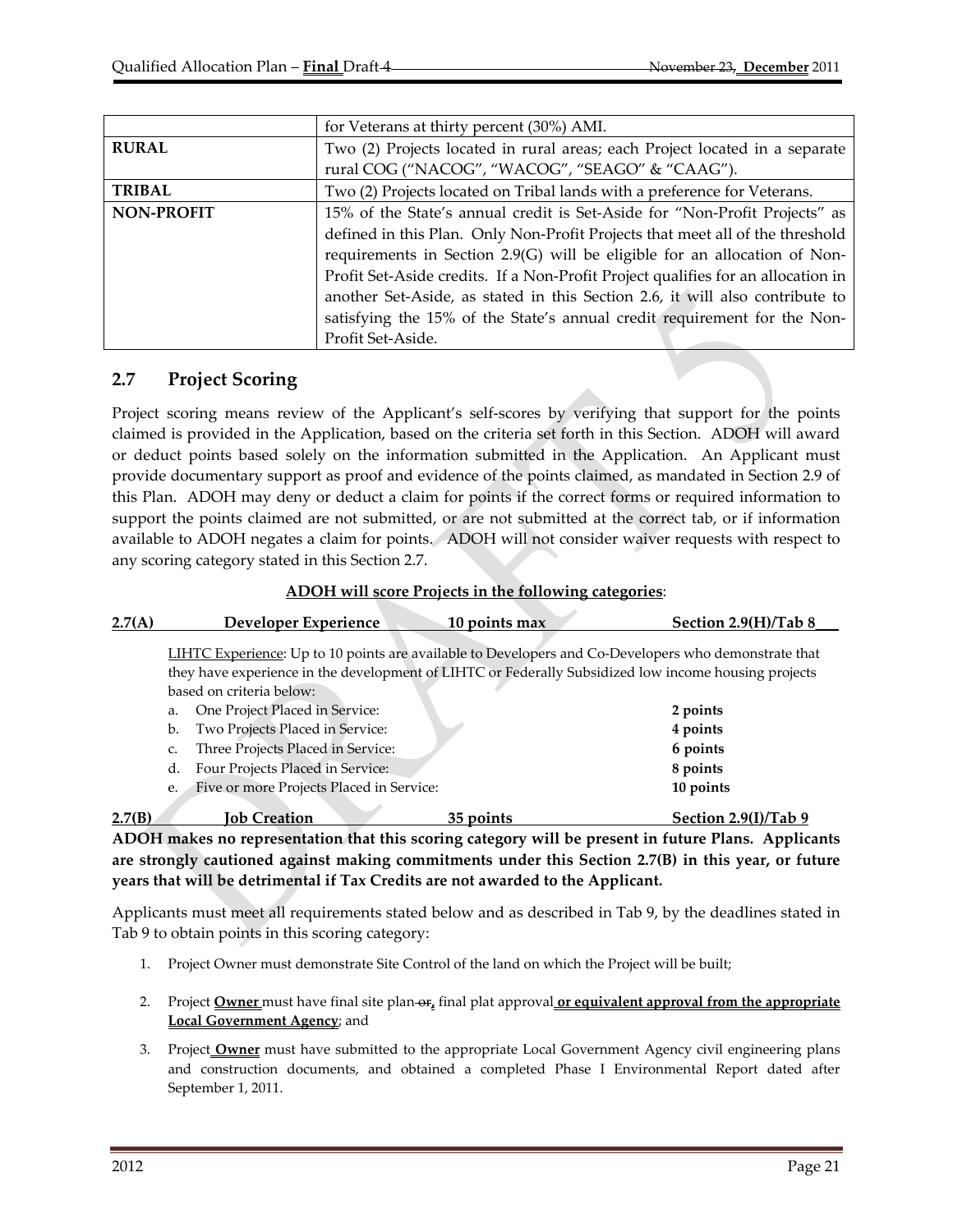| 2.7(C) | <b>Site Selection</b>                                                                                                                                                                                                            | 10 points max | Section 2.9(M)/Tab 13 |
|--------|----------------------------------------------------------------------------------------------------------------------------------------------------------------------------------------------------------------------------------|---------------|-----------------------|
| 1.     | Project is located within an Urban area:<br>Up to ten (10) points are available to Projects with facilities in the below categories that are located within $\frac{1}{2}$<br>mile or less in a straight line radius of the Site. |               |                       |
|        | Grocery store:<br>А.                                                                                                                                                                                                             |               | 2 points              |
|        | В.<br>Medical facility:                                                                                                                                                                                                          |               | 2 points              |
|        | Retail shopping:<br>C.                                                                                                                                                                                                           |               | 2 points              |
|        | Community or senior center:<br>D.                                                                                                                                                                                                |               | 2 points              |
|        | <b>Education facilities:</b><br>Е.                                                                                                                                                                                               |               | 2 points              |
| 2.     | Project is located within a Rural area:<br>Up to ten (10) points are available to Projects with facilities in the below categories that are located within a<br>2 mile straight line radius of the Site.                         |               |                       |
|        | Grocery store:<br>А.                                                                                                                                                                                                             |               | 2 points              |
|        | В.<br>Medical facility:                                                                                                                                                                                                          |               | 2 points              |
|        | Retail shopping:<br>C.                                                                                                                                                                                                           |               | 2 points              |
|        | Community or senior center:<br>D.                                                                                                                                                                                                |               | 2 points              |
|        | <b>Education facilities:</b><br>Е.                                                                                                                                                                                               |               | 2 points              |
| 2.7(D) | <b>Sustainable Development</b>                                                                                                                                                                                                   | 20 points max | Section 2.9(Q)/Tab 17 |

This scoring category is available for Projects that are following one of the below approaches to Sustainable Development.

- 1. **Twenty (20) points** are available to Projects that are pursuing the LEED for Homes Gold certification path.
- 2. **Ten (10) points** are available to Projects that follow the performance‐based path for energy efficiency based on the Home Energy Rating System ("HERS") index beyond the baseline index of 85. If Applicant chooses the HERS approach, Applicant may gain up to an additional ten (10) points by choosing prescriptive elements from the Materials and Indoor Air Quality options (up to five (5) points), and/or Water Efficiency options (up to five (5) points).
- 3. **Up to twenty (20) points** are available to Projects that follow the prescriptive‐based path. Use the Section below to calculate prescriptive‐based path points.

| <b>SYSTEM</b><br><b>COMPONENT</b> | Construction<br><b>Use</b> | <b>2012 SUSTAINABLE CRITERIA</b>                                                                                                                                                | Points<br>Avail. |
|-----------------------------------|----------------------------|---------------------------------------------------------------------------------------------------------------------------------------------------------------------------------|------------------|
| Material Selection                | New and<br>Rehab           | All adhesives and finishes applied on site utilize zero VOC<br>products.<br>All carpets are Green Label Plus ("Green Label Plus") certified by<br>the Carpet and Rug Institute. | 2.0              |
| Flooring                          | New and<br>Rehab           | Hard surface flooring materials used throughout the dwelling units<br>(excludes sheet vinyl).                                                                                   | 2.0              |
| <b>Exhaust Fans</b>               | Rehab                      | Install power vented bath fans that exhaust to the exterior.                                                                                                                    | 1.0              |
| Exhaust Fans                      | Rehab                      | Install power vented range hoods that exhaust to the exterior.                                                                                                                  | 1.0              |
| Fresh Air                         | New and<br>Rehab           | Install an energy-recovery ventilator ("ERV") in the dwelling units.                                                                                                            | 2.0              |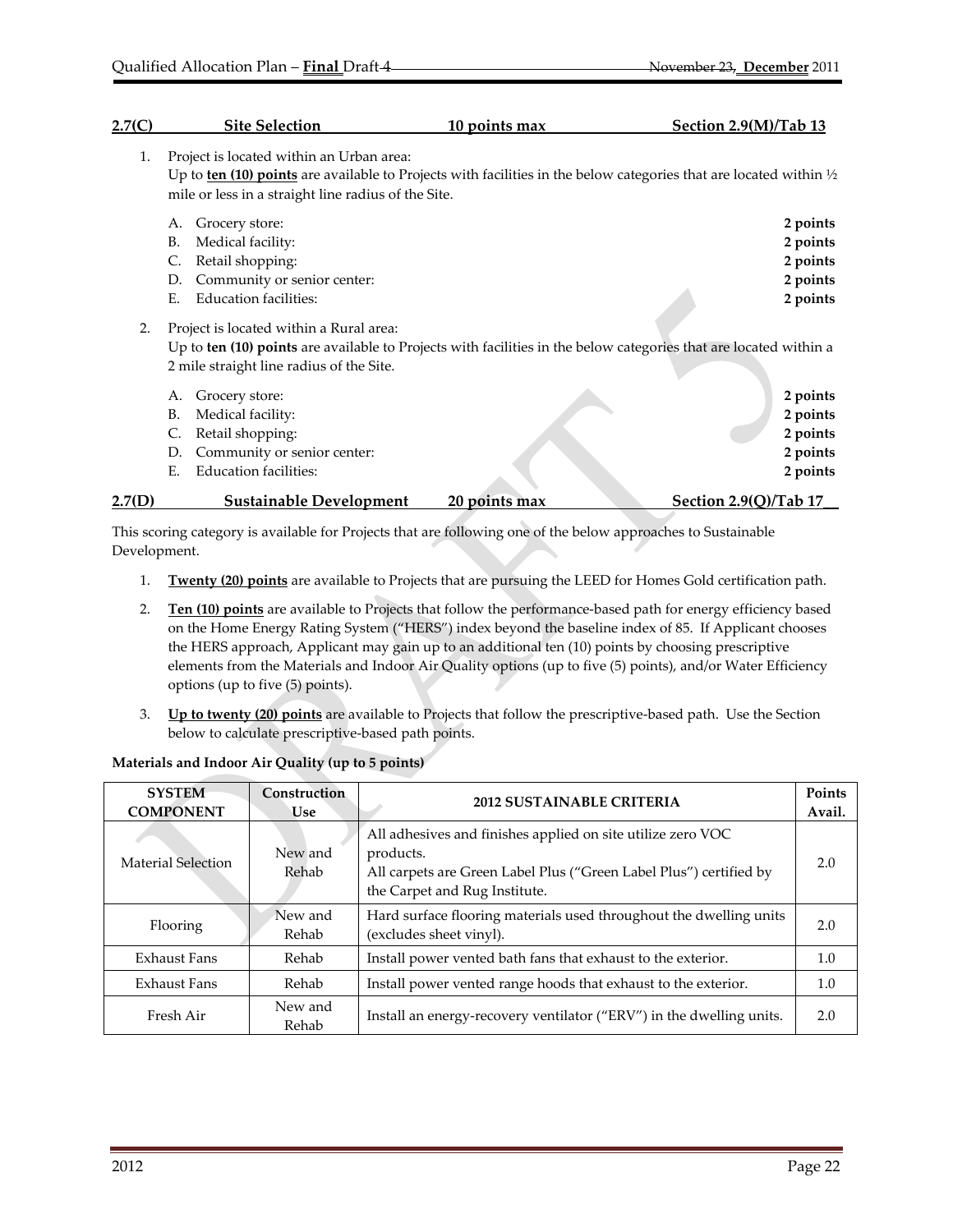| Preoccupancy Flush                      | New and<br>Rehab | Seal all registers and any open duct work during construction and<br>perform an extended occupancy flush (run all ventilation fans with<br>the windows open) for 48 hours prior to occupancy (does not need<br>to be 48 contiguous hours). | 0.5 |
|-----------------------------------------|------------------|--------------------------------------------------------------------------------------------------------------------------------------------------------------------------------------------------------------------------------------------|-----|
| Smoke-free Building                     | New and<br>Rehab | Enforce a "no smoking" policy in all common and individual living<br>areas in all buildings (as per Enterprise Sustainable Communities<br>standard 7.17).                                                                                  | 0.5 |
| <b>Construction Waste</b><br>Management | New and<br>Rehab | Develop and implement a construction waste management plan to<br>reduce the amount of materials to less than three pounds per<br>square foot of conditioned space sent to the landfill.                                                    | 1.0 |

#### **Water Efficiency (up to 5 points)**

| <b>SYSTEM</b><br><b>COMPONENT</b> | Construction<br><b>Use</b> | <b>2012 SUSTAINABLE CRITERIA</b>                                                                                                                            | Points<br>Avail. |
|-----------------------------------|----------------------------|-------------------------------------------------------------------------------------------------------------------------------------------------------------|------------------|
| Toilets                           | New and<br>Rehab           | Dual flush toilets throughout.                                                                                                                              | 1.0              |
| Showerheads                       | New and<br>Rehab           | Maximum flow rate of 1.6 GPM                                                                                                                                | 1.0              |
| Kitchen Faucets                   | New and<br>Rehab           | Maximum flow rate of 2.0 GPM                                                                                                                                | 0.5              |
| <b>Bathroom Faucets</b>           | New and<br>Rehab           | Maximum flow rate of 0.5 GPM                                                                                                                                | 0.5              |
| <b>Water Distribution</b>         | New and<br>Rehab           | Insulate all hot water pipes (R-4 or greater) OR install a hot water<br>recirculation system with the main recirculation loop insulated (R-4<br>or greater) | 1.0              |
| Irrigation                        | New and<br>Rehab           | Install a recycled gray water, roof water, collected site run-off or<br>water from a municipal recycled water system for the irrigation<br>system.          | 3.0              |
| Turf                              | New and<br>Rehab           | In landscaping areas, use no turf or artificial turf only.                                                                                                  | 1.0              |

# **Energy Efficiency (up to 10 points)**

| <b>SYSTEM</b><br><b>COMPONENT</b>                                                       | Construction<br><b>Use</b>    | <b>2012 SUSTAINABLE CRITERIA</b>                                                                                                                                                                                                                                          | Points<br>Avail. |
|-----------------------------------------------------------------------------------------|-------------------------------|---------------------------------------------------------------------------------------------------------------------------------------------------------------------------------------------------------------------------------------------------------------------------|------------------|
| Thermal<br>Performance: Roof                                                            | New and<br>Rehab              | Improve the U value of the roof system by 15% over the current<br>International Energy Conservation Code® ("IECC®") requirements<br>for climate zone.                                                                                                                     | 2.0              |
| Thermal<br>Performance: Roof<br>Н                                                       | New and<br>Rehab              | Radiant barrier on all residential roofs – emissivity rating of 0.35 or<br>lower.                                                                                                                                                                                         | 0.5              |
| Thermal<br>Performance: Wall                                                            | New and<br>Rehab              | Improve the U value of the wall system by 15% over the current<br>IECC® requirements for climate zone.                                                                                                                                                                    | 2.0              |
| Reduced Heat<br>Island Effect<br>(*Applicable to<br>warm climate<br>locations only with | New and<br>Rehab <sup>*</sup> | ROOFING: Install roofing materials with high reflectivity and high<br>emittance ratings for a minimum of 75% of roof area.<br>Low Slope roof (2:12 and less); minimum Solar Reflective Index<br>"SRI") of 78. Steep Slope roof (greater than 2:12); minimum SRI of<br>29. | 2.0              |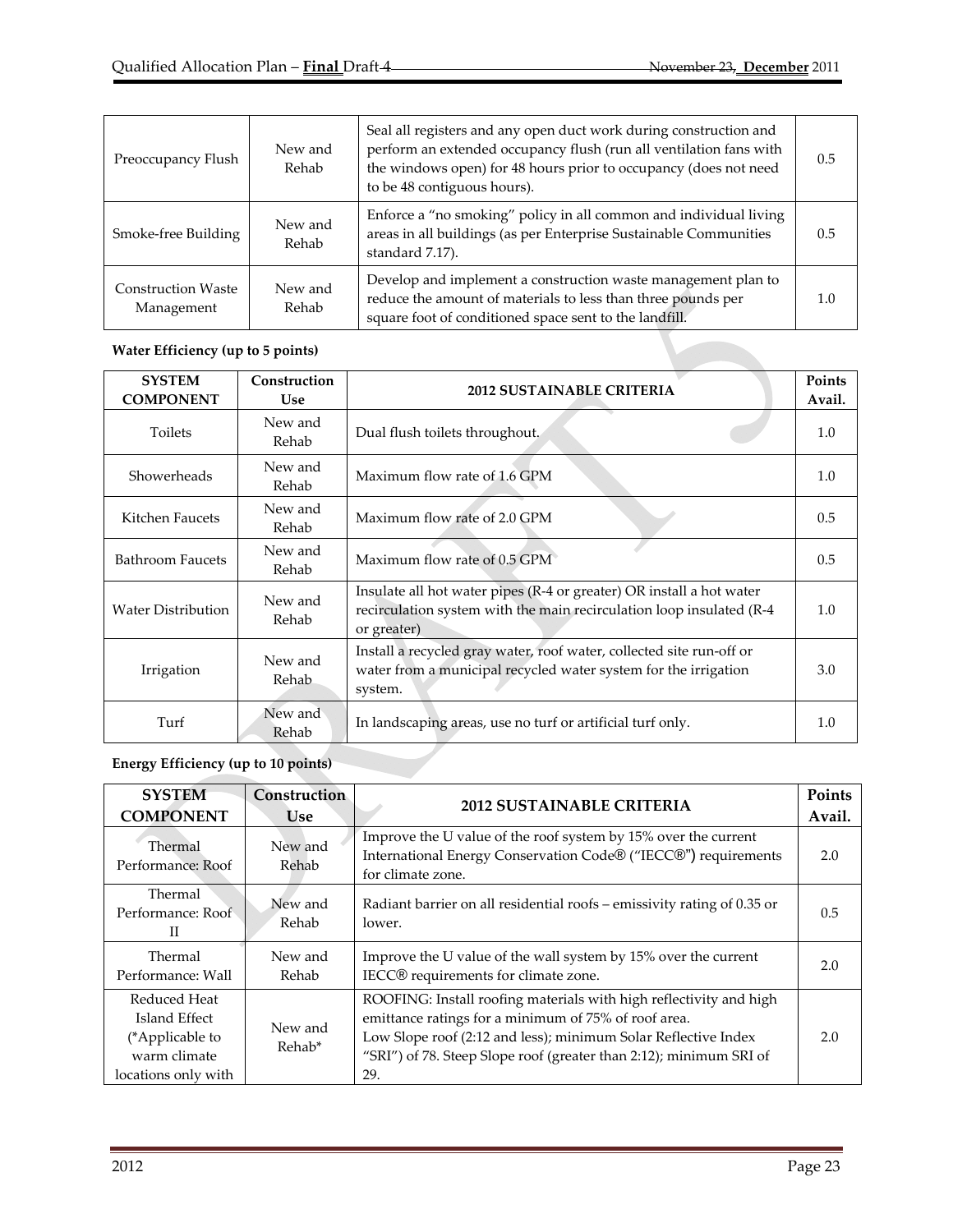| less than 4,000<br>Humidification,<br>Dehumidification,  | New*             | Paving: Use open grid pavement and/or light-colored, high-albedo<br>materials with a minimum SRI of greater than or equal to 29 for at<br>least 30% of the site's hardscaped area.                                                                                                                              | 2.0 |
|----------------------------------------------------------|------------------|-----------------------------------------------------------------------------------------------------------------------------------------------------------------------------------------------------------------------------------------------------------------------------------------------------------------|-----|
| Desalination<br>("HDD") per<br>noaa.gov)                 | New*             | Plantings: Locate trees or other plantings to provide shading for at<br>least 50% of sidewalks, patios and driveways within 50 feet of the<br>residential units. Shading must be calculated for noon August 1st,<br>when the sun is directly overhead, based on five years' growth.                             | 2.0 |
|                                                          |                  | Shading: Design shading for at least 80% of the south, west and east<br>facing windows that is appropriate for the climate zone.                                                                                                                                                                                | 0.5 |
| Passive Solar                                            |                  | Orientation: Optimize the orientation of the building (or at least 75%<br>of the square footage in the multi-building campus) such that the<br>ratio of southern wall area to west (or east) facing wall area is equal<br>or greater than 2:1.                                                                  | 0.5 |
| Design                                                   | $New*$           | Clerestory windows: Provide clerestory windows for optimized day<br>lighting, ventilation, and passive solar heating where appropriate,<br>for at least 50% of the square footage of the Project.                                                                                                               | 0.5 |
|                                                          |                  | Thermal mass: Provide internal, exposed thermal mass (e.g. tile<br>floor, concrete floor, internal cmu wall) with a surface area that is at<br>least 15% of the net square footage of each dwelling Unit. Thermal<br>mass must be located in at least 75% of the dwelling Units and in<br>any community spaces. | 0.5 |
|                                                          |                  | One or multiple renewable energy systems large enough to off-set<br>the estimated residential annual energy load by 10% and maximized<br>use of incentives. This will require the residential units to be master<br>metered.                                                                                    | 8.0 |
| Renewable Energy<br>(e.g. Solar PV and<br>Solar Thermal) | New and<br>Rehab | One or multiple renewable energy systems large enough to off-set<br>the estimated residential annual energy load by 5% and maximized<br>use of incentives. This will require the residential units to be master<br>metered.                                                                                     | 4.0 |
|                                                          |                  | Site, design, engineer and wire the development to accommodate<br>installation of solar PV in the future. This will require the residential<br>units to be master metered.                                                                                                                                      | 1.5 |
|                                                          |                  | One or multiple renewable energy systems large enough to off-set<br>the estimated common area energy load by 50% and maximized use<br>of incentives.                                                                                                                                                            | 4.0 |
| Windows                                                  | New and<br>Rehab | Install high performance windows that meet or exceed Energy Star<br>("Energy Star") criteria.<br>http://www.energystar.gov/index.cfm?c=windows_doors.pr_anat_window                                                                                                                                             | 2.0 |
| Duct Leakage                                             | New and<br>Rehab | Keep the system (including air handler and ducts) entirely within<br>the conditioned envelope or install a ductless system.                                                                                                                                                                                     | 1.5 |
| <b>High Efficiency</b><br>heating, ventilation           | New and          | Install a high efficiency HVAC system with a minimum SEER rating<br>of 14. Furnaces must be greater than or equal to 92 AFUE and<br>boilers must be greater than or equal to 87 AFUE. *All Units.                                                                                                               | 1.0 |
| and air-<br>conditioning<br>("HVAC")                     | Rehab            | Install a very high efficiency HVAC system with a minimum SEER<br>rating of 16. Furnaces must be greater than or equal to 94 AFUE and<br>boilers must be greater than or equal to 90 AFUE. *All Units.                                                                                                          | 4.0 |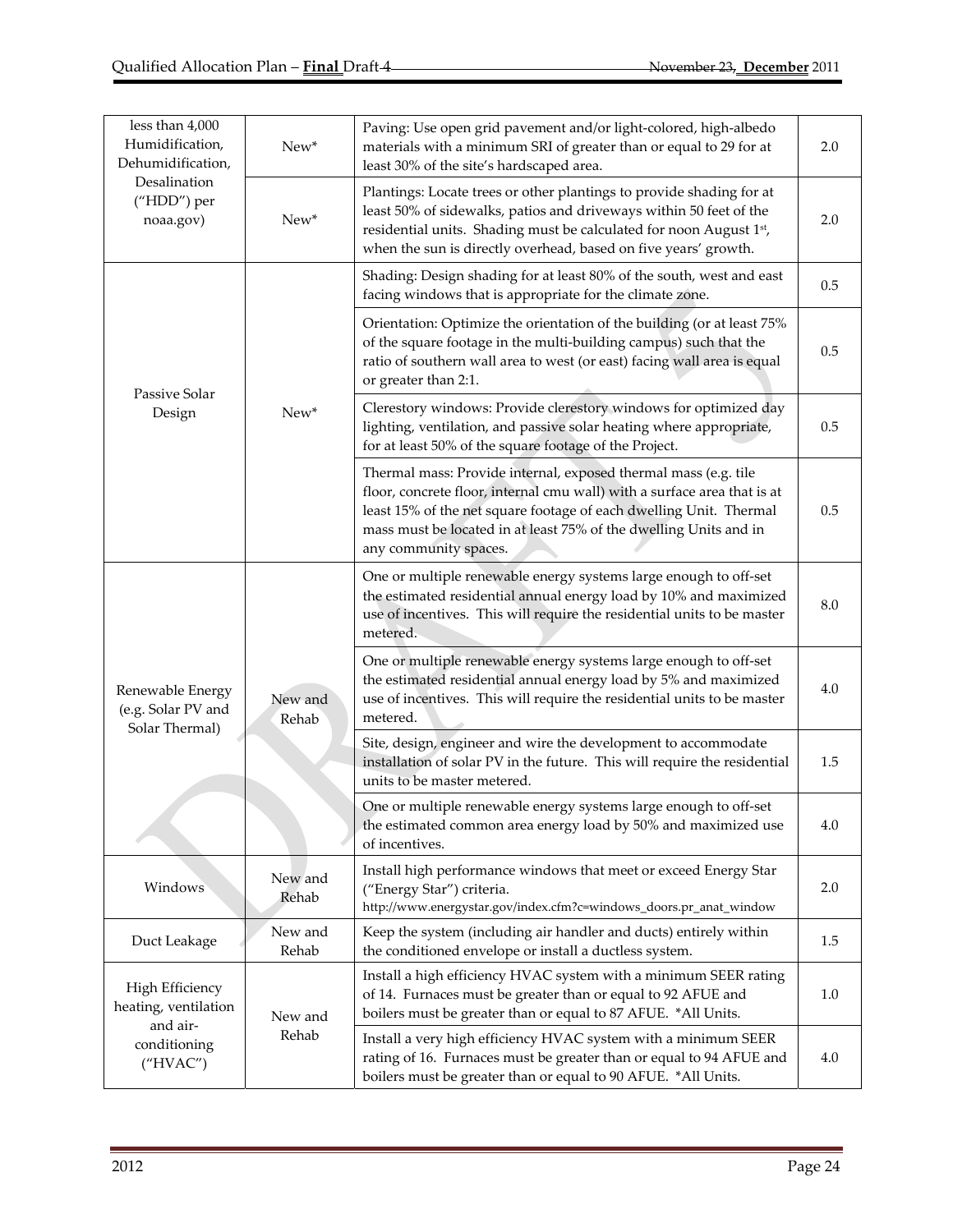| Water Heating | New and<br>Rehab | Install an energy efficient hot water distribution system that meets<br>one of the following requirements:<br>Electric water heater: $EF \ge 0.95$<br>Gas water heater: $EF \geq 0.65$<br>Gas tankless water heater: $EF \ge 0.8$<br>Electric tankless water heater: $EF \geq 0.99$<br>$\overline{\phantom{0}}$<br>Heat pump water heater<br>$\qquad \qquad$ | 1.5 |
|---------------|------------------|--------------------------------------------------------------------------------------------------------------------------------------------------------------------------------------------------------------------------------------------------------------------------------------------------------------------------------------------------------------|-----|
| Lighting      | New and<br>Rehab | Install an Energy Star advanced lighting package using only Energy<br>Star labeled fixtures. The advanced lighting package consists of a<br>minimum of 60% Energy Star hard-wired fixtures and 100% Energy<br>Star-qualified ceiling fans (if any).                                                                                                          |     |

| 2.7(E) | <b>Transit Oriented Design</b> | 35 points max | Section $2.9(R)/Tab$ 18 |
|--------|--------------------------------|---------------|-------------------------|
|        |                                |               |                         |

1. Project is located in a certain proximity of a Frequent Bus Transit System (See Section 2.9(R)(1)): **15 points** 

2. Project is located in a certain proximity of High Capacity Transit Station (See Section 2.9(R)(2)):

| 2.7(F) | Occupancy Preferences | Up to 15 points max | <b>Section 2.9(T)/Tab 20</b> |
|--------|-----------------------|---------------------|------------------------------|
|        |                       |                     |                              |

**20 points 20 points** 

1. Households with Children: **Five (5) points** are available to Projects in which 30% of the total Units are offered on a preferential basis to households with children and of which 30% of the total Units are three or four bedroom Units. Additional points are available to Applicants who offer the following services:

| a.          | Project is located within a school district the school boundary lines of an elementary, junior high (if |            |
|-------------|---------------------------------------------------------------------------------------------------------|------------|
|             | applicable) and high school rated "B" or better by the Arizona Department of Education. Applicant       |            |
|             | school-district<br>following<br>website<br>should<br>for<br>refer<br>the<br>to                          | ranking:   |
|             | http://www.azed.gov/blog/2011/05/12/top-school-district-                                                |            |
|             | ranking/http://www.azed.gov/blog/2011/10/12/a-f-accountability/:                                        |            |
|             |                                                                                                         | 5 points   |
|             |                                                                                                         |            |
| b.          | Childcare center is located at or within a $\frac{1}{2}$ mile straight line radius of Project:          | 2 points   |
| $C_{\cdot}$ | On-site before/after school program:                                                                    | 1.5 points |
|             |                                                                                                         |            |
| d.          | On-site computer training every two months:                                                             | 0.5 points |

| e. On-site job training, search assistance and/or placement every two months: | $0.5$ points |
|-------------------------------------------------------------------------------|--------------|
| On-site quarterly credit and financial counseling/education:                  | $0.5$ points |

2. Elderly Person Project: **Five (5) points** are available to Projects in which 100% of the Units are reserved for Elderly Persons who are 62 years of age or older. The Applicant must not propose Units with more than two bedrooms. The Project must offer Supportive Services. Additional points are available to Applicants who offer the following services.

| a. Senior center is located at or within a $\frac{1}{2}$ mile straight line radius of Project: | 3 points |
|------------------------------------------------------------------------------------------------|----------|
| b. On-site weekly transportation services provided to residents:                               | 3 points |
| c. On-site blood pressure or other health screening every two months:                          | 2 points |

d. On-site health promotion/disease prevention/recreation/wellness classes every two months:

**2 points**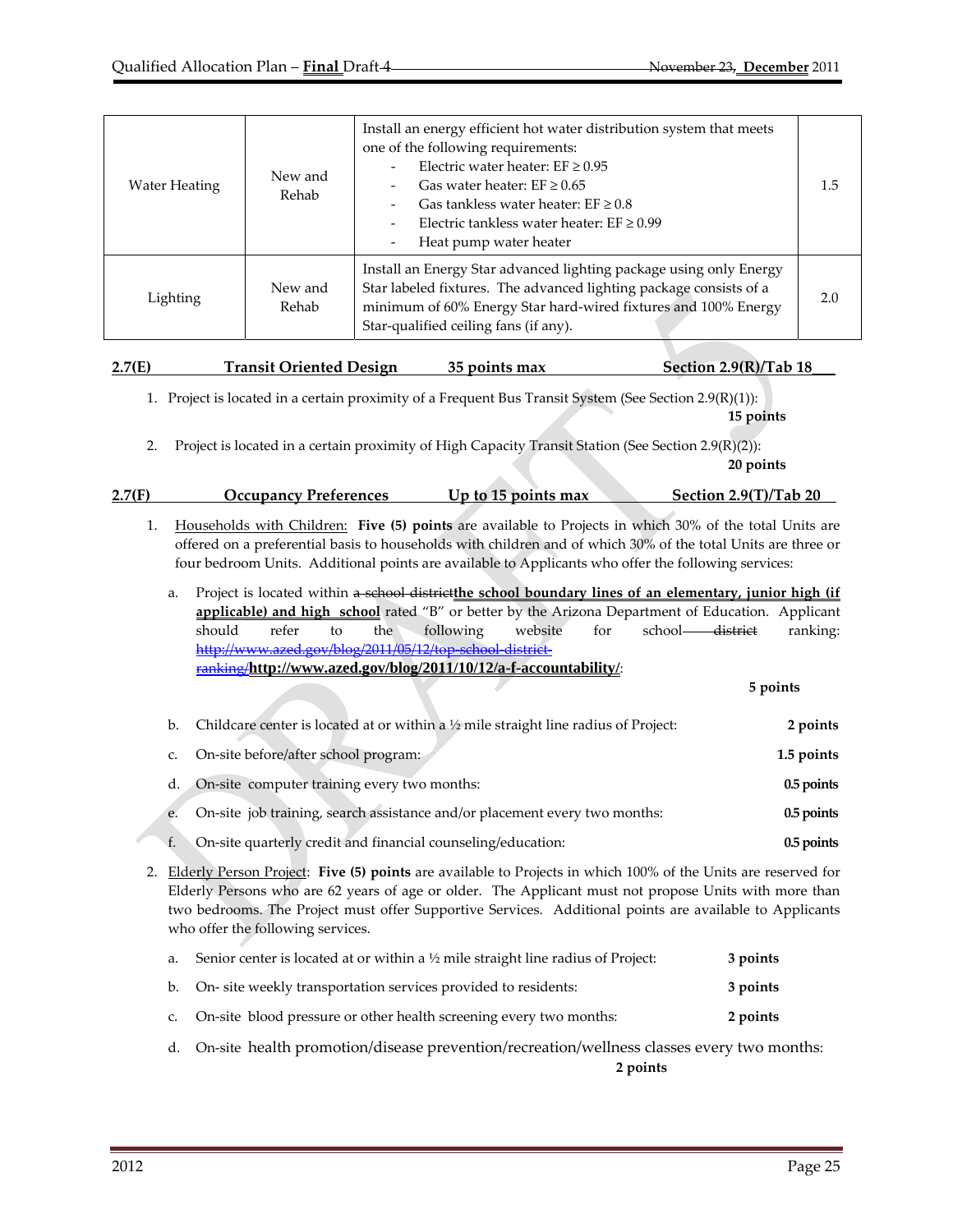3. Veterans Project: **Ten (10) points** are available to Projects in which at least 50% of the Project will serve single adult Veterans, with a minimum of 25 units set aside to serve the target population. The Project must offer Supportive Services. Additional points are available to Applicants who offer the following service.

|  | a. On-site assistance with case management services: | 5 points |
|--|------------------------------------------------------|----------|
|--|------------------------------------------------------|----------|

#### **2.7(G) Developer/Non‐Profit Arrangement 10 points max Section 2.9(U)/Tab 21\_\_**

**10 points** are available to Projects in which a Developer or Non‐Profit Organization who is a Developer, contracts with an Arizona-based Non-Profit Organization. The Non-Profit Organization must materially participate during the design process in exchange for at least 10% of the total Developer Fee and provide Supportive Services for the Compliance Period and the Extended Use Period.

| 2.7(H) | <b>Targeting Low Income Levels</b> | 35 points max | Section 2.9(V)/Tab 22 |
|--------|------------------------------------|---------------|-----------------------|
|        |                                    |               |                       |

Select the % of restricted Low‐Income Units per the Area Median Gross Income (AMGI). **DO NOT ROUND % UP**.

|                       | Low Income Units at 50% AMGI |               | Low Income Units at 40% AMGI |                         |
|-----------------------|------------------------------|---------------|------------------------------|-------------------------|
|                       |                              | <b>RURAL</b>  |                              |                         |
| $40\% + 15$ points    |                              |               | $30\% + 20$ points           |                         |
| $21-39\% + 10$ points |                              |               | $16-29\% + 15$ points        |                         |
| $10-20% = 5$ points   |                              |               | $5-15\% = 10$ points         |                         |
|                       |                              | <b>URBAN</b>  |                              |                         |
| $45\% + 15$ points    |                              |               | $35\% + 20$ points           |                         |
| $21-44\% + 10$ points |                              |               | $16 - 34\% = 15$ points      |                         |
| $10-20% = 5$ points   |                              |               | $5-15\% = 10$ points         |                         |
| 2.7(I)                | <b>Tenant Lease Purchase</b> | 10 points max |                              | Section $2.9(W)/Tab$ 23 |

Applicants with Projects seeking points for this scoring category are not eligible for points under Section 2.7(P).

**10 points** are available to Projects in which 100% of the Project is intended for tenant ownership after the 15 year Compliance Period.

| $2.7($ J $)$ | Local Government Financing | 10 points max | Section $2.9(X)/Tab$ 24 |
|--------------|----------------------------|---------------|-------------------------|
|              |                            |               |                         |

**10 points** are available to (a) Projects in which at least 10% of the Permanent Financing is from a Local Government with a population of less than 500,000; or (b) Projects that include a HOPE VI transaction as evidenced by a copy of the approval letter from HUD. For the purposes of this scoring category, Permanent Financing does not include the Deferred Developer Fee and must have a term of no less than ten (10) years.

| 2.7(K) | <b>Acquisition/Rehab; or</b>                                                     |
|--------|----------------------------------------------------------------------------------|
|        | Acquisition/Demo and New Construction of a Blighted Structure or Stalled Project |
|        | Up to $2726$ points max Section 2.9(Y)/Tab 25                                    |

Project may qualify in only one of the two categories (1, or 2) below:

1. Acquisition/Rehab: **20 points** For the calendar year 2012, the per low‐income unit qualified basis amount for rehabilitation expenditures under I.R.C. § 42(e)(3)(A)(ii)(II) is \$6,200. Applicant must demonstrate that rehabilitation expenditures are at minimum \$6,200 per low‐income unit and the amount must be substantiated by the CNA. See Section 2.9(Y) for CNA requirements. Foreclosed Property: **Additional 5 points** Historic Preservation Project: **Additional 1 point Maximum Points for the Category 26 points** 2. Acquisition/Demo and New Construction of a Blighted Structure or Stalled Project: **15 points** Foreclosed Property: **Additional 5 points Maximum Points for the Category 20 points**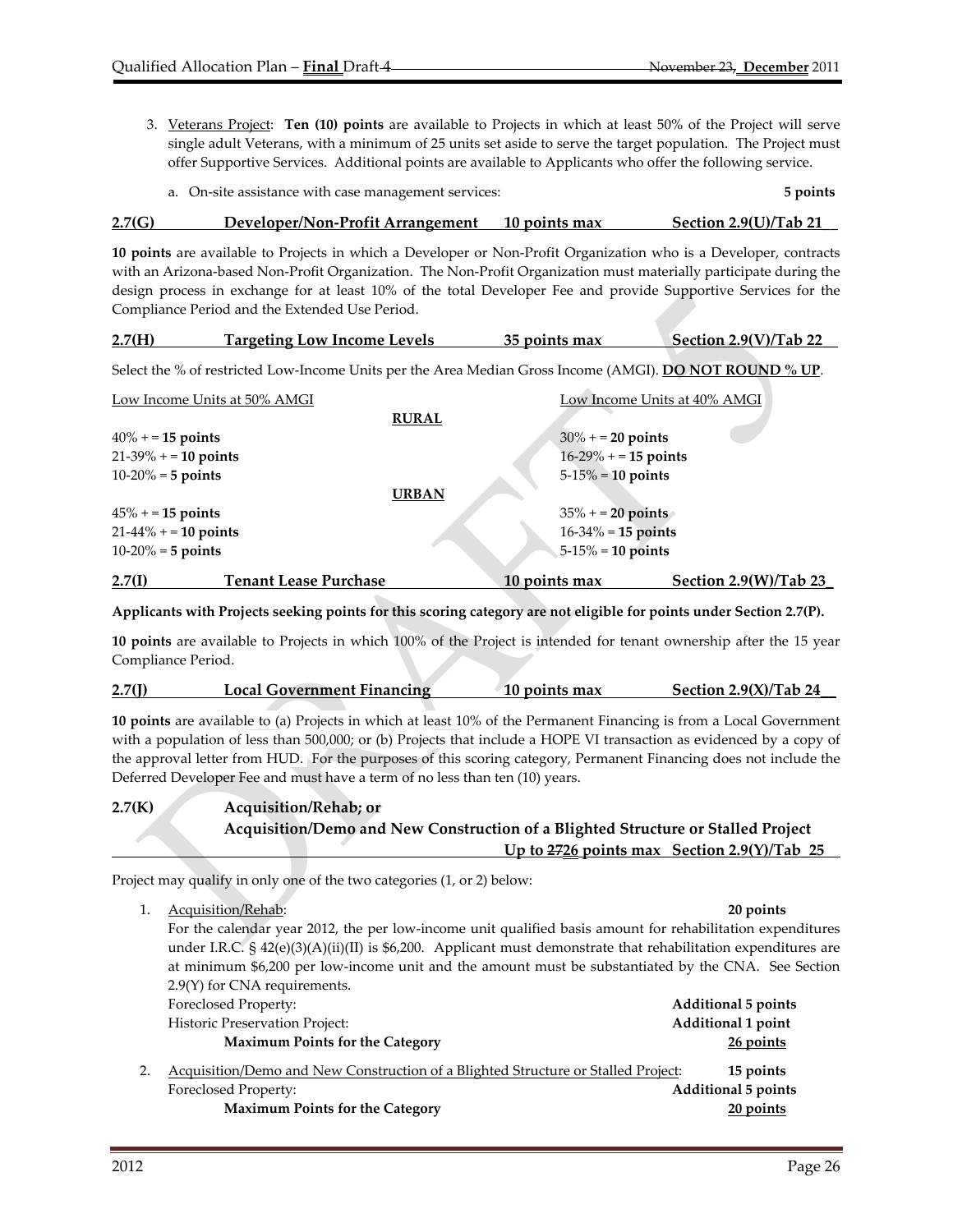| 2.7(L) | <b>QCT</b> or DDA                                                                                                                                                                                                                                                         | 1 point max   |                        |
|--------|---------------------------------------------------------------------------------------------------------------------------------------------------------------------------------------------------------------------------------------------------------------------------|---------------|------------------------|
|        | 1 point is available to Projects located within a QCT or DDA as designated in Exhibit E.                                                                                                                                                                                  |               |                        |
| 2.7(M) | <b>Rural Area Development</b>                                                                                                                                                                                                                                             | 20 points max |                        |
| А.     | Projects located outside of Maricopa and Pima Counties.                                                                                                                                                                                                                   |               | 15 points              |
| В.     | Projects funded by USDA/RD through Section 514/515/516 or 538 Programs.                                                                                                                                                                                                   |               | 5 points               |
| 2.7(N) | <b>Applicant Entity</b>                                                                                                                                                                                                                                                   | 5 points max  |                        |
|        | 5 points are available to Projects in which the final Owner is the Applicant. Applications wherein the "Applicant" is<br>identified as the partner, general partner, a member, managing member or officer of the final Owner may not claim<br>points under this category. |               |                        |
| 2.7(0) | <b>Efficient Use of Tax Credits</b>                                                                                                                                                                                                                                       | 10 points max | Section 2.9(Z)/Tab 26  |
|        | 10 points are available if the total development costs for a New Construction Project as stated in the development<br>budget on Form 3, do not exceed the HUD 221d3 limits per unit based on bedroom size.                                                                |               |                        |
|        | 10 points are available if the total development costs for an Acquisition/Rehabilitation Project as stated in the<br>development budget on Form 3, are 10% or more below the HUD 221d3 limits based on bedroom size.                                                      |               |                        |
| 2.7(P) | <b>Waiver of Qualified Contract</b>                                                                                                                                                                                                                                       | 5 points max  | Section 2.9(AA)/Tab 27 |
|        | 5 points are available to Applicant's Applicants who waive their right to apply for a Qualified Contract.                                                                                                                                                                 |               |                        |

| 2.7(Q) | <b>Community Revitalization</b> | 5 points | Section 2.9(AB)/Tab 28 |
|--------|---------------------------------|----------|------------------------|
|        |                                 |          |                        |

**5 points** are available to Applicants with Projects located in a HUD designated Federal Empowerment Zone, Federal Enterprise Community or Neighborhood Revitalization Strategy Area (NRSA).

#### **2.8 Tiebreaker**

In the event two (2) projects have the same adjusted competitive score, ADOH will reserve Tax Credits to the Project according to the following tiebreaker criteria:

A. First, to Applicants with the most Efficient Use of Tax Credits per unit; and

B. Second, to Applicants in order of the time the Application was date stamped and received by ADOH.

## **2.9 Threshold**

Applications must include threshold requirements to support a claim for points in each Project scoring category and to provide information for underwriting purposes. ADOH may make written inquiries in order to verify the information submitted and to provide further information for the purposes of underwriting. ADOH may verify representations, information, and data in an Application with public information and statistics available through recognized subscription services. ADOH will consider such supplemental documentation received from the ADOH inquires or verifications for threshold and underwriting purposes only, and will not consider the supplemental information in scoring the Application. Documentation must be included at the specified TAB ("TAB") as noted below if Applicant is seeking points in the applicable Project scoring category. In its sole discretion, ADOH may consider clarifying information submitted in a particular TAB with other information submitted in the Application.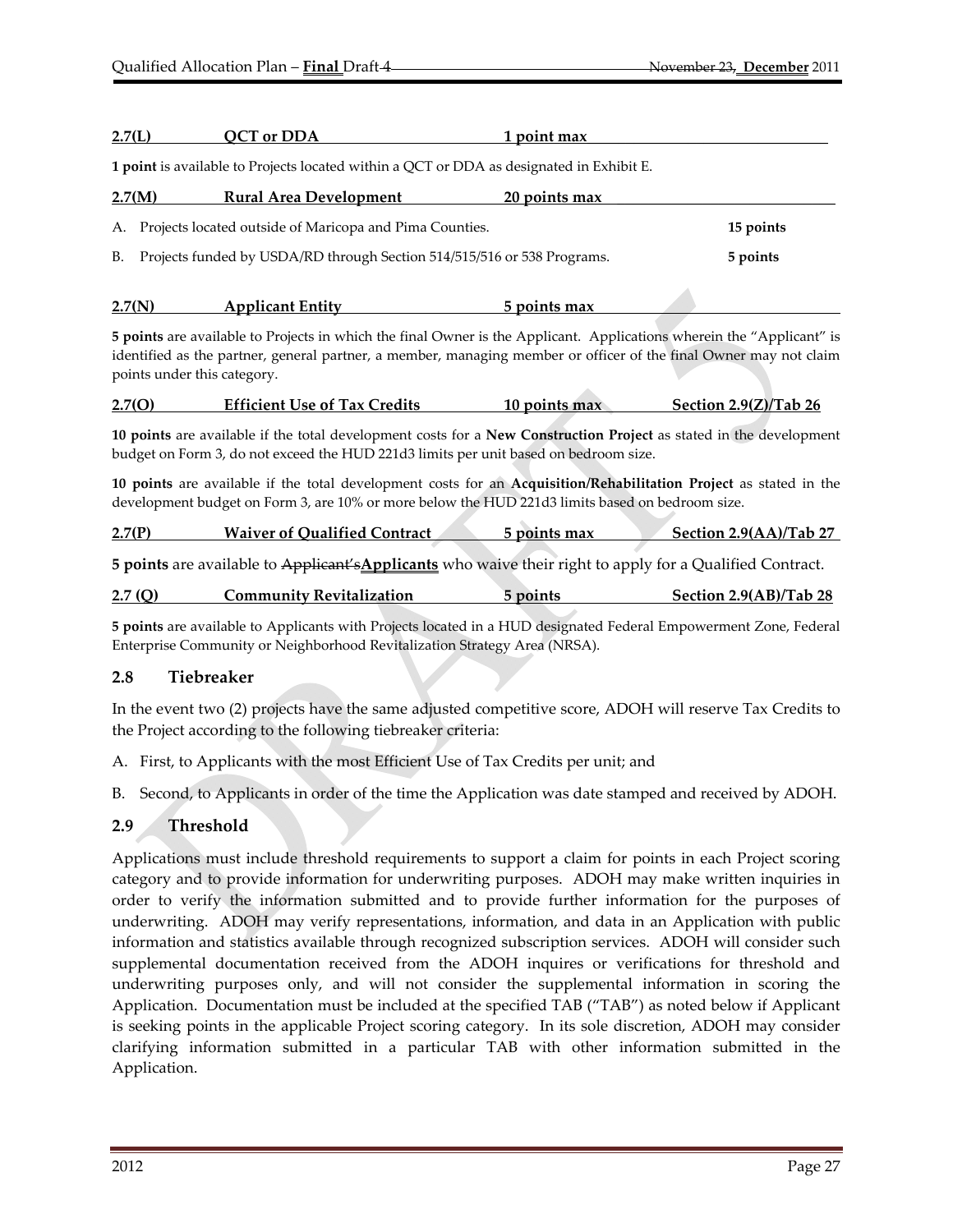#### A. **TAB 1: Cover Letter, Waiver of Requirements**.

- 1. Cover Letter. Applicant must provide a cover letter that describes the Project, the target AMGI and rent structure, public benefit, any special characteristics, and any other information deemed pertinent.
- 2. Waiver of Requirements. With the exception of Section 2.7 Scoring, Applicants may request that ADOH waive specific requirements of this Plan. Waiver requests shall be supported by a detailed narrative explanation sufficient to permit ADOH to determine that: 1) waiver of the requirement is consistent with I.R.C. § 42, its implementing regulations and IRS guidance, 2) waiver of the requirement accomplishes the purposes and objectives of this Plan; and 3) the waiver must not adversely affect the feasibility of the Project. Each waiver request must be submitted on a separate sheet of paper and inserted behind the cover letter. ADOH considers requests for waivers on a case by case basis and waivers may be denied in the ADOH's sole discretion. In the event that a waiver request is granted, ADOH will notify the Applicant in writing.

#### B. **TAB 2: Self Score Sheet & Set‐Aside Election**.

- 1. Insert executed Form 2 "Self‐Score Sheet."
- 2. Insert executed Form 2-1 "Set-Aside Election." An Applicant may designate one or more Set-Aside categories. Applications that fail to demonstrate the requisite Applicant or project characteristics for a designated Set‐Aside will not qualify for a Reservation of Tax Credits in that Set‐Aside category.

#### C. **TAB 3: Application & Certifications**.

- 1. Complete and execute Form 3.
- 2. Complete, execute and insert the Gap Financing Application behind Form 3.
- 3. Complete, execute and insert behind the Gap Financing Application, executed copies of IRS Form 8821, "Tax Information Authorization", for the Applicant and every team member with a Controlling Interest in the Project, authorizing ADOH as "Appointee" to receive from the IRS available information regarding any "Financial Beneficiary's" conduct of its business with the IRS relating to the Low‐Income Housing Tax Credit Program. Such information received from the IRS may be used by ADOH in its sole discretion to disqualify an Application pursuant to this Plan.
- D. **TAB 4: CPA Opinion**. Applicant must provide, on CPA letterhead and in substantially similar form to Exhibit B, an opinion which includes all reductions to eligible basis, i.e. solar credits, grants.
- E. **TAB 5: Legal Opinion**. The Applicant must include a legal opinion opining that the Project meets the requirements of I.R.C. § 42 and that the Project has not been Placed in Service prior to the LIHTC Application date. The legal opinion must be provided by an attorney, on professional letterhead, in accordance with Arizona Supreme Court Rules 31 and 33 and must at a minimum address the issues stated in Exhibit C. If Acquisition Credits are being requested in connection with an Acquisition/Rehabilitation Project only, the legal opinion must clearly address the 10‐Year Rule regarding the eligibility for Acquisition Credits. If the legal opinion submitted in the Application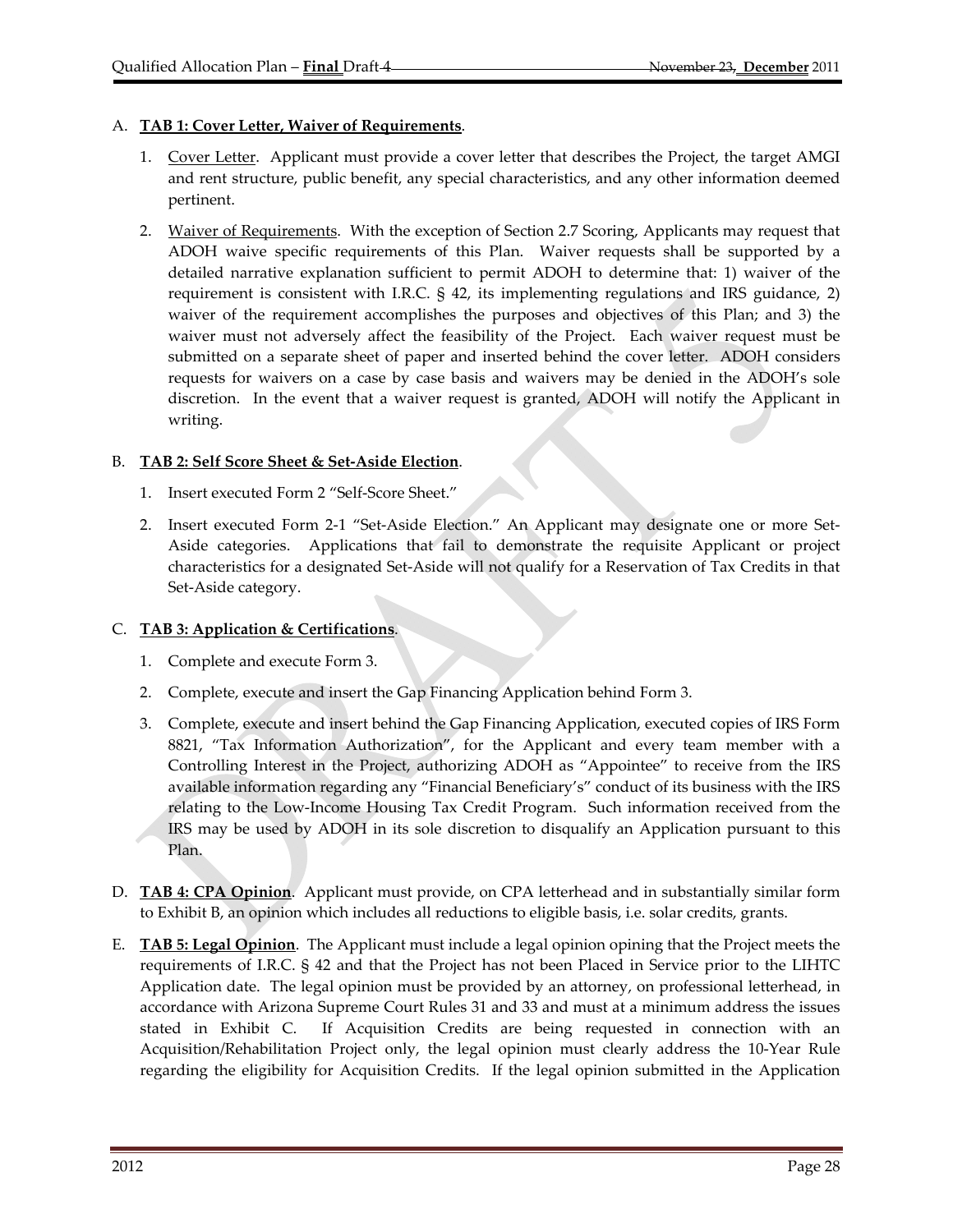does not meet the requirements of I.R.C. § 42, ADOH may require the Applicant to update the legal opinion.

- F. **TAB 6: Legal Formation, Licensing, and Business Registration**. The Applicant must include evidence that the Applicant, Developer and Co‐Developer are duly formed legal entities authorized to transact business in the State of Arizona and in good standing with the Arizona Corporation Commission or the Office of the Secretary of the State of Arizona.
	- 1. Corporations. If the Applicant, Developer or Co-Developer is a corporation, provide the Articles of Incorporation and Bylaws. If the Applicant, Developer or Co‐Developer was incorporated in Arizona, provide a certificate of good standing issued by the Arizona Corporation Commission confirming the legal existence of the entity as of the date of the certificate ("Certificate of Good Standing") and dated not earlier than 30 days prior to the Deadline Date. Applicants, Developers and Co‐Developers incorporated in another state and doing business in Arizona must submit a certificate of good standing or its equivalent from the state of incorporation confirming the legal existence of the entity dated not earlier than 30 days prior to the Deadline Date and a certificate of good standing to transact business in Arizona ("Certificate of Authority") for such foreign corporation, issued by the Arizona Corporation Commission and dated not earlier than 30 days prior to the Deadline Date.
	- 2. Limited Partnerships. If the Applicant, Developer or Co-Developer is a limited partnership organized under the laws of Arizona, provide a certificate of existence issued by the Arizona Secretary of State confirming the legal existence of the entity ("Limited Partnership Certificate of Existence") and dated not earlier than 30 days prior to the Deadline Date. Applicants, Developers and Co‐Developers organized under the laws of another state and doing business in Arizona must submit the following a limited partnership certificate of existence or its equivalent from the state of organization confirming the legal existence of the entity, dated not earlier than 30 days prior to the Deadline Date **and** an Arizona Certificate of Authority from the Arizona Secretary of State dated not earlier than 30 days prior to the Deadline Date.
	- 3. Limited Liability Companies. If the Applicant, Developer or Co-Developer is a limited liability company, then provide the Articles of Organization and Operating Agreement. If the Applicant, Developer or Co-Developer is organized under the laws of Arizona, provide a certificate of existence, issued by the Arizona Corporation Commission confirming the legal existence of the entity ("LLC Certificate of Existence"), dated not earlier than 30 days prior to the deadline date. Applicants, Developers, and Co‐Developers organized under the laws of another state and doing business in Arizona must submit the following: a certificate of existence or its equivalent from the state of organization confirming the legal existence of the entity dated not earlier than 30 days prior to the Deadline Date and an Arizona Certificate of Authority issued by the Arizona Corporation Commission for such foreign limited liability company dated not earlier than 30 days prior to the Deadline Date.
- G. **TAB 7: Non‐Profit Organization Information**. Projects competing in the Non‐Profit Set‐Aside and those projects with a Non‐Profit Organization partnering with a Developer, or Non‐Profit Organization who is a Developer, must provide the information and materials described in this paragraph.
	- 1. The Applicant must complete and execute Form 7, certifying that the Non-Profit Organization will materially participate in the development and operations of the Project on a basis which is regular, continuous, and substantial. The ADOH defines "substantial" as having the authority or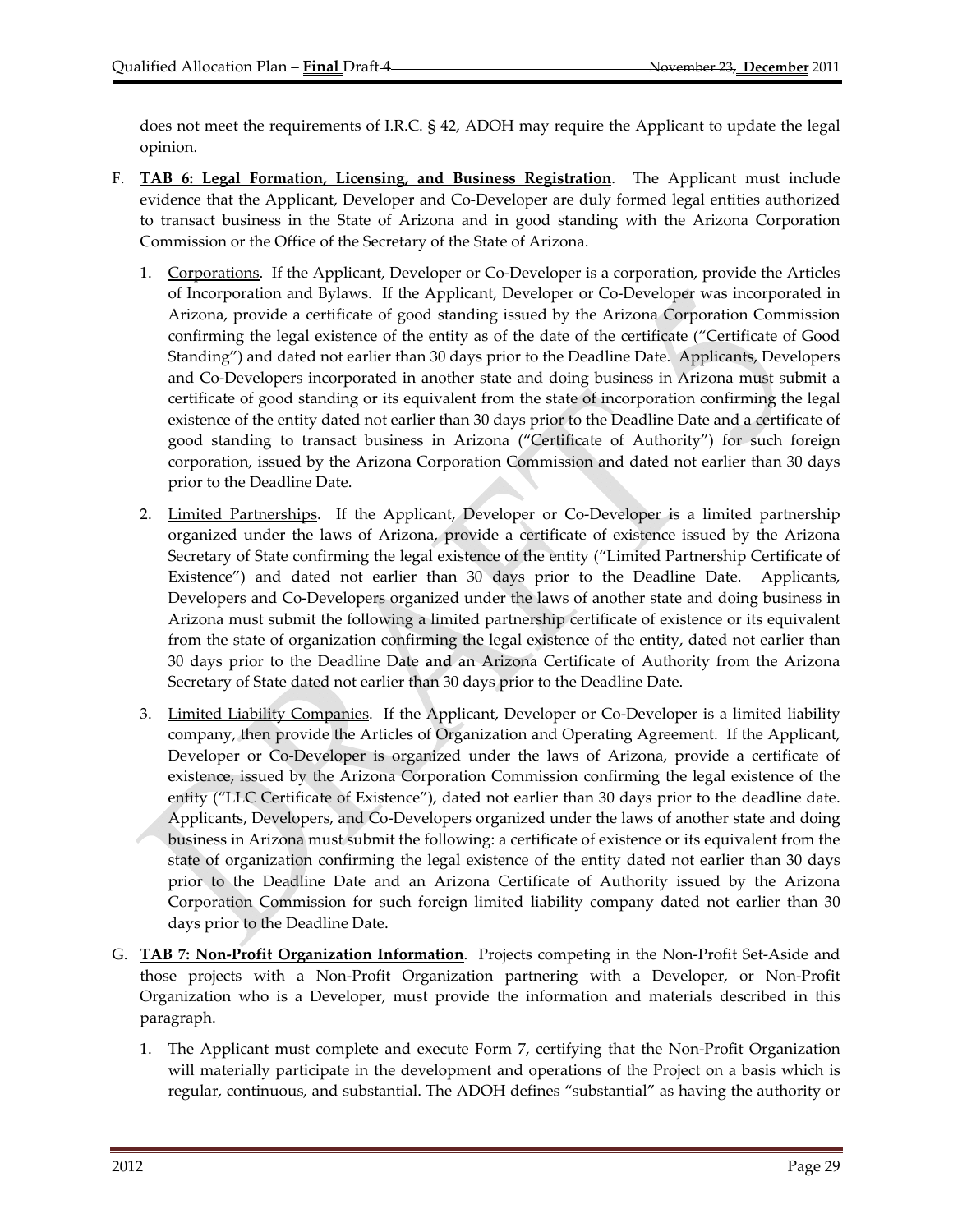right to participate in the decision‐making process for design, location, materials, and management. The Non‐Profit Organization may not itself be an Affiliate of or be controlled by a for‐profit organization.

- 2. ADOH requires that the Non‐Profit Organization provide:
	- a. IRS documentation of I.R.C.  $\S$  501(c)(3) or 501(c)(4) status (for a Non-Profit Organization formed under Tribal governing law and that is not required under Tribal governing law to obtain IRS documentation of its status, the Tribal agency may submit documentation that the Tribal nonprofit organization is formed and maintained in a substantially similar manner as an organization formed and maintained under I.R.C.  $\S 501(c)(3)$  or (4));
	- b. A copy of the Non‐Profit Organization's Articles of Incorporation and Bylaws, and all relative amendments, one of which must contain a description of the Non‐Profit Organization and its activities that include the fostering of low‐income housing in its Articles of Incorporation or Bylaws, as may be amended.
	- c. Evidence that it or its officers or members have experience in developing or operating low‐ income housing;
	- d. Evidence (in the letter of intent received from the investment syndicator) that it holds the right of first refusal to acquire the Project following the fifteen‐year Compliance Period;
	- e. Evidence that the Non‐Profit Organization has developed an operating plan for the project covering its role in developing and managing the Project, including its minimum participation in the Developer Fee, its control of Project reserves, its strategy for maintenance, replacement, and renovation, and its oversight of marketing and of compliance with I.R.C. § 42;
	- f. The names of board members of the nonprofit organization;
	- g. The sources of funds for annual operating expenses and current programs; and
	- h. Evidence of financial capacity and solvency in the form of Financial Statements for the prior two full calendar years.
	- i. If the Applicant has requested consideration under the Non‐Profit Set‐Aside, Applicant must provide evidence that it owns an interest of at least fifty one percent (51%) of the general partner interest in the Project.
- H. **TAB 8: Development Team**. The Applicant must demonstrate that the Development Team possesses the experience and financial capacity necessary to undertake and complete the Project, and that the Developer and Co‐Developer, as applicable, have developed Projects of comparable size and financial complexity.
	- 1. Applicant must provide the following information:
		- a. Insert a completed Form 8.
		- b. Include an organizational chart that describes the relationship whether through ownership, control or contract between the Applicant, Developer, Co‐Developer and Owner.
		- c. Include a copy of the legal document demonstrating the authority of the Applicant to bind the Owner such as, a limited partnership agreement, operating agreement for a limited liability company, a development services agreement, or similar agreement. If the limited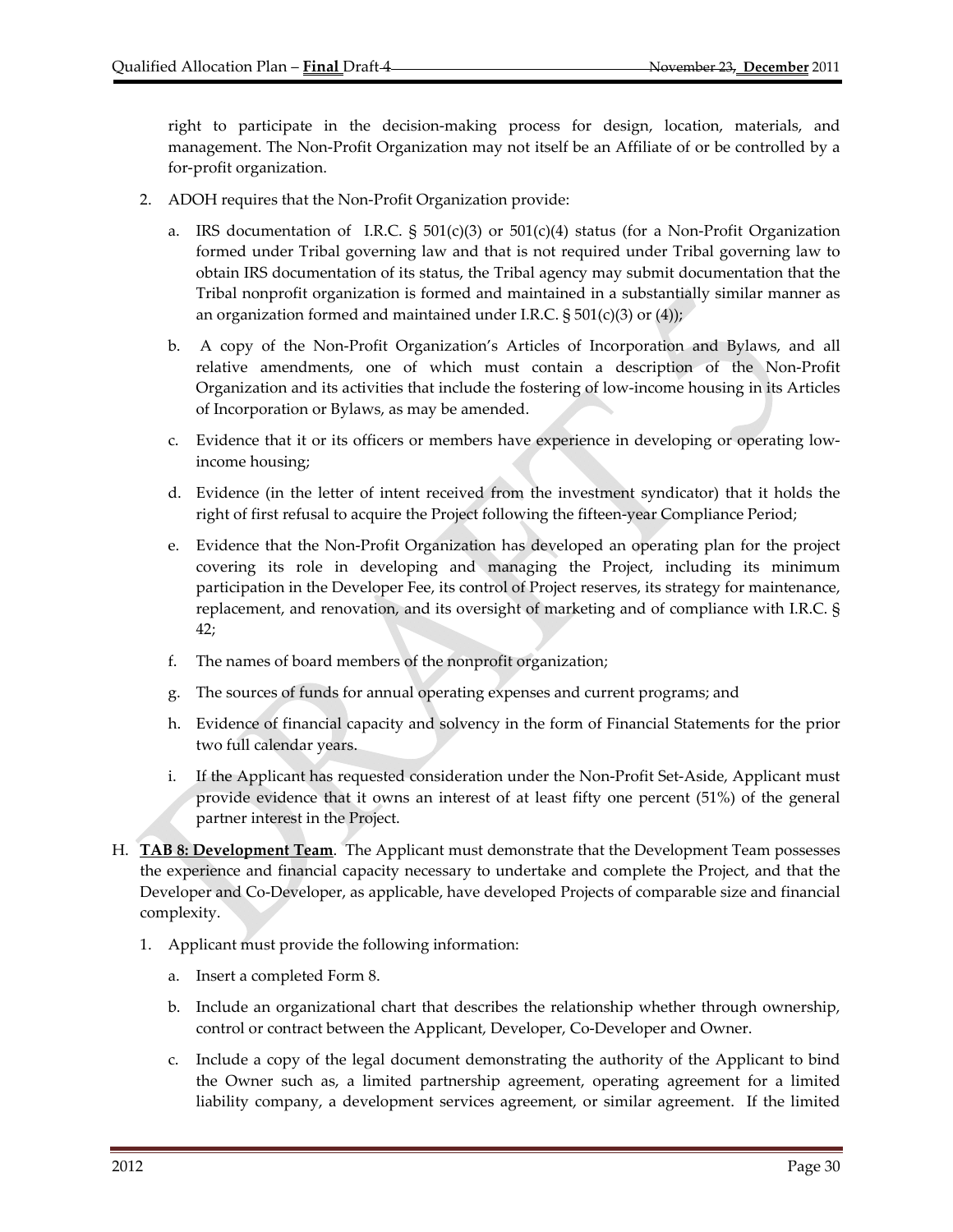partnership agreement, operating agreement, or development services agreement has not been finalized, then ADOH will accept a provisional agreement with a warranty that the requisite authority will be made a part of any such agreement at the time of closing with the Tax Credit Equity Investor and the construction lender.

- d. Provide a narrative describing the experience of the Development Team as it relates to the development of the proposed Project, and include resumes that specifically identify the officers or supervisory employees of the Developer who possess the knowledge and experience required by this paragraph and as otherwise necessary to support a claim for points for Developer experience.
- e. Include evidence of financial capacity and solvency in the form of Financial Statements of the Developer for the prior two full calendar years.
- f. The Developer identified in the Application must demonstrate that it has developed the Project(s) for which it is requesting points in the Developer experience category from concept through lease up, conversion of the construction loan, and issuance of IRS Forms 8609 for Tax Credit Projects.
- g. Insert a completed Form 8‐1, including a signed acknowledgement regarding any property in the process of foreclosure or that was foreclosed as described in Section 2.7**2.5**(A**I**).
- h. Insert a completed Form 8‐2.
- i. Provide explanation of an identity of interest designated under Development Team Information on Form 3 Item 7.

#### I. **TAB 9: Acquisition, Site Control and Job Creation**

- 1. Acquisition Appraisal Requirements.
	- a. New Construction Project. A land only Appraisal of real property must be provided as part of the Application submittal. ADOH will allow the lesser of the purchase price or appraised value.
	- b. Acquisition/Rehab Project. The Appraisal must include separate values for the land and the buildings.
- 2. Site Control. To establish Site Control for threshold requirements, the Applicant must submit the following to ADOH:
	- a. A "Title Commitment" for the property dated within 60 calendar days of the date of the Application by a title insurer licensed in Arizona. The title commitment must not include any conditions or requirements materially and substantially adverse to the feasibility of the Project.
	- b. If the Applicant has a binding commitment to transfer the land to the Owner then the Applicant must submit a copy of the executed commitment.
	- c. An Owner who holds fee title to the property must provide a copy of the recorded deed listing the Owner as the grantee and a settlement statement prepared by the title company evidencing the purchase of the property.
	- d. If the Applicant has entered into a lease agreement, the lease agreement must be submitted and the term must be a minimum of 30 years.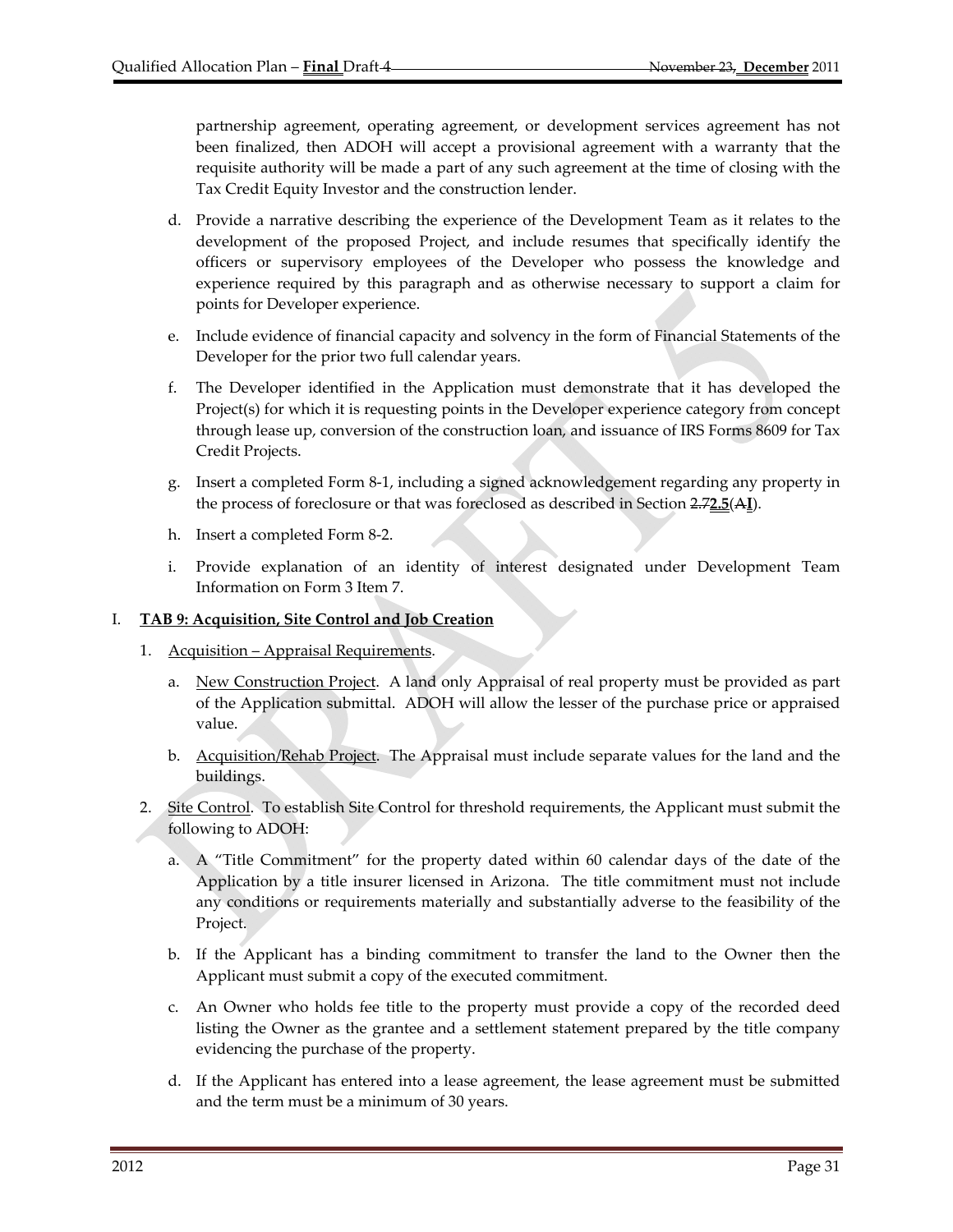- e. If a purchase contract, lease option, or purchase option is submitted, a copy of the agreement must be submitted and the relative agreement must provide for either a closing date or an initial term lasting until the period ending no less than 180 days after the Deadline Date for submittal of the Application.
- f. For Projects that are located on government or Tribal lands, Applicant must establish legal control of the property by submitting: i) an agreement between the Project Owner and the Tribe to enter into a lease of specific real property for a term at least equal to the duration of the LURA, and ii) a resolution of a Tribe or Local Government authorizing the Tribe or Local Government to enter into the agreement. For Tribal leases only, ADOH may consider the length of the lease to be the original term of the lease plus the term of any option to renew, provided that the option to renew is held solely by the Applicant.
- g. In cases requiring the use of powers of eminent domain by the Local Government, the Applicant must enclose evidence that a condemnation lawsuit has been filed for the specific parcels or real property upon which the Project may be situated together with the court's order of possession.
- 3. <u>Job Creation.</u> Job Creation points are only intended for those Projects that are ready to commence construction, **on or before November 1, 2012,** are zoned for its intended use, and can be placed in service before December 30, 2013. Conditionally zoned projects do not qualify for Job Creation points. Failure to comply with all of the requirements stated in this paragraph 3 will result in a reduction in points, which may result in a previously qualifying Project, to be disqualified from receiving an Allocation of Tax Credits under this Plan. To confirm Applicant's understanding of the requirements of this scoring category, ADOH will require any Applicant who receives Job Creation points, and a subsequent Reservation of Tax Credits, to execute an agreement with ADOH that states that in the event the Applicant fails to meet **any** of the required deadlines stated herein, Job Creation points will be forfeited, and the Project will be rescored. In the event, that the rescoring results in a noncompetitive score, any reserved Tax Credits will be recaptured pursuant to a Cancellation of Tax Credits Agreement. There will be no waivers or consideration granted by ADOH with respect to any Job Creation threshold requirements, nor will any required deadlines be extended.

To establish Job Creation readiness, Applicant must provide evidence of each of the following:

- a. **Between September 1, 2011 and March 1, 2012**: Applicant must obtain an updated Phase I Environmental Report for the Project.
- b. **At Application Date**: Applicant must submit a letter stating that it is seeking points in the Job Creation scoring category, it has read Section 2.7(B) and this section, and it understands that it may not qualify for Tax Credits if it does not meet the requirements or deadlines with respect to the Job Creation category.
- c. **No later than May, 1, 2012 at 4pm**: Applicant must provide evidence of each of the following: site control, final site plan or final plat approval, evidence that civil engineering plans (including, but not limited to, grading paving, water, sewer and utilities), and building plans (all building construction documents for the Project), have been submitted to the appropriate Local Government Agency, and a completed Phase I Environmental Report dated after September 1, 2011.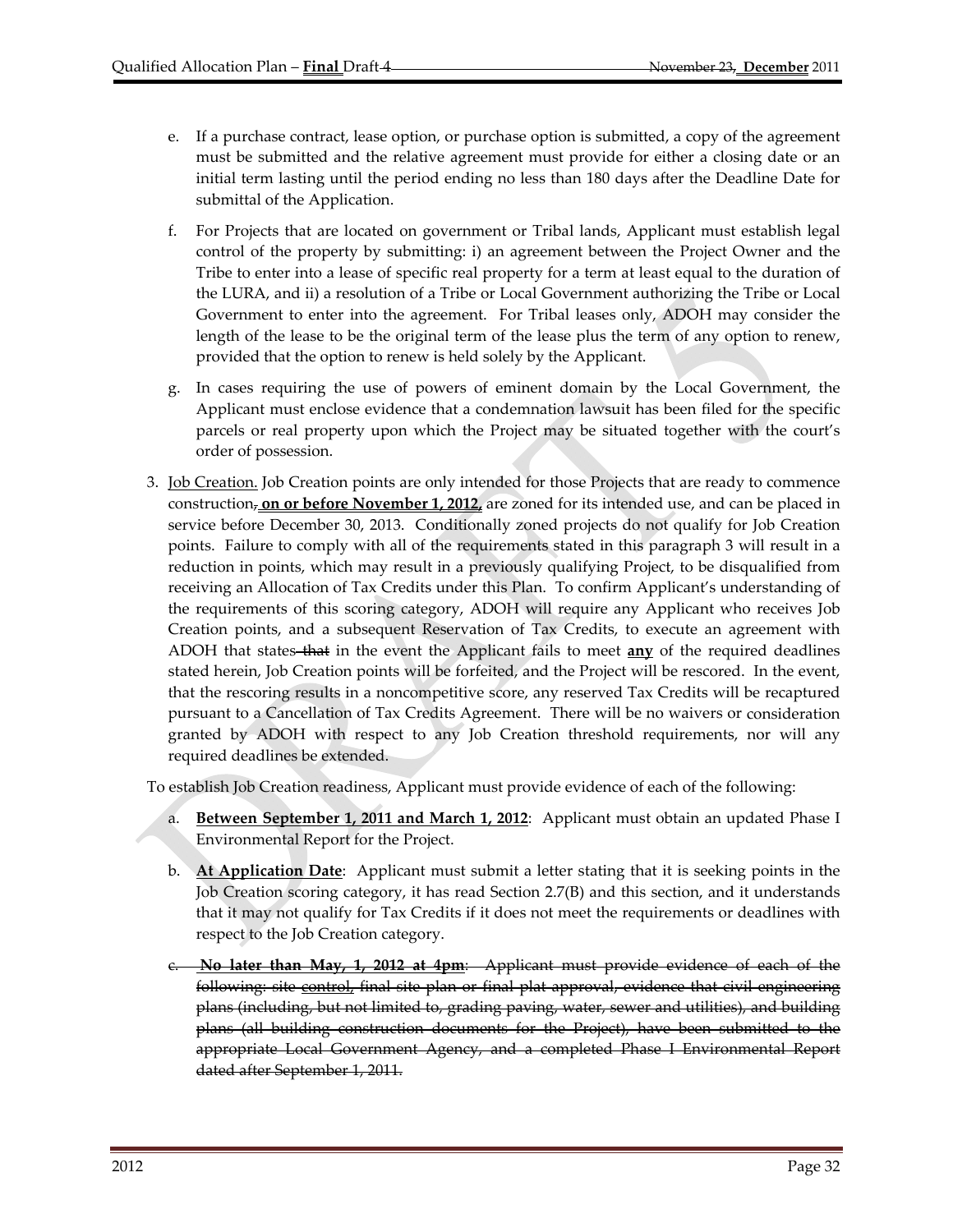- i. Site Control. Applicant must provide an executed purchase contract or purchase option, lease or lease option or a commitment to donate the land on which the Project is to be built, and the relative agreement must provide a commitment by all parties to close escrow **prioron** or **before** to July 16, 2012. A resolution of the Local Government to donate the land is a sufficient commitment. Land may also be donated by a private party or a charitable organization. For a donation of land, the donation may be conditioned upon the Project receiving a Reservation of Tax Credits. A property is still considered donated by the Local Government, charitable organization or private party, if the Applicant or Owner must pay certain amounts to the Local Government, charitable organization or private party for costs, improvements or processing fees.
- ii. **Applicant must submit a completed Phase I Environmental Report dated after September 1, 2011, and required under Section 2.15 of this Plan.**
- **c. No later than May, 1, 2012 at 4pm: Applicant must provide evidence of each of the following:, final site plan, final plat approval or equivalent approval from the appropriate Local Government Agency, evidence that civil engineering plans (including, but not limited to, grading paving, water, sewer and utilities), and building plans (all building construction documents for the Project), have been submitted to the appropriate Local Government Agency.,**
	- 2.**1.** The Project's Final Site Plan or**,** Final Plat Approval **or Equivalent Approval from the Appropriate Local Government Agency**. Applicant must provide evidence of Final Site Plan or Final Plat approval for the proposed Project**final site plan, final plat approval or equivalent approval** from the appropriate Local Government Agency **for the proposed Project**, and provide a copy of the approved Final Site Plan- $\theta$ **F**, Final Plat or **equivalent** to ADOH including the name and contact information for the Local Government Agency who provided the approval.
	- 3.**2.** Evidence of Submitted Civil Engineering and Construction Documents. Applicant must provide evidence that civil engineering plans (including, but not limited to, grading paving, water, sewer and utilities), and building plans (all building construction documents for the Project), have been submitted to the Local Government Agency, along with a name and contact information for the appropriate Local Government Agency, with a copy to ADOH, and a Phase I Environmental Report dated after September 1, 2011. **.** Applicant must also provide Form 9, signed by the Project's architect and civil engineer that the plans submitted to the appropriate Local Government Agency are 100% complete**, and to the best of their knowledge comply with all applicable code requirements**. Form 9 should also include a list of submitted plans, and if applicable, submitted plan number(s) **provided by the appropriate Local Government Agency**, and be countersigned by an Authorized Signatory of the Local Government.

## d. **No later than July 16, 2012 at 4pm**:

- i. Applicant must provide evidence of Site Ownership. In order to support a claim for points for site ownership, an Applicant must provide a recorded property deed, or a recorded property lease with the terms stated below:
- ii. If a property deed is submitted, the deed must show that it has been recorded with the applicable county recorder.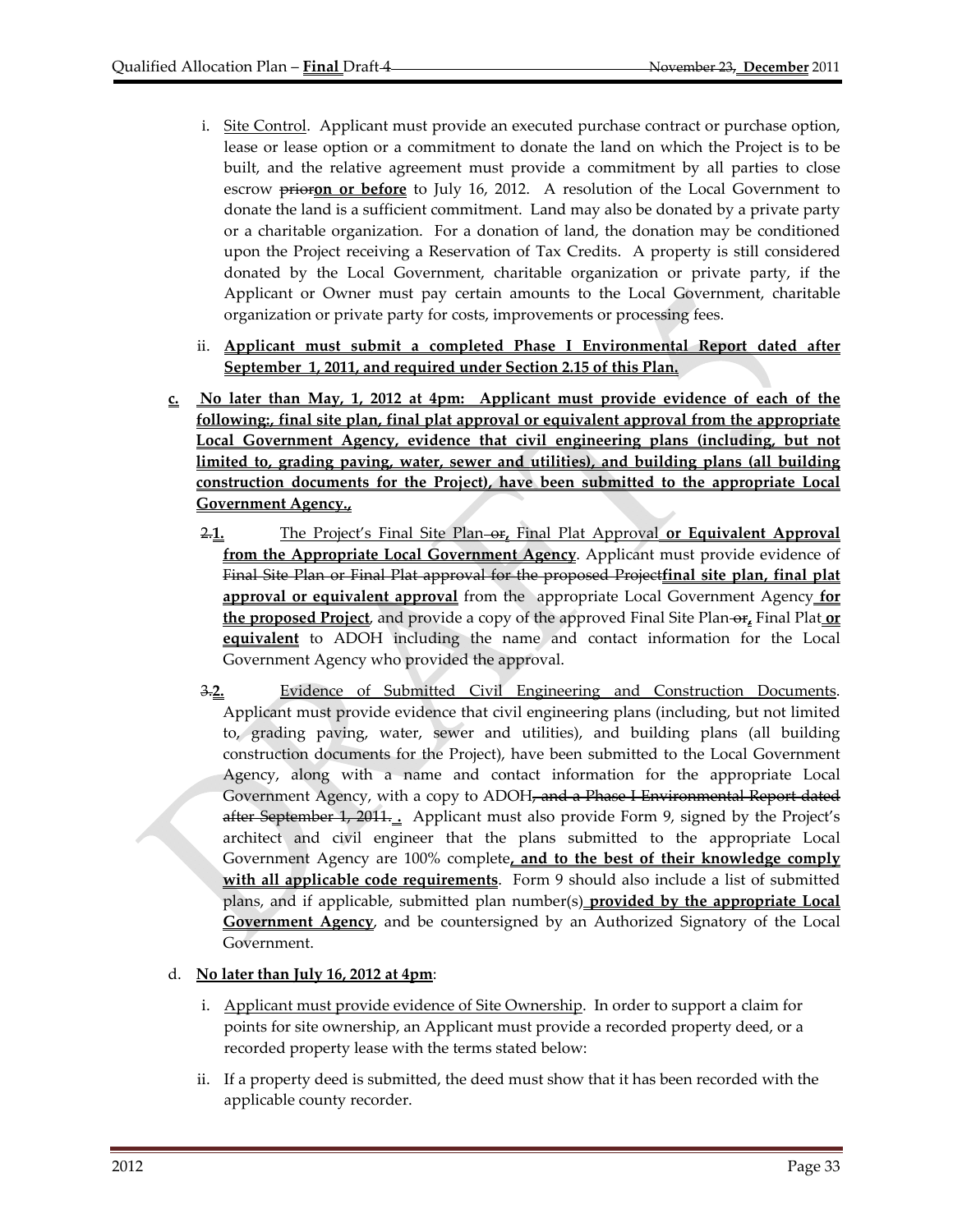- iii. If a property lease is submitted, a copy or memorandum of the executed and recorded property lease must be provided, and the term must be a minimum of 30 years plus any time before the Project's Tax Credit period begins.
- iv. Provide sufficient documentation**, from title reports, maps, surveyors' reports, site plans or other similar third party documents,** that the Project will be located or is located on the land listed on the property deed or property lease.
- v. The property deed or lease must list the Owner as the owner or lessee of the land on which the Property will be built.
- vi. A title report dated within 30 days prior to July 16, 2012 must be submitted evidencing that the Owner owns the land or that a copy or memorandum of the Lease has been recorded, as applicable.
- vii. The recording requirement of the property lease can be satisfied for Projects located on Tribal Lands, by providing evidence that the property lease has been submitted to the Bureau of Indian Affairs for recording prior to July 16, 2012.

#### e. **No later than October 18, 2012 at 4pm**:

- i. No later than two weeks prior to the scheduled equity closing or at least October 18, 2012 at 4pm, Applicant must provide draft equity closing documents.
- ii. Applicant must provide copies of civil engineering and building permits for the Project to ADOH, along with a completed Form 9‐1, which evidences that the appropriate Local Government Agency has approved the civil engineering plans and building plans for the Project, appropriate permits have been issued, and construction can commence including, grading, paving, water, sewer, utilities and building or buildings and such other improvements as may be necessary to complete the Project as presented to ADOH.
- iii. Applicant must provide a Project schedule with a start of construction no later than November 1, 2012, that evidences the completion of the Project no later than November 15, 2013. The schedule must include major activities and durations. The Project schedule must be certified by the General Contractor, as true and accurate, and contain an acknowledgement by the General Contractor that he is capable of completing construction as stated barring unforeseen Project delays.
- f**. No later than November 1, 2012 at 4pm:** Applicant must provide evidence of**have commenced** construction-commencement, and legal documents evidencing closing with the equity partner and construction lender as stated in Section 2.9(K)(1) and (2).
- g**. No later than November 2, 2012 at 4pm**: Applicant must provide evidence**a dated photo, architect's certification of commencement of construction activities, listing the specific activities that have commenced and those planned for the next five (5) days, all evidencing** that construction of the Project commenced on **or before** November 1, 2012, and can proceed until completion of the Project as projected in the Project schedule. ADOH reserves the right to inspect the Project site to ensure that construction has commenced, and that there is continuous construction activity **thereafter**.
- J. **TAB 10: Planning and Zoning Verification**. Applicant must insert a completed Form 10, signed by an Authorized Signatory of the Local Government, and provide will‐serve letters for water and sewer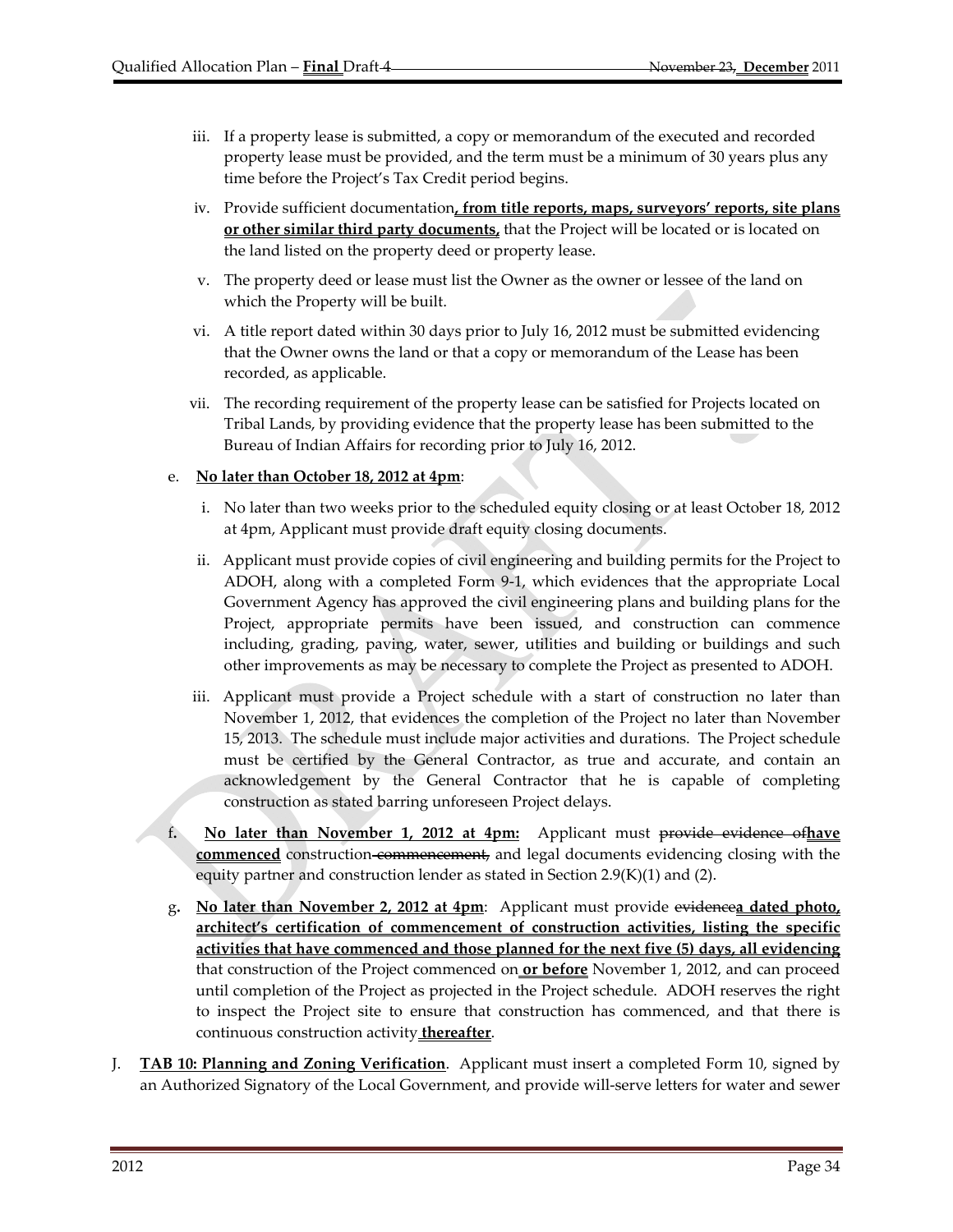signed by an Authorized Signatory of the utility provider acknowledging that the utilities provided will meet the needs of the Project.

- K. **TAB 11: Financial Ability to Proceed**. Applicant must demonstrate that the Developer has funding sources necessary to complete the Project to such a point that the ADOH can properly issue the Form 8609. Applicant must provide the following documentary support:
	- 1. Letter of Interest or Intent from Tax Credit Syndicator. A Letter of Interest or Intent from a Tax Credit syndicator proposing the terms and pricing of purchase of tax credits allocated to the Project. For Applicants claiming Job Creation Points, Syndicator must acknowledge, in the writing to the ADOH that, (a) the requirements in this Plan for Job Creation Points, (b) that Applicant will be able to close prior to November 1, 2012 at 4pm and (c) that failure to meet all requirements and deadlines for Job Creation points will result in a reduction of points awarded to the Project which may result in the a previously qualifying Project to be disqualified from receiving an Allocation of Tax Credits under this Plan.
	- 2. Letters of Interest or Intent from Other Sources of Financing. Copies of Letters of Interest/Intent from all sources of financing that include: a term sheet, to include the amount of the loan, interest rate, including all points, amortization period, if applicable, term of the loan, loan-to-value factor, minimum debt service coverage allowable (not required if the permanent lending source is a governmental or Tribal entity), all commitment and/or origination fees, and a description of all other fees directly attributed to the funding of the loan. For Applicants claiming Job Creation Points, the construction and permanent lenders must acknowledge, in writing to the ADOH that, (a) the requirements in this Plan for Job Creation Points, (b) that Applicant will be able to close on the construction loan prior to November 1, 2012 at 4pm and (c) that failure to meet all requirements and deadlines for Job Creation points will result in a reduction of points awarded to the Project which may result in the a previously qualifying Project to be disqualified from receiving an Allocation of Tax Credits under this Plan.
	- 3. Pro Forma and Operating Expenses. Include a 15‐year pro forma. See Section 7.1 for assumptions relating to operating expenses.
		- a. The pro forma must reflect the rent structure in the Application, all lenders' assumptions such as principal and interest payments, cash flow obligations, non-rental income, detailed operating expenses, required reserves, annual fees, debt service coverage ratio, etc.
		- b. If the pro forma reflects negative cash flow in any year, the Application must demonstrate the funding and utilization of an operating deficit escrow account or describe the source of the operating deficit funds. A commitment from the entity funding the operating deficit reserve/escrow funds must be included with the other funding source documents.
		- c. The pro forma may reflect rental assistance if supported by the other funding source documents.
		- d. Applicants proposing operating expenses that are not compliant with Section 7 of this Plan must submit at least two (2) forms of data supporting the feasibility and reasonableness of the operating expenses stated in the pro forma (for example, comparable Project information as illustrated in a Market Demand Study, IREM information or National Apartment Association information). ADOH may require submission of the audited Financial Statements for comparable Projects owned by the Applicant. Rehabilitation Projects may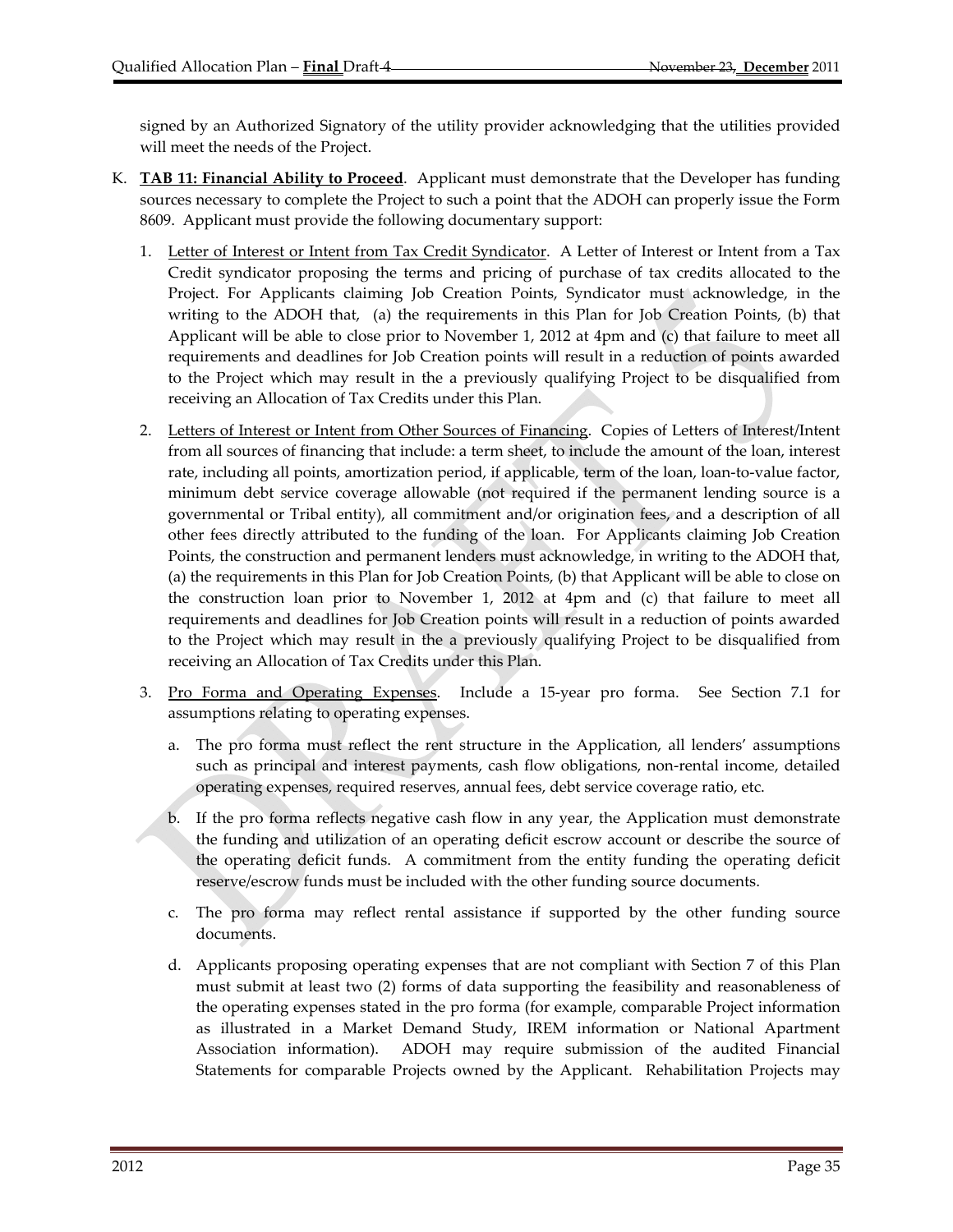submit 3 years of historical information as evidence of operating expense assumptions if the proposed operations are not compliant with Section 7.

- e. The pro forma income and expense must trend at 2.00% and 3.00% respectively. Annual replacement reserve obligations must trend at 3.00%.
- L. **TAB 12: Market Demand Study**. The Applicant must include a Market Demand Study that meets the requirements of the Exhibit L, Market Demand Study guide.
- M. **TAB 13: Site Selection**. Applicant must provide an 8.5x11 map indicating which of the following facilities are located on or within a  $\frac{1}{2}$  mile straight line radius or 2 mile straight line radius of the Project, depending on the Project scoring category. The radius must be shown on the map. Facilities on the exact  $\frac{1}{2}$  mile and 2 mile radius line must have a majority of their square footage on or within the category radius line. For any facility on the radius line, Applicant must submit sufficient proof of square footage at this Tab or the facility will not be considered for points for the category. The facilities must be clearly identified by name within the 8.5x11 map, and clearly state that category within which the Applicant is claiming points. Applicant must indicate the approximate square footage and distance to the Project for each facility on either the 8.5x11 map or on an additional page submitted at this Tab. See Exhibit A for requirements for mapping the Project and facilities.
	- 1. Existing LIHTC or any other governmental subsidized housing developments
	- 2. Grocery store: Applicant must provide evidence of full scale grocery store/supermarket or neighborhood market of at least 5,000 gross interior square feet where staples, fresh meat, and fresh produce are sold.
	- 3. Medical facility: Applicant must provide evidence of a medical clinic, or hospital (not merely a private doctor's office).
	- 4. Retail shopping: Applicant must provide evidence of a shops or businesses offering general goods or services.
	- 5. Community or Senior Center: Applicant must provide evidence of community or senior center offering daily programs and services specifically designed for members of the public or seniors.
	- 6. Education facilities: Applicant must provide evidence of an elementary, middle, or high school that children or residents living in the development may attend. Schools demonstrated, at the time of Application, to be under construction and to be completed and available to the residents prior to the housing development completion are considered in place at the time of Application for purposes of this scoring category.
- N. **TAB 14: Utility Allowance Schedule**. The Applicant must include a copy of the current utility allowance schedule, published by the local public housing authority or utility company estimate, along with a letter from the issuing authority dated no sooner than 30 days prior to the date of Application submission confirming the date of the most recent utility allowance schedule. Utility allowances based on the energy consumption model must be prepared by qualified professional as described in this paragraph. ADOH considers energy raters and auditors who are certified and currently in good standing with Residential Energy Services Network ("RESNET") to be "qualified professionals" for the purposes of the utility allowance regulation. Furthermore, the qualified professional must not be related to the building owner, Property Manager or any other entities owned or controlled by these parties within the meaning of I.R.C. § 267(b) or § 707(b). In addition, Applicants who obtain estimates based on the energy consumption model must provide ADOH with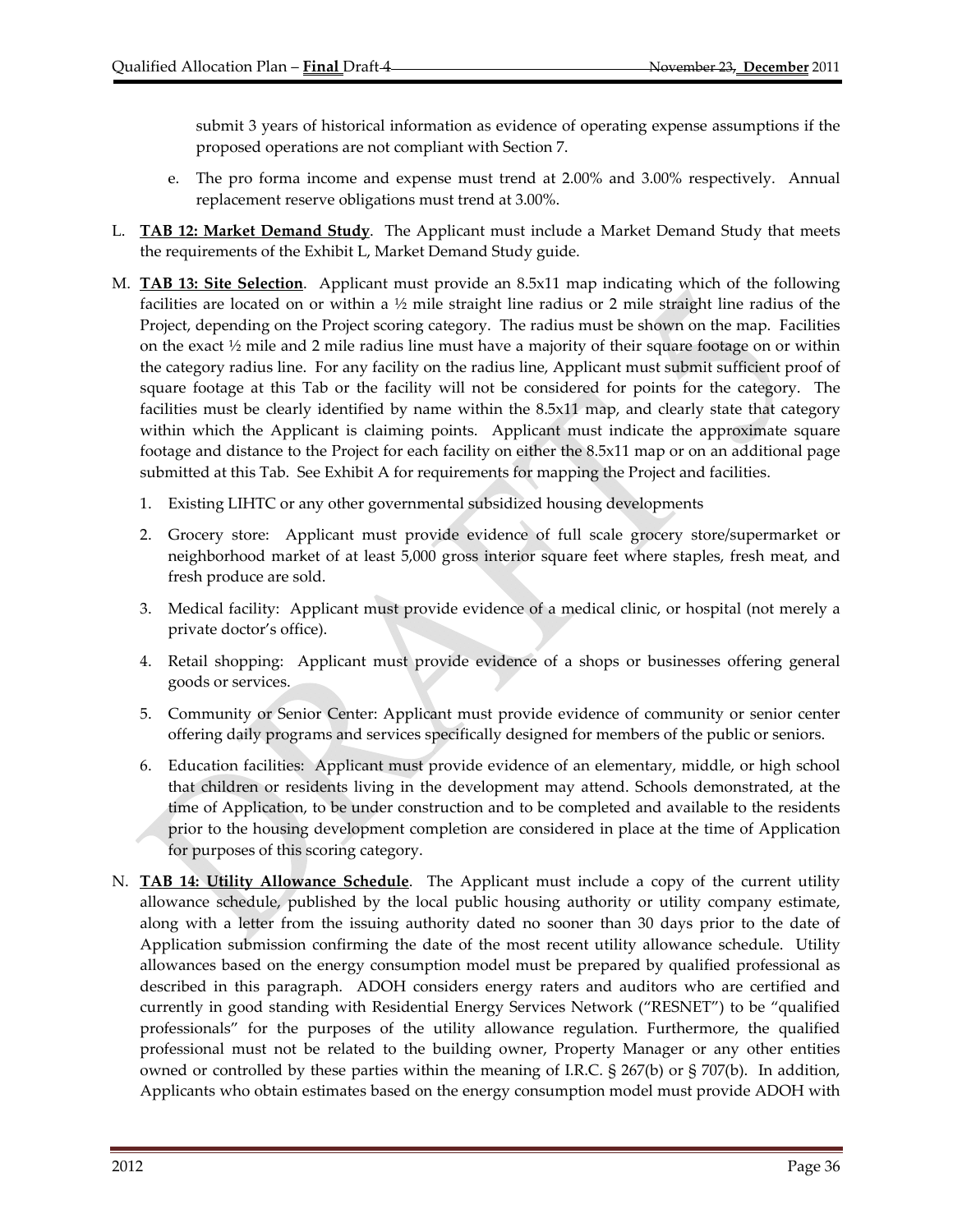documentary evidence that the estimate was prepared by a qualified professional consistent with the requirements of this paragraph. An Owner MUST review the basis on which utility allowances have been established at least once during each calendar year and must update the allowance if required.

- O. **TAB 15: Drawings and Plans**. The Applicant must include preliminary drawings and renderings of the development including:
	- 1. A site plan showing the site topography, general development of the site, streets bordering the site, the building and parking location;
	- 2. The building layout and net floor area for Projects proposing a Community Facility, the areas for programs under Section 2.7(F), or Community Services Facility; and
	- 3. Plans and elevations for each proposed building and clubhouse.
- P. **TAB 16: Property Design Standards for New Construction and Rehabilitated Properties**. Insert Form 16, Architect's Certificate, stating that the architect has read Exhibit D Mandatory Design Guidelines, and certifies that the project complies with the requirements.
- Q. **TAB 17: Sustainable Development**. Insert Form 17, signed by the architect certifying that all sustainable development products/systems applying for points under Section 2.7(D) are included in design documents/specifications. Form 17 must be resubmitted along with the Application for final Allocation of Tax Credits. If the Applicant has selected LEED for Homes Gold Certification for this Project scoring category, the Applicant must provide a letter from architect confirming that Project is pursuing the LEED for Homes Gold Certification path in lieu of Form 17.

#### **Prescriptive Categories**

These categories were developed in conjunction with the LEED for Homes and Enterprise Sustainable Communities, Inc., a  $501(c)(3)$  organization ("Enterprise Sustainable Communities"). For clarifications on individual line items and terms, refer to the LEED for Homes reference guide:

http://www.usgbc.org/Store/PublicationsList\_New.aspx

and the Enterprise Sustainable Communities criteria 2008:

http://www.practitionerresources.org/cache/documents/666/66641.pdf.

To be awarded any Sustainable Development points under Section 2.8(B), specific sustainable product details, building methods/applications and/or systems are required to be listed on Form 17 at the time of the initial Application and at final Tax Credit Allocation. The architect and/or builder is required to list all of the Sustainable Development products, building methods and energy systems corresponding to the respective point categories claimed. The architect must specify and ensure the use of all claimed Sustainable Development products. The architect, and the Arizona Energy Office ("AEO"), will be required, at Final Tax Credit Allocation, to certify that all specified Sustainable Development point criteria have been met and are consistent with Project contracts, work orders, or delivery receipts.

**PLEASE NOTE: AEO will require 10‐days' notice prior to scheduling inspections and confirmation that the construction superintendent is available to accompany the AEO representative throughout the entire inspection.**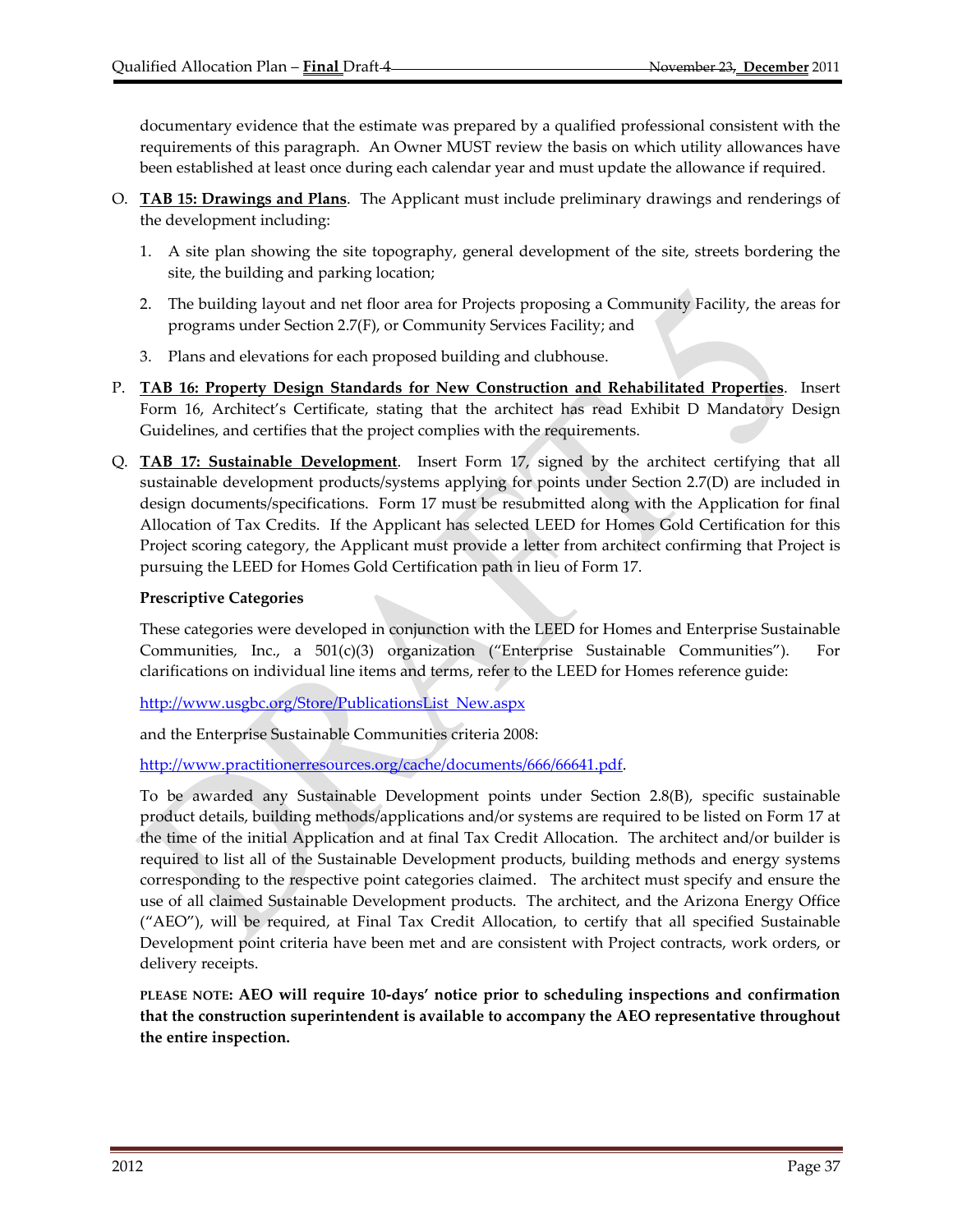

There are three (3) available paths for obtaining the Sustainable Development points as shown on the following diagram:

For Projects that use the LEED for Homes Gold Certification path, a copy of the LEED for Homes Gold Certification checklist must be included with the Application. The checklist can be found at the following website:

http://www.usgbc.org/ShowFile.aspx?DocumentID=3658

All non‐LEED Projects must include the Project's Sustainable Development specification list at the time of Application to apply for Sustainable Development points. Product detail must be sufficient enough to allow ADOH to verify the appropriate cost of the proposed product/system.

For Projects that use the performance-based path for energy efficiency, provide verification demonstrating the projected energy efficiency of the least efficient dwelling Units.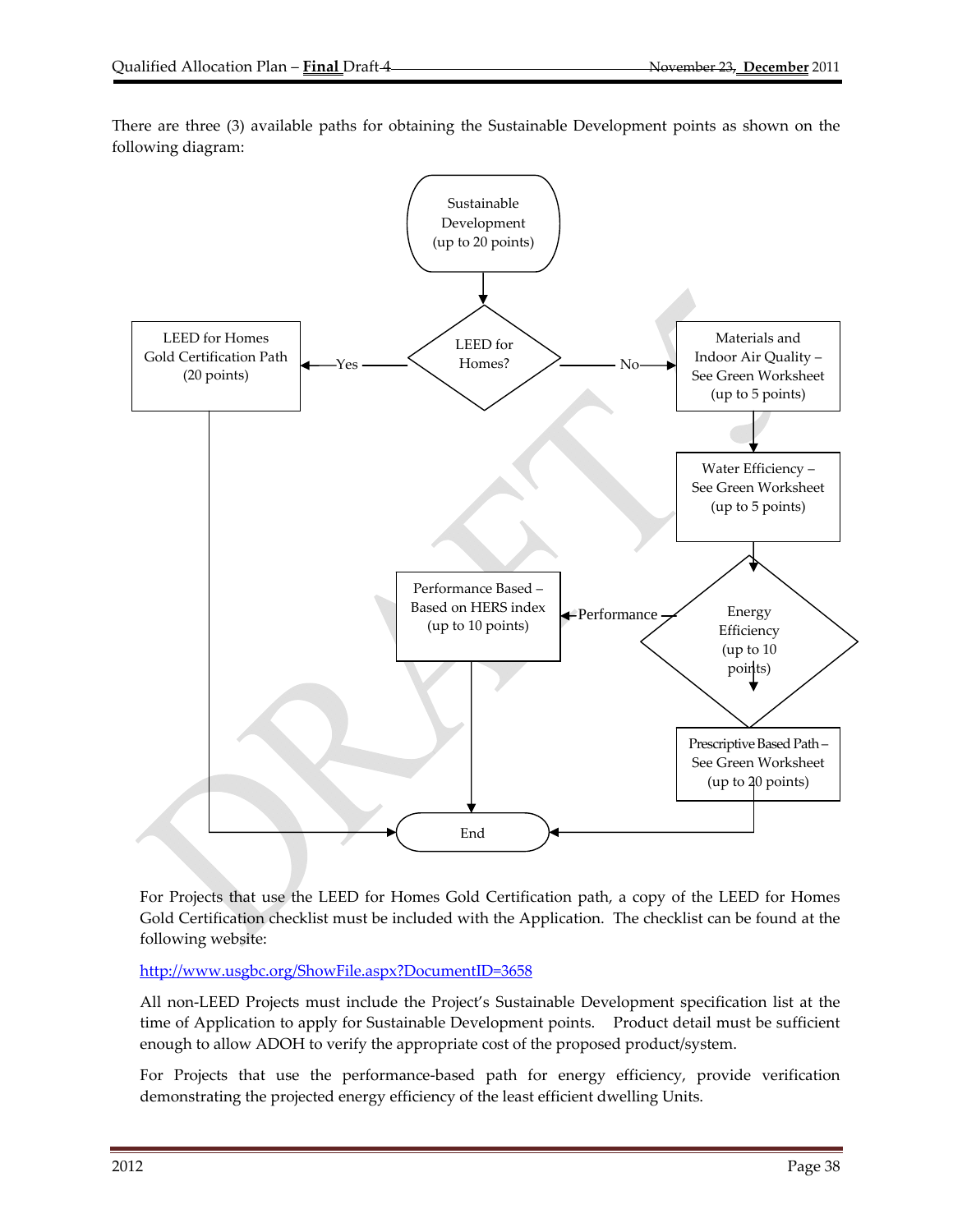- 1. In New Construction, 1 point will be awarded for each point awarded by the Home Energy Rating System (HERS) beyond the baseline index of 85, with a maximum score of 15 points (e.g., a HERS index of 65).
- 2. In moderate and substantial Rehabilitation Projects, perform energy analysis, utilizing a Home Performance Contractor participating in the Arizona Home Performance with Energy Star Program. The Home Performance Contractor must evaluate the existing building condition and identify cost‐effective energy improvements by preparing an energy improvement report. A 15% improvement in the energy efficiency is the baseline. 1 point will be awarded for each percent reduction in the energy efficiency after the first 15%, with a maximum score of 20 points (e.g., a 35% reduction in energy usage).

The projected, pre‐construction HERS index must be submitted to the ADOH once the construction drawings have been completed and the final HERS index must be submitted at 8609 submission. This category is available for Projects that have a maximum of four (4) stories. Common areas must use construction materials and methods consistent with those used in the dwelling Units.

To verify the projected HERS score at the time of Application, Applicant must provide a certification from a HERS consultant that the Project's schematic design has been reviewed and it is possible for Applicant to achieve the projected HERS score. In the event Applicant does not meet the projected HERS score, ADOH will withhold issuance of 8609s until Applicant provides ADOH with a method to correct the HERS score and the correction is completed.

For renewable energy system points, a separate additional financial worksheet must be provided showing all of the applicable financial incentives including, but not limited to: energy tax credits (include syndication agreements or IRC § 1603 exchange documentation for valuing these credits), power purchase agreements (include PPAs, if applicable), federal state and local tax deductions, enhanced/accelerated depreciation values, manufacturer's rebates and property tax assessment exemptions, credits or offsets. See Form 17.

The same Sustainable Development specification list must be resubmitted in conjunction with Form 16 – Architect's Certificate affirming that all of the specified materials, methods or systems listed were in fact included in the project. Be advised that failure to include all scored elements will result in a loss of points on future ADOH projects.

- R. **TAB 18: Transit Oriented Design**. The Project must be located at or within the distances stated below of a Frequent Bus Transit System or a High Capacity Transit Station. Applicant must provide a map to scale, as shown in Exhibit A to this Plan, evidencing that the proposed site is within the required distance in relation to the Frequent Bus Transit System or High Capacity Transit Station, and evidence that all requirements in this Section are met for each transit oriented design type.
	- 1. Frequent Bus Transit System. A "Frequent Bus Transit System" must meet the below listed frequency of stops and travel depending on the location of the Project. The bus route corridor must also provide one or more bus stops that are at or within a quarter mile (1,320') straight line radius of the proposed site and the transit agency must confirm that there currently are no plans to move the route(s) to a different corridor or to reduce bus service map and stops. Bus routes that do not meet these criteria are not a "Frequent Bus Transit System." A"headway" as used in this Plan, means the time interval between two buses traveling in the same direction on the same route.
		- a. "Frequent Bus Transit" for a Project located in the Greater Phoenix Area must have: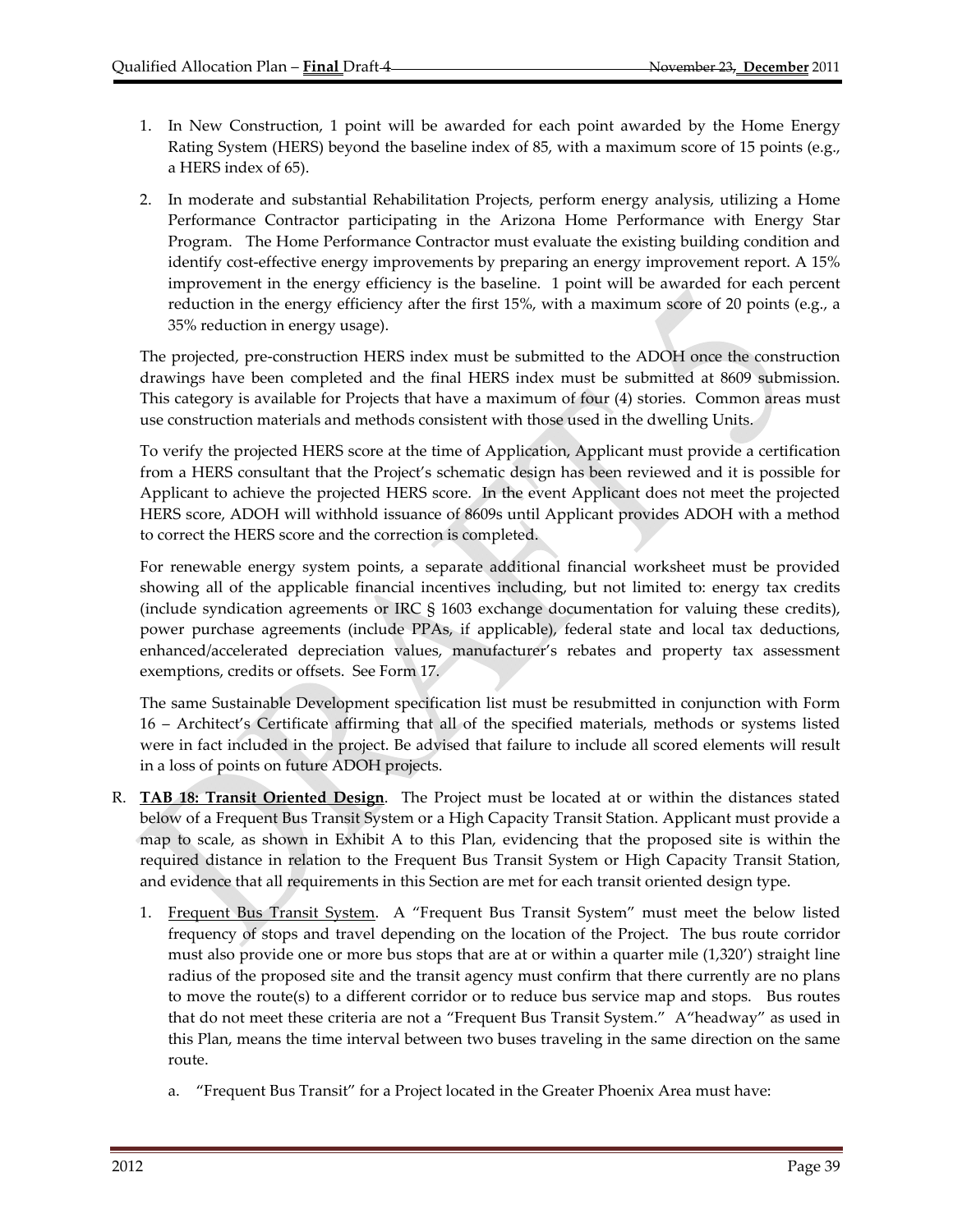- i. Minimum 30 minute weekday headways 6am to 6pm.
- ii. Minimum 30 minute headways 6am to 6pm on weekends days.
- iii. Minimum 15 hours of service on weekdays, minimum 12 hours on weekend days.
- b. "Frequent Bus Transit" for a Project located in Tucson is defined as:
	- i. Minimum 30 minute weekday headways 6am to 6pm.
	- ii. Minimum 1 hour headways 6am to 6pm on weekends days.
	- iii. Minimum 12 hours of service on weekdays, minimum 10 hours on weekend days.
- c. "Frequent Bus Transit" for a Project located in the balance of the State is defined as:
	- i. Minimum 1 hour weekday headways 9am to 5pm.
	- ii. Minimum 8 hours of service on weekdays.
- 2. High Capacity Transit.
	- a. A High Capacity Transit Station ("High Capacity Transit Station") includes light rail transit, commuter rail, intercity rail and streetcar but does not include bus transit.
	- b. Proposed site is to be located at or within a half mile (2,640') straight line radius of a High Capacity Transit Station. Applicant must provide map to scale as shown in Exhibit A to this Plan.
	- c. High Capacity Transit Station includes; (1) all existing **light rail transit** stations, and (2) the three (3) mile **light rail** extension to downtown Mesa, Arizona. The three (3) mile extension**Arizonawhich** includes the current funded **light rail** extension through Mesa Drive. The**, and does not include the** further **light rail** extension to Gilbert Rd. is unfunded, and is therefore not considered part of the extension**Road, and (3) the funded and currently under construction, 3.9 mile streetcar route in Tucson, Arizona, which includes the eastern end of the streetcar line known as the Arizona Health Sciences and University Medical Center area, and the western end of the streetcar line known as the Gadsden Development**.
- S. **TAB 19: Supportive Housing Development**. A permanent supportive housing project means a Housing First model which centers on providing chronically homeless individuals with housing quickly and then providing Supportive Services and employment that target the specific needs of the individual. Services provided through Permanent Supportive Housing can include, but are not limited to, health care, substance abuse treatment, mental health treatment, employment counseling, supported employment, connections with mainstream benefits like Medicaid and such other benefits.

#### Requirements:

- 1. A minimum of 30 housing Units of the Project must be dedicated to chronically homeless individuals at 30% AMGI. Highest priority in this set‐aside will be given to Projects that meet the requirements stated herein and have the most housing Units dedicated to chronically homeless individuals.
- 2. Documented support for the Project from the Local Government in which the Project is located.
- 3. Adequate financial support must be in place in order for the Project to be viable. Residents of a Housing First project are charged 30% of their income, if any, for rent. Therefore, adequate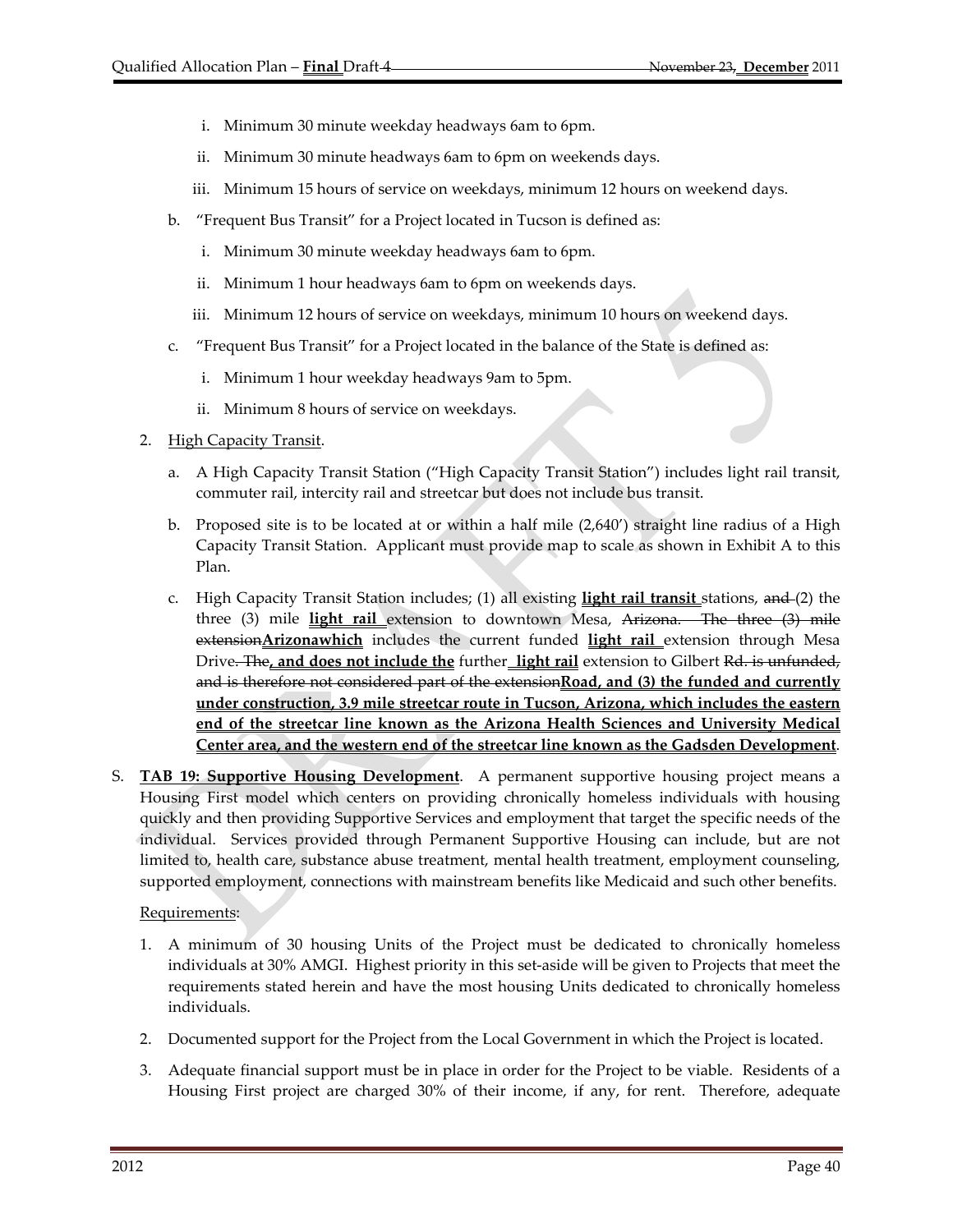financial support must be demonstrated. In most cases, some type of rental assistance would be required.

- 4. The Supportive Services provider must provide a Supportive Services plan as outlined in Exhibit N and demonstrate proven capacity and experience to serve chronically homeless individuals.
- 5. Project must meet minimum architectural requirements of the Housing First model such as a secured single point of entry to the building, community room spaces and offices for Supportive Services commensurate to number of units, as well as the other requirements.
- 6. A preference for Veterans must include: (1) a commitment to make available case management services to address the bio-psycho-social needs of tenants including connection to veteranspecific services and resources as part of its Supportive Services plan and (2) a veteran-specific outreach plan. The service provider listed in the Supportive Services plan must have a minimum of two years' experience providing the required services stated in this paragraph. Developments with project-based HUD VASH vouchers will be considered as having met this standard because HUD VASH includes Veterans Administration provided case management Services. Otherwise, these services must be clearly described in the Supportive Service Plan. Letters of support and collaboration from the nearest Veterans Administration Hospital or community based outreach clinic and the Arizona Department of Veterans Services are required to demonstrate coordination of veteran‐specific resources and services.

#### T. **TAB 20: Occupancy Preferences**.

- 1. Households with Children. Projects in which 30% of all Units are reserved for households comprised of individuals with children and of which 30% of the total Units are 3 or 4 bedrooms. Applicant must provide a description of the Projects specific design elements and facility programs that serve the needs of individuals with children. Insert Form 20 and the Supportive Services plans outlined in Exhibit N. Costs for Supportive Services must be reflected as a line item in the annual operating expenses (Form 3). If Applicant is claiming additional points for services provided to residents of the Project, each facility, and service provider for which Applicant is claiming additional points, must be identified by name**, and the complete contact information for the service provider must be included**. Additionally, if claiming points for a school district**an elementary, junior high (if applicable) and highschool** rated "B" or better, Applicant must show evidence from the Arizona Department of Education that this requirement is met, by providing supporting documentation from the following website: http://www.azed.gov/blog/2011/05/12/top-school-districtranking/**http://www.azed.gov/blog/2011/10/12/a-f-accountability/**.
- 2. Elderly  $-62$  years of Age and Older. Applicants proposing Projects that serve the elderly who are 62 years and older must not propose Units with more than two bedrooms. Supportive Services must promote the residents' quality of life and independence while providing efficient delivery of Supportive Services to the residents. Insert Form 20 and Supportive Services plans outlined in Exhibit N. Costs for Supportive Services must be reflected as a line item in the annual operating expenses (Form 3). If Applicant is claiming additional points for services provided to residents of the Project, each facility, and service provider for which Applicant is claiming additional points, must be identified by name**, and the complete contact information for the service provider must be included**.
- 3. <u>Veterans Project.</u> Applicants proposing Projects in which 50% of the Project will serve single adult Veterans, with a minimum of 25 units set aside to serve the target population must offer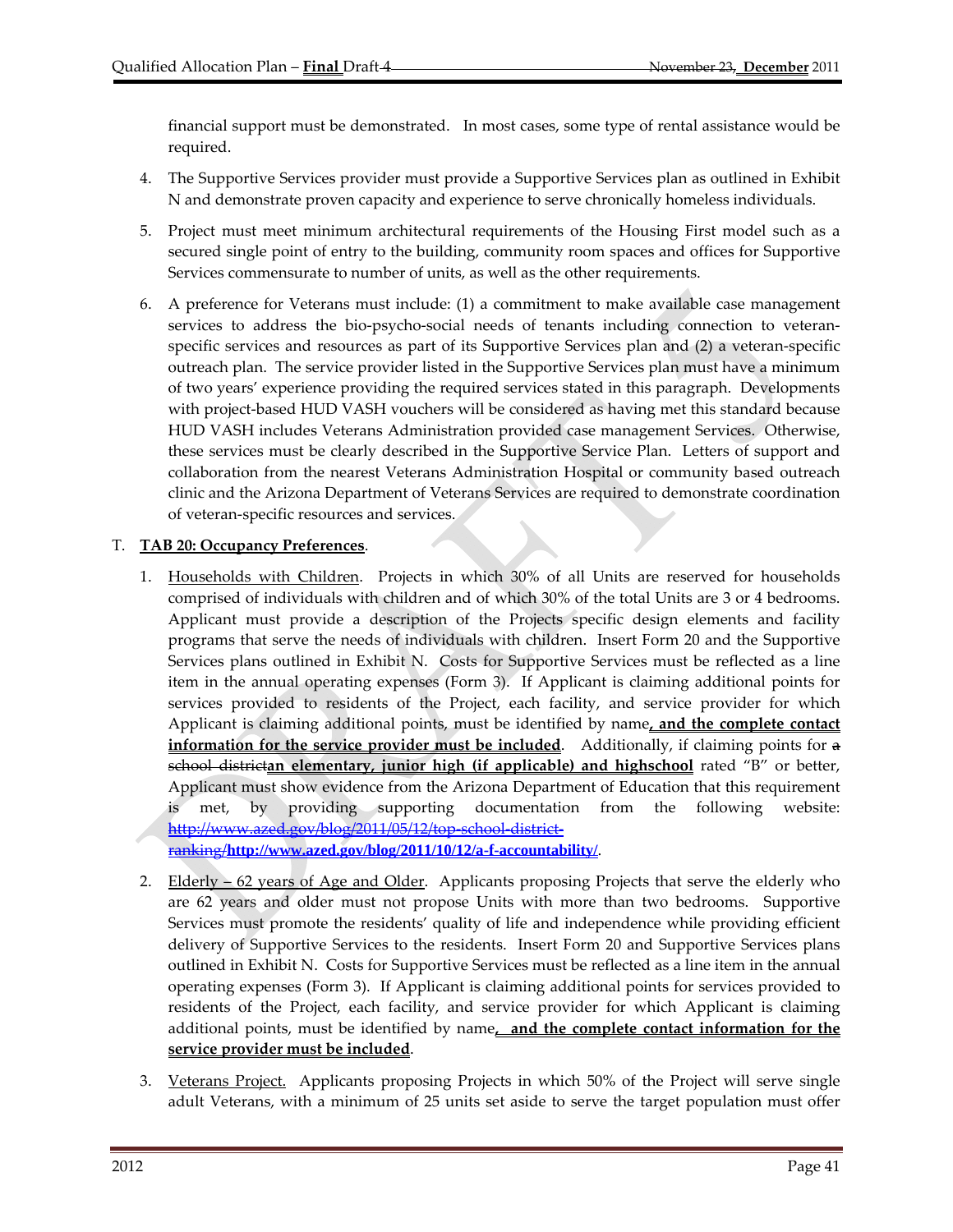Supportive Services. The Supportive Services must include: (1) a commitment to make available case management services to address the bio‐psycho‐social needs of tenants including connection to veteran‐specific services and resources as part of its Supportive Services plan and (2) a veteran‐ specific outreach plan. The service provider listed in the Supportive Services plan must have a minimum of two years' experience providing the required services stated in this paragraph. Developments with project-based HUD VASH vouchers will be considered as having met this standard because HUD VASH includes Veterans Administration provided case management Services. Otherwise, these services must be clearly described in the Supportive Service Plan. Letters of support and collaboration from the nearest Veterans Administration Hospital or community based outreach clinic and the Arizona Department of Veterans Services are required to demonstrate coordination of veteran‐specific resources and services. Insert Form 20 and Supportive Services plans outlined in Exhibit N. Costs for Supportive Services must be reflected as a line item in the annual operating expenses (Form 3). If Applicant is claiming additional points for services provided to residents of the Project, each facility, and service provider for which Applicant is claiming additional points, must be identified by name**, and the complete contact information for the service provider must be included**.

- U. **TAB 21: Developer/Non‐Profit Arrangement**. To evidence a an arrangement between the parties, the Applicant must provide an executed agreement between the Developer or Non‐Profit Organization who is a Developer, and the Arizona‐based Non‐Profit, which sets forth the Non‐Profit Organization's duties with respect to their role as the service provider for the Project; and which includes language that the Non‐Profit Organization will receive a minimum of 10% of the total developer fee received by the Developer or Non‐Profit Organization who is a Developer, for the Non‐ Profit Organization's material participation (within the meaning I.R.C. § 469(h)), during the development phase of the Project. To be an "Arizona‐based Non-Profit" the Non‐Profit Organization must provide its non‐profit services through an office and personnel located in Arizona as of the date of the Application. The Non‐Profit Organization is entitled to collect an annual fee for acting as the service provider for the Project. Applicant must submit information required in Exhibit N for the Non‐Profit Organization. In addition to the requirements noted in this Section, the Non‐Profit Organization must be an active partner and provide the Supportive Services that are listed at Tab 19 or Tab 20, appropriate for the residents of the Project, and materially participate in planning, design and management of the Project for the Compliance Period and the Extended Use Period. In the event a Non‐Profit Organization enters into an agreement with an organization that is related to the Non‐ Profit Organization through common control to be a service provider for the Project, Applicant must provide: (1) supporting documentation evidencing that the service provider entity is a separate and distinct entity, such as formation documents, (2) evidence of a separate tax identification number as assigned by IRS; and (3) evidence that the service provider entity is receiving at least 10% of the Developer Fee.
- V. **TAB 22: Targeting Low Income Levels**. Insert completed Form 22. The information provided in Form 22 will be binding on the Applicant in the event that the information provided in Form 22 is inconsistent with Form 3.
- W. **TAB 23: Tenant Lease Purchase**. Applicants must demonstrate in an ownership proposal that 100% of the Project is designed for eventual home ownership.
	- 1. Tenant lease purchase points are limited to single family, duplex, fourplex or townhome style Projects.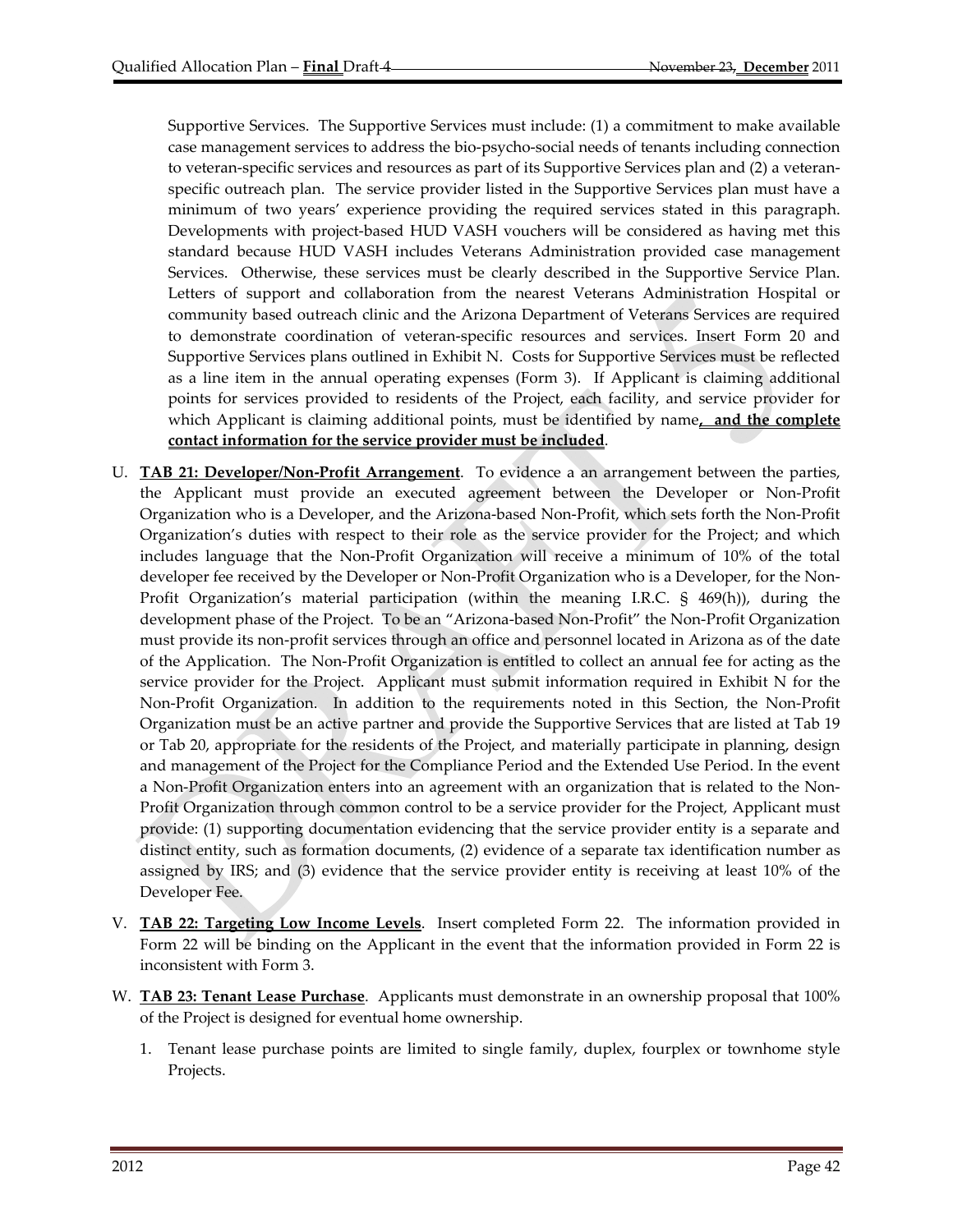- 2. Project must be designed at the time of Application for eventual home ownership and demonstrate that the design will meet the subdivision and building code requirements, including fire department requirements of the Local Government that exist at the time of Application, as evidenced by a letter from the Local Government.
- 3. Submittal Requirements:
	- a. A letter of intent from either a) a qualified Non‐Profit Organization, b) tenant cooperative, c) resident management corporations, d) tenants or e) government agencies to purchase the Units.
	- b. A detailed description of the ownership proposal to include:
		- i. An exit strategy that incorporates a valuation estimate/calculation per I.R.C. § 42;
		- ii. Home-ownership financial counseling services;
		- iii. How the eligible tenants will be identified and offered a right of first refusal;
		- iv. How the Units will be priced in accordance with I.R.C. § 42(i)(7);
		- v. The manner in which homebuyer assistance will be generated by the Applicant or Owner and provided to the homebuyer; and
		- vi. A draft of the proposed sale agreement.
- 4. Post Allocation Requirements. Projects awarded points under this paragraph will be required to execute and record an LURA that indicates the provisions set forth above for the remaining Compliance Period. There are additional fees associated with these points stated in Section 6.4 of this Plan.
- X. **TAB 24: Financing Commitment from Local Government**. Points will be awarded if a Local Government with a population of less than 500,000 provides 10% or more of the Permanent Financing, excluding the Deferred Developer Fee for the Project, and has term of no less than ten (10) years, as evidenced by a letter of commitment or funding resolution from city council or the governing group of the town or county, or if the Project is a HOPE VI transaction, a copy of the approval letter from HUD for the HOPE VI funds must be included.

### Y. **TAB 25: Acquisition/Rehabilitation and Acquisition/Demolition and New Construction of a Blighted Structure or a Stalled Project**

- 1. Acquisition/Rehabilitation. Applicant should note that only Projects that include the Acquisition and Rehabilitation of existing multifamily developments, shall qualify for points in this scoring category.
	- a. Projects containing Acquisition/Rehabilitation and New Construction components shall qualify for points in this category only if the rehabilitation Units totals 50% or more of the total Project, and 100% of the those Units must be rehabbed. Projects with rehabilitation Units less than 50% of the total Project, will be considered New Construction.
	- b. Applicant must identify the Project as an Acquisition/Rehabilitation Project and fully explain the acquisition and scope of rehabilitation work in the cover letter. The rehabilitation improvements and the amount of rehabilitation costs will be based on the Capital Needs Assessment ("CNA"). ADOH may utilize the services of an independent cost estimator in determining whether the rehabilitation costs are reasonable and meet the requirements of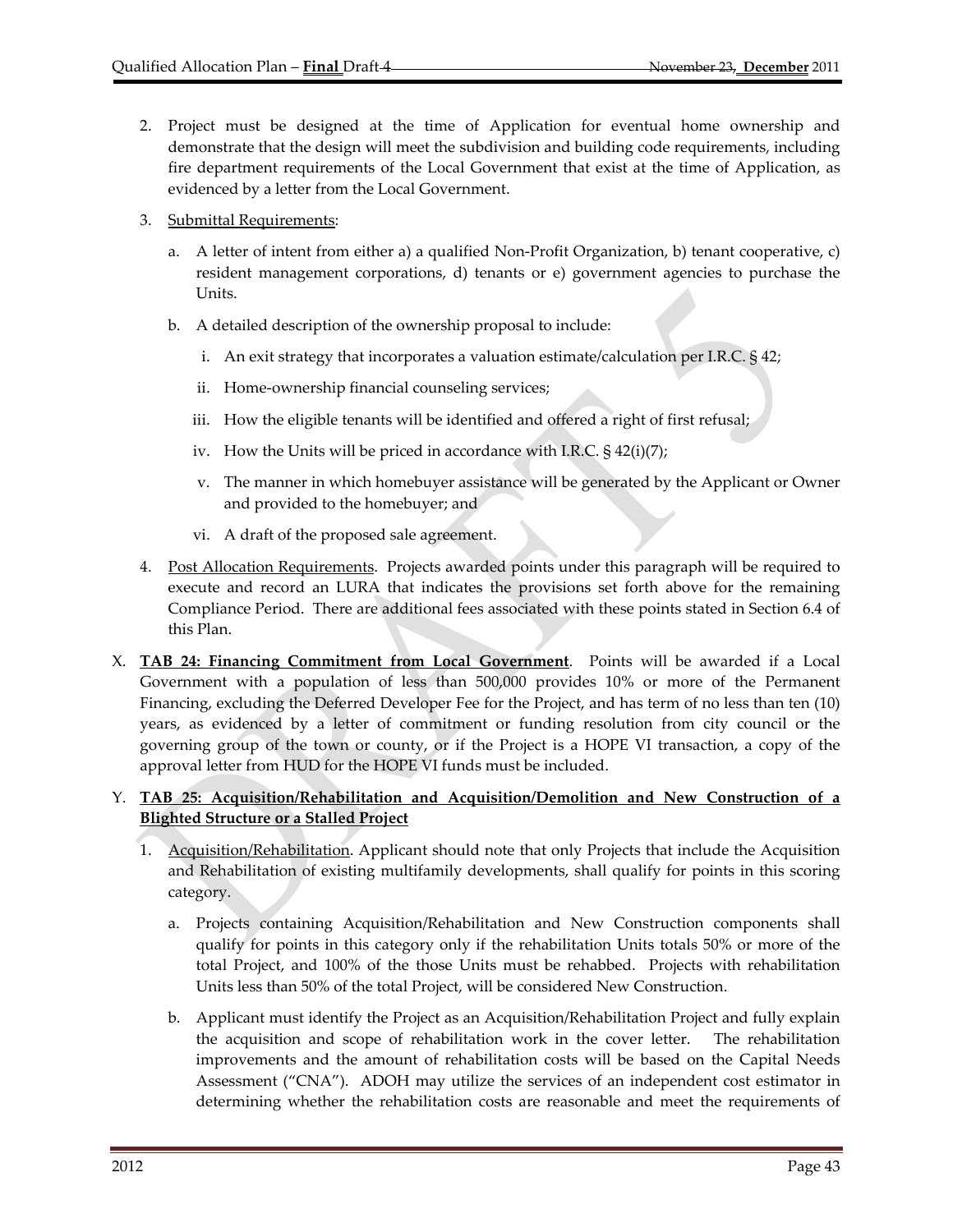this Plan. The Applicant will be responsible for the costs of the cost estimator. Cost of rehabilitation per Unit is determined by dividing "Total Direct Construction Costs" on Form 3 by the number of Units.

- c. Applications for Acquisition/Rehabilitation of existing rental housing must be supported by a relocation plan, if applicable. The relocation plan must comply with the Uniform Relocation Assistance Act, 42 U.S.C. § 4621, *et seq*.
- d. An Appraisal is required with separate values for land and building.
- e. The CNA report must be prepared by a qualified professional, architect or engineer, who has no financial interest in the Project and no identity of interest with the Developer. For purposes of this Scoring Category, a "qualified professional" is a licensed professional, architect or engineer, who can substantiate a minimum of five years' experience providing CNA reports in accordance with ADOH standards, and who performs the assessment and supplies ADOH with their professional opinion of the property's current overall physical condition. This includes the identification of significant deferred maintenance, existing deficiencies, and material building code violations that affect the property's use and its structural or mechanical integrity. Furthermore, the CNA must examine and analyze the following building components:
	- i. Site, including topography, drainage, pavement, curbing, sidewalks, parking, landscaping, amenities, water, storm drainage, gas and electric utilities and lines.
	- ii. Structural systems, both substructure and superstructure, including exterior walls and balconies, exterior doors and windows, roofing system, and drainage.
	- iii. Interiors, including Unit and common area finishes (carpeting, vinyl tile, interior walls, paint condition, etc.), Unit kitchen finishes and appliances, Unit bathroom finishes and fixtures, and common area lobbies and corridors.
	- iv. Mechanical systems, including plumbing and domestic hot water, HVAC, electrical, and fire protection.
	- v. Elevators (if applicable).
	- vi. Provide building life cycle study to economically justify either rehabilitation or demolition. Provide a comparative analysis to determine cost feasibility of either a rehabilitation or demolition option.
- f. The CNA must also include the following major parts:
	- i. All health and safety deficiencies or violations of housing quality standards, requiring immediate remediation. If the Project has tenants, these repairs are to be made a first priority.
	- ii. Repairs, replacements, and significant deferred and other maintenance items that need to be addressed within twenty-four months of the date of the CNA. Include any necessary redesign of the Project and market amenities needed to restore the property to the standard outlined in this Plan and Exhibit D.
	- iii. Repairs and replacements beyond the first two years that are required to maintain the Project's physical integrity over the next twenty years, such as major structural systems.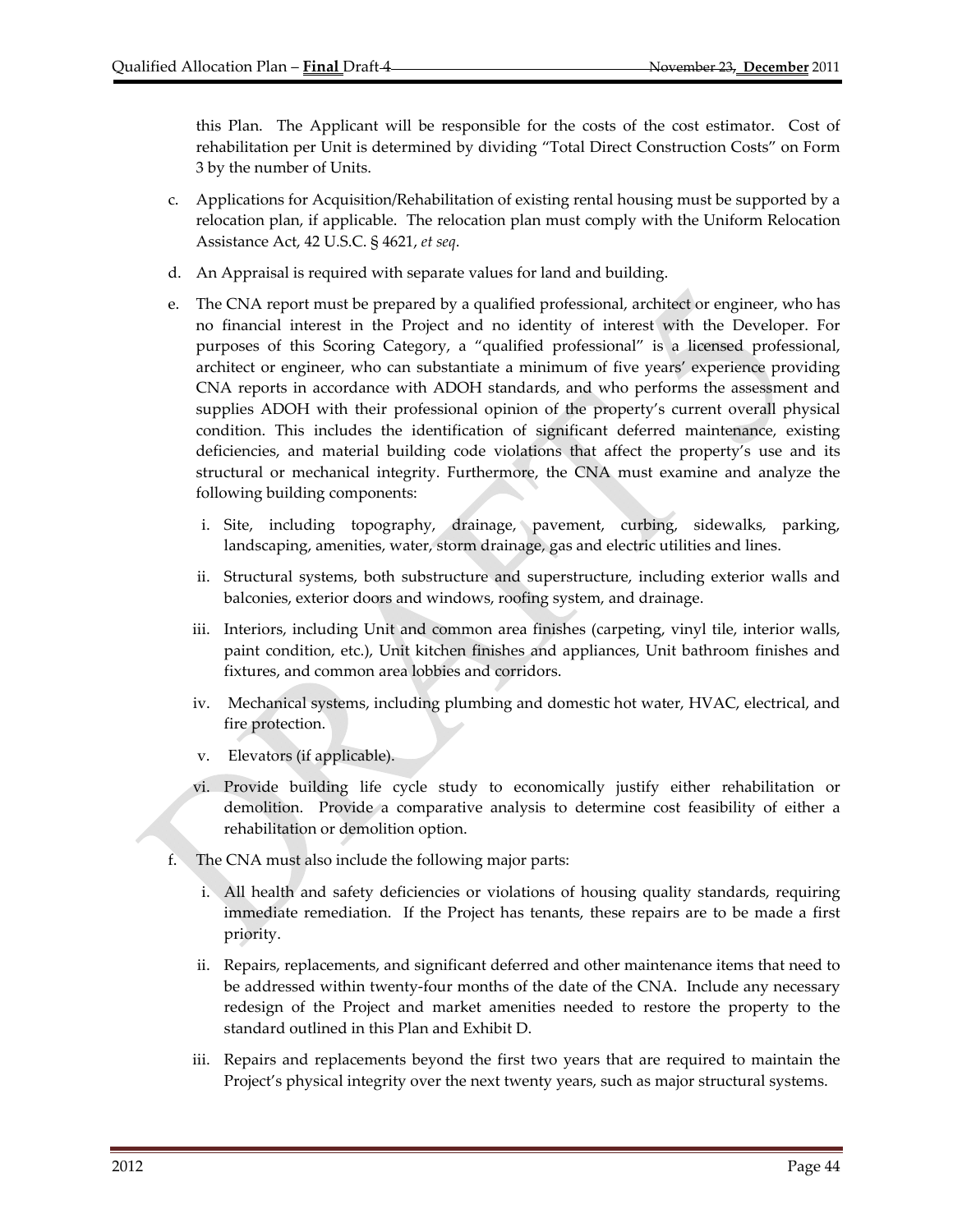- g. The professional preparing the CNA report must:
	- i. Conduct site inspections of a minimum of 35% of all Units. Units must be randomly sampled while taking into consideration the Unit size mix, e.g., one-bedroom, twobedroom, etc. All vacant Units must be inspected.
	- ii. Identify any physical deficiencies as a result of 1) visual survey, 2) review of pertinent documentation, and 3) interviews with the property owner, management staff, tenants, community groups, and government officials.
	- iii. Identify physical deficiencies, including critical repair items, two‐year physical needs, and long-term physical needs. These must include repair items that represent an immediate threat to health and safety and all other significant defects, deficiencies, items of deferred maintenance, and material building code violations that would limit the expected useful life of major components or systems.
	- iv. Explain how the Project will meet the requirements for accessibility to persons with disabilities. Identify the physical obstacles and describe methods to make the project more accessible, and list needed repair items in the rehabilitation plan.
	- v. Prepare a rehabilitation plan, addressing separately all two‐year and long‐term physical needs.
	- vi. Conduct a cost/benefit analysis of each significant work item in the rehabilitation plan (items greater than \$5,000.00) that represents an improvement or upgrade that will result in reduced operating expenses (e.g., individual utility metering, extra insulation, thermopane windows, setback thermostats). Compare the cost of the item with the long‐term impact on rent and expenses, taking into account the remaining useful life of building systems.
- h. If requesting additional points under this Section for a Foreclosed Property, Applicant must provide the following information.
	- i. Foreclosed Property: Applicant must provide evidence that the property has become Foreclosed Property within the past five years, such as a copy of the recorded Trustee's deed issued under A.R.S. § 33‐811 or if the property mortgage has been foreclosed by a court action, the recorded certificate of the foreclosure issued under A.R.S. § 33‐728 and a copy of the trustee sale guaranty with title report including Schedule B. The foreclosing party may be listed on the Trusteeʹs deed or recorded certificate of foreclosure issued as part of the foreclosure proceedings. If the Applicant, Owner, Developer or a Controlling Person of any of these entities is not listed on the trustee's deed or recorded certificate as the purchaser, then the Applicant must also provide the purchase and sale agreement, lease or lease option between the foreclosing party and the Applicant, Developer, Owner or a Controlling Person of any of these entities showing that the Applicant has Site Control over that foreclosed property. Projects that became Foreclosed Property or are in the process of foreclosure while Applicant, Developer, Owner (or a Controlling Person of any of these entities) owned the property are not eligible for points in this category. Projects to be located on Foreclosed Property that were sold either as part of the foreclosure process or by the foreclosing party as the owner after the foreclosure proceedings to an independent third party who has in turn sold the Foreclosed Property to the Applicant, Developer, Owner (or a Controlling Person of these entities) or granted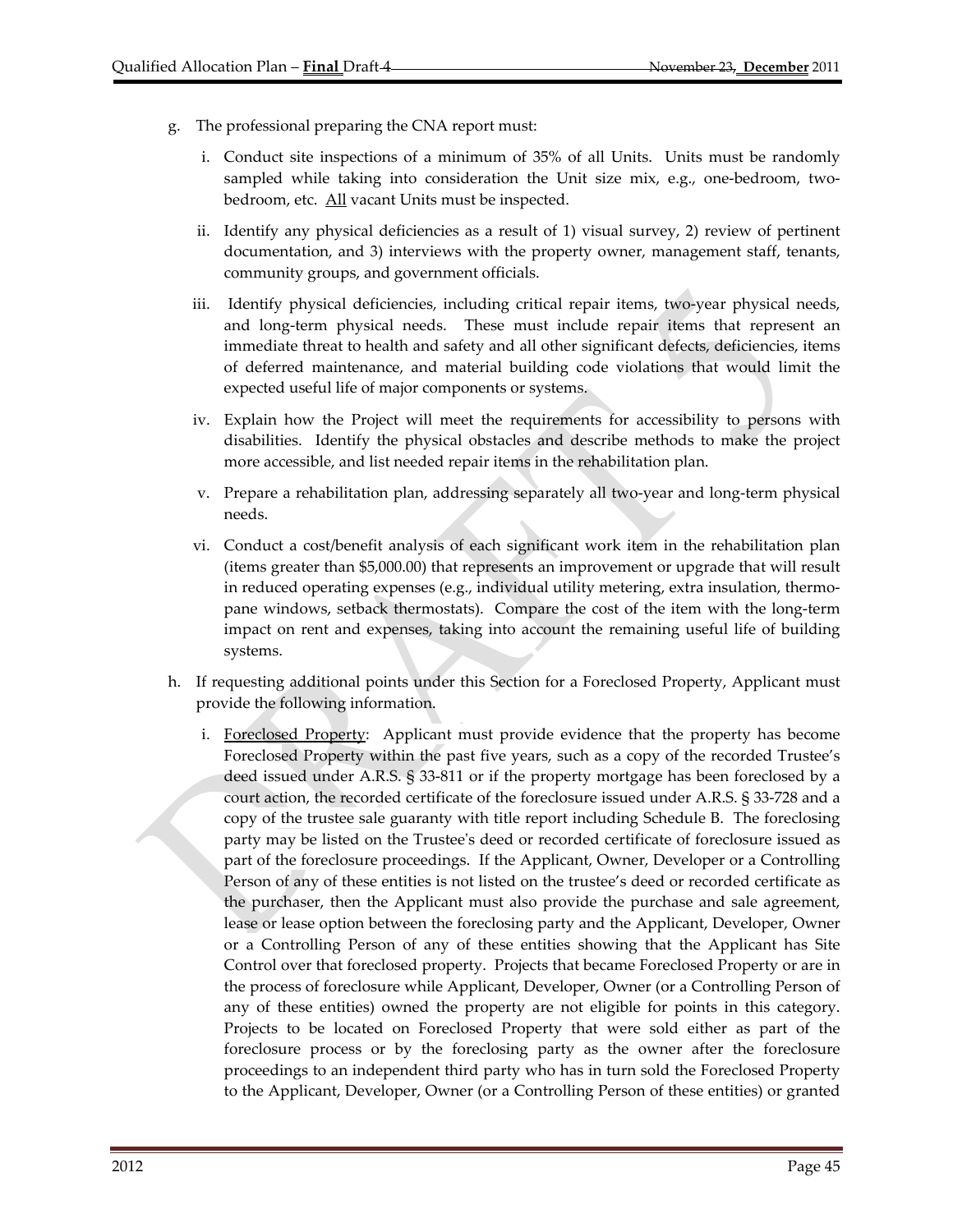Site Control to the Applicant, are not eligible for points in this category. For the purposes of this paragraph, an independent third party does not include the Applicant, Developer, Owner or Controlling Person of one of these entities.

i. If requesting additional points under this Section for Historic Preservation Project, Applicant must provide the following information:

> Historic Preservation Project: evidence that the Project (i) consists of one or more structures individually listed in the National Register of Historic Places as evidenced by a letter from the National Parks Service, State Historic Preservation Office (SHPO), or tribal equivalent thereof, or (ii) consists of one or more structures certified by the National Parks Service, SHPO Office or certified local government as contributing to a Register District (a Register District is a designated area listed in the National Register, or listed under state statute or local ordinance as substantially meeting the requirements for listing of districts in the National Register), or (iii) the project located within an area that has been zoned as an historic area as evidenced by a copy of the municipal zoning ordinance that was adopted on or before the deadline date and a letter from the local municipality indicating that the design will meet the requirements outlined in the zoning ordinance. Applications for historic preservation of existing rental housing shall be supported by a relocation plan.

- 2. Acquisition/Demolition and New Construction of a Blighted Structure or Stalled Project. Applicant must provide evidence and documentation to satisfactorily substantiate to ADOH that the property has outlived its economic usefulness as follows:
	- a. Assessment of Obsolescence:
		- i. CNA report substantiating demolition is a more cost effective option than rehabilitation.
		- ii. Market analysis confirming new design accommodates market demand better than existing design (example: a motel with studio Units where the market demand is for families).
		- iii. Dated photo of each building taken no more than 60 days before the Application Deadline Date.
	- b. Additional Requirements for a Blighted Structure:
		- i. No demolition permit may be issued, nor will demolition activity commence prior to the deadline date for submittal of Applications. Development activity undertaken prior to satisfaction of cross‐cutting federal regulatory requirements may disqualify a project for Gap Financing through federal sources.
		- ii. If applicable, Applicant must provide a relocation plan which complies with the Uniform Relocation Assistance Act, 42 U.S.C. § 4621, *et seq*.
		- iii. The Project must have been Placed in Service for its intended use.
		- iv. Applicant must provide a letter from Local Government stating the structure meets the QAP's definition of a Blighted Structure. In the event that the Local Government does not issue a determination of blight, Applicant must provide a letter stating the Local Government's policy, and provide documentary support such as notices of violation of: (1) Local Government's codes or regulations or, (2) of the recorded covenants, conditions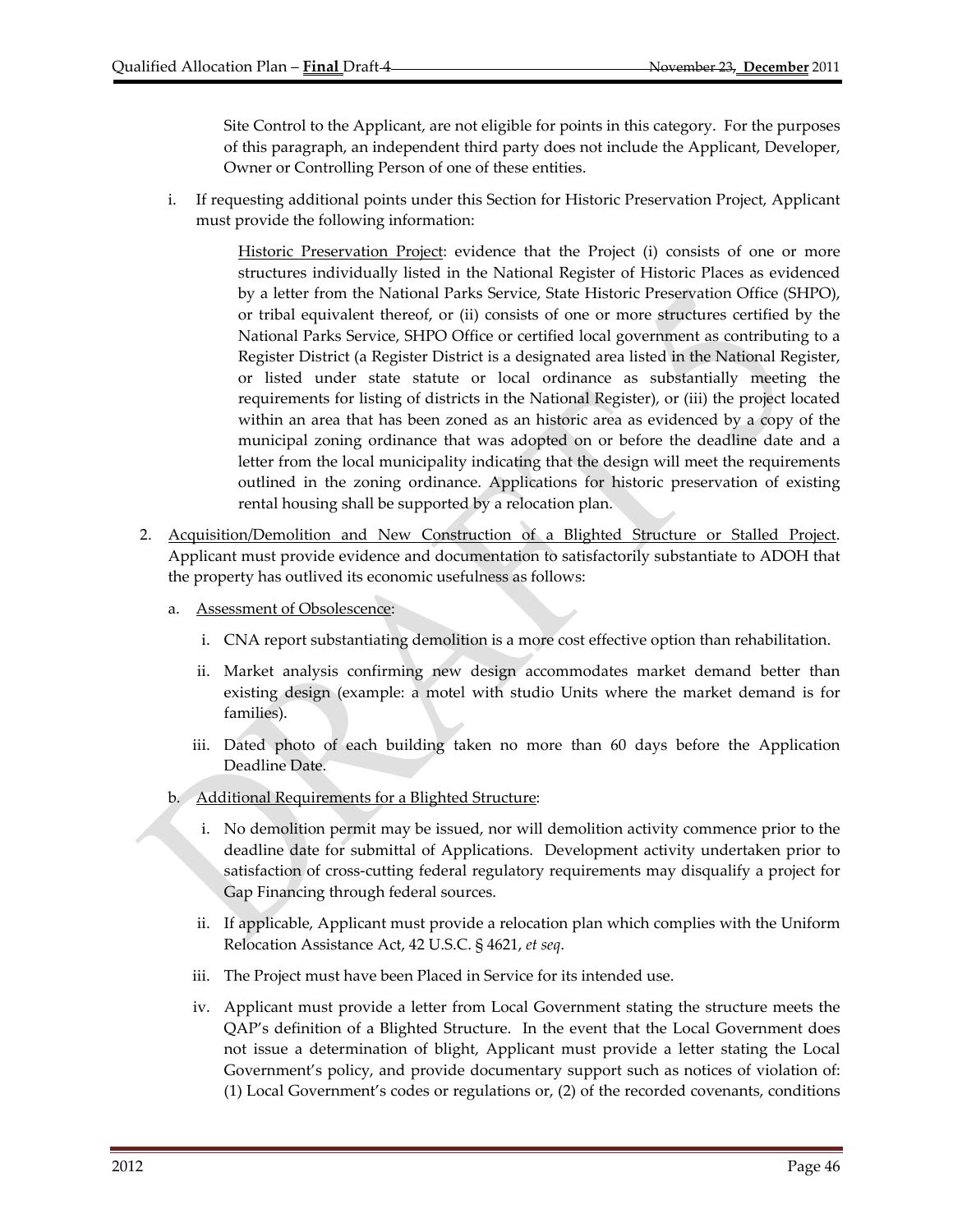and restrictions for the property, as well as a third party report indicating that the existing structure meets the QAP's definition of Blighted Structure.

- v. The Blighted Structure must cover at least twenty percent (20%) of the site, and to evidence the site coverage, the Applicant must provide a site plan with an engineer's certification of a minimum 20% coverage of the site by the Blighted Structure. In the event that the proposed Project will cover multiple parcels, Applicant may aggregate all parcels to meet the Blighted Structure requirement of twenty percent (20%) site coverage.
- vi. If requesting additional points under this Section with respect to a Foreclosed Property, provide evidence as stated above this Section  $(Y)(h)(i)$ . The limitations stated in Section Y(h)(i) apply to this category as well.
- c. Additional Requirements for a Stalled Project.
	- i. Property must a be foreclosed or abandoned property:
	- ii. Foreclosed Property: provide evidence as stated above in this Section  $Y(h)(i)$ . The limitations stated in Section Y(h)(i) apply to this category as well.
	- iii. Abandoned Property: provide evidence that mortgage or tax foreclosure proceedings have been initiated for that property, no mortgage or tax payments have been made by the property owner for at least 120 days and the property has been vacant for at least 120 days.
	- iv. Property must be a Stalled Project: provide evidence that no work has taken place within the last twelve (12) months by substantiating when the last work occurred other than to meet Local Government's codes or regulations on condition of the property or to maintain the value and safety of the property such as fencing or boarding. Provide a copy of last inspection report stating that no work appears to have occurred on the site within the last twelve (12) months. Provide acknowledgment from Local Government that no permits have been issued for work in the last twelve (12) months and that no demolition permits have been issued prior to date of Application.
	- v. Horizontal Improvements must be substantially completed provide engineer's report and permits supported by photos detailing work that has been completed.
	- vi. Vertical Improvements must be started provide engineer's report and permits supported by photos detailing work that has been completed.
	- vii. No demolition permit may be issued. Applicant acknowledges that no demolition activity will commence prior to the deadline date for submittal of Applications or the Application may not receive points. Development activity undertaken prior to satisfaction of cross-cutting federal regulatory requirements may disqualify a project for Gap Financing through federal sources.

#### **Z**. **TAB 26: Efficient Use of Tax Credits**

Applicant must submit Form 26, and use the table below for the scoring calculation for total development costs based on number of bedrooms and size.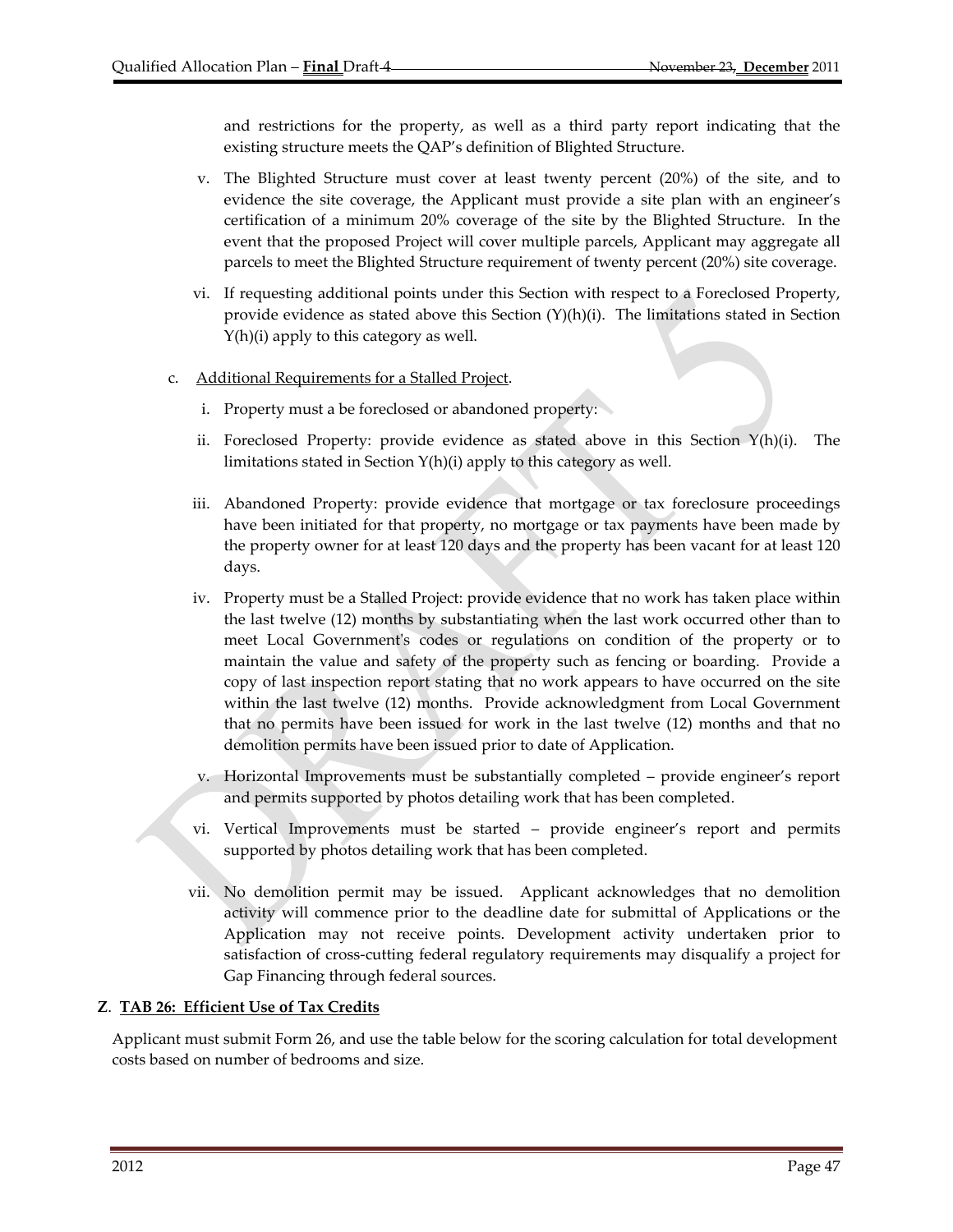| US Department of Housing and Urban Development |           |           |            |                     |                  |              |  |  |  |  |
|------------------------------------------------|-----------|-----------|------------|---------------------|------------------|--------------|--|--|--|--|
| Section 221d3 and 234 Per Unit Limits          |           |           |            |                     |                  |              |  |  |  |  |
| Published August 1, 2011                       |           |           |            |                     |                  |              |  |  |  |  |
|                                                |           |           |            | Cochise,            |                  |              |  |  |  |  |
|                                                |           |           |            | Douglas,<br>Mohave, | Greenlee,        |              |  |  |  |  |
|                                                |           |           | Maricopa & | Pima,               | La Paz           | Apache, Gila |  |  |  |  |
| Bedroom                                        | Yavapai   | Coconino  | Yuma       | Santa Cruz          | Navajo and Pinal | and Graham   |  |  |  |  |
| <b>Size</b>                                    | County    | County    | Counties   | Counties            | Counties         | County       |  |  |  |  |
| 0 Bedroom                                      | \$133,504 | \$132,485 | \$123,823  | \$122,294           | \$117,198        | \$114,651    |  |  |  |  |
| 1 Bedroom                                      | \$153,930 | \$152,755 | \$142,767  | \$141,004           | \$135,129        | \$132,192    |  |  |  |  |
| 2 Bedroom                                      | \$185,645 | \$184,228 | \$172,182  | \$170,056           | \$162,971        | \$159,428    |  |  |  |  |
| 3 Bedroom                                      | \$237,631 | \$235,817 | \$220,398  | \$217,677           | \$208,607        | \$204,072    |  |  |  |  |
| 4 Bedroom                                      | \$264,730 | \$262,709 | \$245,532  | \$242,500           | \$232,396        | \$227,344    |  |  |  |  |
| Projects with an Elevator                      |           |           |            |                     |                  |              |  |  |  |  |
| 0 Bedroom                                      | \$140,494 | \$139,422 | \$130,306  | \$128,697           | \$123,335        | \$120,654    |  |  |  |  |
| 1 Bedroom                                      | \$161,054 | \$159,824 | \$149,374  | \$147,530           | \$141,383        | \$138,309    |  |  |  |  |
| 2 Bedroom                                      | \$195,842 | \$194,347 | \$181,640  | \$179,397           | \$171,922        | \$168,185    |  |  |  |  |
| 3 Bedroom                                      | \$253,354 | \$251,420 | \$234,981  | \$232,080           | \$222,410        | \$217,575    |  |  |  |  |
| 4 Bedroom                                      | \$278,105 | \$275,982 | \$257,937  | \$254,752           | \$244,138        | \$238,830    |  |  |  |  |

## **AA. TAB 27: Waiver of Qualified Contract**

After the fourteenth year of the 15‐year Compliance Period, LIHTC property owners can opt out of the program by selling the property to certain buyers for a Qualified Contract price. The owner would have to signal its intent to sell the property to the state Housing Finance Agency, which would then have one year to find a qualified buyer. Insert a completed Form 27, signed by Applicant.

## **AB. TAB 28: Community Revitalization**

Applicant must submit a completed Form 28, indicating whether the Project is located in a HUD designated Federal Empowerment Zone, Federal Enterprise Community or Neighborhood Revitalization Strategy Area (NRSA), and provide supporting documentation from HUD to evidence that the Project is located therein. Applicant should refer to the following website to determine if their Project falls into one of the above mentioned Community Revitalization areas: www. http://egis.hud.gov/ezrclocator/.

## **2.10 Carryover Allocation**

Projects that will not place buildings in service before December 31, 2012, must request a Carryover Allocation Agreement (the "Carryover Agreement") by submitting the information below no later than December 1st unless otherwise provided in the Reservation letter.

Failure to satisfy the requirements and execute the Carryover Agreement by the Deadline Date in the Reservation letter may result in cancellation of the Reservation of Tax Credits. The person signing the Carryover Agreement must have authority to bind the Owner. ADOH will not execute the Carryover Agreement until the Owner has met all the requirements listed below in addition to any additional requirements as may be described in the Reservation letter.

A. Updated Form 3 to include pages 1 through 3;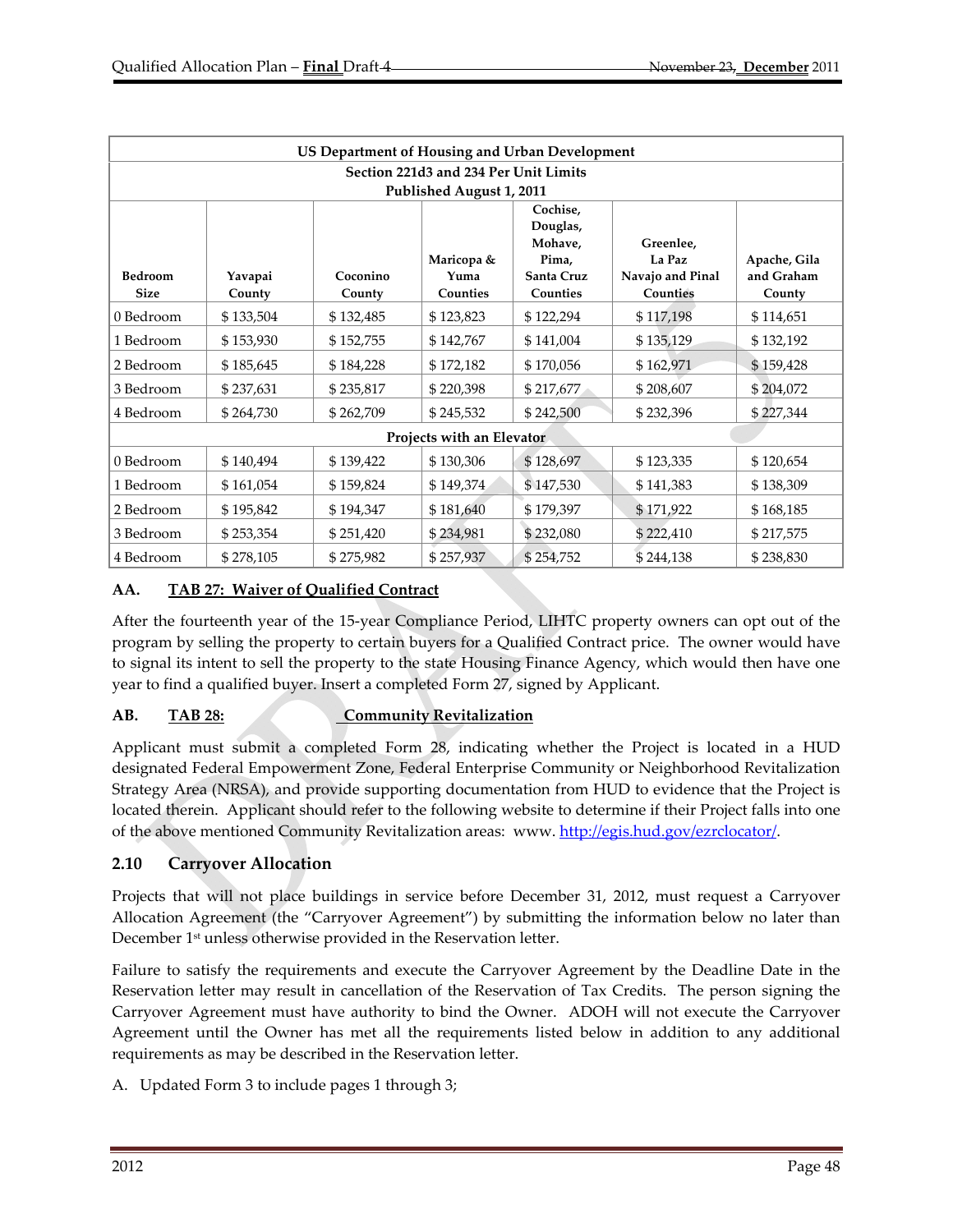- B. Current Certificate of Good Standing or Certificate of Existence, as applicable for Owner, or if previously provided, Applicant must provide an updated Certificate;
- C. Completed project schedule;
- D. Documentation for Employer Identification Number ("EIN"); and
- E. Receipt of the Reservation Fee.

### **2.11 10% Cost Test Requirements**

The IRS requires that Owners of Projects receiving a Tax Credit Allocation which are not Placed in Service in the year their Allocation is made must meet the 10% Cost Test to have a valid Carryover Agreement. The 10% Cost Test due date will be 12 months from the issuance of the Tax Credit Reservation Letter.

To satisfy the 10% Cost Test, the Owner must demonstrate it has incurred or expensed by the Deadline Date stated in the Reservation letter qualified costs in an amount that is greater than 10% of the reasonably expected basis in the Project (including land costs) at the close of the second calendar year. If I.R.C.  $\S$  42(h)(1)(E)(ii) is more restrictive, it will govern.

### **The following items are required to be submitted for the 10% Cost Test. ADOH will perform its second underwriting at this time**:

- A. Updated Form 3;
- B. Independent auditor's report; and
- C. Certification of costs incurred.

#### **2.12 Equity Closing**

## **The following items are required to be submitted at least two weeks prior to the equity closing. ADOH will perform its third underwriting at this time.**

- A. Updated Form 3;
- B. Evidence of land ownership;
- C. Final documents for all sources of financing for the Project;
- D. A 15‐year pro forma signed by the senior lender (or the syndicator/investor if the Project is funded 100% by equity) that exclusively reflects the following language verbatim: "We acknowledge that this pro forma financial statement substantially matches the assumptions used in our underwriting";
- E. Complete Syndication or investor agreement, including all exhibits;
- F. Executed construction contracts;
- G. Building permits;
- H. Evidence that plans and specifications have been submitted to the Arizona Energy Office;
- I. Construction lender's appraisal;
- J. Form 16 ‐ Architect Certification evidencing compliance with Exhibit D Mandatory Design Guidelines and Sustainable Development points;
- K. Updated project schedule;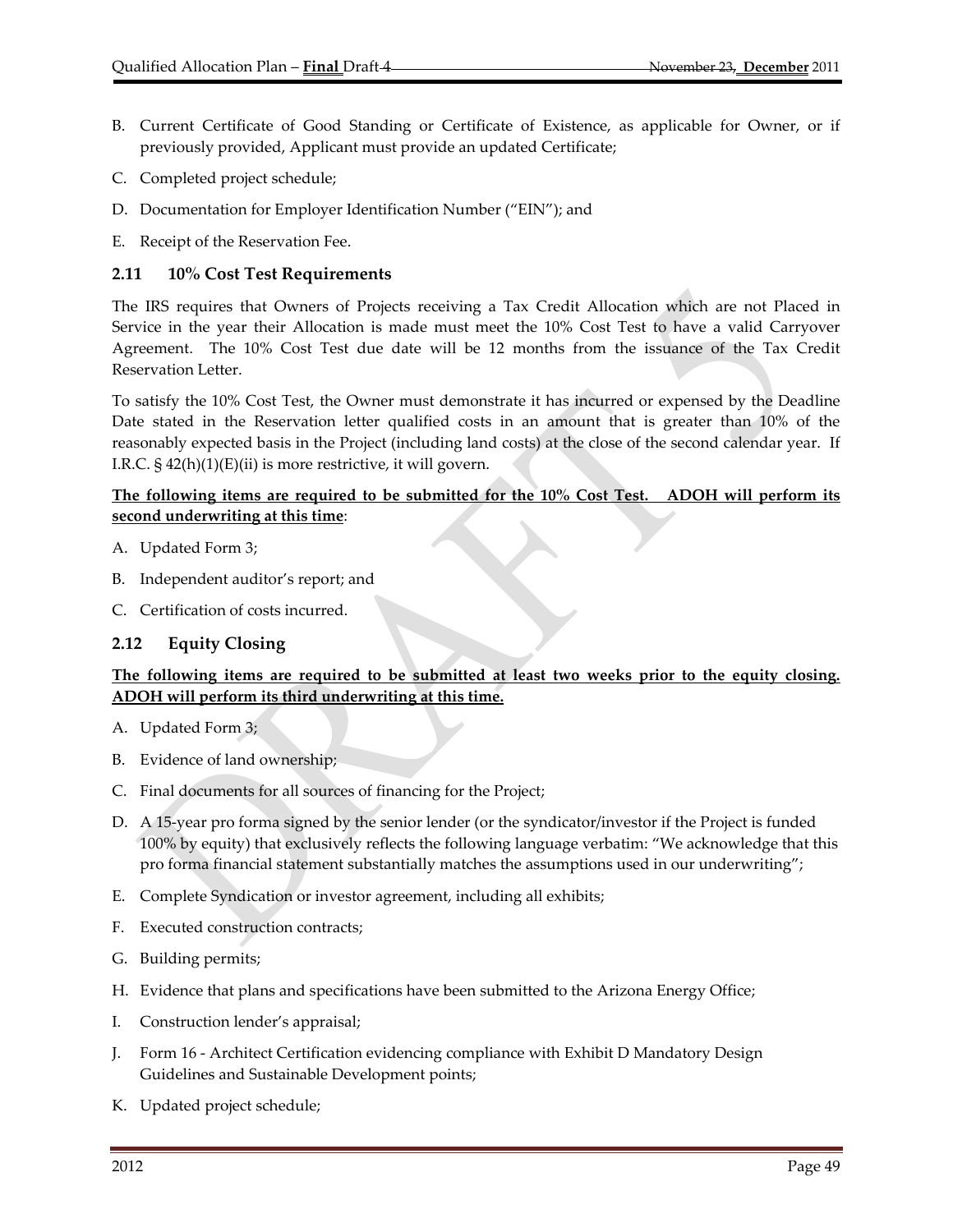- L. Any unpaid fees owed to ADOH;
- M. 8x10 photograph of an erected sign at the construction site listing all sources of financing. The sign must be a minimum size of 24 inches high by 36 inches wide, include a minimum 5‐inch high ADOH logo and text printed at a minimum 72‐point font. An individual ADOH sign does not have to be provided if incorporated into a larger group sign; and
- N. A resume demonstrating that the Property Management Company possesses the experience and capacity to manage the Project as required by I.R.C. § 42, the requirements of other applicable federal and state programs, and this Plan. In determining whether the Property Management Company identified in the Application has the requisite experience and capacity, ADOH will consider the following:
	- 1. Whether the Property Management Company will make staff available to the Project that have managed Tax Credit properties for a period of five (5) years or more;
	- 2. Whether the Property Management Company will make staff available to the Project that have industry‐standard training and are certified to manage Tax Credit properties; and
	- 3. Whether the Property Management Company has unresolved compliance issues at two (2) or more properties within the period beginning two (2) years before the date of the deadline for submittal of the Application.
- O. Insert a completed Form 8‐3 "Management Company Experience."
- P. Insert a completed Form 8‐4 "Authorization for Release of Information," for the Property Management Company.

## **2.13 Compliance Monitoring**.

- A. Include a plan that describes how the Project will meet the requirements of I.R.C. § 42, the requirements of other applicable housing programs, and state and local requirements.
- B. The Applicant must demonstrate that the entities responsible for operation and management of the property possess the training and education necessary to comply with all applicable program requirements. See Section 8 of this Plan for specific compliance monitoring requirements.

**2.14 Marketing Plan**. The Applicant must include an affirmative marketing plan in accordance with fair housing requirements that demonstrates how the Project will meet lease up requirements consistent with I.R.C. § 42 and any requirements of the Equity Investors and permanent lenders to the Project. The marketing plan must specifically address any potentially adverse demographic, rent‐up or capture rate information in the Application for the primary market area identified in the Market Demand Study. If Applicant has designated certain Units for a certain population, the marketing plan must indicate how the population will be targeted. To obtain a copy of HUD Form 935‐2a, reference the following website:

http://www.hud.gov/offices/adm/hudclips/forms/files/935‐2a.pdf

In the event that the Project is at less than seventy five percent (75%) occupancy after six months from the Placed in Service date, the Owner is strongly encouraged to contact the local public housing authority to occupy the units from the current, public housing waiting list.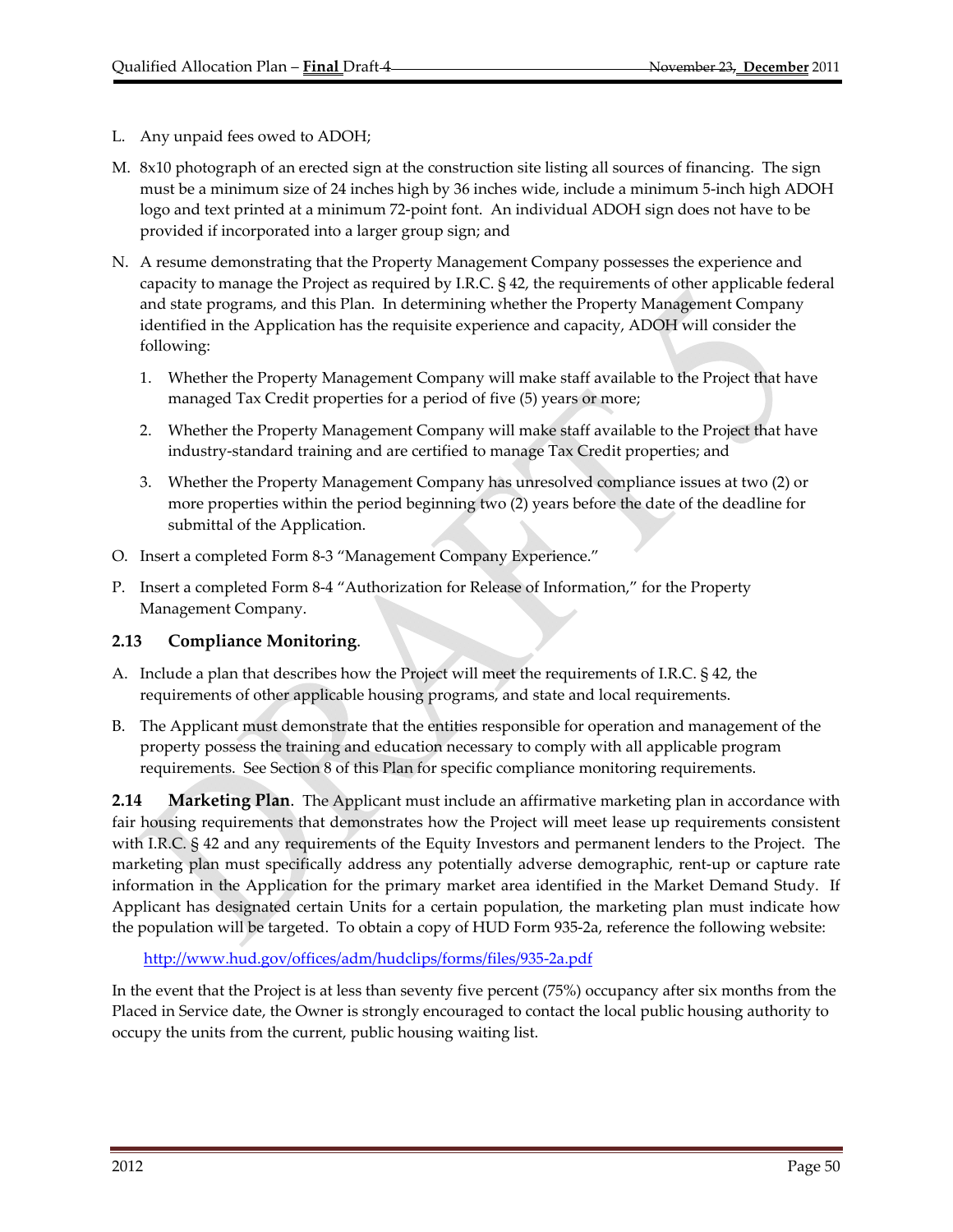**2.15 Environmental Reports.** Applicant must provide a Phase I and a full environmental impact report. If the Project includes a building or structure that was built before January 1, 1978, the Applicant must have a lead-based paint inspection completed by a certified lead-based paint inspector. That inspector must enclose a complete copy of the inspection report. If the report indicates the presence of lead‐based paint, the Applicant must include: 1) a written amelioration plan for the elimination and disposal or encapsulation of the lead‐based paint, and 2) a written ongoing maintenance plan to manage the lead‐based paint.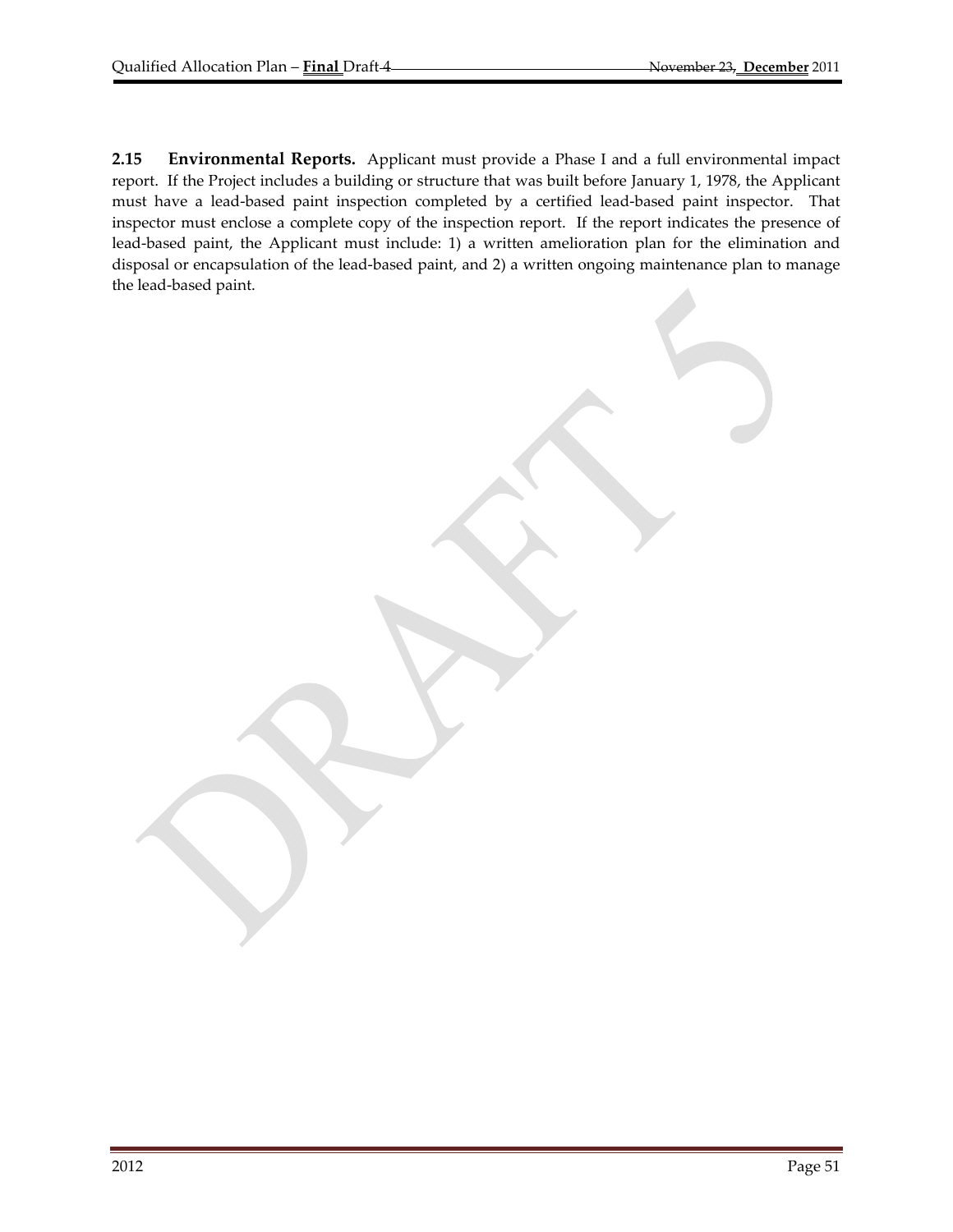# **3. 4% TAX CREDITS WITH TAX‐EXEMPT BOND FINANCING**

## **Determination of Tax Credits for Tax‐Exempt Bond Projects**

I.R.C. § 42(h)(4) allows low‐income housing Projects financed with tax‐exempt bonds to be eligible for 4% Tax Credits if they meet the minimum requirements of the law and the Plan. Applications for Projects financed with tax‐exempt bonds may be submitted to ADOH as soon as Applicants receive confirmation of volume cap Allocation from the Arizona Commerce Authority (phone: 602‐845‐1200). At the time of Initial Application, Applicants sponsoring tax‐exempt bond financed Tax Credit Projects will be required to pass all eligibility requirements stated in Section 2.5 of this Plan, adhere to all general regulations set forth in this Plan and comply with all applicable requirements under Section 5 of this Plan. Applications for eligible tax‐exempt bond projects may be submitted and ADOH may allocate such Tax Credits outside the normal Application round. The review of an Application for a Determination of Qualification under I.R.C.  $\S$  42(m)(1)(D) may occur in conjunction with the tax-exempt bond hearing that is required under A.R.S. Section 35‐726(E).

Tax‐exempt bond financed Projects may receive Tax Credits in the full amount of their eligible basis only if at least 50% of the Projects "aggregate basis" of any building and land upon which the building is located is financed with tax‐exempt bonds. Tax‐exempt bond Projects with funding gaps, requesting Gap Financing through ADOH must submit an Application for such Gap Financing at the same time that the Applicant submits its Tax Credit Application. See Gap Financing requirements. The procedures followed by ADOH in processing Applications for bond‐financed projects are set forth below.

### A. **Upon Application**:

- 1. ADOH may review Tax Credit Applications at any time of the year after the Applicant has received a final bond resolution from the bond issuing authority. An Applicant must submit a complete Tax Credit Application, at least 30 calendar days prior to the hearing required by A.R.S. § 35-726(E) ("§35-726(E) hearing"). The Applicant must use the current year Tax Credit Application forms. The Application must be accompanied by the appropriate Application fee.
- 2. To fully utilize 4% Tax Credits for tax-exempt bond Projects, the Applicant must include a letter from a certified public accountant or tax attorney at Tab 4 – "CPA Opinion," that certifies that 50% or more of the Projects aggregate basis of any building and land upon which the building is to be located is "financed" by the tax‐exempt obligation.
- 3. ADOH will determine whether the Applicant and the Project comply with all eligibility requirements of the Plan.
- 4. The Applicant must submit a certification that principal payments on the tax-exempt bonds will be applied within a reasonable period of time to redeem bonds that funded the financing for the Project.
- 5. ADOH will perform the first of two feasibility analyses to determine the amount of credits necessary for the viability of the Project. For Projects subject to the requirements of A.R.S. §35– 726(E), ADOH will complete underwriting and comparison of the Application submitted for the §35‐726(E) hearing before making a Determination of Qualification of Tax Credits. ADOH's feasibility analysis will include an underwriting of the Project in accordance with ADOH's current standards as set forth in this Plan.
- 6. The Applicant must pay all required fees to ADOH when due.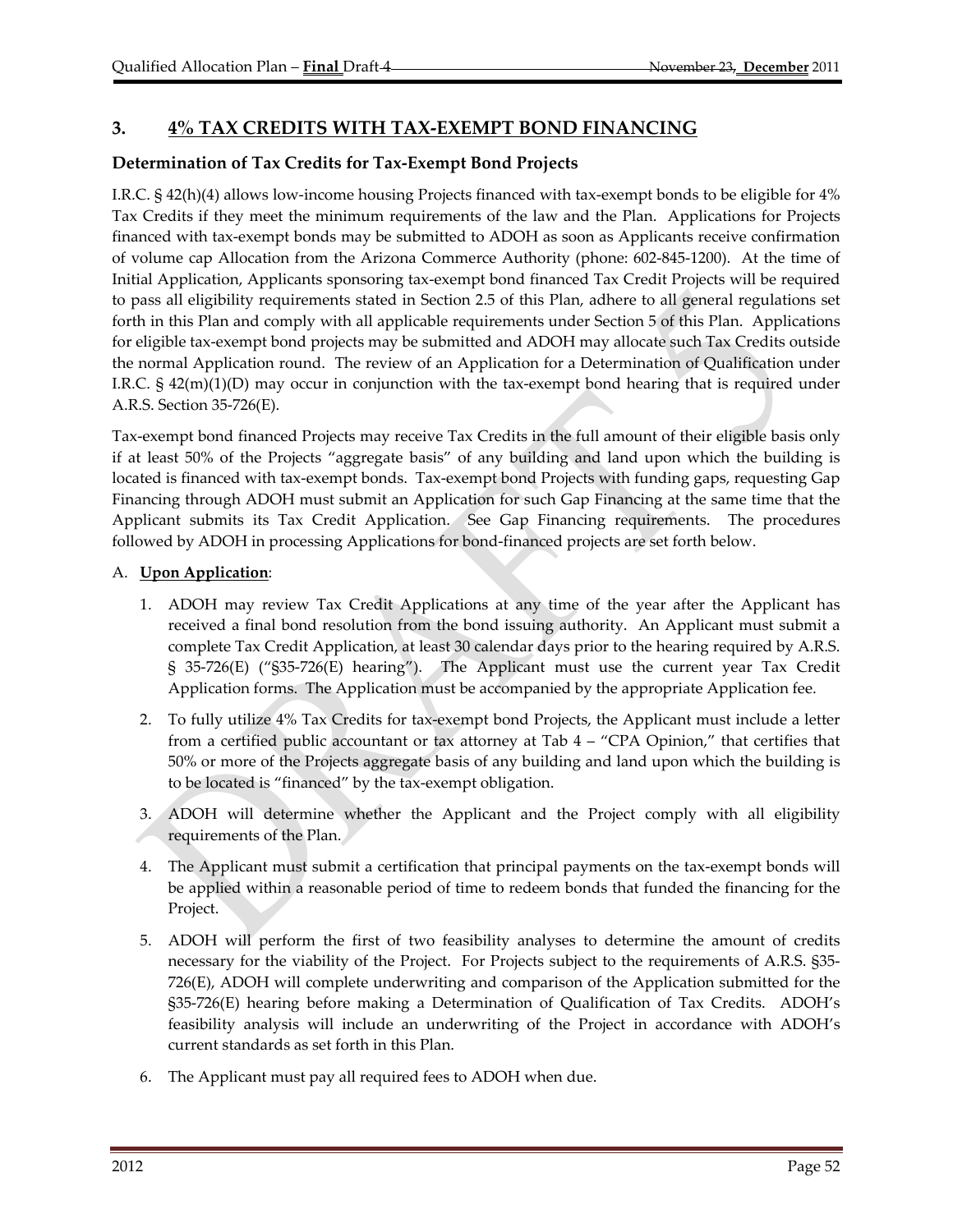### B. **After Volume Cap Allocation for the Bonds**:

- 1. ADOH may issue a Determination of Qualification letter after both the §35‐726(E) hearing and after ADOH issues an approval letter.
- 2. The Applicant must submit to ADOH a written election statement, referencing I.R.C. §  $42(b)(2)(A)(ii)(II)$ . This election statement must certify that the Applicant has chosen to lock in the applicable percentage as of the Placed in Service date or as of the month that the tax‐exempt bonds are issued. If the latter is elected:
	- a. The certification must specify the percentage of the aggregate basis of the building and the land on which the building is located financed with tax-exempt bond proceeds;
	- b. The certification must state the month in which the tax-exempt bonds are issued;
	- c. The certification must state that the month in which the tax‐exempt bonds are issued is the month elected for the applicable percentage to be used in the building;
	- d. The certification must be signed by the Applicant;
	- e. The Applicant must provide the original notarized election statement to ADOH before the close of the  $5<sup>th</sup>$  calendar day following the end of the month in which the tax-exempt bonds are issued. If this certification is not received by that date, then ADOH must use the percentage based on the Placed in Service date; and
	- f. The Applicant must provide ADOH with a signed statement from the governmental unit that issued the tax‐exempt bonds that certifies: i) the percentage of the aggregate basis of the building and the land on which the building is located that is financed with tax‐exempt bond proceeds, and ii) the month in which the tax‐exempt bonds were issued.
- C. **Final Tax Credit Allocation**. The Applicant must submit to ADOH: 1) a completed cost certification, 2) an opinion of the Applicant's certified public accountant that 50% or more of the aggregate basis for any building included within the Project and the land on which the building is located are financed with tax‐exempt bonds, and 3) an opinion of the Applicant's counsel that the Project is eligible to receive Tax Credits under I.R.C. § 42(h)(4). At this point ADOH will perform the final feasibility analysis of the Project. Projects that fail to submit the materials described in this paragraph to ADOH on or before the period ending two years after the date of the Determination of Qualification letter described in paragraph (B)(1) of this Section are subject to additional fees as provided in Section 6 of this Plan.

### D. **The Applicant must submit to ADOH the recorded LURA and Consent and Subordination Agreement for the Project along with certifications that**:

- 1. The tax‐exempt bonds issued to finance all or a portion of the Project have received an Allocation of the state's private activity bond volume cap pursuant to 26 U.S.C. § 146;
- 2. The principal payments on the tax-exempt bonds must be applied within a reasonable period of time to redeem bonds, the proceeds of which were used to provide financing for the Project; and
- 3. The governmental unit which issued the tax‐exempt bonds made a determination under rules similar to those set forth in I.R.C.  $\S$  42(m)(2)(A) and (B) that the housing credit dollar amount for the Project does not exceed the amount necessary for the financial feasibility of the Project and its viability as a qualified low‐income housing Project throughout the credit period.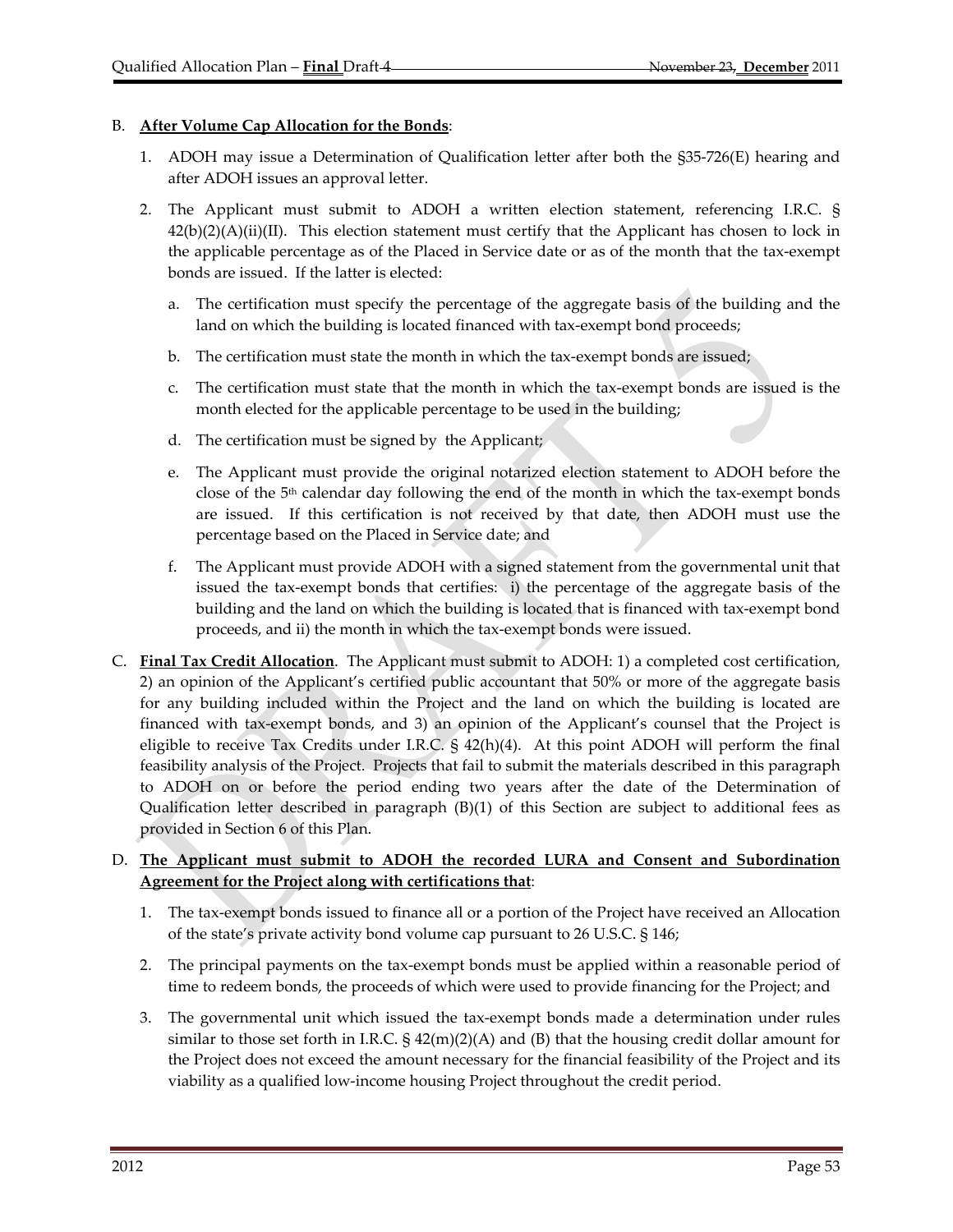E. If the requirements of I.R.C. § 42, State law and this Plan are satisfied, ADOH may issue I.R.C. Form 8609 for the Project at the applicable credit percentage under I.R.C. § 42(B)(2) and may file the original of the election statement with the original of the Form 8609 with the appropriate IRS Form 8610.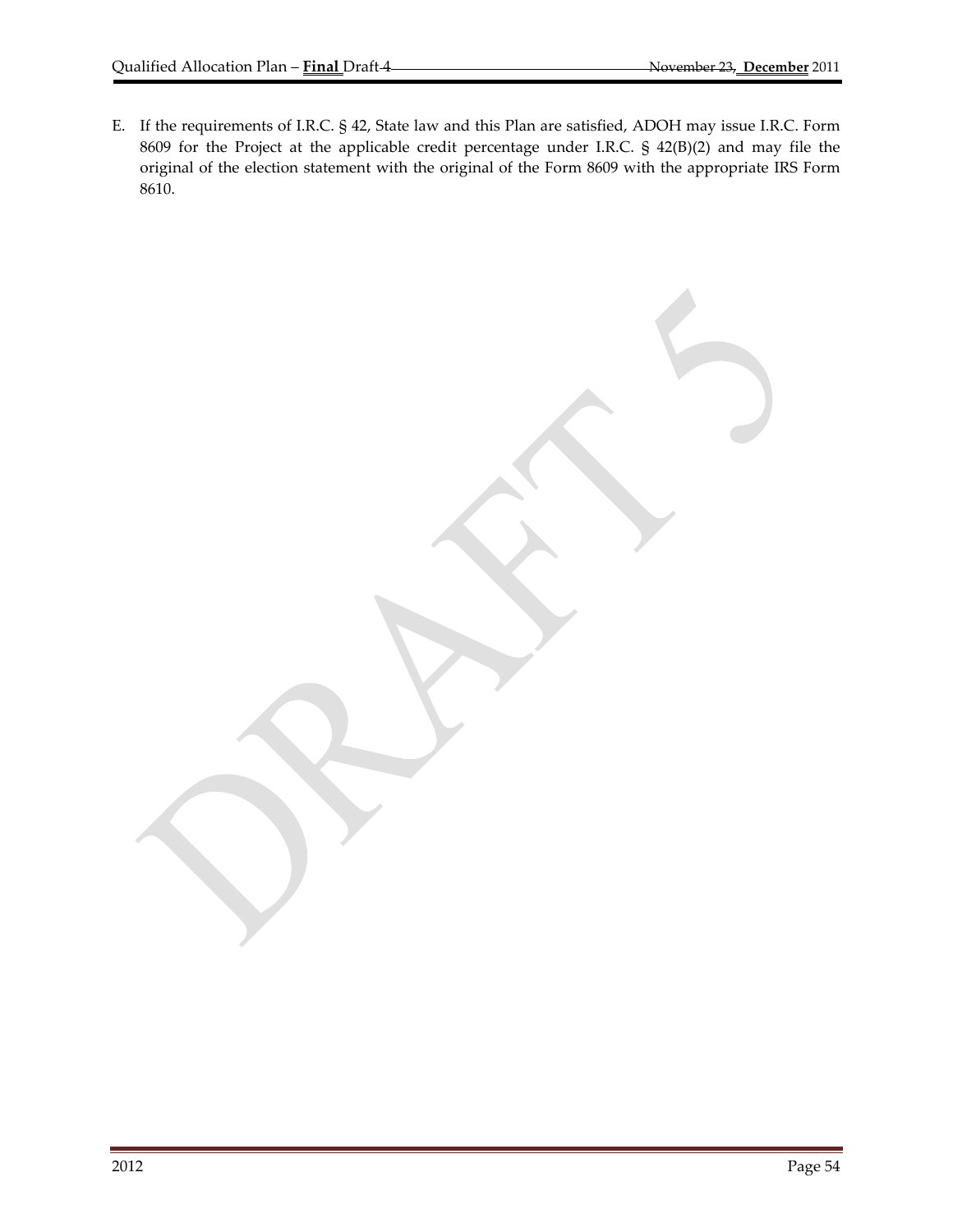# **4. GENERAL REGULATIONS**

## **4.1 False Filing**

An Application, including all exhibits, appendices and attachments thereto, made to ADOH for an award of low‐income housing Tax Credits, including any materials filed at a later time with ADOH in connection with an Application, is considered to be an "instrument" for the purposes of A.R.S. § 39‐161. According to that statute, knowingly including any false information in or with the Application is a class 6 felony. Such an act may also result in barring the Applicant and Development Team members from future awards of low-income housing Tax Credits. In addition, false filing may be subject to the provisions of A.R.S. § 13‐2311 (designating as a class 5 felony the conduct of business with any department or agency of this state by knowingly using any false writing or document).

## **4.2 Satisfactory Progress**

- A. Applicants who have previously received a Determination of Qualification, Reservation or Allocation in Arizona or any other state must make Satisfactory Progress and be in substantial compliance with the requirements of federal law with respect to all prior Projects before ADOH may consider a new Application. If the Applicant fails to demonstrate satisfactory progress, ADOH may cancel the Reservation or Allocation of Tax Credits and reject any new Application from the same Applicant, Development Team, and any Person with an ownership interest in the Applicant, or a member or members of the Applicant or Development Team.
- B. Applicants that have received previous Allocations must demonstrate Satisfactory Progress. Applicants that have not closed on construction loans before December  $31<sup>st</sup>$  of the calendar year following the year of Allocation are not eligible for future awards without a written waiver request explaining the circumstances causing and justifying the delay. Waivers for any delay will be granted or denied by ADOH in its sole discretion. All Applicants that have received a Determination of Qualification or Reservation, Carryover Allocation or Allocation will be required to report on Project progress, using the "Bi‐Monthly Performance Report," accompanied by a brief narrative, every 60 calendar days after receipt of the Determination of Qualification, Reservation, Carryover Allocation or Allocation. Applicants with Projects that include Tax Credits that have not received a final Allocation must make a written request for an approval of the deviation from the approved project schedule submitted with the Application. Projects that are not preceding according to the original project schedule submitted, and approved amendments, may be subject to revocation due to lack of Satisfactory Progress.
- C. ADOH may monitor both the progress and quality of construction. If progress or quality has not been satisfactory, ADOH may report significant deficiencies to any funding source, to other members of the Project team, and to the Applicant, and the Project may be subject to revocation due to lack of Satisfactory Progress.

## **4.3 Return of Credits**

If at any time ADOH concludes that a Project no longer meets the requirements of I.R.C. § 42 or this Plan, ADOH may cancel a Reservation, a Carryover Allocation Agreement or a Determination of Qualification(s). Tax Credits that were reserved in a competitive round will be considered returned to ADOH. In the event that ADOH requires a return of a Tax Credit Reservation, ADOH will give notice to the Applicant. ADOH may deny or revoke a notice of eligibility for 4% tax-exempt bond credits, Reservation or Carryover Allocation for 9% tax credits for any Project. Denial or revocation may occur at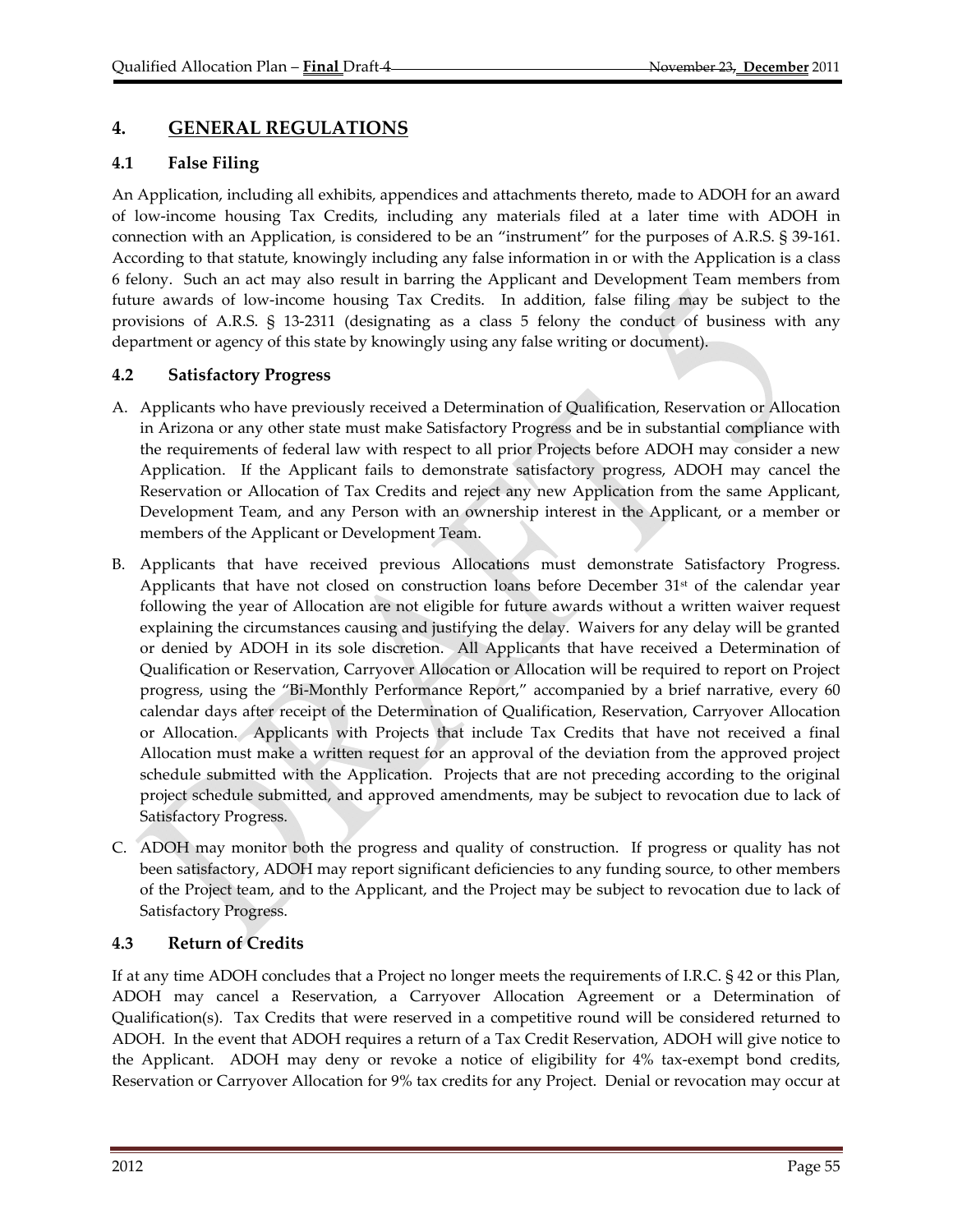ADOH's sole discretion, due to actions taken by the Applicant, Affiliate or Project Owner up to the Placed in Service date, for any of the following reasons:

- A. Subsequent regulations issued by Department of Treasury or the Internal Revenue Service.
- B. Information submitted in the Project Application to ADOH is determined to be fraudulent.
- C. Failure to pay fees including late fees described in Section 6.
- D. Failure to make Satisfactory Progress as defined in Section 4.2 of this Plan or failure to meet the deadlines stated in this Plan.
- E. Instances of curable or incurable noncompliance existing at any time during the Compliance Period and the Extended Use Period for any federal or state subsidized Project located in any state.
- F. Failure by an Applicant or Owner to promptly notify ADOH of any material or adverse changes from the original application.
- G. Material Changes without written approval of ADOH.
- H. Change in the Unit design, square footage, Unit mix, number of Units, and number of buildings described in an Application for Tax Credits without the written approval of ADOH.
- I. Debarment by HUD or other federal and state programs, bankruptcy, criminal indictments and convictions.
- J. Failure to comply with federal or state fair housing laws.
- K. Other cause demonstrating the failure of the Applicant or the Project to be qualified or meet the requirements of federal or state law or the requirements of the applicable Tax Credit program.

#### **4.4 Extended Use Period**

Pursuant to I.R.C. § 42, the state requires that all recipients of Tax Credits enter into an initial 15‐year compliance requirement and an additional extended use restriction for at least an additional 15 years after the initial compliance requirement, extending the total commitment to a minimum of 30 years. Prior to the issuance of Form 8609(s), the Owner of the Project must execute and record with the county recorder where the project is located, a LURA which must constitute a restrictive covenant running with the property upon which the project is located. The agreement must be in the form provided by the ADOH and is available from ADOH upon request.

#### **4.5 Material Changes**

Development Team members with an ownership interest in the Project must deliver a Project as described in the Application for Tax Credits. ADOH must approve in writing any material change deviation from the project described in the Application.

A. **Material Change**. In order to obtain ADOH approval of a Material Change, the Applicant must submit a written request to ADOH explaining the change and the reasons justifying the change. A \$1,500.00 Administration Fee must accompany the written request. ADOH will not consider the request unless the fee is included. Because of ADOH's statutory mandate to award Tax Credits only to the extent they are necessary for Project feasibility, the Applicant must communicate in writing any proposed Material Change in the Project immediately to ADOH for an assessment of the impact on final underwriting and Allocation. The written request must include the Applicant's reasons under I.R.C.  $\S$  42 or in this Allocation Plan for believing that the change is permissible. Projects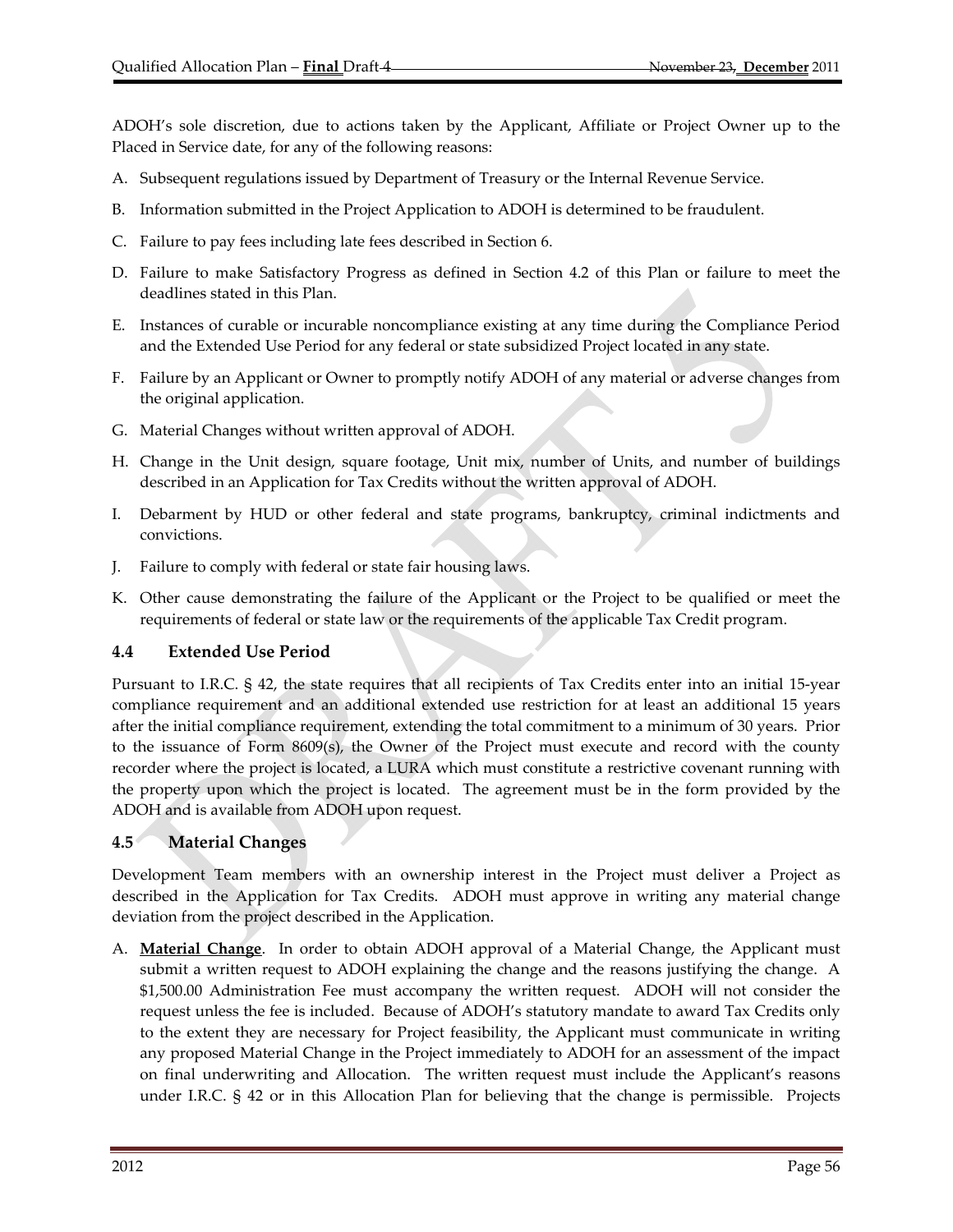applying for a Material Change will be underwritten to the standards in the Allocation Plan of the year that Tax Credits were awarded. The Applicant must submit to ADOH written approvals of the Material Change from the Local Government, the lender, and the syndicator as discussed below.

#### B. **Specific Material Changes**.

- 1. Change of Location and Use. ADOH will not allow an Applicant to change the location of a Project once the Application has been submitted. Notwithstanding the foregoing, ADOH may allow Project relocation prior to the Carryover Allocation of Tax Credits if the new site for the Project is within the census tract specified in the Application, ADOH receives the written approval of the Local Government, and the need for relocation was unforeseeable and beyond the Developer's control at the time of Application. If an Applicant changes the location of a Project without the written approval of ADOH, ADOH may revoke the Tax Credits determined for the Project. A change in the use of a Project (e.g., elderly, family) after the Application has been submitted may not be allowed except with the written approval of both the Local Government and ADOH.
- 2. Changes to Principals. Substitution of a general or limited partner, or a syndicator or permanent lender may constitute a Material Change, and therefore, must be reviewed by ADOH. If ADOH determines there is no negative effect on the Projects feasibility, the change may not be considered material and no fee is due.
- 3. Complex Material Changes. Complex Material Changes such as restructurings that involve a change in the number of units, in the amount of borrowed funds, or in the sources of funds will be reviewed following the guidelines below:
	- a. Unforeseeable circumstances or the imposition of extraordinary governmental rules and regulation, if fully documented and justified, may be viewed as reasons to approve a Material Change.
	- b. A request for Material Change will be denied if it results in a change in the project score, the eligibility for a Set‐Aside, or failure of the project to meet eligibility or threshold requirements.
	- c. Notwithstanding subparagraph b, above, ADOH may approve a request for a Material Change as necessary to further the goals of this Plan.
	- d. When the Material Change involves a restructuring, all commitments (e.g., Set‐Asides, amenities) must be proportionately the same as at time of Application.
- C. **Failure to obtain ADOH approval**. If the Project fails to obtain ADOH's prior written approval to a Material Change, ADOH may recapture or reduce all or part of the Tax Credits determined or reserved for the Project.

## **4.6 Disclaimer and Limitation of Liability**

- A. ADOH makes no representations to the Applicant, Developer, Owner, syndicator or to any other Person as to Project eligibility or compliance with the Code, IRS treasury regulations, or any other laws or regulations governing the Low‐Income Housing Tax Credit program.
- B. Applicants, Development Team members, lender, Equity Investors and syndicator participate in the Tax Credit program at their own risk. No member, officer, agent or employee of ADOH or the State will be liable for any claim arising out of, or in relation to, any Project or the Tax Credit program,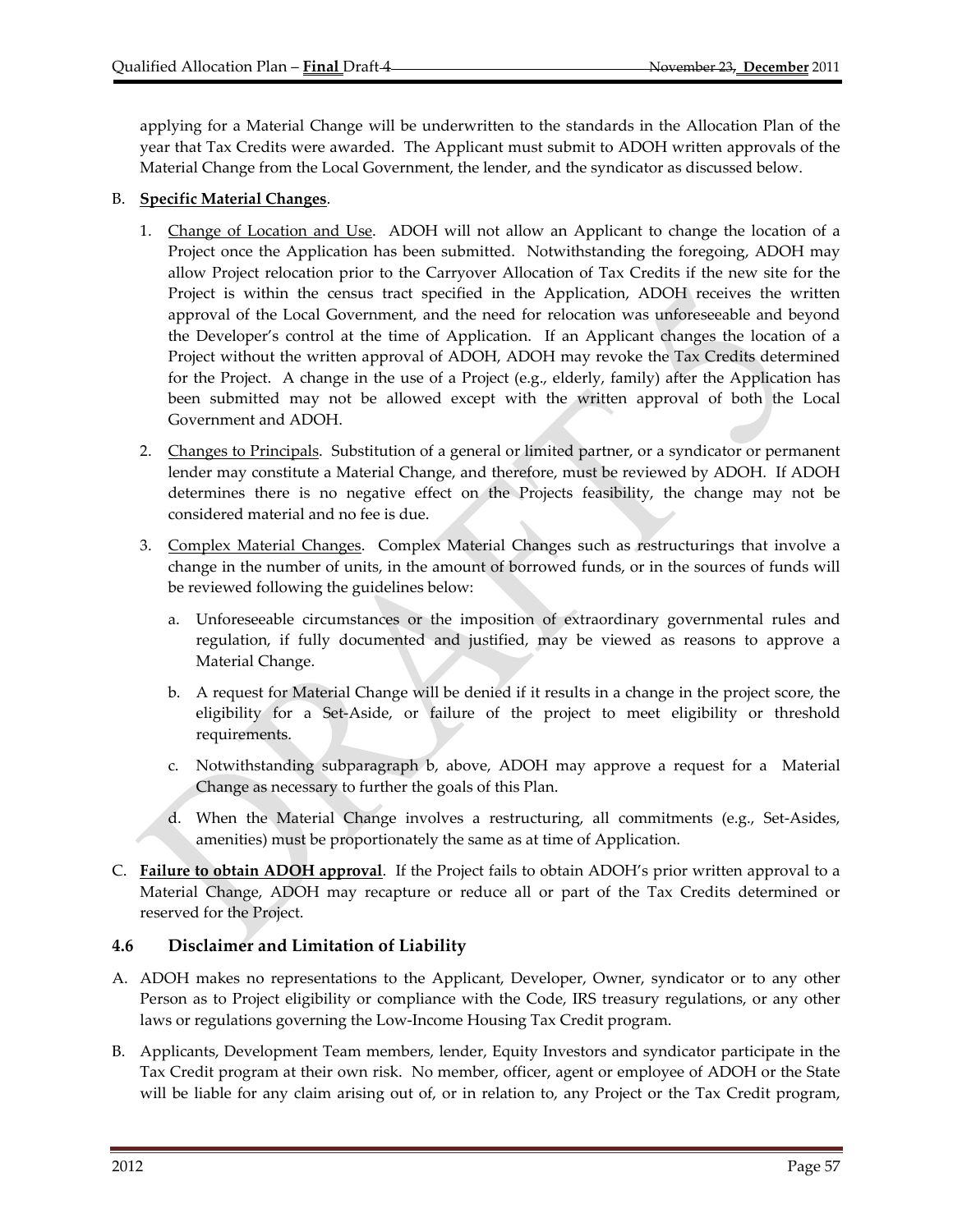including claims for repayment of construction, financing, carrying costs, any loss resulting from a decision of the IRS, or consequential damage or loss of any kind incurred by an Applicant, Development Team member, lender, Equity Investor, syndicator, or any other Person. Applicants shall be required to execute a release and indemnification of ADOH and related parties as part of the Application of Tax Credits and as a condition of final Allocation of Tax Credits.

C. **Disclosures**.Public disclosure of LIHTC Applications shall be as provided by Title 39, Chapter 1 Article 2 of the Arizona Revised Statutes. Applicants must only enter confidential information such as taxpayer identification numbers and financial statements at the specific locations required by the Application materials or the QAP. All information included in an Application submitted to ADOH is subject to disclosure to the public unless specifically exempted from disclosure by statute. Applicants must redact confidential information from documents if the information is not specifically required by ADOH. ADOH may redact information or withhold records that are protected from disclosure pursuant to Arizona law.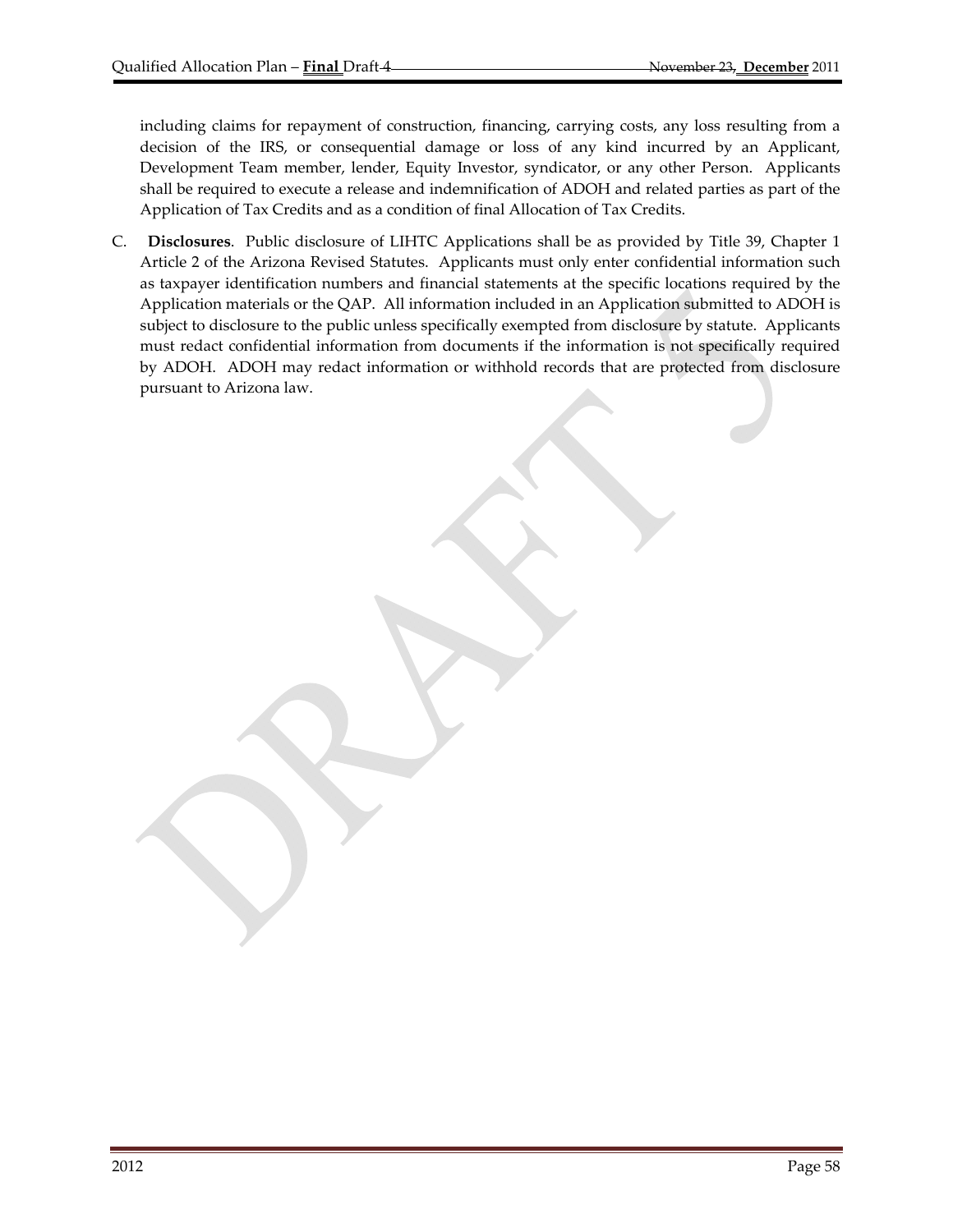# **5. FINAL TAX CREDIT ALLOCATION**

ADOH makes a final determination of the amount of Tax Credits at the time the Project is Placed in Service in accordance with the requirements of I.R.C. § 42. For the Final Tax Credit Allocation, the Project must submit final Tax Credit Allocation materials to ADOH as required by I.R.C. § 42. ADOH evaluates the Projects final costs and the amount of revenues from the sale of the Tax Credits. ADOH's final evaluation may require review of documentary support for development costs including, but not limited to, invoices, canceled checks and contracts. ADOH, in its sole discretion, may reduce credits based on its final evaluation and require a return of Tax Credits to ADOH.

## **5.1 Requirements for Issuance of Final Allocation (IRS Form 8609)**

For buildings that are Placed in Service as part of a qualified Project (by December 31<sup>st</sup> following the 24 months of closing of the bonds or from issuance of a Carryover Allocation), and upon compliance with all requirements of the Code and ADOH, ADOH shall issue an IRS Form 8609 for each building as of the time the building is Placed in Service. ADOH shall issue the Form 8609 after the Applicant fully pays all fees and submits the items described below in 8.5x11 format, bound in a three-ring binder, and tabbed accordingly:

- A. Updated Form 3;
- B. A 15 year pro forma starting with the Placed in Service;
- C. Final Appraisal of the Project;
- D. All certificates of occupancy, issued by the appropriate governmental authorities, for qualifying buildings that must indicate the dates the buildings were Placed in Service and the addresses of those buildings;
- E. A final cost certification in the form of an independent auditor's report prepared by a Certified Public Accountant certifying the final cost according to generally accepted accounting principles for Projects with more than 10 units as required by IRS Regulation 1.42‐17, as follows:
	- 1. The auditor must certify to ADOH the full extent of all sources of funds and all development costs for the Project including any federal, state, and local subsidies that apply (or that the Applicant expects to apply) to the Project.
	- 2. The auditor must prepare the required schedule of development costs based on the method of accounting used by the Applicant for federal income tax purposes, and it must detail the Projects total costs as well as those costs that may qualify for inclusion in eligible basis under I.R.C. § 42.
	- 3. The Applicant must make the required certifications on the certificate of actual costs Form satisfactory to ADOH. See Exhibit G. IRS Regulation 1.42-17 also requires that Projects with greater than 10 units submit a Certified Public Accountant's audit report on the schedule of Project costs.
- F. The Applicant's building-by-building tax credit computation (on ADOH form Table A);
- G. A letter from the permanent lender summarizing the terms and conditions of the permanent loan. Upon closing of the permanent loan, the Applicant must submit copies of the executed promissory note, recorded deed of trust, and recorded consent and subordination agreement;
- H. A promissory note from the Owner payable to the Developer in an amount sufficient to cover any Deferred Developer Fee. Other forms of obligation to pay may be substituted if allowed under the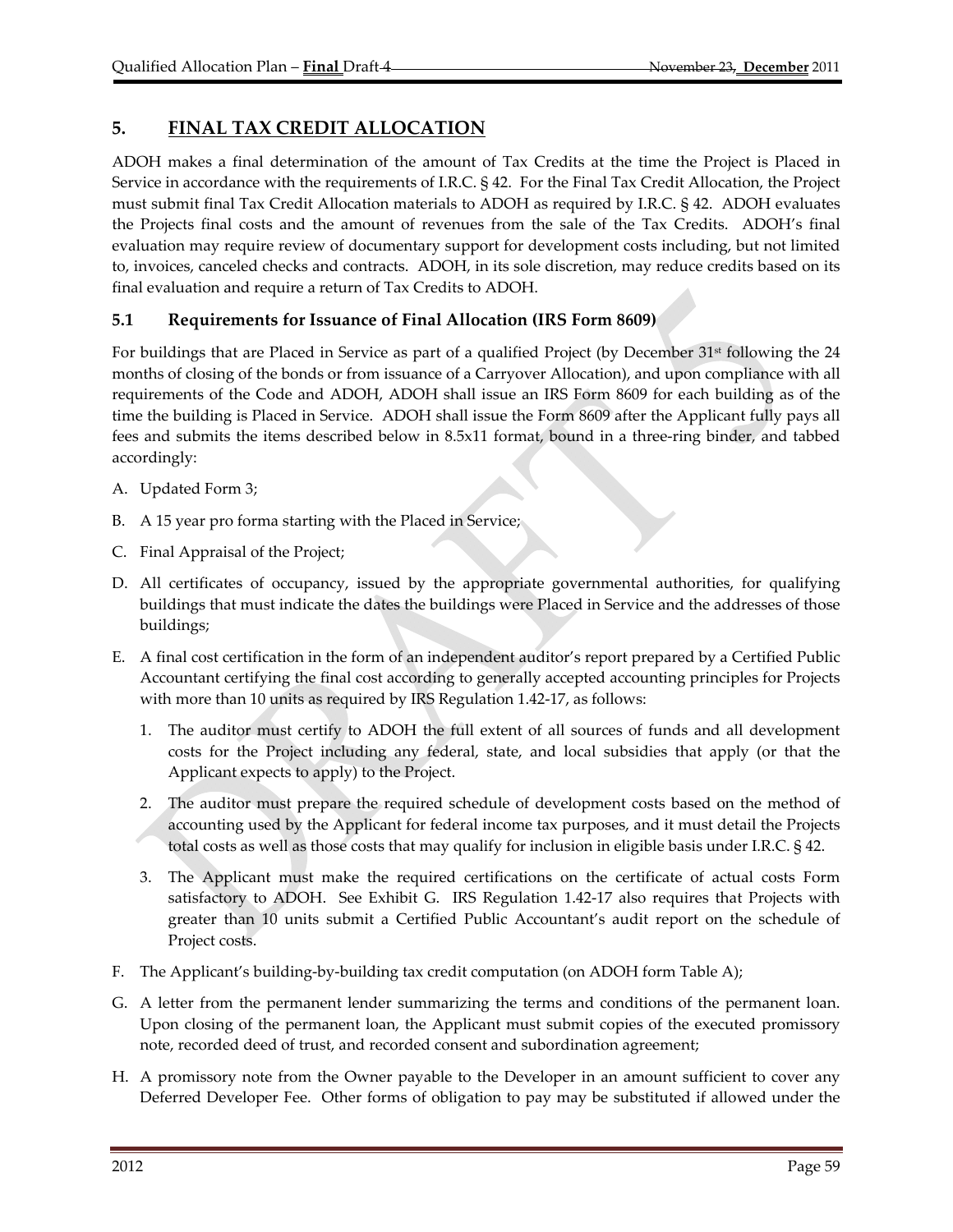definition of Deferred Developer Fee and if they include the following: 1) the interest rate; 2) the term of repayment; 3) the source of repayment and proof that the source of repayment is supported by cash flow projections or a binding commitment from a party capable of repayment; and 4) if there is a lien, language stating that the lien is subordinate to other liens relating to permanent financing.

- I. The LURA for compliance with I.R.C. § 42(h)(6) in a form of a declaration of covenants, conditions, and restrictions effective for a period of at least 30 years satisfactory to ADOH shall be executed and recorded prior to the time of the final Tax Credit Allocation. The LURA shall specify the Units Set-Aside for lower income tenants, and the percentage of median income tenants served, both of which must be consistent with the project described in the Application.
	- 1. Evidence of that recording must be presented to ADOH before the issuance of IRS Form 8609(s).
	- 2. Applicants who desire to have the LURA completed and recorded by the end of the year must request it by no later than November 1<sup>st</sup>. Any requests submitted after the November 1<sup>st</sup> deadline may not be completed by the end of the year.
	- 3. All agreements to be signed and recorded by December  $31<sup>st</sup>$  must be submitted to ADOH not later than December 1<sup>st</sup> of that same year.
- J. One (1) 8x10 inch color photograph of at least one of the Projects buildings with signage;
- K. A completed form stating the Projects first credit year (ADOH provided form);
- L. Fully executed partnership, operating, or joint venture agreements and other agreements between the Project and the Equity Investor;
- M. An Equity Investor certification letter (ADOH sample form provided);
- N. Written certification from the architect that the Project meets the design standards of this Plan. See Form 16;
- O. Completed and signed certification from the contractor (Contractor's Certificate Form 8609‐1) that the Project was built in compliance with the plans and specifications provided by the architect and as described in the Application;
- P. Completed and signed Placed in Service Acknowledgement (ADOH provided form) for each building in the Project;
- Q. Certification from the Arizona Energy Office that the project complies with the 2006 International Energy Conservation Code® (IECC®) (contact Terry Rother (602) 771‐1253 or Scott Watters (602) 771‐ 1139 of the Energy Office at the Arizona Department of Commerce);
- R. Completed Form 8609‐2 Operational Risk Management (ADOH provided form);
- S. Proof of flood insurance, or verification that property is not located in a flood zone;
- T. Completed and executed Form 17. The architect is required to certify that all specified green point criteria have been met. Supporting details such as contracts, work orders, delivery receipts, etc., are required to be submitted to certify green products were incorporated into the Project as planned;
- U. Final Allocation Fee;
- V. As built survey of completed Project; and
- W. Any additional information requested by ADOH.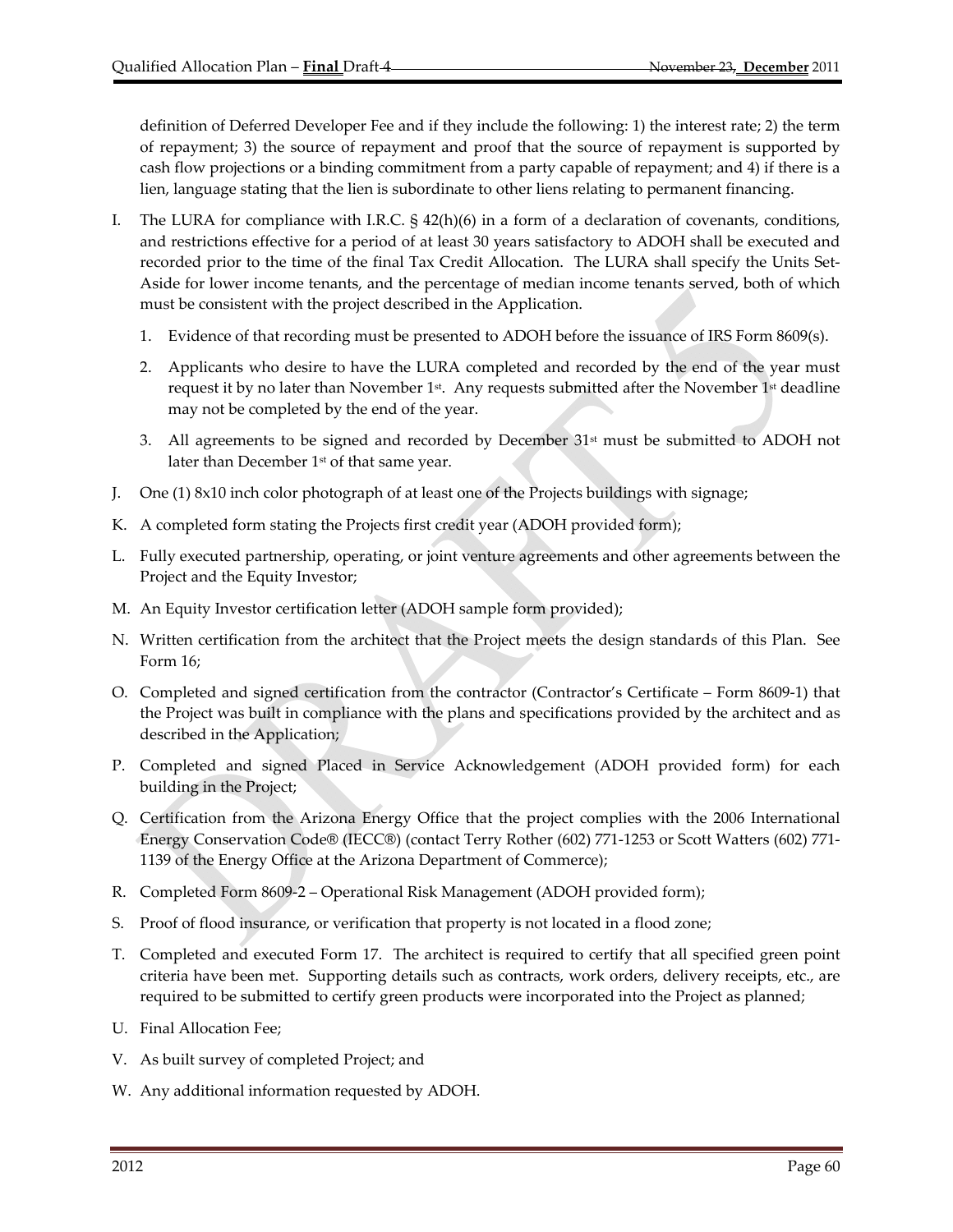### **5.2 Final Allocation Underwriting**

Prior to the issuance of IRS Form 8609(s), ADOH underwrites the Project using the information provided in Section 7.2. In addition to the limitation regarding eligible basis, ADOH limits the total amount of Tax Credits to the amount computed under the Gap Analysis, so Projects are not awarded Tax Credits in excess of the amount necessary to make the Project feasible. Unreasonable costs, changes in financing sources, funding amounts, or excess equity may reduce the final amount of Tax Credits.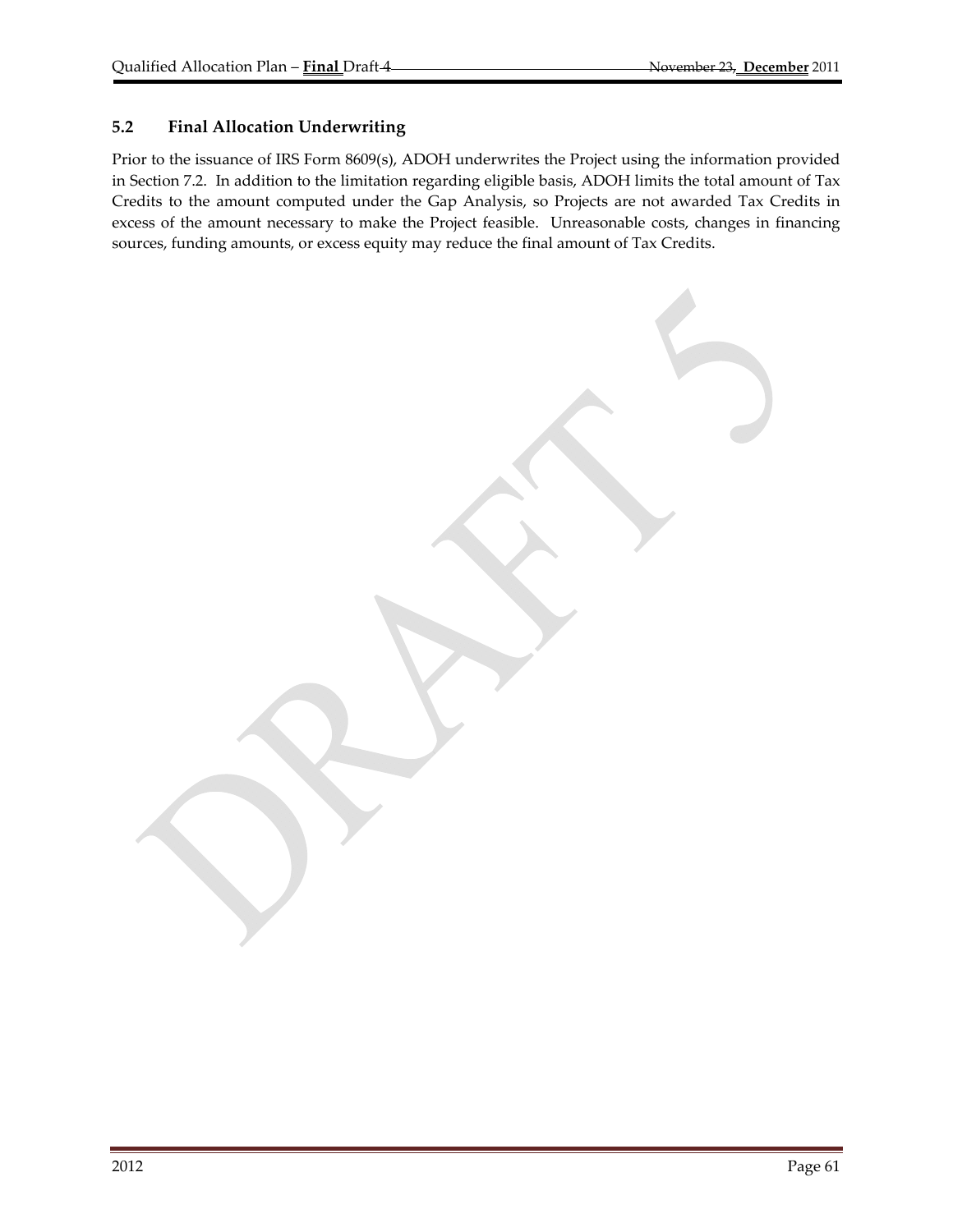# **6. FEES**

### **All fees set forth in this Section 6 are Non‐refundable.**

ADOH assesses all non‐refundable fees described herein for the purpose of covering the costs and expenses of processing an Application to the point where the Applicant may receive a Final Tax Credit Allocation. If an Application, Reservation, or Carryover Allocation is denied due to action or inaction by the Applicant, the fees are nonetheless due and payable to ADOH upon demand. Notwithstanding ADOH's determination of the amount of the Final Tax Credit Allocation, no Reservation Fee and Final Tax Credit Allocation Fee shall be refundable by ADOH.

## **6.1 Tax Credit Application Fee**

A Tax Credit Application fee of \$5,000.00 is due to ADOH at the time of submission of the Application. Tax Credit Applications will not be accepted unless accompanied by this fee.

## **6.2 Gap Financing Review Fee**

A Gap Financing review fee in the amount of \$3,500.00 shall be due and payable upon notice of Reservation.

## **6.3 Reservation Fee, Determination of Qualification Fee, and Final Allocation Fee**

ADOH requires payment of the Reservation Fee for 9% Tax Credits and the Determination of Qualification Fee for 4% Tax Credits. The Reservation Fee and the Determination of Qualification Fee is calculated as 8% of the annual amount of Tax Credits. The Reservation Fee is due and payable at the time of the Reservation for 9% Tax Credits. The Determination of Qualification Fee is due and payable at the time of issuance of the Determination of Qualification letter for 4% Tax Credits. The Final Tax Credit Allocation Fee in the amount of 2% of the annual amount of Tax Credits is due and payable at final allocation and prior to issuance of 8609(s).

## **6.4 Tenant Ownership Fees**

Applicants with Applications that include tenant ownership shall pay an additional \$4,000.00 legal review fee at the same time that they pay the determination or Reservation Fee.

## **6.5 Carryover Allocation and 10% Test Late Fees**

ADOH charges a Carryover Allocation and 10% Test late fee of \$250.00 per day for information received after the Deadline Date specified by ADOH in the Reservation Letter. Information not received by the close of business of the deadline established by ADOH may result in the Project not receiving a Carryover Allocation. In extreme circumstances, such as a late Reservation of Tax Credits, ADOH may waive the late fees.

## **6.6 Administration Fees**

An Administration fee in the amount of \$1,500.00 is due and payable to ADOH: a) if an Owner or Applicant requests additional underwriting after a Reservation has been made; and b) in the event that an Owner or Applicant requests approval of a Material Change.

## **6.7 Compliance Monitoring Fees**

Every Applicant for a Project that receives an Allocation must pay to ADOH an annual, non‐refundable Compliance Monitoring Fee. The timing and amount of the annual Compliance Monitoring Fee is as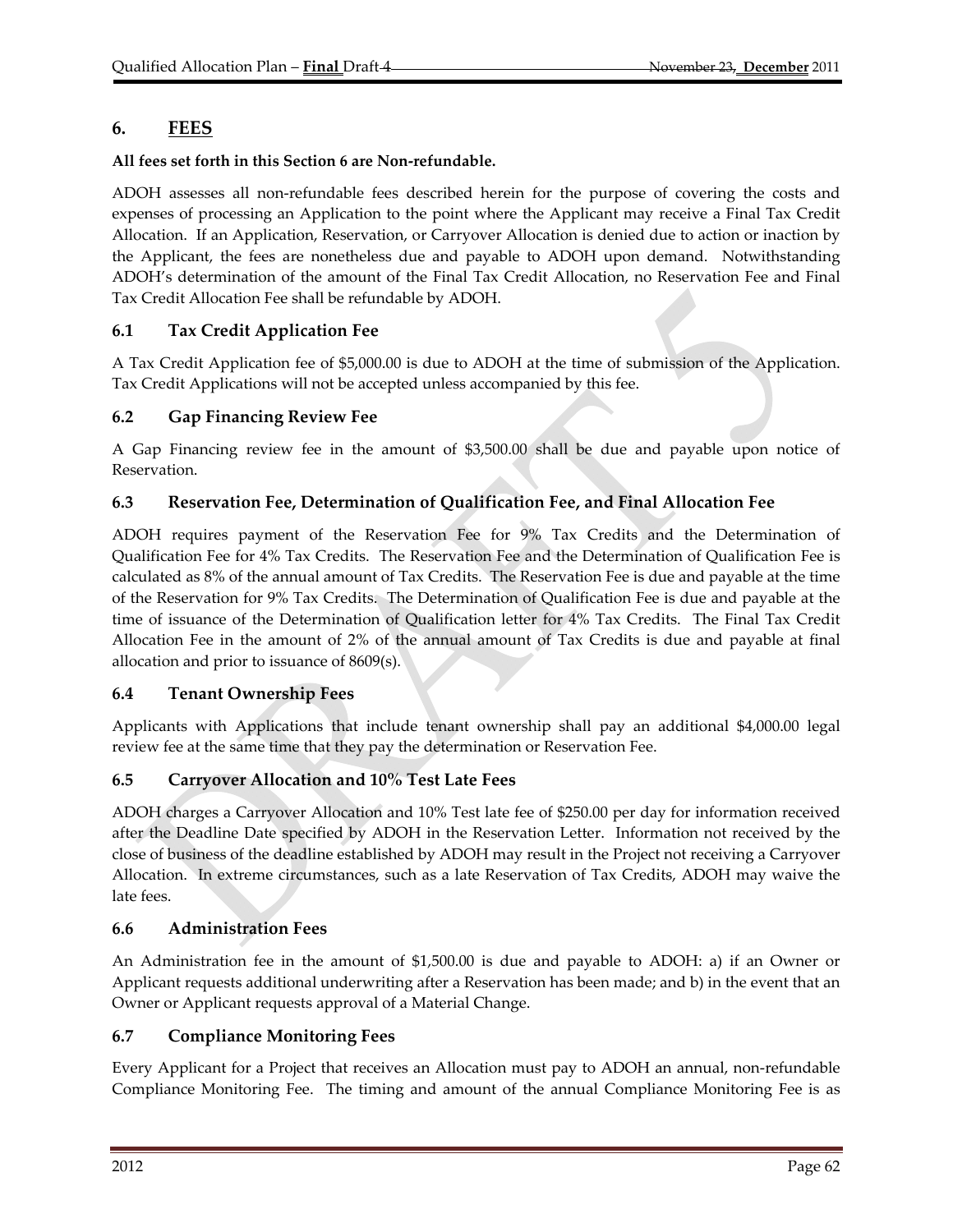described in this Section unless the LURA applicable to the Project property specifically provides otherwise. Beginning January 2012, and until a subsequent QAP becomes effective, the annual Compliance Monitoring Fee shall be \$65.00 per Low‐Income Unit, and is due annually whether or not a physical inspection is conducted on the property. Payment of the Compliance Monitoring Fee is part of the Annual Report and is due and payable by no later than March 15<sup>th</sup>.

ADOH assesses a \$100 late fee for every 30 days that the Applicant is delinquent in paying the monitoring fee after March 15<sup>th</sup>.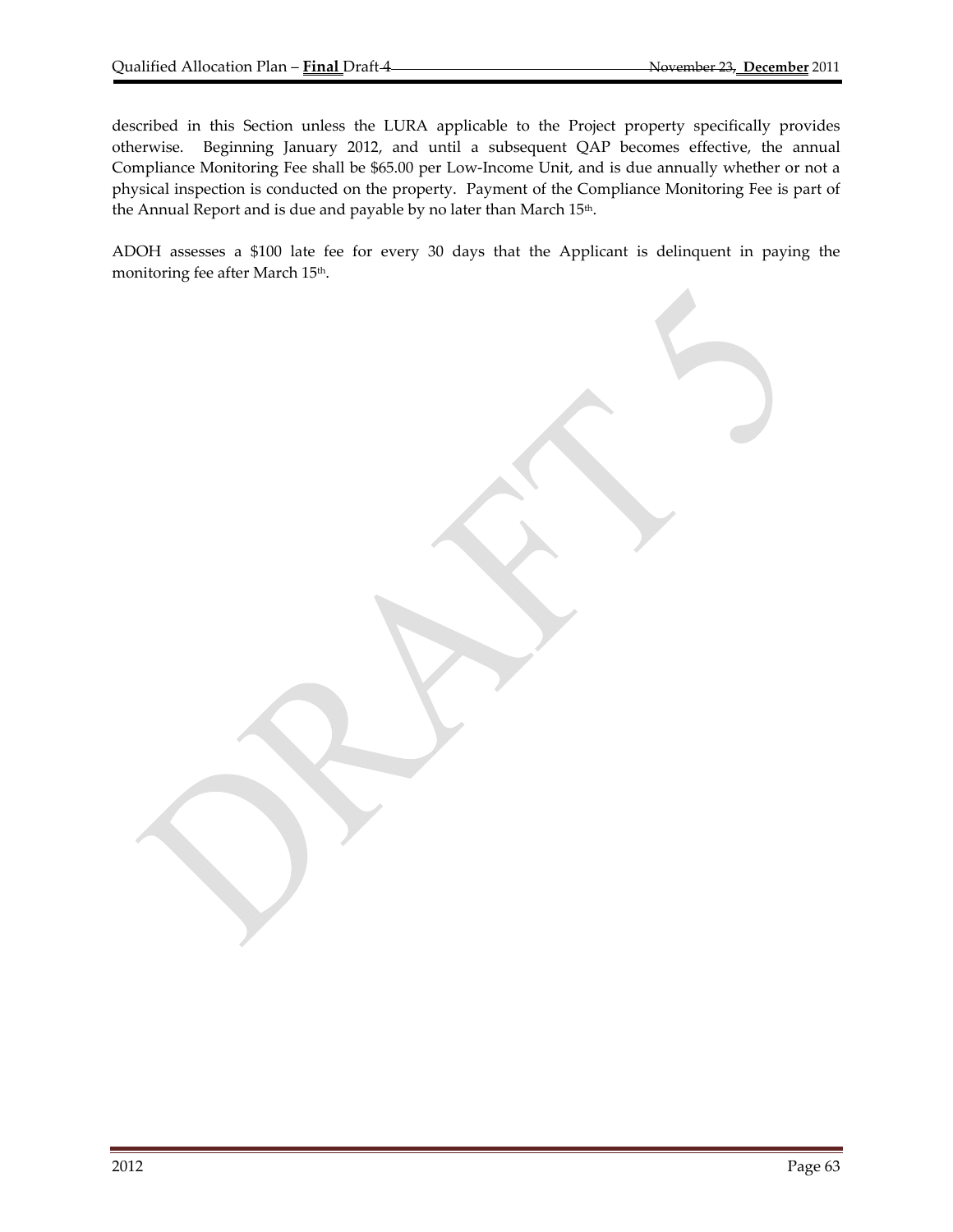# **7. UNDERWRITING**

ADOH's underwriting review of Applications for Tax Credits focuses on the feasibility and the long‐term viability of the Project. ADOH reserves and allocates Tax Credits at the minimum level needed to realize the financial feasibility and viability of a Project consistent with the requirement of I.R.C. § 42 and this Plan throughout the end of the Extended Use Period.

## **7.1 Underwriting Requirements**

- A. A Project will be underwritten a minimum of four times: 1) at original Application, 2) at 10% Cost Test, 3) at equity closing which includes the admission of the Equity Investor and 4) when an Applicant requests its Form 8609's. ADOH may request at any time, updated information needed to perform an interim underwriting if a Material Change has occurred as defined in Section 4.5.
- B. Based on information submitted and other relevant information available to ADOH, ADOH analyzes and, if necessary, adjusts the financial considerations in accordance with this Plan. ADOH will review development costs, permanent financing amounts, public funding amounts, developer fees, anticipated rents, operating costs, vacancy rates, and other financial considerations of a project as necessary in accordance with this Plan. Based on its review ADOH will make adjustments as may be necessary to determine that proposed sources of funding, development costs, and operating costs are reasonable. ADOH may deny an application for tax credits, revoke a reservation of tax credits, or deny an application for a final allocation of tax credits if ADOH concludes that:
	- 1. Sources of funding are insufficient to finance the total development costs of the Project;
	- 2. Applicant fails to maximum its primary debt;
	- 3. Operating revenues are insufficient to ensure the viability of the Project through the end of the Compliance Period according to the standards described in this Plan;
	- 4. The Project does not generate sufficient income to cover operating expenses and debt service;
	- 5. The Application is inconsistent with the requirements of I.R.C. § 42 and A.R.S §§ 35-728(B), (C) and 41‐3953;
	- 6. The Application is inconsistent with applicable federal law including without limitation the Americans with Disabilities Act (42 U.S.C. § 12101 *et seq*.) Section 504 of the Rehabilitation Act of 1973 (29 U.S.C. § 794), the program requirements for any source of funding, and any requirements or conditions described in an applicable notice of funding availability;
	- 7. The Application fails to reasonably meet the underwriting standards and guidance described in this Section;
	- 8. The information submitted is insufficient to permit ADOH to make a determination; or
	- 9. A submittal contains material errors and inconsistencies including without limitation incorrect or contradictory information, incorrect numbers, and mathematical errors.
- C. ADOH underwrites to the Plan standards and guidance below:
	- 1. Debt Service Requirements.
		- a. The debt service coverage ratio shall be no less than 1.20 for each year of operation. ADOH may consider a minimum debt service ratio of 1.15 for Projects with commitments for loan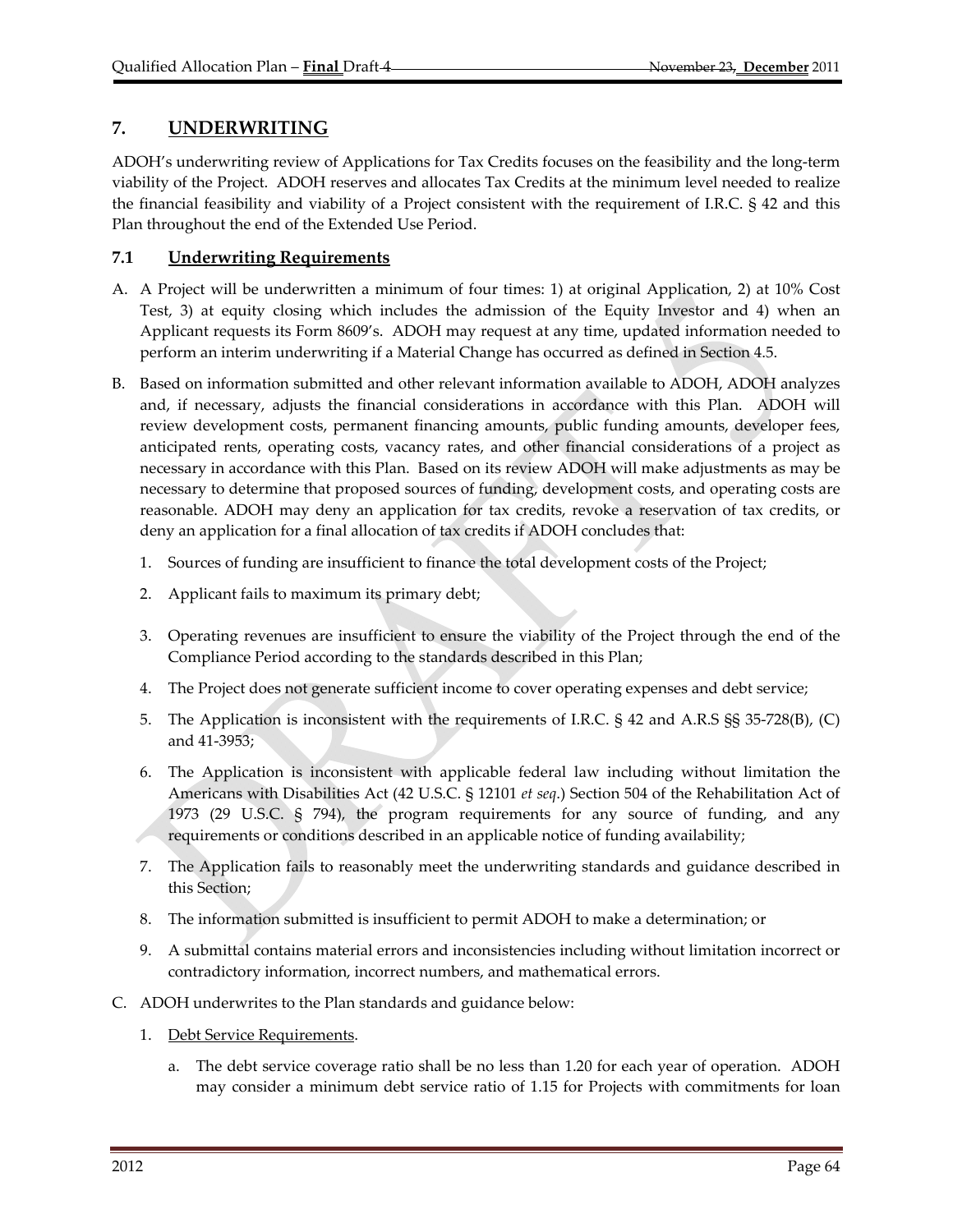guarantees or rent assistance through HUD or the United States Department of Agriculture Rural Development Authority.

- b. Debt service requirements for subordinate debt. The debt service coverage ratio shall be no less than 1.00 for any year during the Compliance Period.
- 2. Proforma Analysis Income/Analysis. ADOH restricts the costs in the operating budget to the costs directly associated with operating the real estate.
	- a. Rental Analysis. Projects rents shall:
		- i. Not exceed the maximum allowable permitted under I.R.C. § 42; and
		- ii. Undergo verification against the Market Demand Study should any adjustments to rent be made.
	- b. Additional Monthly Income. ADOH caps additional monthly income at no more than \$20 per unit per month.
	- c. Vacancy. ADOH will underwrite to a vacancy rate of 10%.
	- d. Reserves. ADOH underwrites replacement reserves for new construction at the rate of \$250.00 per unit per year, for Acquisition/Rehabilitation projects at \$350.00 per unit per year, or as specified in the partnership agreement.
	- e. Annual Operating Costs.
		- i. ADOH underwrites annual Operating Costs for new construction at \$4,200.00 per unit per year and for acquisition/rehabilitation at \$4,500.00 per unit per year.
		- ii. ADOH does not include Asset Management Fees in ordinary annual Operating Costs.
		- iii. Supportive Services costs are to be considered an additional annual Operating Cost. An operating budget including Supportive Services must equal the sum of the minimum annual Operating Cost and the cost of the Supportive Services. Unless specifically waived by ADOH, the two expenses combined must be greater than the ADOH minimum annual Operating Cost.
		- iv. Applicant must include property taxes in annual Operating Costs and the formula used to determine the real estate taxes, as part of Form 3. If exempt from property taxes, the Applicant must submit a written certification from the treasurer's or assessor's office of the Local Government and any governmental entity that has taxing authority over the real property upon which the project is located that the project is exempt from real property taxes.
		- v. ADOH may underwrite to higher operating costs for projects proposing specialized or unique characteristics such as rehabilitation of buildings located in historic areas.
- 3. Development Budget. Applicants shall disclose all uses of funds including, but not limited to, commercial and/or retail space.
	- a. Construction Finance Costs Limits. ADOH will use construction finance costs provided in the commitment letter from the construction lender up to a maximum amount of 2% of the construction loan. The maximum construction interest allowable in eligible basis shall be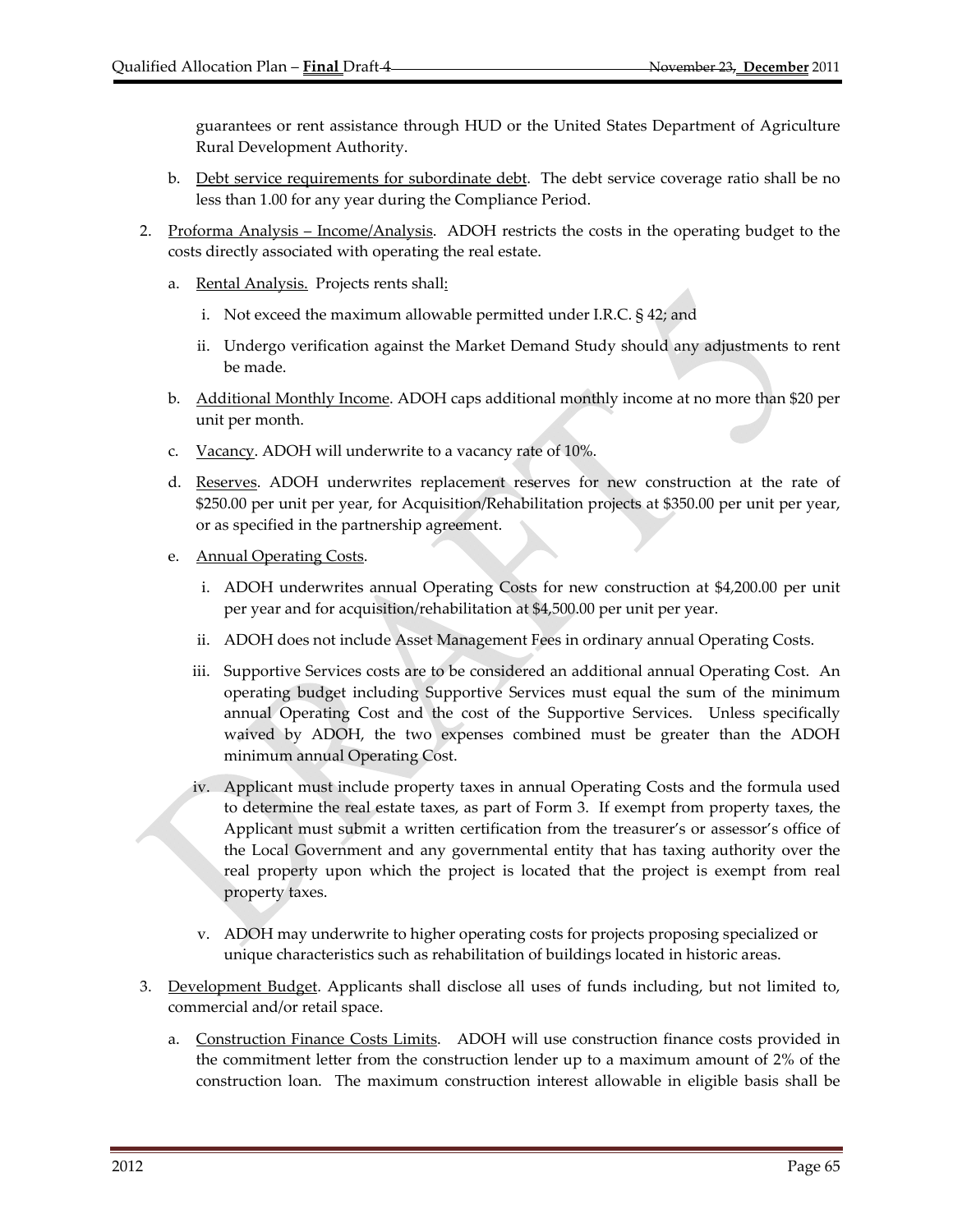calculated as follows: Construction Loan Amount \* Annual Interest Rate divided by 12 \* number of months of construction divided by 2.

- b. Permanent Financing Costs. ADOH evaluates permanent financing costs based on the information provided in the commitment letters and letters of intent submitted in the Application and compares it to industry standards. Permanent Financing costs requirements include:
	- i. Origination and loan fees are capped at 2% of the permanent loan amount.
	- ii. Applicants must maximize their primary debt. ADOH may adjust the amount of tax credits reserved to maximize the amount of available debt financing. ADOH may consider information gathered to determine whether the Applicant has committed the maximum amount of private sources of funds available to the Project.

ADOH will expect the Applicant to maximize its lending sources by paying at least the maximum mortgage payment described hereafter. The maximum mortgage payment on the primary permanent funding for the term of any permanent loan or the duration of the Compliance Period, whichever is longer, the quotient obtained by dividing the net annual operating income by total annual debt service payments for all loans, shall be no less than 1.20 or as modified by the debt service coverage and loan-to-value ratios established by the lender in the Letter of Interest or Intent for each year of operation. Tax credits will be adjusted, if necessary, to assume financing requiring maximum mortgage payments or such other maximum mortgage payment as is approved by the ADOH. Other mortgage terms (e.g. interest rate and amortization period) will be taken from the lender's Letter of Interest or Commitment Letter. ADOH may consider a minimum DSCR of 1.15 for projects with commitments for loan guarantees or rental assistance through HUD or USDA/RD.

c. Developer Fee, Overhead, and Consultant Fee Limits. Consultant and Developer Overhead Fees are included as part of the Developer Fee and the total amount includable in eligible basis shall be limited as provided in the table below.

| will<br><b>ADOH</b><br>of the<br>$(10\%)$ | Developer Fee, Overhead, and Consultant Fee Limits<br>As A Percent of Total Eligible Basis in Cost<br><b>Categories I-IV of the Development Budget</b> | include ten percent<br>total Developer Fee |                                            |  |  |
|-------------------------------------------|--------------------------------------------------------------------------------------------------------------------------------------------------------|--------------------------------------------|--------------------------------------------|--|--|
| the $4\%$<br>in<br>Projects<br>for        | <b>Number of Units</b>                                                                                                                                 | <b>Percent Allowed</b>                     | eligible basis column<br>claiming<br>$4\%$ |  |  |
| Acquisition                               | $1 - 30$                                                                                                                                               | 17%                                        | Credits.                                   |  |  |
| $d$ .<br>Builder                          | $31-60$                                                                                                                                                | 15%                                        | Profit, Overhead, and                      |  |  |
| General                                   | $61+$                                                                                                                                                  | 14%                                        | Requirement Limits.                        |  |  |
| Are                                       |                                                                                                                                                        |                                            | calculated<br>as<br>a                      |  |  |

percentage of "Subtotal Direct Construction Costs" as set forth in the table below: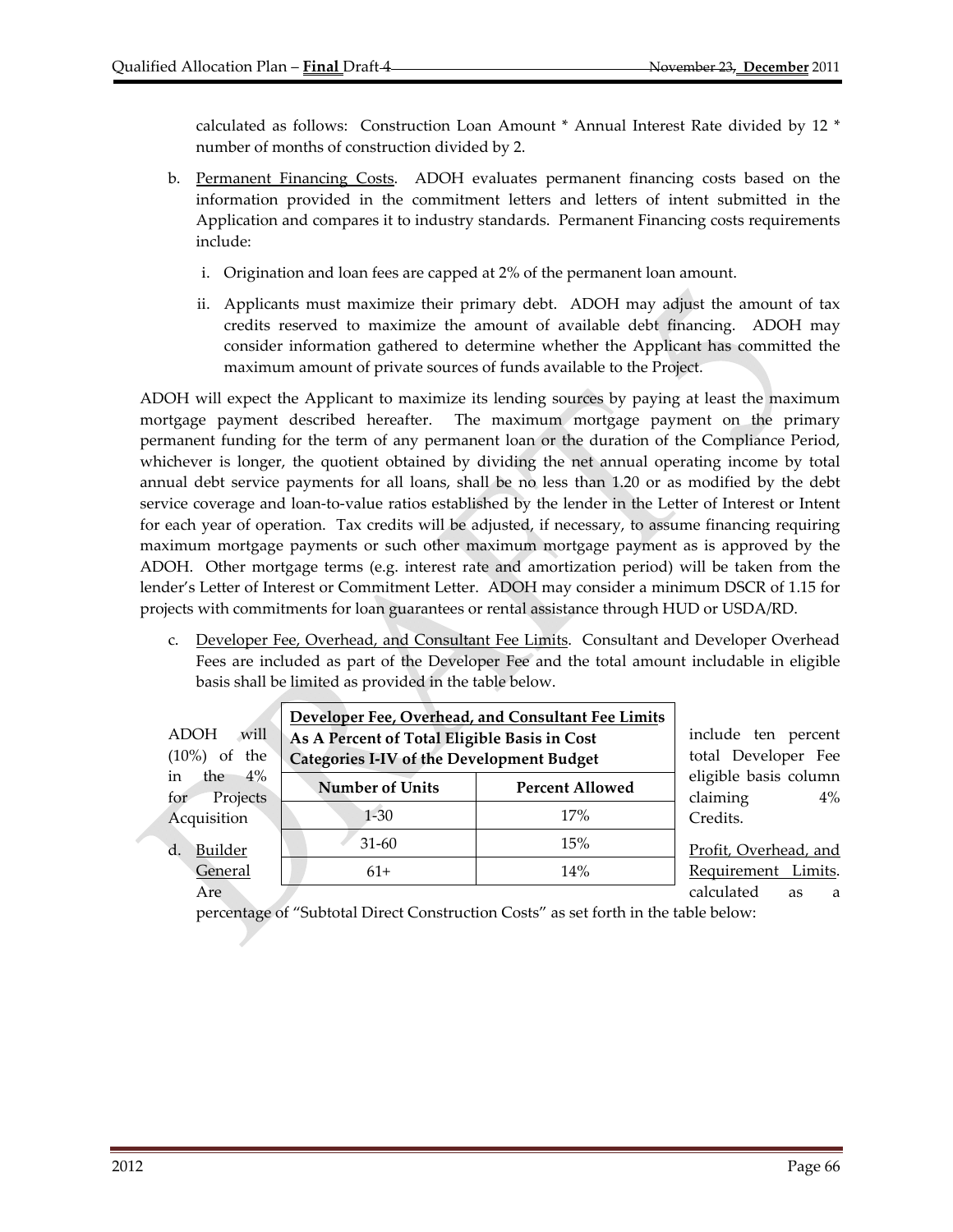| Builder's Profit, Overhead, and<br><b>General Requirements</b> | <b>Percent of Costs</b> |           |           |           |       |  |  |
|----------------------------------------------------------------|-------------------------|-----------|-----------|-----------|-------|--|--|
| Project size in Units                                          | $1 - 15$                | $16 - 30$ | $31 - 45$ | $46 - 60$ | $61+$ |  |  |
| Builder's profit                                               | 06.00                   | 05.75     | 05.50     | 05.25     | 05.00 |  |  |
| Builder's overhead                                             | 03.00                   | 02.75     | 02.50     | 02.25     | 02.00 |  |  |
| General requirements                                           | 06.00                   | 05.75     | 05.50     | 05.25     | 05.00 |  |  |
| Total maximum percentage                                       | 15.00                   | 14.25     | 13.50     | 12.75     | 12.00 |  |  |

Note: General Requirements include Project-related site costs such as temporary fencing, utilities to the site during *construction, job site supervisor, job site office and similar costs.*

- e. Deferred Developer Fees. The deferred developer fee may not exceed 40% of the total developer fee and may not be deferred for a term of greater than 15 years.
- f. Capitalized Reserve Minimums. The development budget must include minimum capitalized reserves as follows:
	- i. Rent-up Reserve. Six  $(6)$  months of operating expenses plus six  $(6)$  months of debt service.
	- ii. Operating Reserve. Six (6) months of operating expenses plus six (6) months of debt service.

g. Replacement Reserve. The development budget must include Replacement Reserves in the following amounts: \$250.00 per unit for New Construction, and \$350.00 per unit for Acquisition/Rehabilitation.

- D. Gap Financing & Layering Analysis.
	- 1. Gap Financing. ADOH may provide up to \$750,000.00 in State Housing Fund for Gap Financing. Applicants that request Gap Financing from ADOH must include a supplemental Gap Financing application. Supplemental Gap Financing applications may be downloaded from ADOH's website. Gap Financing applications must be included at Tab 3, behind Form 3. In the event ADOH receives additional Gap Financing sources, the \$750,000.00 cap as stated above may not be applicable.
	- 2. Layering Analysis. ADOH takes into account all public subsidies in its layering analysis. Federal regulations prohibit the layering, or excessive use, of Federal Subsidy for any project or activity. ADOH will coordinate with other public funding agencies that, by regulation or practice, undertake layering reviews of projects proposed to be funded with tax credits. During the layering analysis review, ADOH may reduce credits or ADOH Gap Financing sources if it determines that the Project has been over sourced.
- E. Market Demand Study Analysis. In ADOH's analysis of the Market Demand Study, ADOH may limit the number of developments in a specific market or geographical area if ADOH determines that there is insufficient demand or that a particular Project would have adverse impact on Low Income Housing developments existing in a given market area. In the event that multiple Applications are submitted for a given market area that cannot support all of the projects, ADOH may select one or more Applications that will best serve market demand or has less of a negative impact than the others. If multiple Applications are filed for a given market area proposing to serve different populations (e.g., elderly or households with children), ADOH will analyze the Applications to ensure that no Project will be redundant or have adverse impact on other applications or existing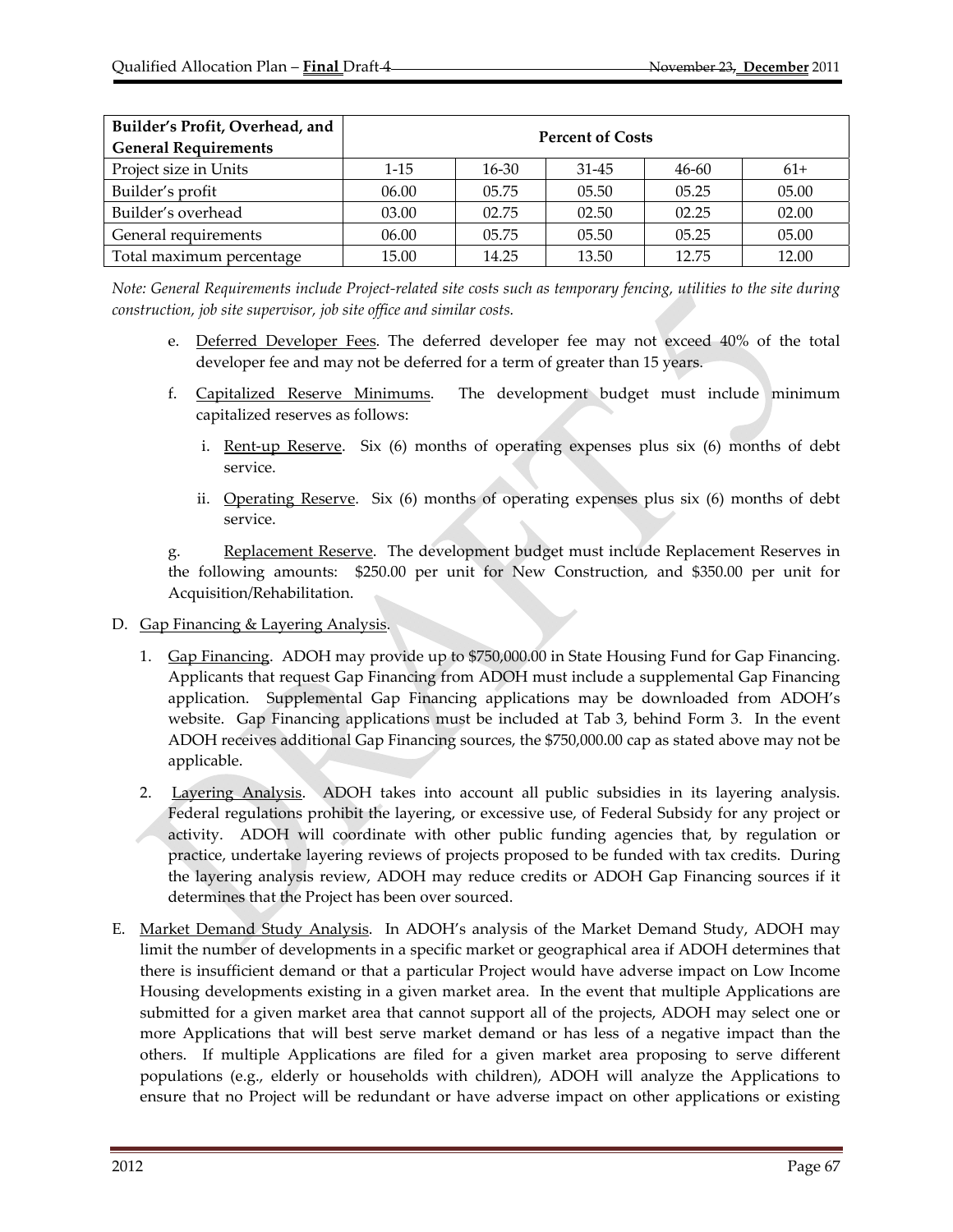Projects in the given area. ADOH may refuse to reserve credits to any Project if ADOH determines that the given market area cannot support the Project.

ADOH may deny an application due to market conditions for the following reasons:

- 1. Market Demand Study does not comply with requirements in Exhibit L.
- 2. Market Demand Study fails to demonstrate strong new market demand for the type of low‐ income housing proposed.
- 3. Market Demand Study fails to address all salient features of a project including, but not limited to, market rate units, multiple‐use projects, commercial/retail or other non‐affordable components, and location in a high crime area.
- 4. Market Demand Study that fails to clearly describe the effective date or fails to specifically identify the age of all data and third‐party information, including but not limited to, demographic information and rates of population change, rental market, vacancy data, and the dates of any interviews.
- 5. The number of units proposed in the application may adversely affect the financial viability of existing housing stock in the primary market area.
- 6. Market Demand Study fails to objectively and explicitly justify the limits of the primary market area consistent with the requirements of the Exhibit L.
- 7. The Market Demand Study fails to describe reasonable and appropriate ameliorating considerations for negative market information including, but not limited to, vacancy rates that exceed underwriting standards, high property or violent crime rates, and excessive gross or net capture rates.

Should ADOH determine the Market Demand Study supplied with the application is unsatisfactory and requires additional information, the Market Demand Study shall be updated at the sole expense of the Applicant. ADOH may verify information and conclusions in the Market Demand Study through alternative sources.

# **7.2 Calculation of Tax Credits**

Tax Credits are awarded based on the lesser of two calculations, the Eligible Basis Analysis or the Gap Analysis. Both methods are included on Form 3.

- A**. Eligible Basis Analysis**. Tax Credits are calculated by multiplying the Eligible Basis by 130% (ADOH has elected under I.R.C.  $\S 42(d)(5)(C)$  to designate the entire State for this boost) times the Applicable Fraction times the Applicable Percentage. For Projects receiving Job Creation Points, and that will be Placed in Service before December 30, 2013, ADOH will use 9% as the "applicable percentage" for underwriting applications. ADOH will use 7.5% and 3.5% credits respectively as the "applicable percentage" for underwriting all other applications. Adjustments to Eligible Basis may be made for the following reasons:
	- 1. Federal grant funds used to finance costs pursuant to I.R.C.  $\S$  42(d)(5)(A).
	- 2. Amount of non-qualifying/nonrecourse financing pursuant to I.R.C.  $\S$  42(b)(1), 49(a)(1)(A).
	- 3. Non‐qualifying units and/or excess costs related to units above the average quality standard for a Low‐Income Unit pursuant to I.R.C. §42 (d)(3)(A).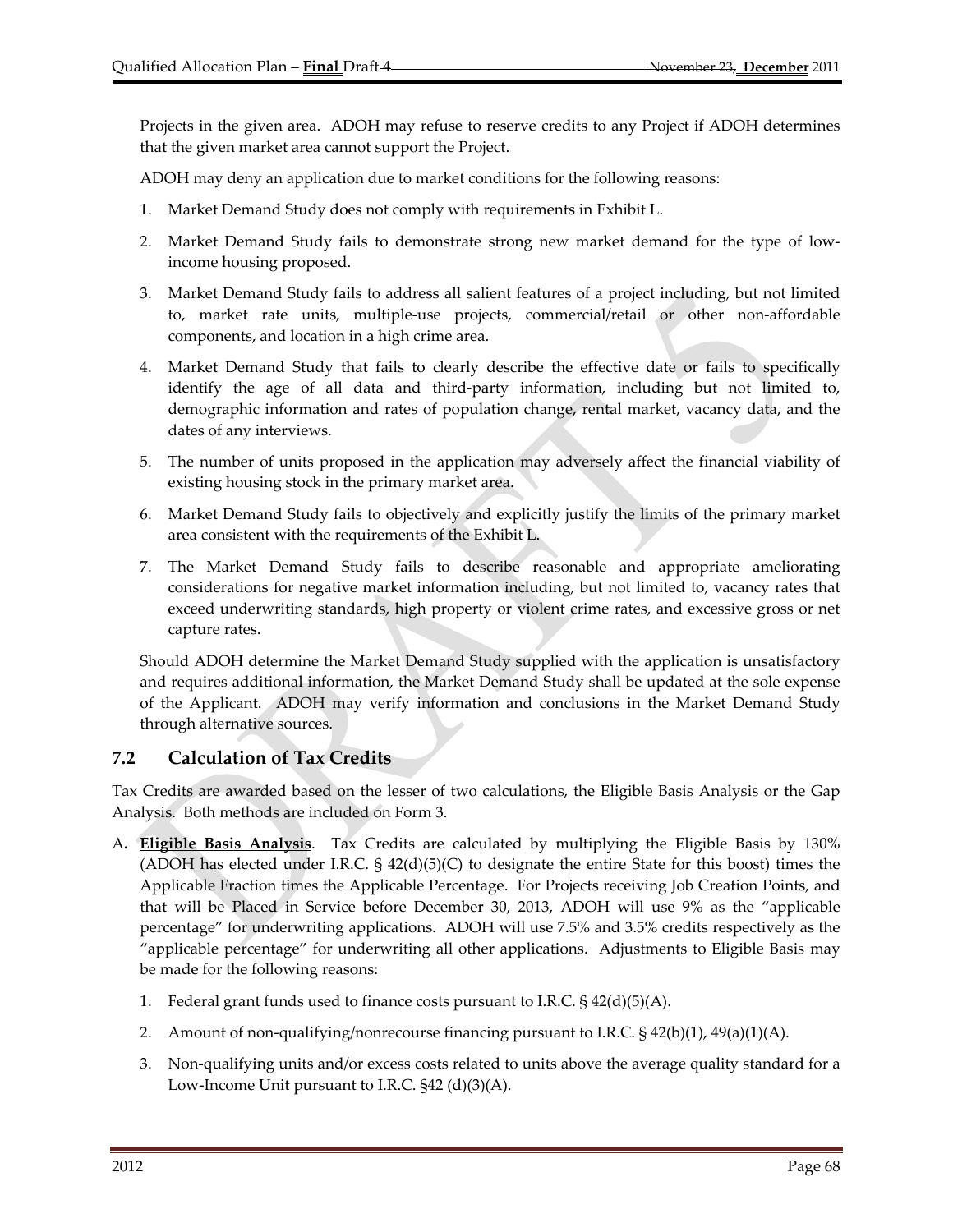- 4. Cost allocable to nonresidential mixed use square footage.
- 5. Historic or solar tax credits.
- 6. Development costs exceeding the limits set forth in this Plan.
- 7. Costs associated with unapproved waivers.
- **B. Gap Analysis**. In addition to the limitation regarding Eligible Basis as discussed above, Projects are not awarded credits in excess of the amount necessary to make the Project feasible. ADOH will calculate the Gap Analysis by dividing the Project Funding Gap by the Project "Syndication Rate," by the Equity Investor ownership percentage, and by 10 years. The Projects projected sources of funds for purposes of the Gap Analysis consists of Permanent Financing.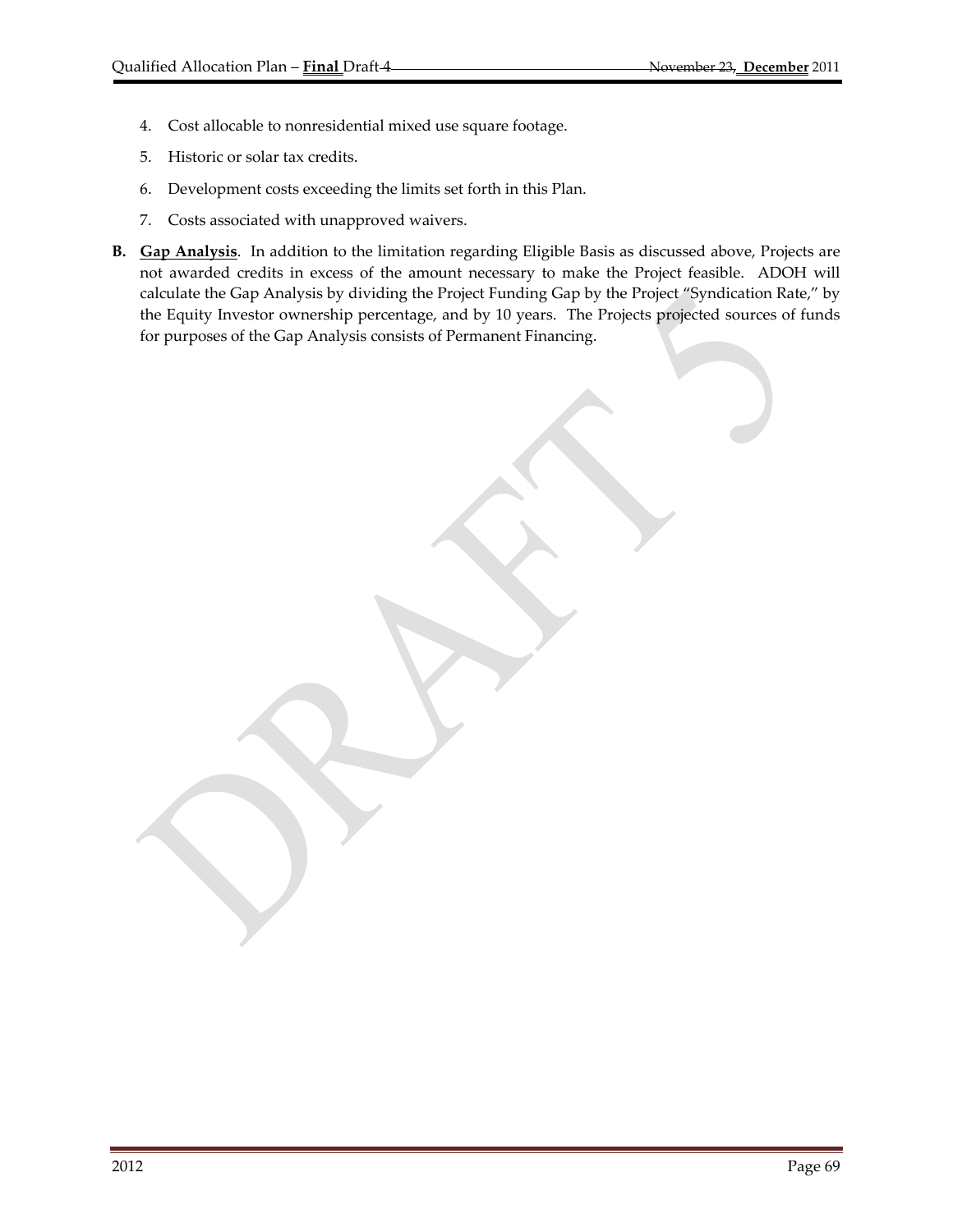# **8. COMPLIANCE MONITORING**

## **8.1 Project Compliance Monitoring**

- A. **Monitor and Inspect**. ADOH is required to monitor and inspect projects for compliance with I.R.C. § 42, Treasury Regulation 1.42‐5, the QAP, and the terms of and provisions of the LURA. Generally, ADOH monitors to ensure: 1) Low‐Income Units are rent restricted and occupied by qualifying tenants; 2) the property as a whole is suitable for occupancy; 3) the Owner is keeping and retaining the necessary records; and 4) the project meets the requirements (Set‐Asides, income restrictions, rent skewing, affordability period, amenities and services, etc.) described in the application for tax credits.
- B. **Publish and Institute Monitoring Procedures**. The I.R.C. also requires that ADOH publish and institute monitoring procedures as part of the Plan. This compliance monitoring procedure applies to **all** Projects to which ADOH has allocated tax credits. Accordingly, Projects allocated Tax Credits since January 1, 1987, are subject to compliance monitoring except as specifically provided by the Code.

## C. **Compliance Manual and Training Requirements**.

- 1. Compliance Manual. ADOH has prepared a Low-Income Housing Tax Credit Program Compliance Manual for all Program participants. The manual describes ADOH's compliance monitoring procedures and reporting requirements. ADOH's website, www.azhousing.gov, includes samples of all annual reports, certifications, and other documents relevant to compliance monitoring.
- 2. Management Agent Compliance Training. Management agent Compliance Training is offered by ADOH on the **Compliance Manual** and owners'/managers' compliance responsibilities. Property Manager must attend and be certified annually on ADOH compliance monitoring. Property Managers must submit a Compliance Training certificate with the Project annual report to ADOH.
- D. **Fees**. The Code also allows ADOH to collect fees from owners to cover the cost of administering the compliance-monitoring program. Annual Compliance Monitoring Fees are set forth in Section 6 above.
- E. **Registration with Social Serve**. Applicants who receive an Allocation must agree to register the units with socialserve.com and maintain such registration with socialserve.com for the duration of the Compliance Period.

## **8.2 Compliance Monitoring Requirements**

The Owner of a qualified LIHTC Project for which tax credits are allowable is required to comply with the following:

- A. **Qualified Tenants**. Low‐income Units must be occupied by tenants who meet income eligibility standards described by the Code. Tenants occupying Low‐Income Units must be income qualified as required by the Code.
- B. **Rent Restrictions**. The rents charged for Low‐Income Units must be restricted as required by the Code.
- C. **Distribution of Units**. Projects must allocate the low and moderate‐income Units among the different sized Units. Low and moderate‐income Units shall be distributed throughout the Project so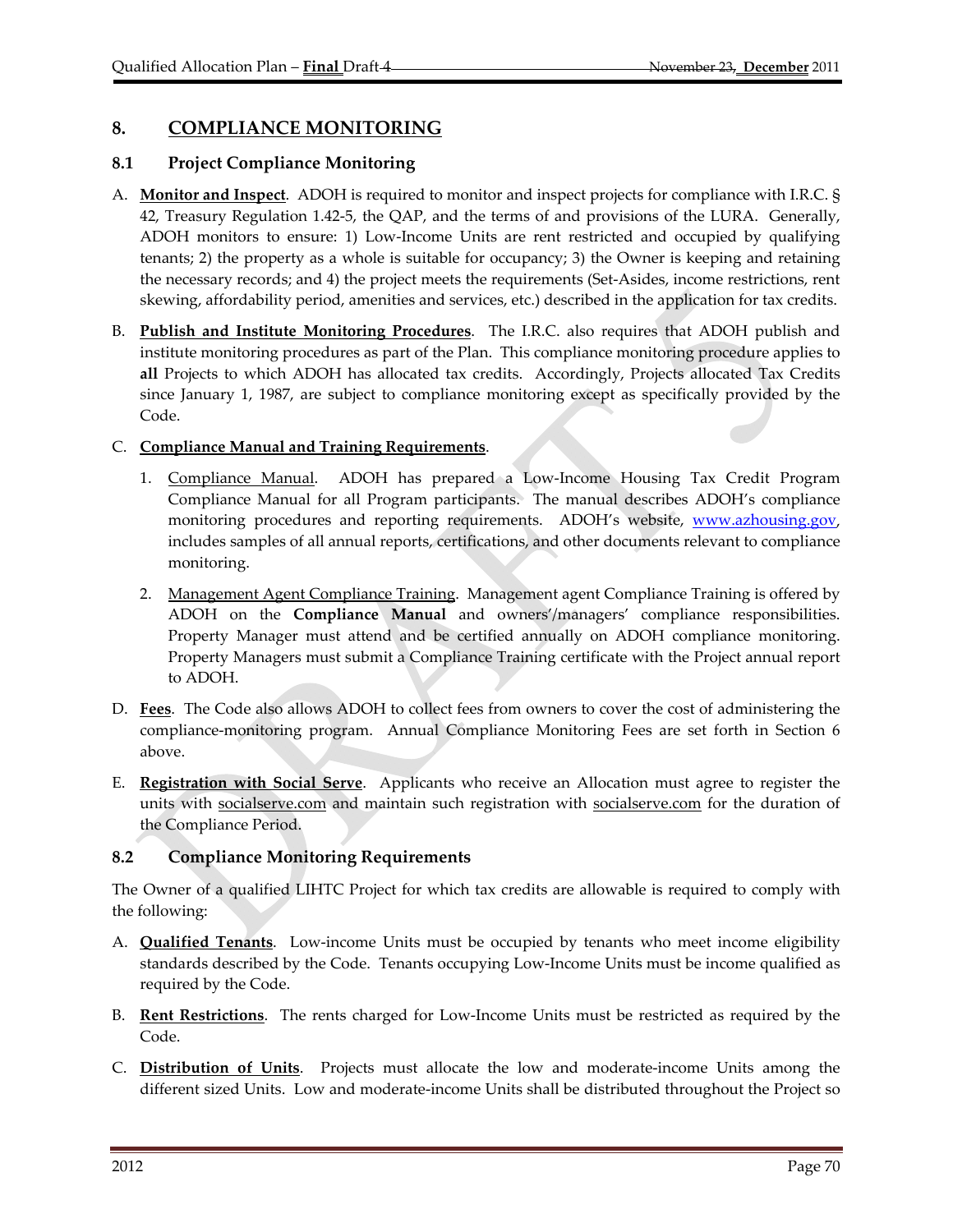that tenants of those units may have equal access to and enjoyment of all common facilities of the Project.

- D. **Uniform Physical Condition Standards**. The Owner must maintain the Project property in compliance with physical conditions standards that include local building codes.
- E. **Annual Report**. By no later than March 15th of each year the Owner must submit the annual report that contains the following:
	- 1. Payment of the Compliance Monitoring Fee described in Section 2.5(I);
	- 2. The certifications described in Section 8.2(G) on a form provided by ADOH;
	- 3. The Owner's financial statements (balance sheet, profit and loss, and cash flow statements) for the preceding year evidencing financial capacity and solvency;
	- 4. A rental schedule on a form provided by ADOH;
	- 5. An applicable fraction per building on a form provided by ADOH;
	- 6. A special commitments report on a form provided by ADOH; and
	- 7. The annual utility certification on a form provided by ADOH.
- F. **Record Keeping**. The Owner must maintain accurate records for each building in the low‐income housing Project. These records must include:
	- 1. The total number of Residential Rental Units in the building, including the number of bedrooms and the square footage of each Residential Rental Unit.
	- 2. The total number of Low‐Income Units in the building.
	- 3. The total number of occupants in each Low‐Income Unit.
	- 4. The rent charged on each Residential Rental Unit in the building, including any utility allowance.
	- 5. The Low‐Income Unit vacancies in the building.
	- 6. The number and household eligibility criteria for all special Set‐Aside units in the building.
	- 7. The rentals of the next available Units in each building including when and to who rented.
	- 8. The character and use of the non‐residential portion of the building that was included in the building's eligible basis under the Code (i.e., facilities that are available on a comparable basis to all residents and for which no separate fee is charged for use of the facilities, or facilities reasonably required by the Project).
	- 9. Documentation regarding the eligible and qualified basis of each building as of the end of the first year of the Tax Credit period.
	- 10. For each low‐income household:
		- a. Completed rental application, including the tenants' certification of assets.
		- b. Tenant income certification form, including all required signatures.
		- c. Documentation supporting each household's income certification (third‐party verifications, asset certification, asset documentation and verification if more than \$5,000.00 in value).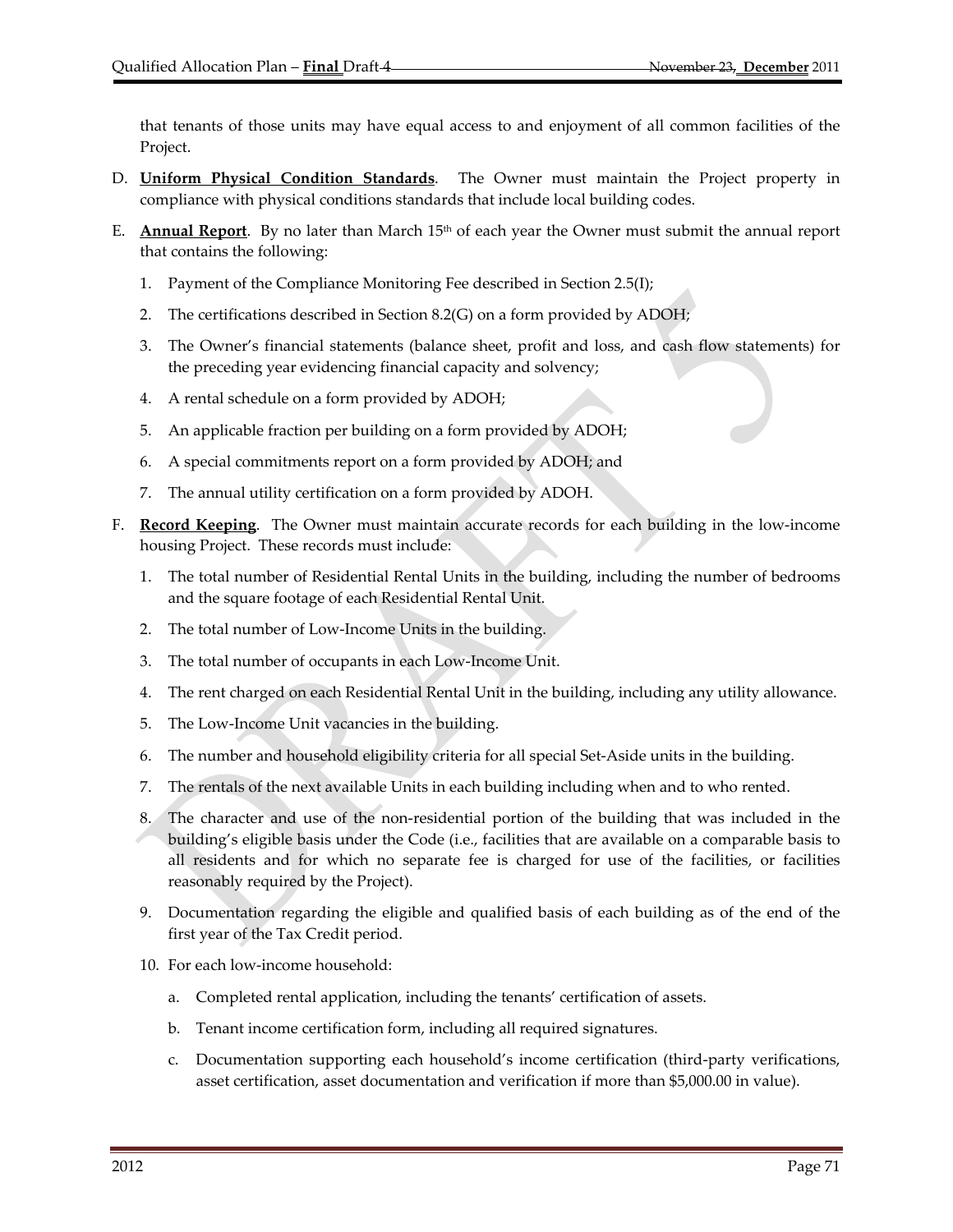- d. Documentation of student status.
- e. For elderly family projects, the tenant file must include proof of date of birth and/or proof of the qualifying disability, if applicable.
- 11. Current‐year utility allowance schedule.
- 12. Documentation from a medical doctor licensed in Arizona or prepared by a social service or health service agency that qualifies a tenant for the Special Needs Population and any documentation that identifies any special accommodations that the tenant may require.
- G. **Record Retention**. Owners are required to keep all records for each building for a minimum of six (6) years after the due date (with extensions) for filing the federal income tax return for that year. The Owner must retain the records for the first year of the credit period for at least six (6) years beyond the due date (with extensions) for filing the federal income tax return for the last year of the Compliance Period of the building.
- H. **Certification**. The Owner must certify the following, under penalty of perjury, at least annually through the end of the Compliance Period:
	- 1. That the Project complied with the requirements for special Set‐Asides on which the Allocation was based (e.g., 20%, 30%, 40%, or 50% AMGI), as applicable.
	- 2. At least 20% of the Residential Rental Units in the Project are both rent restricted and occupied by individuals whose income is 50% or less of the AMGI; or at least 40% of the Residential Rental Units in the Project are both rent restricted and occupied by individuals whose income is 60% or less of the AMGI.
	- 3. That the Owner/Agent has received an annual tenant income certification (commonly called the "TIC") form from each low‐income resident and verifying documentation to support that certification.
	- 4. That the entire Project/building was occupied by LIHTC residents and the IRS has or has not provided a waiver for the annual recertification of resident income.
	- 5. That each Low‐Income Unit was rent restricted as defined in the Code.
	- 6. That all units in the Project are for use by the general public and are not used on a transient basis.
	- 7. That each building in the Project is in decent, safe, and sanitary condition and in good repair taking into account local health, safety, building codes, and HUD's Uniform Physical Condition Standards, see 24 CFR 5.703.
	- 8. That all resident facilities included in the eligible basis of any building in the Project were provided on a comparable basis without a separate fee to all residents in the Project.
	- 9. That there was no change in the applicable fraction of any building in the Project (or, if there was a change, a description of the change). (Applicable fraction is defined as the percentage of qualified basis in a building or the percentage of tax credit floor space to rentable floor space in a building, whichever is less.)
	- 10. That there has been no change in any building's eligible basis under the Code (or that there has been a change, with an explanation of the change).
	- 11. That a LURA is in effect for Projects receiving Allocations on or after January 1, 1990.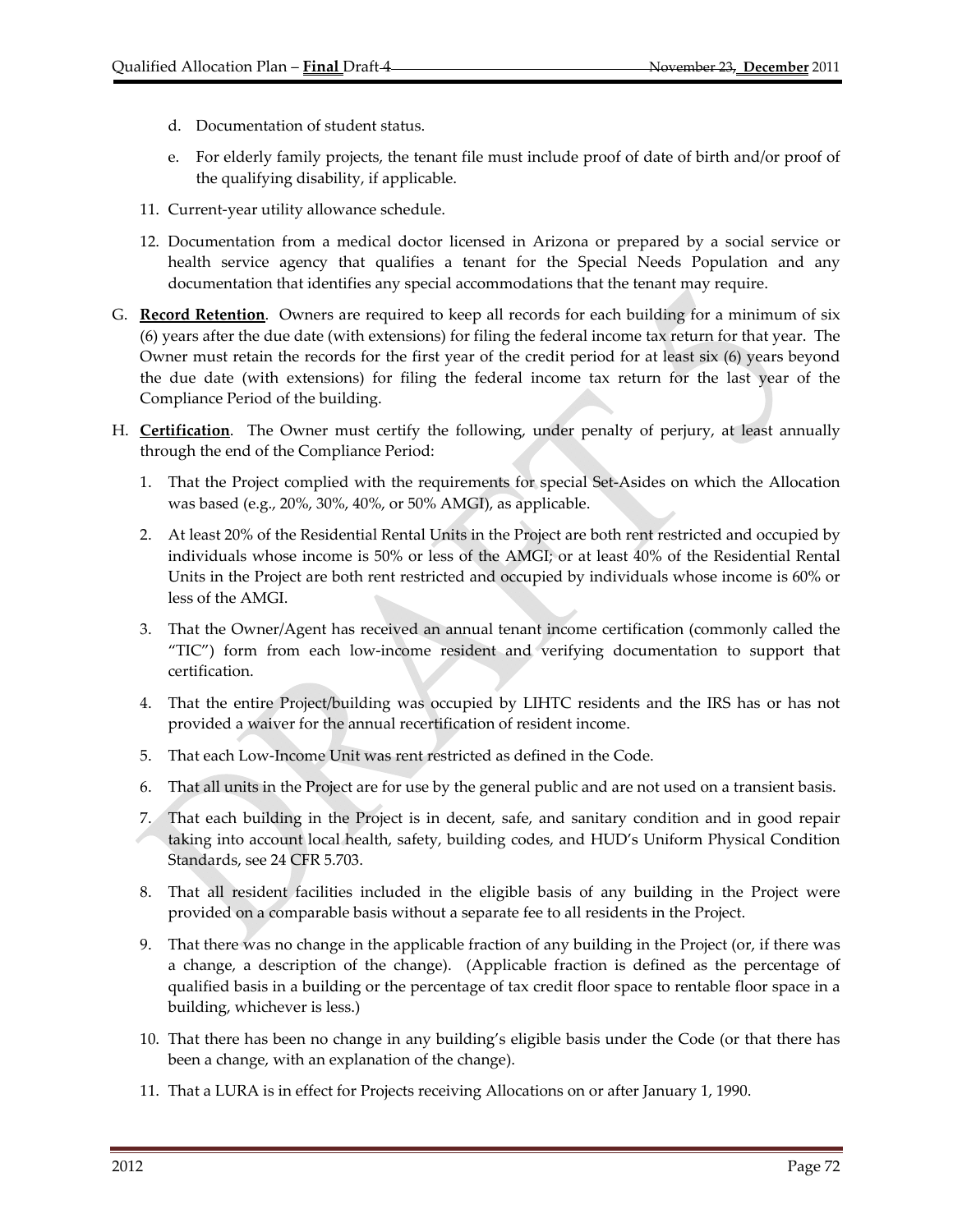- 12. That the Project complied with the requirements of all federal or state housing programs (e.g., RD assistance, HOME, Section 8, tax‐exempt financing), as applicable.
- 13. That, if the Owner received its Allocation Set‐Aside for Projects involving "qualified Non‐Profit Organizations," the non‐profit entity owns an interest of at least fifty one percent (51%) of the general partner interest in the Project, and materially participated in the operation of the development within the meaning of I.R.C. § 469(h).
- 14. That if a Low‐Income Unit in the Project becomes vacant during the year, reasonable attempts are made to rent that Unit or the next available Unit of comparable or smaller size to residents having a qualifying income before any Unit in the Project is rented to a resident not having a qualifying income.
- 15. That if the income of the residents of a Low‐Income Unit increases above 140% of the limit allowed in the Code, the next available Unit of comparable or smaller size shall be rented to residents having a qualifying income.
- 16. For buildings with four units or less, whether any of the units in the building were occupied by the Owner or a Person related to the Owner for the preceding year.
- 17. Whether, for the preceding year, the Project was the recipient of a federal grant or other Federal Subsidy that would cause a reduction in eligible basis.
- 18. That the state or local government unit responsible for making building code inspections did not issue a report of a violation for the Project for the preceding 12 month period.
- 19. That the Owner has not refused to lease a Unit to an Applicant due to the Applicant holding a HUD Section 8 voucher or certificate.
- 20. That the Project has received no finding of discrimination under the Fair Housing Act (an adverse final decision by HUD, an adverse final decision by a substantially equivalent state or local fair housing agency, or an adverse judgment from a Federal court).
- 21. That the Owner has not evicted or terminated the tenancy of any existing tenant of any Unit (other than for good cause) or increased the gross rent with respect to a Unit not otherwise permitted.
- I. **Reviews and Inspections**. Before ADOH issues the IRS Form 8609 or the end of the second calendar year following the year the last building in a Project is Placed in Service, whichever is first, ADOH conducts on‐site inspections of all new buildings in the Project and, for at least 20% of the Projects Low‐Income Units, ADOH inspects the units and reviews the low‐income certifications, the documentation supporting the certifications, and the rent records for the tenants in those units.
	- 1. ADOH conducts on‐site inspections of all buildings in each low‐income housing Project at least once every three years, beginning after the Placed in Service date. For at least 20% of the Projects Low‐Income Units selected by ADOH, ADOH inspects the units (including all vacant units) and reviews the low‐income certifications, the documentation supporting such certifications, and the rent record.
	- 2. ADOH follows HUD's inspection protocol under 24 CFR § 5.703 in conducting physical inspections. ADOH selects units for physical inspection and reviews files only at the time of the on‐site visit.